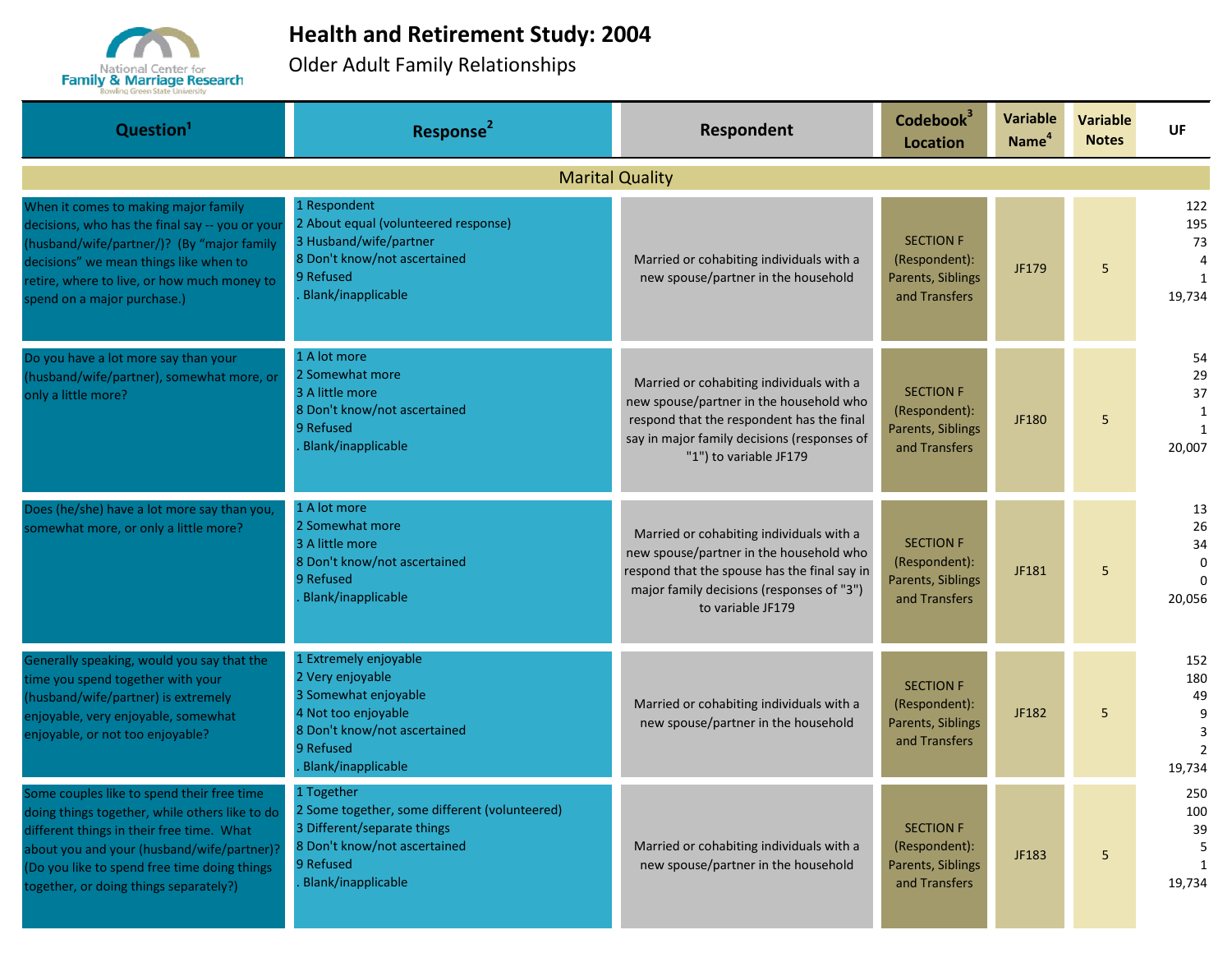| Question <sup>1</sup>                                                                                                                                             | Response <sup>2</sup>                                                                                                        | Respondent                                                                                                                                                                       | Codebook <sup>3</sup><br><b>Location</b>                            | <b>Variable</b><br>Name <sup>4</sup> | <b>Variable</b><br><b>Notes</b> | <b>UF</b>                                            |
|-------------------------------------------------------------------------------------------------------------------------------------------------------------------|------------------------------------------------------------------------------------------------------------------------------|----------------------------------------------------------------------------------------------------------------------------------------------------------------------------------|---------------------------------------------------------------------|--------------------------------------|---------------------------------|------------------------------------------------------|
| If you need to talk about your worries, how<br>often can you open up to your<br>(husband/wife/partner): would you say<br>hardly ever, some of the time, or often? | 1 Hardly ever (or never)<br>2 Some of the time<br>3 Often<br>8 Don't know/not ascertained<br>9 Refused<br>Blank/inapplicable | Married or cohabiting individuals who<br>were selected to be part of a subsample for<br>the 2004 wave modules                                                                    | <b>SECTION V</b><br>(Respondent):<br><b>Modules</b>                 | <b>JV260</b>                         | 6                               | 157<br>384<br>1,222<br>1<br>$\overline{2}$<br>18,363 |
| If you have a problem, how often can you<br>rely on your (husband/wife/partner) for<br>help? (Would you say hardly ever, some of<br>the time, or often?)          | 1 Hardly ever (or never)<br>2 Some of the time<br>3 Often<br>8 Don't know/not ascertained<br>9 Refused<br>Blank/inapplicable | Married or cohabiting individuals who<br>were selected to be part of a subsample for<br>the 2004 wave modules                                                                    | <b>SECTION V</b><br>(Respondent):<br><b>Modules</b>                 | JV263                                | 6                               | 91<br>219<br>1,453<br>1<br>$\overline{2}$<br>18,363  |
| How often does your (husband/wife/partner<br>make too many demands on you? (Would<br>you say hardly ever, some of the time, or<br>often?)                         | 1 Hardly ever (or never)<br>2 Some of the time<br>3 Often<br>8 Don't know/not ascertained<br>9 Refused<br>Blank/inapplicable | Married or cohabiting individuals who<br>were selected to be part of a subsample for<br>the 2004 wave modules                                                                    | <b>SECTION V</b><br>(Respondent):<br><b>Modules</b>                 | JV266                                | 6                               | 1,200<br>401<br>161<br>1<br>3<br>18,363              |
| How often does your (husband/wife/partner<br>criticize you? (Would you say hardly ever,<br>some of the time, or often?)                                           | 1 Hardly ever (or never)<br>2 Some of the time<br>3 Often<br>8 Don't know/not ascertained<br>9 Refused<br>Blank/inapplicable | Married or cohabiting individuals who<br>were selected to be part of a subsample for<br>the 2004 wave modules                                                                    | <b>SECTION V</b><br>(Respondent):<br><b>Modules</b>                 | <b>JV269</b>                         | 6                               | 1,046<br>518<br>195<br>1<br>6<br>18,363              |
| How much do they [spouse/partner] really<br>understand the way you feel about things?                                                                             | 1 A lot<br>2 Some<br>3 A little<br>4 Not at all<br>Blank/inapplicable                                                        | Respondents who have a husband, wife, or<br>partner with whom they live and who were<br>selected to complete the psychosocial<br>leave-behind questionnaire for the 2004<br>wave | <b>SECTION LB</b><br>(Respondent):<br>Leave-Behind<br>Questionnaire | <b>JLB508A</b>                       | $\overline{7}$                  | 1,223<br>786<br>271<br>51<br>17,798                  |
| How much can you rely on them<br>[spouse/partner] if you have a serious<br>problem?                                                                               | 1 A lot<br>2 Some<br>3 A little<br>4 Not at all<br>Blank/inapplicable                                                        | Respondents who have a husband, wife, or<br>partner with whom they live and who were<br>selected to complete the psychosocial<br>leave-behind questionnaire for the 2004<br>wave | <b>SECTION LB</b><br>(Respondent):<br>Leave-Behind<br>Questionnaire | <b>JLB508B</b>                       | $\overline{7}$                  | 1,960<br>227<br>107<br>47<br>17,788                  |
| How much can you open up to them<br>[spouse/partner] if you need to talk about<br>your worries?                                                                   | 1 A lot<br>2 Some<br>3 A little<br>4 Not at all<br>Blank/inapplicable                                                        | Respondents who have a husband, wife, or<br>partner with whom they live and who were<br>selected to complete the psychosocial<br>leave-behind questionnaire for the 2004<br>wave | <b>SECTION LB</b><br>(Respondent):<br>Leave-Behind<br>Questionnaire | <b>JLB508C</b>                       | $\overline{7}$                  | 1,422<br>598<br>243<br>75<br>17,791                  |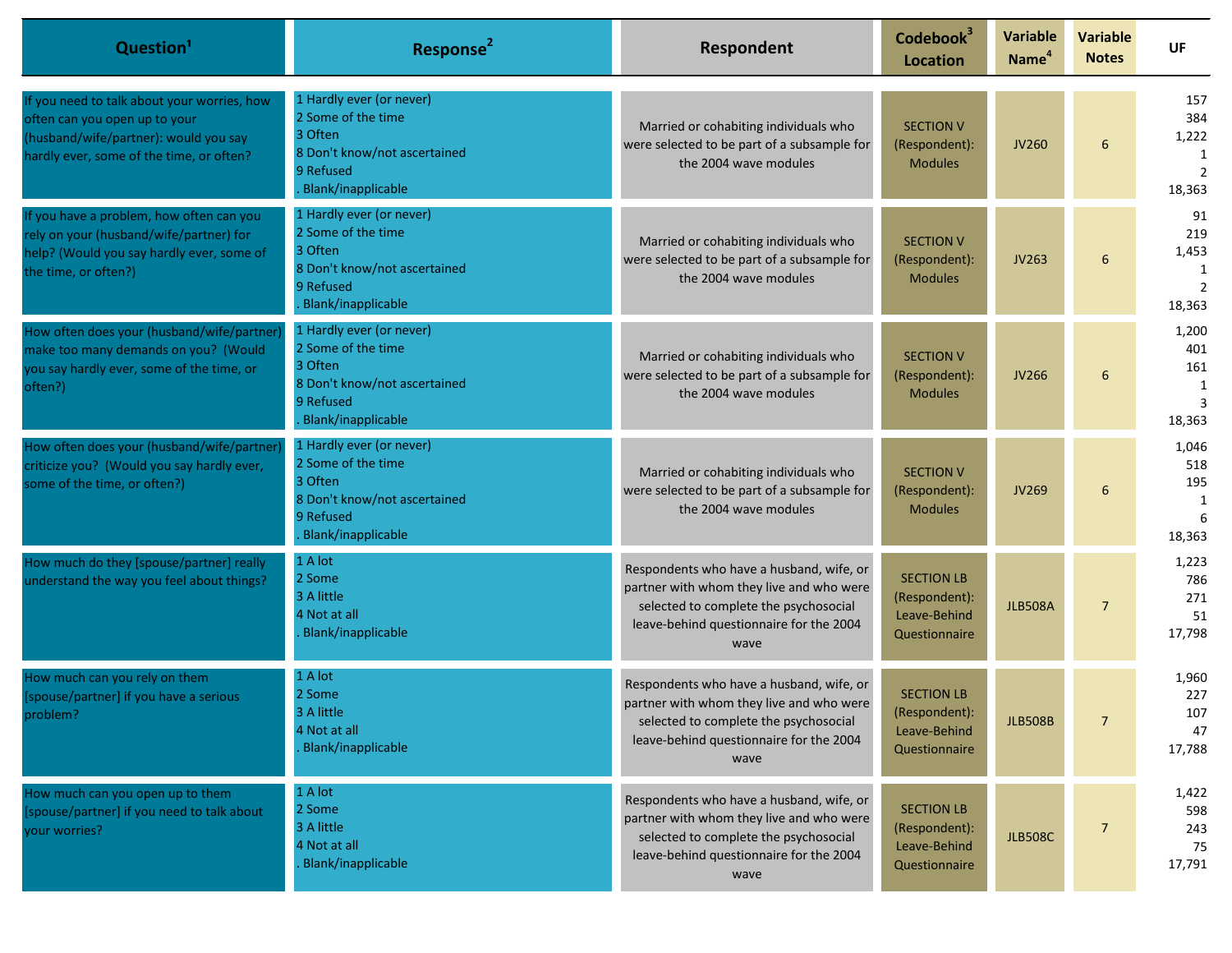| Question <sup>1</sup>                                                                                                                                                                                                                                              | Response <sup>2</sup>                                                                                                                                                              | Respondent                                                                                                                                                                       | Codebook <sup>3</sup><br><b>Location</b>                            | <b>Variable</b><br>Name <sup>4</sup> | <b>Variable</b><br><b>Notes</b> | UF                                                       |
|--------------------------------------------------------------------------------------------------------------------------------------------------------------------------------------------------------------------------------------------------------------------|------------------------------------------------------------------------------------------------------------------------------------------------------------------------------------|----------------------------------------------------------------------------------------------------------------------------------------------------------------------------------|---------------------------------------------------------------------|--------------------------------------|---------------------------------|----------------------------------------------------------|
| How much do they [spouse/partner] criticize<br>you?                                                                                                                                                                                                                | 1 A lot<br>2 Some<br>3 A little<br>4 Not at all<br>Blank/inapplicable                                                                                                              | Respondents who have a husband, wife, or<br>partner with whom they live and who were<br>selected to complete the psychosocial<br>leave-behind questionnaire for the 2004<br>wave | <b>SECTION LB</b><br>(Respondent):<br>Leave-Behind<br>Questionnaire | <b>JLB508D</b>                       | $\overline{7}$                  | 194<br>656<br>926<br>549<br>17,804                       |
| How much do they [spouse/partner] let you<br>down when you are counting on them?                                                                                                                                                                                   | 1 A lot<br>2 Some<br>3 A little<br>4 Not at all<br>Blank/inapplicable                                                                                                              | Respondents who have a husband, wife, or<br>partner with whom they live and who were<br>selected to complete the psychosocial<br>leave-behind questionnaire for the 2004<br>wave | <b>SECTION LB</b><br>(Respondent):<br>Leave-Behind<br>Questionnaire | <b>JLB508E</b>                       | $\overline{7}$                  | 99<br>350<br>562<br>1,311<br>17,807                      |
| How much do they [spouse/partner] get on<br>your nerves?                                                                                                                                                                                                           | 1 A lot<br>2 Some<br>3 A little<br>4 Not at all<br>Blank/inapplicable                                                                                                              | Respondents who have a husband, wife, or<br>partner with whom they live and who were<br>selected to complete the psychosocial<br>leave-behind questionnaire for the 2004<br>wave | <b>SECTION LB</b><br>(Respondent):<br>Leave-Behind<br>Questionnaire | <b>JLB508F</b>                       | $\overline{7}$                  | 130<br>435<br>1,123<br>639<br>17,802                     |
| How close is your relationship with your<br>partner or spouse? (Check one.)                                                                                                                                                                                        | 1 Very close<br>2 Quite close<br>3 Not very close<br>4 Not at all close<br>Blank/inapplicable                                                                                      | Respondents who have a husband, wife, or<br>partner with whom they live and who were<br>selected to complete the psychosocial<br>leave-behind questionnaire for the 2004<br>wave | <b>SECTION LB</b><br>(Respondent):<br>Leave-Behind<br>Questionnaire | <b>JLB509</b>                        | $\overline{7}$                  | 1,524<br>617<br>174<br>24<br>17,790                      |
|                                                                                                                                                                                                                                                                    |                                                                                                                                                                                    | <b>Marital Status</b>                                                                                                                                                            |                                                                     |                                      |                                 |                                                          |
| We need to update our records. As of [R's]<br>LAST INTERVIEW MONTH, YEAR] they show<br>that you [R's FIRST NAME], [were<br>married/were living with a partner as if<br>married]. Is [R's (SPOUSE'S/PARTNER'S)<br>FIRST NAME] still your<br>[husband/wife/partner]? | 1 Yes, and sp/partner is living<br>3 That partner is now R's spouse<br>4 That spouse is now R's partner<br>5 No<br>8 Don't know/not ascertained<br>9 Refused<br>Blank/inapplicable | HRS family respondents who were married<br>at the time of their last interview (previous<br>wave of HRS)                                                                         | <b>SECTION A</b><br>(Household):<br>Coverscreen                     | <b>JA020</b>                         | 8                               | 6,663<br>34<br>9<br>585<br>$\Omega$<br>$\Omega$<br>6,354 |
| Do you really mean that R and spouse are no<br>longer married but they still live together as<br>partners?                                                                                                                                                         | 1 Accept code as entered<br>5 Code not correct - return to correct<br>8 Don't know/not ascertained<br>9 Refused<br>Blank/inapplicable                                              | HRS family respondents who indicated that<br>their previous spouse is now their partner<br>in variable JA020                                                                     | <b>SECTION A</b><br>(Household):<br>Coverscreen                     | JA022                                | 8                               | 8<br>1<br>$\mathbf 0$<br>$\Omega$<br>13,636              |
| Is [R's (SPOUSE/PARTNER) FIRST NAME] still<br>alive?                                                                                                                                                                                                               | 1 Yes<br>3 Yes - assigned from JA020<br><b>5 No</b><br>8 Don't know/not ascertained<br>9 Refused<br>Blank/inapplicable                                                             | HRS family respondents who were married<br>at the time of their last interview (previous<br>wave of HRS)                                                                         | <b>SECTION A</b><br>(Household):<br>Coverscreen                     | JA023                                | 8                               | 119<br>6,706<br>466<br>0<br>6,354                        |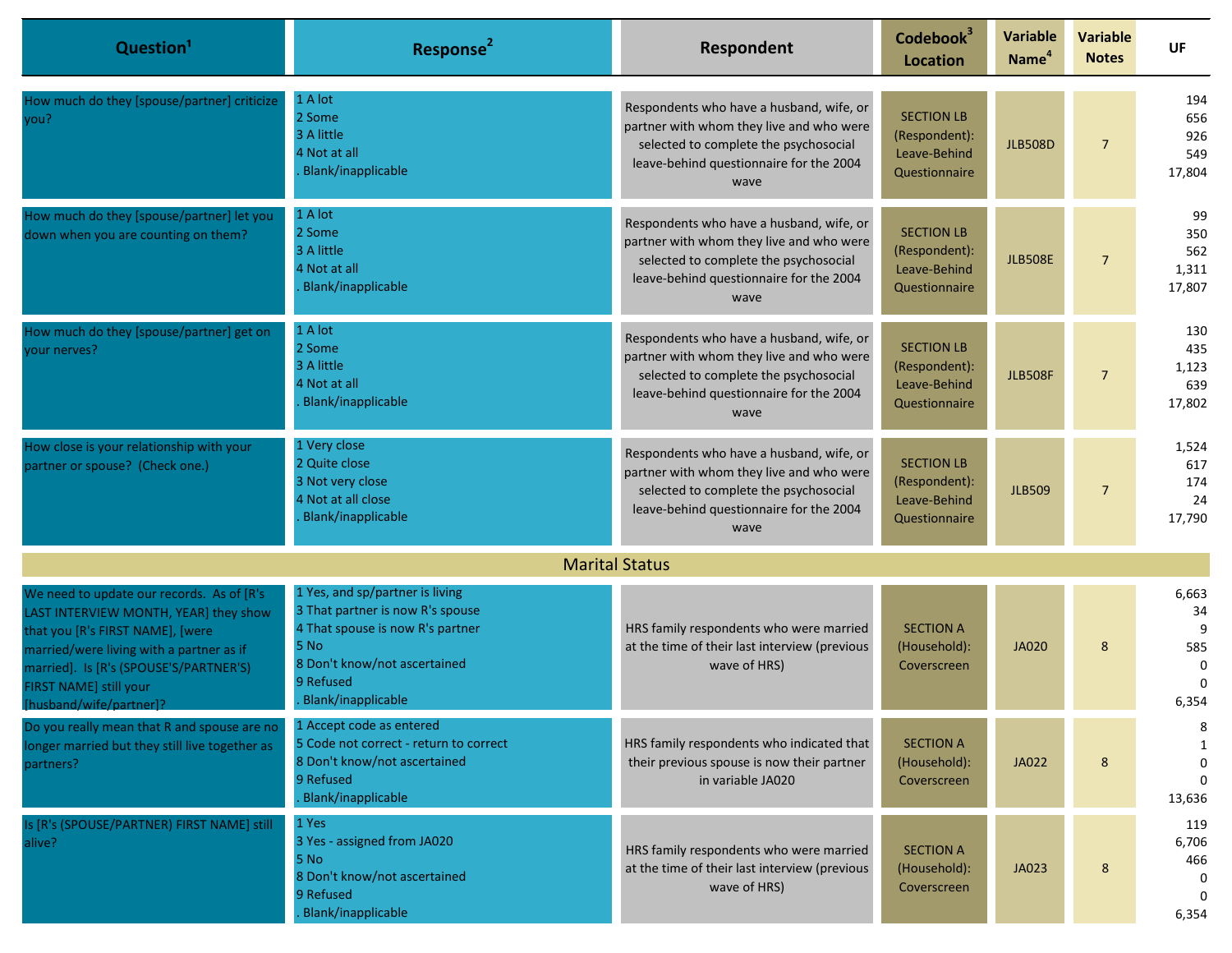| Question <sup>1</sup>                                                                                                                                                                                                                                                                                                                                                                                                                                                                                               | Response <sup>2</sup>                                                                                       | Respondent                                                                                                                                 | Codebook <sup>3</sup><br><b>Location</b>        | <b>Variable</b><br>Name <sup>4</sup> | <b>Variable</b><br><b>Notes</b> | <b>UF</b>                                      |
|---------------------------------------------------------------------------------------------------------------------------------------------------------------------------------------------------------------------------------------------------------------------------------------------------------------------------------------------------------------------------------------------------------------------------------------------------------------------------------------------------------------------|-------------------------------------------------------------------------------------------------------------|--------------------------------------------------------------------------------------------------------------------------------------------|-------------------------------------------------|--------------------------------------|---------------------------------|------------------------------------------------|
| [IF SPOUSE/PARTNER STILL ALIVE]: In what<br>month did you and [RESPONDENT'S<br>(SPOUSE'S/PARTNER'S) FIRST NAME] stop<br>living together? OTHERWISE: In what month<br>did [he/she] die?                                                                                                                                                                                                                                                                                                                              | 1 January<br>2 February<br>12 December<br>98 Don't know/not ascertained<br>99 Refused<br>Blank/inapplicable | HRS family respondents who indicate that<br>their previous spouse/partner is no longer<br>their spouse/partner                             | <b>SECTION A</b><br>(Household):<br>Coverscreen | <b>JA024</b>                         | 8                               | 52<br>46<br>46<br>10<br>$\mathbf{1}$<br>13,061 |
| [IF SPOUSE/PARTNER STILL ALIVE]: In what<br>year did you and [RESPONDENT'S<br>(SPOUSE'S/PARTNER'S) FIRST NAME] stop<br>living together? OTHERWISE: In what year<br>did [he/she] die?                                                                                                                                                                                                                                                                                                                                | 1984<br>1985<br>2004<br>9998 Don't know/not ascertained<br>9999 Refused<br>Blank/inapplicable               | HRS family respondents who indicate that<br>their previous spouse/partner is no longer<br>their spouse/partner                             | <b>SECTION A</b><br>(Household):<br>Coverscreen | <b>JA025</b>                         | 8                               | $\Omega$<br>146<br>6<br>$\mathbf{1}$<br>13,061 |
| [IF R WAS NOT PART OF A COUPLE AT LAST<br>INTERVIEW]: First we need to update our<br>records. (As of [R's LAST INTERVIEW<br>MONTH, YEAR] [They] show that you [R's<br>FIRST NAME] were not married or living with<br>a partner. Are you now married? [IF R<br>REPORTED IN THIS INTERVIEW THAT DOES<br>NOT HAVE SAME SPOUSE/PARTNER AS LAST<br>WAVE or WAS NOT ASKED]: Are you married<br>to someone else? [IF THIS IS A NEW COHORT<br>INTERVIEW]: Are you married to someone<br>else? [OTHERWISE]: Are you married? | 1 Yes<br>5 No<br>8 Don't know/not ascertained<br>9 Refused<br>Blank/inapplicable                            | HRS family respondents who have not<br>indicated that they are still<br>married/partnered to the same individual<br>from the previous wave | <b>SECTION A</b><br>(Household):<br>Coverscreen | JA026                                | 8                               | 204<br>6,734<br>$\Omega$<br>$\Omega$<br>6,707  |
| Are you living with (a/another) partner as if<br>married?                                                                                                                                                                                                                                                                                                                                                                                                                                                           | 1 Yes<br>5 No<br>8 Don't know/not ascertained<br>9 Refused<br>Blank/inapplicable                            | HRS family respondents who are not<br>currently married and who are not<br>cohabiting with the same partner from the<br>previous wave      | <b>SECTION A</b><br>(Household):<br>Coverscreen | <b>JA027</b>                         | 8                               | 81<br>6,653<br>$\Omega$<br>$\Omega$<br>6,911   |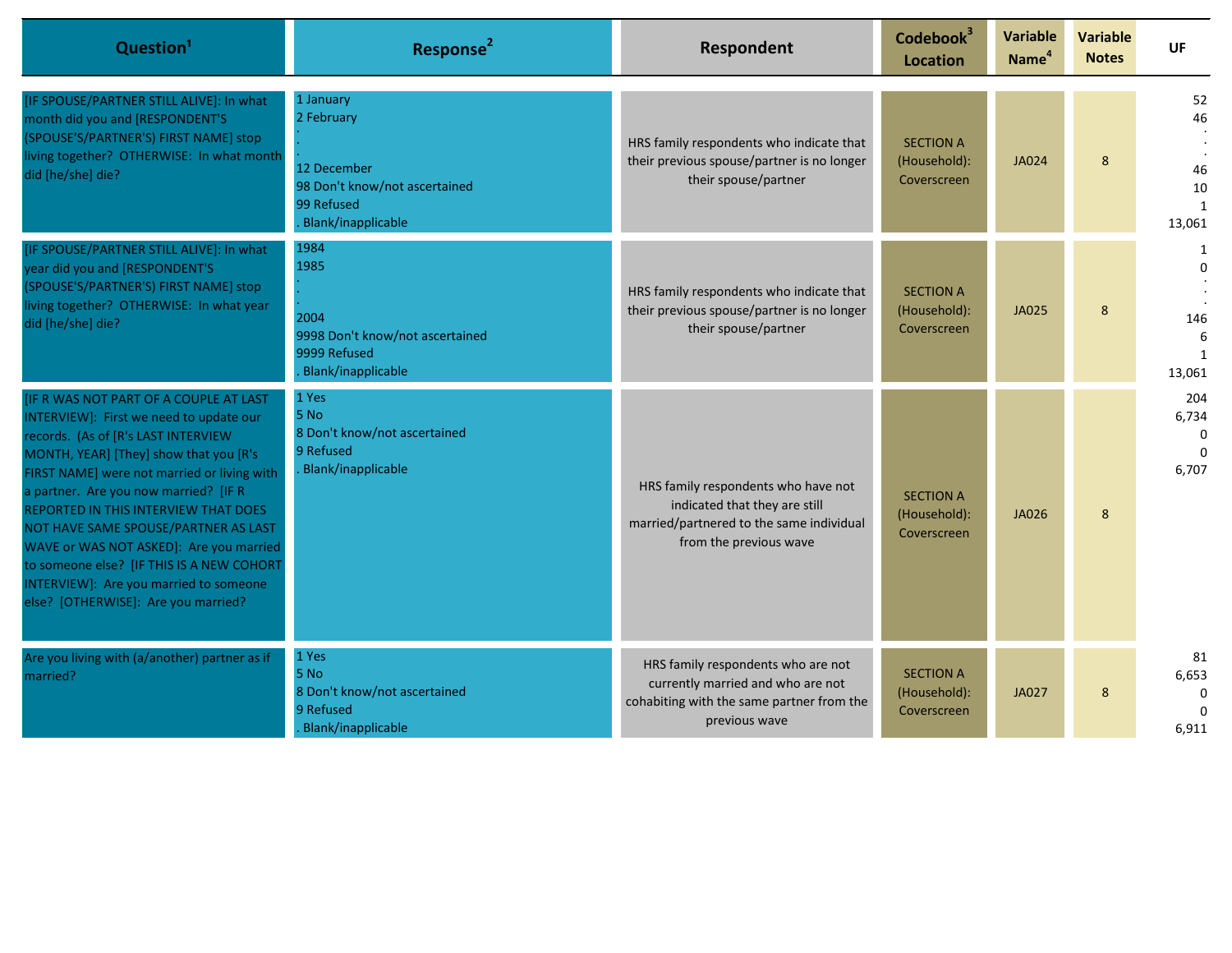| Question <sup>1</sup>                                                                                                                                                                                                                                                                                                                                           | Response <sup>2</sup>                                                                                       | Respondent                                                                                                     | Codebook <sup>3</sup><br><b>Location</b>        | <b>Variable</b><br>Name <sup>4</sup> | <b>Variable</b><br><b>Notes</b> | <b>UF</b>                                                   |
|-----------------------------------------------------------------------------------------------------------------------------------------------------------------------------------------------------------------------------------------------------------------------------------------------------------------------------------------------------------------|-------------------------------------------------------------------------------------------------------------|----------------------------------------------------------------------------------------------------------------|-------------------------------------------------|--------------------------------------|---------------------------------|-------------------------------------------------------------|
| [IF R LIVES IN A NURSING HOME]: Are you<br>and your (new) [husband/wife/partner] living<br>in the same [nursing home/health care<br>facility]? [OTHERWISE]: Are you and your<br>(new) [husband/wife/partner] living<br>together? [THIS QUESTION IS TO TELL<br>WHETHER R'S SPOUSE/PARTNER IS ALSO<br>LIVING IN THE DWELLING OR FACILITY<br><b>WHERE R LIVES]</b> | 1 Yes<br>5 No<br>8 Don't know/not ascertained<br>9 Refused<br><b>Blank/inapplicable</b>                     | HRS family respondents who are currently<br>married/cohabiting                                                 | <b>SECTION A</b><br>(Household):<br>Coverscreen | <b>JA030</b>                         | 8                               | 6,669<br>230<br>$\Omega$<br>$\Omega$<br>6,746               |
| In what month did you stop living together?                                                                                                                                                                                                                                                                                                                     | 1 January<br>2 February<br>12 December<br>98 Don't know/not ascertained<br>99 Refused<br>Blank/inapplicable | HRS family respondents who indicate that<br>they are not living with their<br>spouse/partner to variable JA030 | <b>SECTION A</b><br>(Household):<br>Coverscreen | JA031                                | 8                               | 13<br>6<br>14<br>26<br>$\Omega$<br>13,491                   |
| In what year did you stop living together?                                                                                                                                                                                                                                                                                                                      | 1952<br>1953<br>2004<br>9998 Don't know/not ascertained<br>9999 Refused<br>Blank/inapplicable               | HRS family respondents who indicate that<br>they are not living with their<br>spouse/partner to variable JA030 | <b>SECTION A</b><br>(Household):<br>Coverscreen | JA032                                | 8                               | 1<br>$\Omega$<br>19<br>$\overline{7}$<br>$\Omega$<br>13,491 |
| Would you say you are married, or are you<br>separated?                                                                                                                                                                                                                                                                                                         | 1 Married<br>2 Separated<br>8 Don't know/not ascertained<br>9 Refused<br><b>Blank/inapplicable</b>          | HRS family respondents who indicated that<br>they are not living with current<br>spouse/partner                | <b>SECTION A</b><br>(Household):<br>Coverscreen | <b>JA034</b>                         | 8                               | 104<br>120<br>1<br>$\Omega$<br>13,420                       |
| Are you living with a partner as if married?                                                                                                                                                                                                                                                                                                                    | 1 Yes<br>5 No<br>8 Don't know/not ascertained<br>9 Refused<br>Blank/inapplicable                            | HRS family respondents who are separated                                                                       | <b>SECTION A</b><br>(Household):<br>Coverscreen | <b>JA035</b>                         | 8                               | 0<br>120<br>$\mathbf{0}$<br>$\Omega$<br>13,525              |
| In what month did you and your (new)<br>(husband/wife/partner) start living together?                                                                                                                                                                                                                                                                           | 1 January<br>2 February<br>12 December<br>98 Don't know/not ascertained<br>99 Refused<br>Blank/inapplicable | HRS family respondents with a new<br>spouse/partner                                                            | <b>SECTION A</b><br>(Household):<br>Coverscreen | <b>JA036</b>                         | $8\phantom{1}$                  | 27<br>$30\,$<br>23<br>12<br>3<br>13,344                     |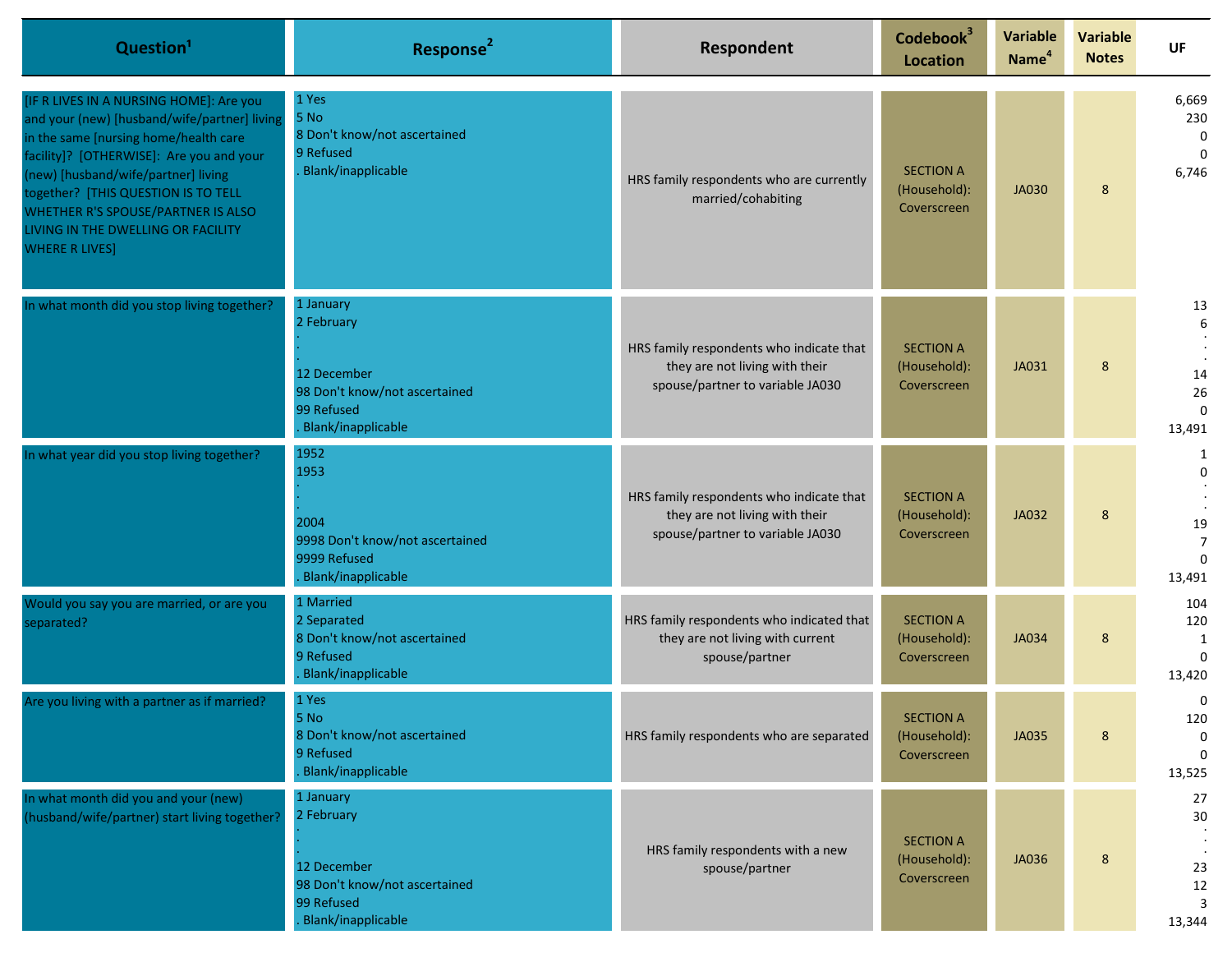| Question <sup>1</sup>                                                                                                                                                                                                                | Response <sup>2</sup>                                                                                                 | Respondent                                                                                                                                        | Codebook <sup>3</sup><br>Location                 | <b>Variable</b><br>Name <sup>4</sup> | <b>Variable</b><br><b>Notes</b> | UF                                              |
|--------------------------------------------------------------------------------------------------------------------------------------------------------------------------------------------------------------------------------------|-----------------------------------------------------------------------------------------------------------------------|---------------------------------------------------------------------------------------------------------------------------------------------------|---------------------------------------------------|--------------------------------------|---------------------------------|-------------------------------------------------|
| In what year did you and your (new)<br>(husband/wife/partner) start living together?                                                                                                                                                 | 1942<br>1943<br>2004<br>9998 Don't know/not ascertained<br>9999 Refused<br>Blank/inapplicable                         | HRS family respondents with a new<br>spouse/partner                                                                                               | <b>SECTION A</b><br>(Household):<br>Coverscreen   | <b>JA037</b>                         | 8                               | U<br>37<br>0<br>13,344                          |
| <b>CONSTRUCTED - Respondent has new spouse</b><br>or partner                                                                                                                                                                         | 1 Yes<br>5 No<br>Blank/inapplicable                                                                                   | All HRS Respondents                                                                                                                               | <b>SECTION A</b><br>(Household):<br>Coverscreen   | <b>JA045</b>                         | 8                               | 254<br>13,389<br>$\overline{2}$                 |
| Sometimes marital situations are not entirely<br>clear from what we've asked so far. Please<br>bear with me for a few more questions on<br>this. Did you have a marriage start after<br>RESPONDENT'S LAST INTERVIEW MONTH,<br>YEAR]? | 1 Yes<br>5 No<br>8 Don't know/not ascertained<br>9 Refused<br>Blank/inapplicable                                      | HRS Respondents who have been<br>previously interviewed and who have not<br>indicated they are married to the same<br>spouse as the previous wave | <b>SECTION B</b><br>(Respondent):<br>Demographics | <b>JB055</b>                         |                                 | 106<br>5,543<br>$\Omega$<br>$\Omega$<br>14,480  |
| In what month were you married?                                                                                                                                                                                                      | 1 January<br>2 February<br>12 December<br>98 Don't know/not ascertained<br>99 Refused<br>Blank/inapplicable           | HRS respondents who indicate having a<br>marriage start since the date of their<br>previous interview in variable JB055                           | <b>SECTION B</b><br>(Respondent):<br>Demographics | <b>JB056</b>                         |                                 | 16<br>$\overline{7}$<br>1<br>$\Omega$<br>20,023 |
| In what year were you married?                                                                                                                                                                                                       | 1995<br>1996<br>2004<br>9998 Don't know/not ascertained<br>9999 Refused<br>Blank/inapplicable                         | HRS respondents who indicate having a<br>marriage start since the date of their<br>previous interview in variable JB055                           | <b>SECTION B</b><br>(Respondent):<br>Demographics | <b>JB057</b>                         |                                 | 1<br>25<br>1<br>0<br>20,023                     |
| Did you divorce or become widowed since<br>RESPONDENT'S LAST INTERVIEW MONTH,<br>YEAR]?                                                                                                                                              | 1 Yes, divorced/annulled<br>2 Yes, widowed<br>5 No<br>8 Don't know/not ascertained<br>9 Refused<br>Blank/inapplicable | HRS Respondents who have been<br>previously interviewed and who have not<br>indicated they are married to the same<br>spouse as the previous wave | <b>SECTION B</b><br>(Respondent):<br>Demographics | <b>JB058</b>                         |                                 | 76<br>162<br>5,408<br>$\mathcal{L}$<br>14,480   |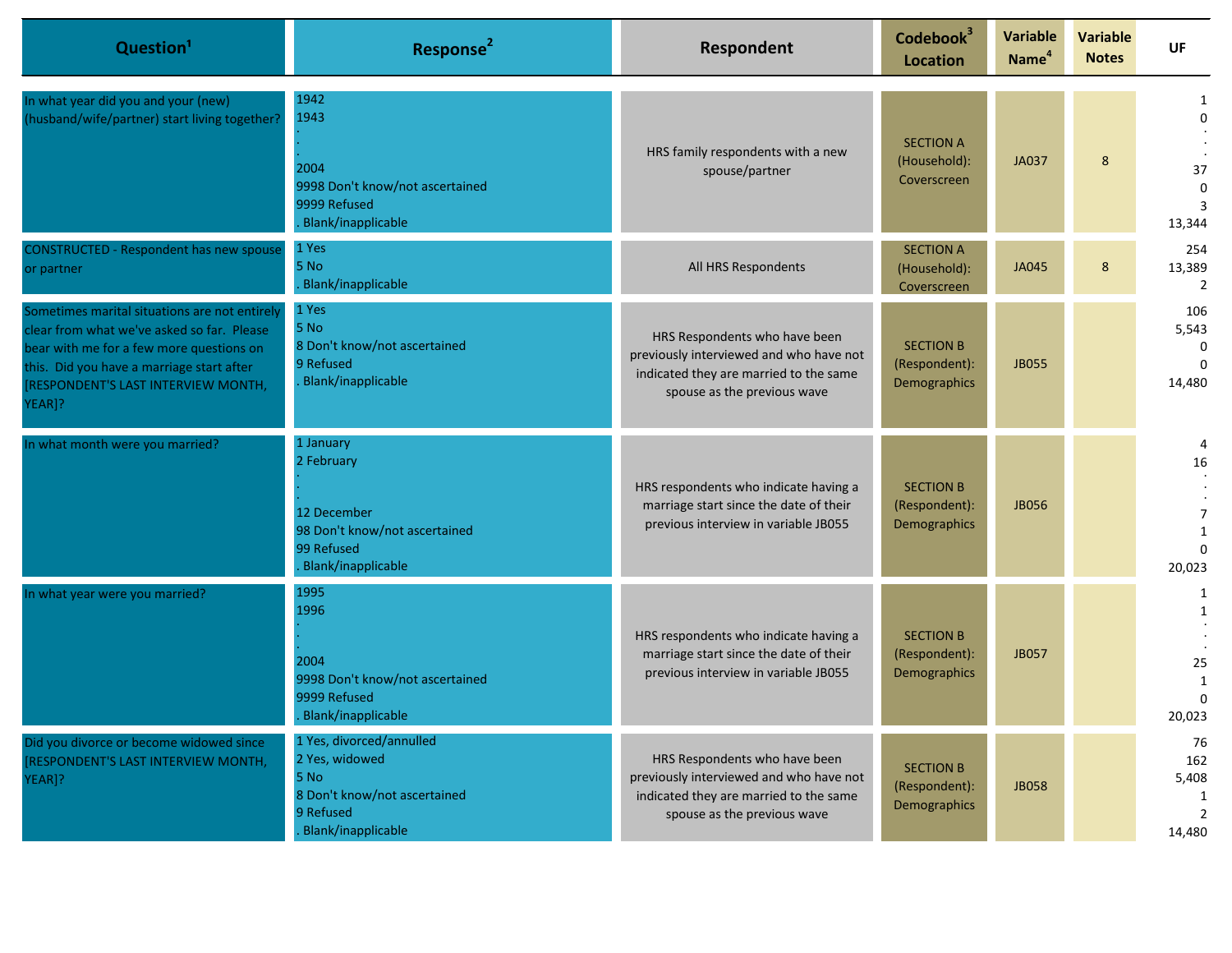| Question <sup>1</sup>                                                                                                                                                                                                                                                                                                       | Response <sup>2</sup>                                                                                                                                                                                    | Respondent                                                                                                                      | Codebook <sup>3</sup><br><b>Location</b>          | <b>Variable</b><br>Name <sup>4</sup> | <b>Variable</b><br><b>Notes</b> | UF                                                                                     |
|-----------------------------------------------------------------------------------------------------------------------------------------------------------------------------------------------------------------------------------------------------------------------------------------------------------------------------|----------------------------------------------------------------------------------------------------------------------------------------------------------------------------------------------------------|---------------------------------------------------------------------------------------------------------------------------------|---------------------------------------------------|--------------------------------------|---------------------------------|----------------------------------------------------------------------------------------|
| In what month did you [divorce/become<br>widowed]?                                                                                                                                                                                                                                                                          | 1 January<br>2 February<br>12 December<br>98 Don't know/not ascertained<br>99 Refused<br>Blank/inapplicable                                                                                              | HRS respondents who indicate becoming<br>divorced/widowed after the date of their<br>previous interview in variable JB058       | <b>SECTION B</b><br>(Respondent):<br>Demographics | <b>JB059</b>                         |                                 | 23<br>22<br>16<br>30<br>19,891                                                         |
| In what year did you [divorce/become<br>widowed]?                                                                                                                                                                                                                                                                           | 1992<br>1993<br>2004<br>9998 Don't know/not ascertained<br>9999 Refused<br><b>Blank/inapplicable</b>                                                                                                     | HRS respondents who indicate becoming<br>divorced/widowed after the date of their<br>previous interview in variable JB058       | <b>SECTION B</b><br>(Respondent):<br>Demographics | <b>JB060</b>                         |                                 | 32<br>6<br>20<br>21<br>$\overline{2}$<br>19,891                                        |
| Just to clarify, are you currently separated,<br>divorced, widowed, or have you never been<br>married? [IF R REPORTS BEING PARTNERED,<br>READ]: For this question, we are interested in<br>knowing your legal marital status. Would<br>you say you are currently married, separated<br>divorced, widowed, or never married? | 1 Married (Volunteered)<br>2 Annulled (Volunteered)<br>3 Separated<br>4 Divorced<br>5 Widowed<br>6 Never married<br>7 Other (specify)<br>8 Don't know/not ascertained<br>9 Refused<br>Blank/inapplicable | HRS respondents not currently married and<br>who have not been widowed and remained<br>unmarried since their previous interview | <b>SECTION B</b><br>(Respondent):<br>Demographics | JB061                                |                                 | 86<br>$\overline{2}$<br>247<br>2,135<br>3,476<br>725<br>32<br>$\overline{2}$<br>13,422 |
| <b>CONSTRUCTED - Marital Status Assigned</b>                                                                                                                                                                                                                                                                                | 1 Married (Vol)<br>2 Annulled (Vol)<br>3 Separated<br>4 Divorced<br>5 Widowed<br><b>6 Never Married</b><br>7 Other (specify)<br>Blank/inapplicable                                                       | All HRS Respondents                                                                                                             | <b>SECTION B</b><br>(Respondent):<br>Demographics | <b>JB063</b>                         |                                 | 12,710<br>2<br>367<br>2,203<br>4,079<br>724<br>44<br>0                                 |
| Altogether, how many times have you been<br>married (including your current marriage)?                                                                                                                                                                                                                                      | 0 Never been married (Volunteered)<br>1 Once<br>2 Twice<br>3 Three times<br>4 Four or more<br>8 Don't know/not ascertained<br>9 Refused<br>Blank/inapplicable                                            | Respondents being interviewed for the first<br>time who are not never married                                                   | <b>SECTION B</b><br>(Respondent):<br>Demographics | <b>JB065</b>                         |                                 | 10<br>2,078<br>868<br>211<br>66<br>1<br>1<br>16,894                                    |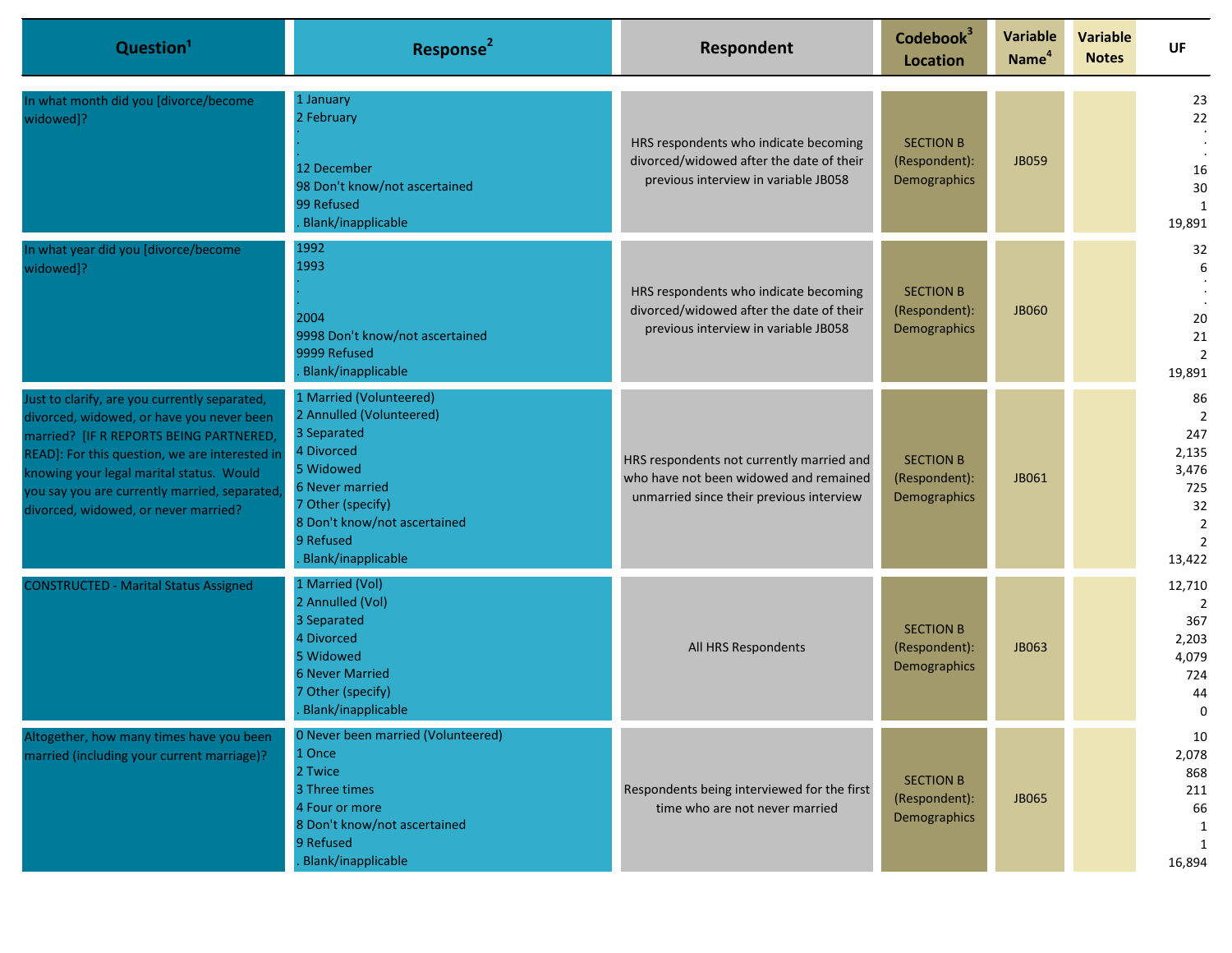| Question <sup>1</sup>                                                 | Response <sup>2</sup>                                                                                       | <b>Respondent</b>                                                                                                  | Codebook <sup>3</sup><br><b>Location</b>          | <b>Variable</b><br>Name <sup>4</sup> | <b>Variable</b><br><b>Notes</b> | UF                                                                           |
|-----------------------------------------------------------------------|-------------------------------------------------------------------------------------------------------------|--------------------------------------------------------------------------------------------------------------------|---------------------------------------------------|--------------------------------------|---------------------------------|------------------------------------------------------------------------------|
| In what year did your<br>(first/second/third/current) marriage begin? | 1919<br>1920<br>2004<br>9998 Don't know/not ascertained<br>9999 Refused<br>Blank/inapplicable               | Respondents being interviewed for the first<br>time who do not previously indicate that<br>they have never married | <b>SECTION B</b><br>(Respondent):<br>Demographics | JB066_1                              | 15                              | $\overline{2}$<br>$\Omega$<br>4<br>53<br>10<br>16,945                        |
| In what month was that?                                               | 1 January<br>2 February<br>12 December<br>98 Don't know/not ascertained<br>99 Refused<br>Blank/inapplicable | Respondents being interviewed for the first<br>time who do not previously indicate that<br>they have never married | <b>SECTION B</b><br>(Respondent):<br>Demographics | JB067_1                              | 15                              | 194<br>166<br>$\ddot{\phantom{a}}$<br>243<br>212<br>$\overline{3}$<br>16,955 |
| <b>CONSTRUCTED - Coupleness Status -</b><br>Updated                   | 1 Married<br>3 Partnered (Volunteered)<br>6 Other<br>Blank/inapplicable                                     | All HRS Respondents                                                                                                | <b>SECTION PR</b><br>(Respondent):<br>Preload     | KX065_R                              |                                 | 12,624<br>724<br>6,775<br>6                                                  |
|                                                                       |                                                                                                             | <b>Intergenerational Relationships</b>                                                                             |                                                   |                                      |                                 |                                                                              |
| <b>CONSTRUCTED - Number of resident children</b>                      | <b>O</b><br>Blank/inapplicable                                                                              | All coverscreen respondents                                                                                        | <b>SECTION A</b><br>(Household):<br>Coverscreen   | <b>JA099</b>                         | $8\phantom{1}$                  | 10,136<br>2,596<br>$\overline{2}$<br>$\Omega$                                |
| <b>CONSTRUCTED - Number of non-resident</b><br>children               | O<br>$\mathbf{1}$<br>19<br><b>Blank/inapplicable</b>                                                        | All coverscreen respondents                                                                                        | <b>SECTION A</b><br>(Household):<br>Coverscreen   | <b>JA100</b>                         | 8                               | 2,002<br>2,027<br>3<br>$\mathbf{0}$                                          |
| <b>CONSTRUCTED - Number of children</b>                               | 20<br>Blank/inapplicable                                                                                    | All coverscreen respondents                                                                                        | <b>SECTION A</b><br>(Household):<br>Coverscreen   | JA101                                | 8                               | 1,166<br>1,505<br>$\overline{2}$<br>$\Omega$                                 |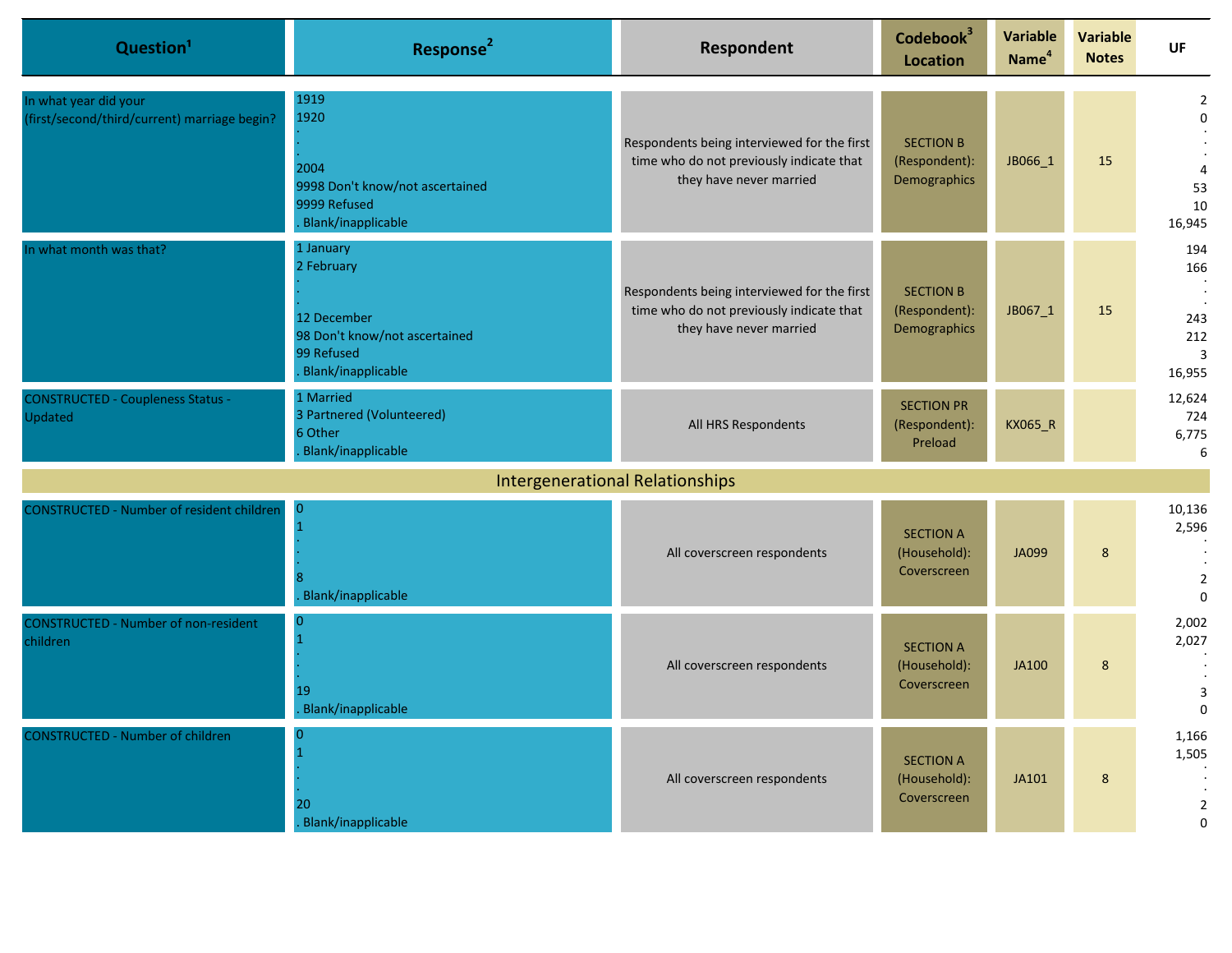| Question <sup>1</sup>                                                                                                                                                                                                                                                                                                                                                                                      | Response <sup>2</sup>                                                                            | <b>Respondent</b>                                                                                                    | Codebook <sup>3</sup><br><b>Location</b>                    | Variable<br>Name <sup>4</sup> | <b>Variable</b><br><b>Notes</b> | UF                                                                |
|------------------------------------------------------------------------------------------------------------------------------------------------------------------------------------------------------------------------------------------------------------------------------------------------------------------------------------------------------------------------------------------------------------|--------------------------------------------------------------------------------------------------|----------------------------------------------------------------------------------------------------------------------|-------------------------------------------------------------|-------------------------------|---------------------------------|-------------------------------------------------------------------|
| <b>CONSTRUCTED - Count of contact kids</b>                                                                                                                                                                                                                                                                                                                                                                 | $\Omega$<br>20<br>Blank/inapplicable                                                             | All coverscreen respondents                                                                                          | <b>SECTION A</b><br>(Household):<br>Coverscreen             | JA106                         | 8                               | 1,605<br>3,505<br>1<br>1,238                                      |
| CONSTRUCTED - Count of child, child-in-law<br>and grandchild                                                                                                                                                                                                                                                                                                                                               | $\overline{0}$<br>36<br><b>Blank/inapplicable</b>                                                | All coverscreen respondents                                                                                          | <b>SECTION A</b><br>(Household):<br>Coverscreen             | <b>JA113</b>                  | 8                               | 1,155<br>633<br>$\mathbf{1}$<br>$\Omega$                          |
| How many children have [you fathered / you<br>given birth to]? Please don't count<br>miscarriages or still-births, or adopted or<br>step-children for this question.                                                                                                                                                                                                                                       | $\mathbf{0}$<br>16<br>98 Don't know/not ascertained<br>99 Refused<br><b>Blank/inapplicable</b>   | HRS respondents who have not been<br>previously interviewed                                                          | <b>SECTION B</b><br>(Respondent):<br>Demographics           | <b>JB033</b>                  |                                 | 491<br>537<br>$\mathbf{1}$<br>$\Omega$<br>$\Omega$<br>16,653      |
| [IF ONE CHILD]: Is that child alive today? [IF<br>MORE THAN ONE CHILD]: How many of them<br>are still living?                                                                                                                                                                                                                                                                                              | $\overline{0}$<br>15<br>98 Don't know/not ascertained<br>99 Refused<br><b>Blank/inapplicable</b> | HRS respondents who have not been<br>previously interviewed and indicate having<br>given birth to at least one child | <b>SECTION B</b><br>(Respondent):<br>Demographics           | <b>JB034</b>                  |                                 | 15<br>565<br>$\mathbf{1}$<br>$\overline{7}$<br>$\Omega$<br>17,144 |
| IF [R DOES NOT HAVE SPOUSE/PARTNER<br>(A038/X065 {NOT 1 and NOT 3}) and LIVES IN<br>A NURSING HOME (CS11/A028=1)]: [Do any<br>of your children who do not live with you /<br>Does CHILD NAME] live within 10 miles of<br>you (in R's NURSING HOME CITY)?<br>OTHERWISE: [Do any of your children who<br>do not live with you / Does CHILD NAME] live<br>within 10 miles of you (in MAIN RESIDENCE<br>CITY)? | 1 Yes<br>5 No<br>8 Don't know/not ascertained<br>9 Refused<br><b>Blank/inapplicable</b>          | Family respondents who have at least one<br>living child with a resident status of<br>"nonresident"                  | <b>SECTION E</b><br>(Household):<br><b>Family Structure</b> | JE012                         | 9                               | 6,802<br>4,720<br>32<br>$\Delta$<br>2,087                         |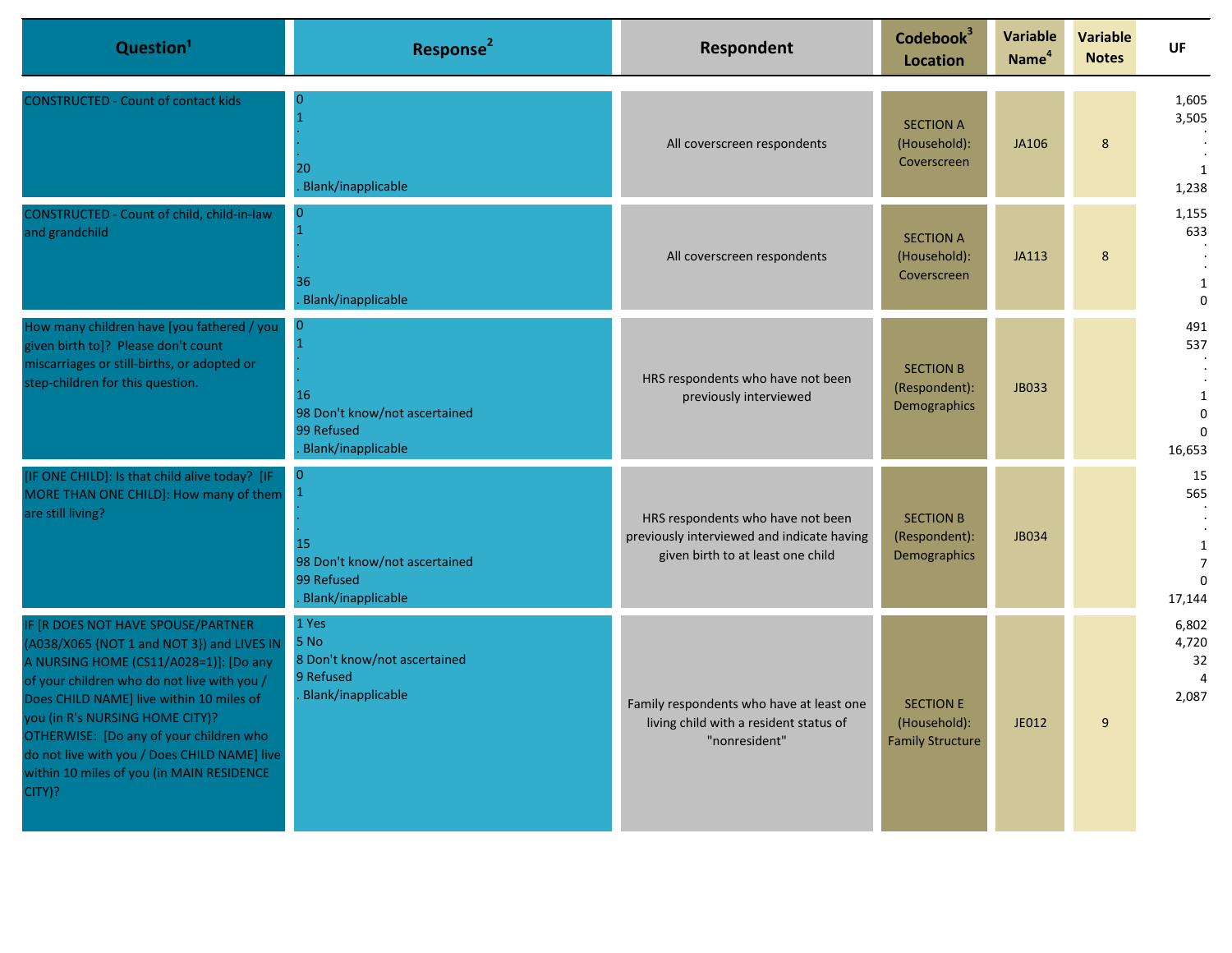| Question <sup>1</sup>                                                                                                                                                                                                                                                                                                       | Response <sup>2</sup>                                                                                                                                                       | Respondent                                                                                                                                                                 | Codebook <sup>3</sup><br><b>Location</b>                    | <b>Variable</b><br>Name <sup>4</sup> | Variable<br><b>Notes</b> | UF                                             |
|-----------------------------------------------------------------------------------------------------------------------------------------------------------------------------------------------------------------------------------------------------------------------------------------------------------------------------|-----------------------------------------------------------------------------------------------------------------------------------------------------------------------------|----------------------------------------------------------------------------------------------------------------------------------------------------------------------------|-------------------------------------------------------------|--------------------------------------|--------------------------|------------------------------------------------|
| Which children? [CHOOSE ALL THAT APPLY]                                                                                                                                                                                                                                                                                     | 041 Other person number<br>042 Other person number                                                                                                                          |                                                                                                                                                                            | <b>SECTION E</b>                                            |                                      |                          | 48<br>5                                        |
|                                                                                                                                                                                                                                                                                                                             | 990 Other person number<br>993 All children<br>997 Other (specify)<br>998 Don't know/not ascertained<br>999 Refused<br>Blank/inapplicable                                   | Family respondents who have at least one<br>child living within ten miles of them                                                                                          | (Household):<br><b>Family Structure</b>                     | JE013M1 -<br>JE013M15                | 9                        | $\Omega$<br>743<br>32<br>1<br>1<br>6,843       |
| [ASK IF NECESSARY:] Which child lives<br>nearest you in [R's NURSING HOME CITY /<br><b>MAIN RESIDENCE CITY]?</b>                                                                                                                                                                                                            | 041 Other person number<br>042 Other person number<br>990 Other person number<br>997 Other (specify)<br>998 Don't know/not ascertained                                      | Family respondents who have more than<br>one child living within ten miles of them                                                                                         | <b>SECTION E</b><br>(Household):<br><b>Family Structure</b> | JE014                                | 9                        | 32<br>1<br>$\Omega$<br>169<br>16               |
|                                                                                                                                                                                                                                                                                                                             | 999 Refused<br>Blank/inapplicable<br>1 Yes                                                                                                                                  |                                                                                                                                                                            |                                                             |                                      |                          | $\Omega$<br>9,914                              |
| (Do any of your children who do not live with<br>you / Does this child) live within 2 blocks of<br>you?                                                                                                                                                                                                                     | 5 No<br>8 Don't know/not ascertained<br>9 Refused<br>Blank/inapplicable                                                                                                     | Family respondents who have more than<br>one living child with a resident status of<br>"nonresident" living within 10 miles                                                | <b>SECTION E</b><br>(Household):<br><b>Family Structure</b> | JE141                                | 9                        | 719<br>2,187<br>5<br>$\Omega$<br>10,734        |
| Which children? [CHOOSE ALL THAT APPLY]                                                                                                                                                                                                                                                                                     | 041 Other person number<br>042 Other person number<br>990 Other person number<br>997 Other (specify)<br>998 Don't know/not ascertained<br>999 Refused<br>Blank/inapplicable | Family respondents who have more than<br>one living child with a resident status of<br>"nonresident" living within 10 miles and<br>who respond "yes" (1) in variable JE141 | <b>SECTION E</b><br>(Household):<br><b>Family Structure</b> | JE143M1 -<br><b>JE143M5</b>          | 9                        | 5<br>0<br>$\Omega$<br>10<br>$\Omega$<br>12,926 |
| Do you [or your husband/wife/partner] have<br>any new grandchildren (excluding great-<br>grandchildren) -- new, that is [since R's LAST<br>INTERVIEW MONTH, YEAR / in the last two<br>years]? [DEFINITION: NEW GRANDCHILDREN<br>INCLUDE CHILDREN'S STEP-CHILDREN BY<br>NEW MARRIAGES AS WELL AS BIRTHS OF<br>GRANDCHILDREN] | 1 Yes<br>5 No<br>8 Don't know/not ascertained<br>9 Refused<br>Blank/inapplicable                                                                                            | Family respondents who have at least one<br>living child                                                                                                                   | <b>SECTION E</b><br>(Household):<br><b>Family Structure</b> | JE022                                | 9                        | 1,789<br>8,176<br>43<br>5<br>3,632             |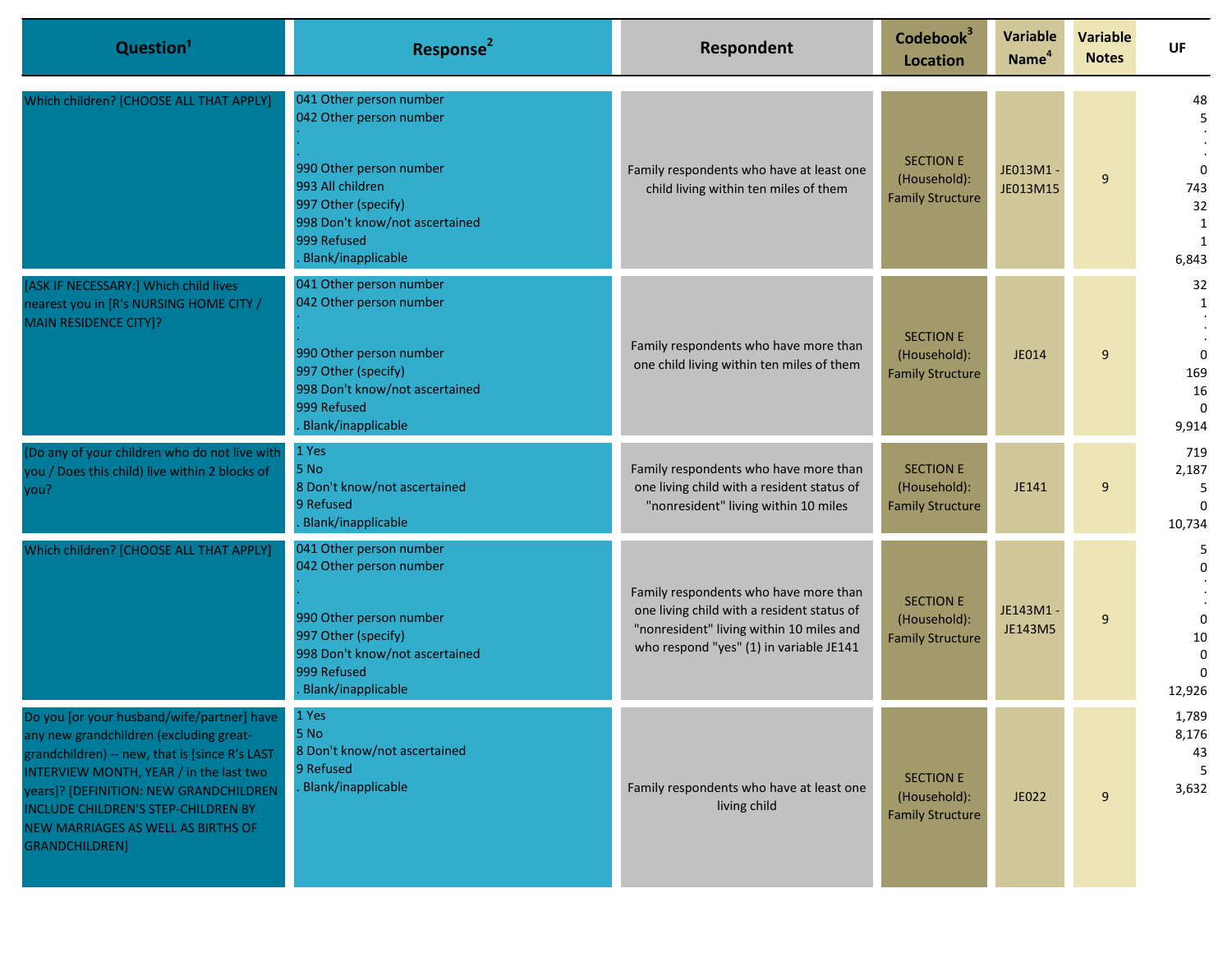| Question <sup>1</sup>                                                                                                                                                                                                                                                       | Response <sup>2</sup>                                                                                                                                                                                                        | Respondent                                                                                                                                                                                           | Codebook <sup>3</sup><br><b>Location</b>                    | <b>Variable</b><br>Name <sup>4</sup> | <b>Variable</b><br><b>Notes</b> | UF                                                       |
|-----------------------------------------------------------------------------------------------------------------------------------------------------------------------------------------------------------------------------------------------------------------------------|------------------------------------------------------------------------------------------------------------------------------------------------------------------------------------------------------------------------------|------------------------------------------------------------------------------------------------------------------------------------------------------------------------------------------------------|-------------------------------------------------------------|--------------------------------------|---------------------------------|----------------------------------------------------------|
| Which children are the parents of the new<br>grandchildren? [CHOOSE ALL THAT APPLY]                                                                                                                                                                                         | 041 Other person number<br>042 Other person number<br>990 Other person number<br>992 Deceased child<br>993 All children<br>997 Other (specify)<br>998 Don't know/not ascertained<br>999 Refused<br><b>Blank/inapplicable</b> | Family respondents who indicate having a<br>new grandchild in variable JE022 and who<br>have more than one living child                                                                              | <b>SECTION E</b><br>(Household):<br><b>Family Structure</b> | JE023M1 -<br>JE023M5                 | 9                               | $\Omega$<br>11<br>11<br>2<br>11,855                      |
| (Please remind me) Altogether, how many<br>grandchildren do you (and your (late)<br>[husband/wife/partner]) have? [ENTER 80 IF<br>R HAS 80 OR MORE GRANDCHILDREN]                                                                                                           | 0 No grandchildren<br>80 (80 or more grandchildren)<br>95 Not asked because assumed to be zero<br>98 Don't know/not ascertained<br>99 Refused<br>Blank/inapplicable                                                          | Family respondents who report having at<br>least one grandchild (This question is not<br>asked of those who reported no<br>grandchildren, but these individuals are<br>coded "95" for this variable) | <b>SECTION E</b><br>(Household):<br><b>Family Structure</b> | <b>JE046</b>                         | 9                               | 840<br>783<br>1<br>1,280<br>115<br>15<br>1,283           |
| Do you (or your [husband/wife/partner])<br>have any great-grandchildren?                                                                                                                                                                                                    | 1 Yes<br>5 No<br>6 Assigned no<br>8 Don't know/not ascertained<br>9 Refused<br>Blank/inapplicable                                                                                                                            | Family respondents who have at least one<br>grandchild (JE046)                                                                                                                                       | <b>SECTION E</b><br>(Household):<br><b>Family Structure</b> | JE047                                | 9                               | 3,835<br>6,237<br>1,295<br>24<br>$\overline{1}$<br>2,253 |
| Altogether, how many great-grandchildren<br>do you (or your [husband/wife/partner])<br>have? (ENTER 80 IF R HAS 80 OR MORE<br><b>GREAT-GRANDCHILDREN)</b>                                                                                                                   | $\overline{0}$<br>80 (80 or more great-grandchildren)<br>95 Not asked because assumed to be zero<br>98 Don't know/not ascertained<br>99 Refused<br><b>Blank/inapplicable</b>                                                 | Family respondents who report having at<br>least one great-grandchild in variable JE047                                                                                                              | <b>SECTION E</b><br>(Household):<br><b>Family Structure</b> | <b>JE048</b>                         | 9                               | 820<br>$\overline{2}$<br>1,280<br>66<br>8,530            |
| Families sometimes help one another in a<br>variety of ways, and each type of help can be<br>important. Are you (or your<br>[husband/wife/partner]) raising NAME(S) OF<br><b>RESIDENT NON-CHILD HOUSEHOLD</b><br><b>MEMBER(S) UNDER 18 YEARS</b><br>(RELATIONSHIP(S) TO R)? | 1 Yes<br>5 No<br>8 Don't know/not ascertained<br>9 Refused<br><b>Blank/inapplicable</b>                                                                                                                                      | Family respondents with at least one<br>resident, non-child household member<br>under 18 years of age                                                                                                | <b>SECTION E</b><br>(Household):<br><b>Family Structure</b> | JE051                                | 9                               | 354<br>426<br>12,863                                     |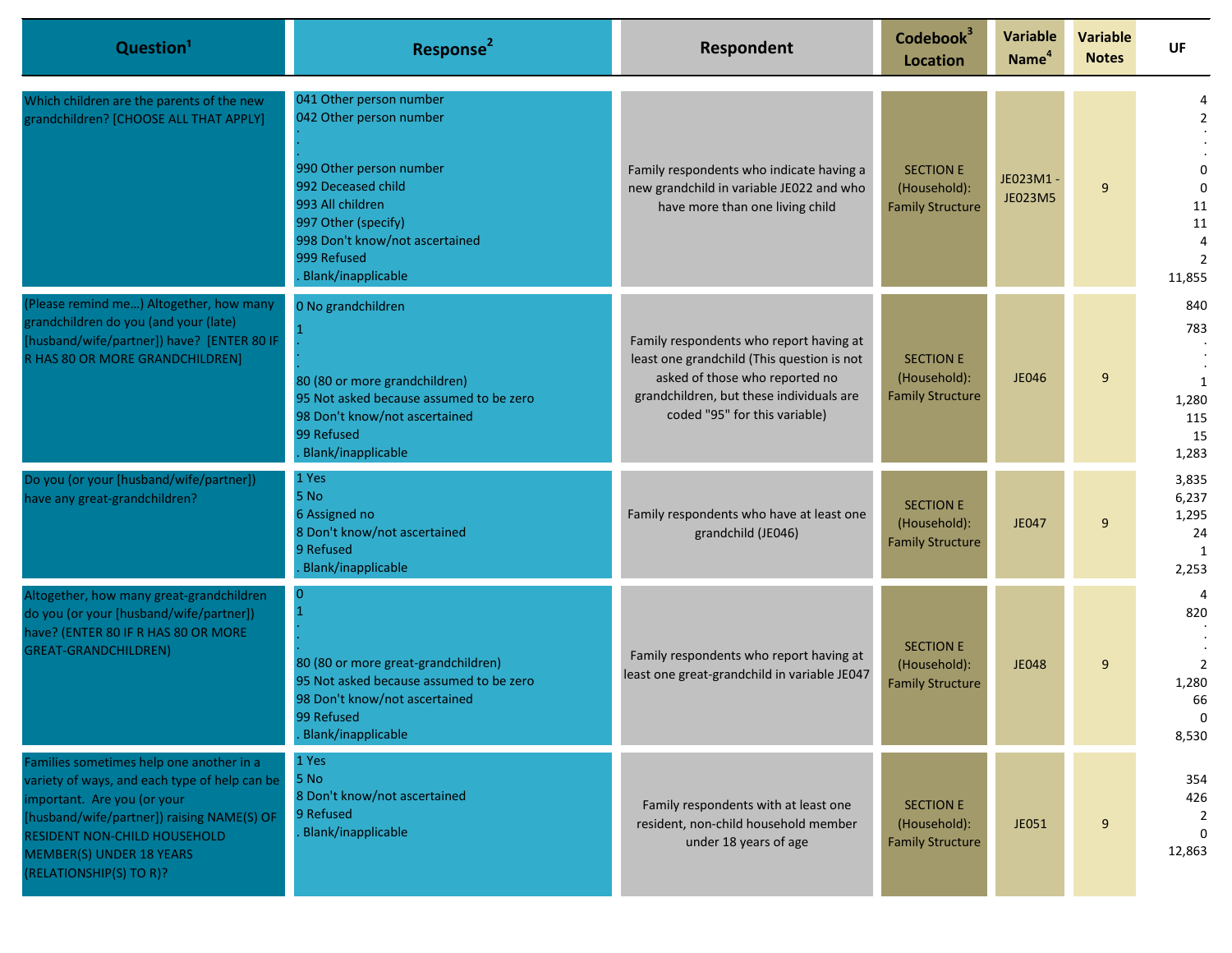| Question <sup>1</sup>                                                                                                                                                                                                                                                                                                                                                                                                                                                                                                                                                        | Response <sup>2</sup>                                                                                                                                                                                                                          | Respondent                                                                                                                                      | Codebook <sup>3</sup><br><b>Location</b>                    | <b>Variable</b><br>Name <sup>4</sup> | <b>Variable</b><br><b>Notes</b> | UF                                                                            |
|------------------------------------------------------------------------------------------------------------------------------------------------------------------------------------------------------------------------------------------------------------------------------------------------------------------------------------------------------------------------------------------------------------------------------------------------------------------------------------------------------------------------------------------------------------------------------|------------------------------------------------------------------------------------------------------------------------------------------------------------------------------------------------------------------------------------------------|-------------------------------------------------------------------------------------------------------------------------------------------------|-------------------------------------------------------------|--------------------------------------|---------------------------------|-------------------------------------------------------------------------------|
| Which of them are you raising? [CHOOSE ALL<br><b>THAT APPLY]</b>                                                                                                                                                                                                                                                                                                                                                                                                                                                                                                             | 041 Other Person Number<br>042 Other Person Number<br>990 Other Person Number<br>998 Don't know/not ascertained<br>999 Refused<br>Blank/inapplicable                                                                                           | Family respondents who indicate raising<br>non-child household member in variable<br>JE051 and have more than one non-child<br>household member | <b>SECTION E</b><br>(Household):<br><b>Family Structure</b> | JE052M1-<br><b>JE052M8</b>           | 9                               | 0<br>$\Omega$<br>13,278                                                       |
| In the last 10 years, did you (or your<br>[husband/wife/partner]) give a child (or<br>grandchild) a deed to a house?                                                                                                                                                                                                                                                                                                                                                                                                                                                         | 1 Yes<br>5 No<br>8 Don't know/not ascertained<br>9 Refused<br>Blank/inapplicable                                                                                                                                                               | Family respondents who are interviewed<br>for the first time, and who have at least<br>one child or grandchild                                  | <b>SECTION E</b><br>(Household):<br><b>Family Structure</b> | <b>JE053</b>                         | 9                               | $\Omega$<br>118<br>$\mathbf 0$<br>13,527                                      |
| Which child was that? [CHOOSE ALL THAT<br>APPLY.] IF GRANDCHILD: Which of your<br>children is the parent of that grandchild?                                                                                                                                                                                                                                                                                                                                                                                                                                                 | 041 Other Person Number<br>042 Other Person Number<br>990 Other Person Number<br>992 Deceased child<br>993 All children<br>994 All grandchildren<br>997 Other (specify)<br>998 Don't know/not ascertained<br>999 Refused<br>Blank/inapplicable | Family respondents who indicate giving a<br>deed to a house to a child/grandchild in<br>variable JE053                                          | <b>SECTION E</b><br>(Household):<br><b>Family Structure</b> | JE054M1                              | 9                               | 0<br>0<br>0<br>$\Omega$<br>$\Omega$<br>0<br>$\mathbf 0$<br>$\Omega$<br>13,645 |
| Again, please think about the past 10 years.<br>Not counting any shared housing or shared<br>food, have you (or your<br>[husband/wife/partner]) given financial help<br>or gifts, including help with education, of<br>\$5,000 or more to any child (or grandchild)?<br>[DEFINITION: BY FINANCIAL HELP WE MEAN<br>GIVING MONEY, HELPING PAY BILLS, OR<br><b>COVERING SPECIFIC TYPES OF COSTS SUCH</b><br>AS THOSE FOR MEDICAL CARE OR<br>INSURANCE, SCHOOLING, DOWN PAYMENT<br>FOR A HOME, RENT, ETC. THE FINANCIAL<br>HELP CAN BE CONSIDERED SUPPORT, A GIFT<br>OR A LOAN.] | 1 Yes<br>5 No<br>8 Don't know/not ascertained<br>9 Refused<br>Blank/inapplicable                                                                                                                                                               | Family respondents who are interviewed<br>for the first time and who have at least one<br>child or grandchild                                   | <b>SECTION E</b><br>(Household):<br><b>Family Structure</b> | <b>JE056</b>                         | 9                               | 26<br>92<br>$\Omega$<br>13,527                                                |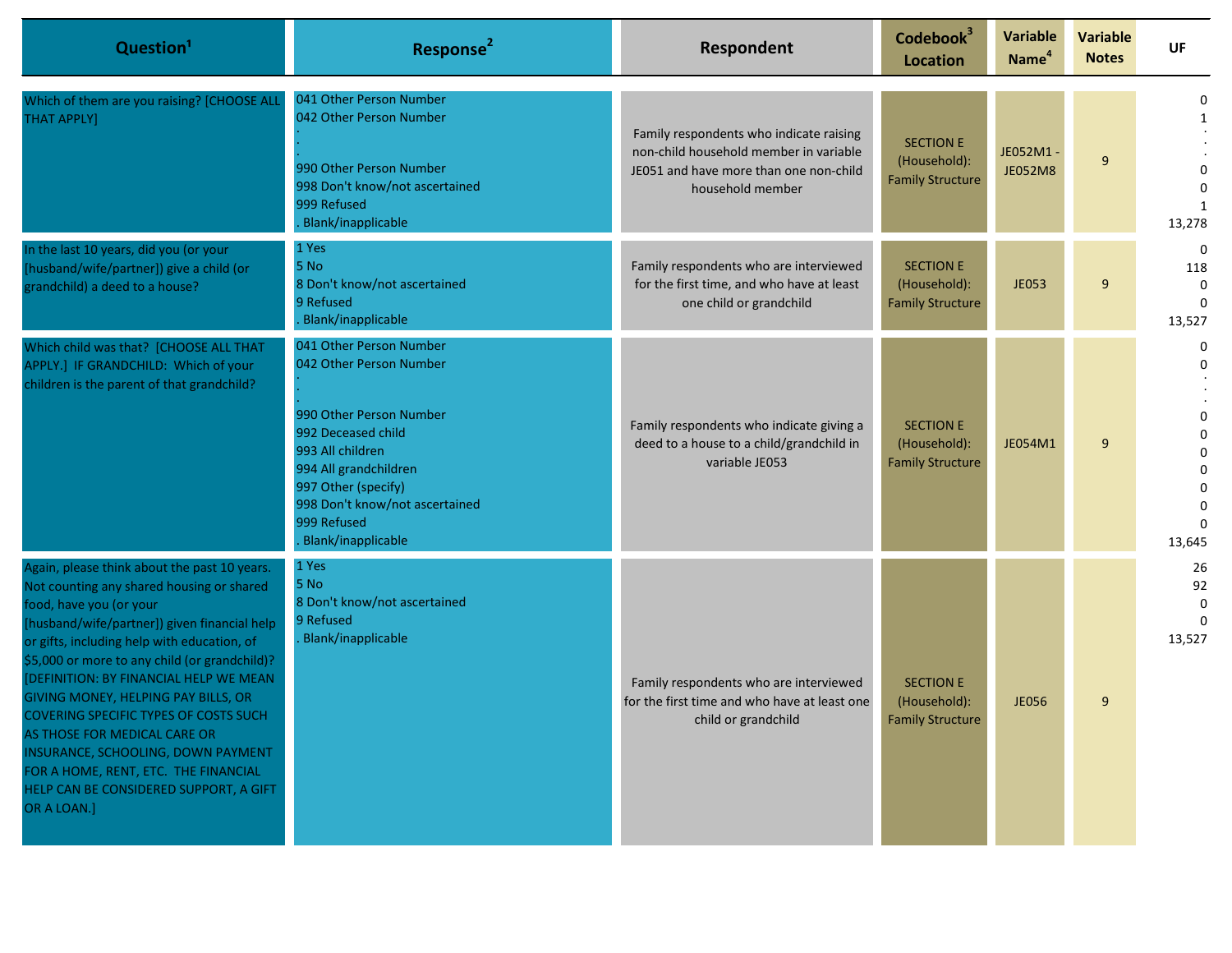| Question <sup>1</sup>                                                                                                                                                                                                                                                                                                                                                   | Response <sup>2</sup>                                                                                                                                                                                                                                         | Respondent                                                                                                                                                       | Codebook <sup>3</sup><br>Location                           | <b>Variable</b><br>Name <sup>4</sup> | <b>Variable</b><br><b>Notes</b> | <b>UF</b>                                                                          |
|-------------------------------------------------------------------------------------------------------------------------------------------------------------------------------------------------------------------------------------------------------------------------------------------------------------------------------------------------------------------------|---------------------------------------------------------------------------------------------------------------------------------------------------------------------------------------------------------------------------------------------------------------|------------------------------------------------------------------------------------------------------------------------------------------------------------------|-------------------------------------------------------------|--------------------------------------|---------------------------------|------------------------------------------------------------------------------------|
| Which child was that? [CHOOSE ALL THAT<br>APPLY]. IF GRANDCHILD: Which of your<br>children is the parent of that grandchild?                                                                                                                                                                                                                                            | 041 Other Person Number<br>042 Other Person Number<br>990 Other Person Number<br>992 Deceased child<br>993 All children<br>994 All grandchildren equally<br>997 Other (specify)<br>998 Don't know/not ascertained<br>999 Refused<br><b>Blank/inapplicable</b> | Family respondents who are interviewed<br>for the first time, and who have at least<br>one child or grandchild, and who<br>responded "yes" (1) in variable JE056 | <b>SECTION E</b><br>(Household):<br><b>Family Structure</b> | JE057M1-<br>JE057M4                  | 9                               | $\Omega$<br>1<br>$\mathbf 0$<br>13,619                                             |
| The next questions are about help you (or<br>your [husband/wife/partner]) gave or<br>received [since R's LAST INTERVIEW MONTH<br>YEAR / in the last two years]. Did you (or<br>your [husband/wife/partner]) spend 100 or<br>more hours in total [since R's LAST<br>INTERVIEW MONTH, YEAR / in the last two<br>years] taking care of [grand or great-<br>grandchildren]? | 1 Yes<br>5 No<br>8 Don't know/not ascertained<br>9 Refused<br>Blank/inapplicable                                                                                                                                                                              | Family respondents with at least one<br>grandchild                                                                                                               | <b>SECTION E</b><br>(Household):<br><b>Family Structure</b> | <b>JE060</b>                         | 9                               | 3,069<br>7,032<br>9<br>$\overline{2}$<br>3,533                                     |
| Which of your children is the parent of those<br>grandchildren (or great-grandchildren)?<br>[CHOOSE ALL THAT APPLY.]                                                                                                                                                                                                                                                    | 041 Other Person Number<br>042 Other Person Number<br>990 Other Person Number<br>992 Deceased child<br>993 All children<br>994 All grandchildren<br>997 Other (specify)<br>998 Don't know/not ascertained<br>999 Refused<br>Blank/inapplicable                | Family respondents who respond "yes" (1)<br>to variable JE060                                                                                                    | <b>SECTION E</b><br>(Household):<br><b>Family Structure</b> | JE061M1-<br>JE061M8                  | 9                               | 16<br>$\mathbf 0$<br>$\Omega$<br>14<br>162<br>57<br>46<br>$\mathbf 0$<br>10,576    |
| Roughly how many hours altogether did you<br>(, yourself,) spend?                                                                                                                                                                                                                                                                                                       | $\bf{0}$<br>$\mathbf{1}$<br>10950<br>99995 Grandchild lives in household and no specific<br>number of hours given<br>99996 Greater than 9996 hours<br>99998 Don't know/not ascertained<br>99999 Refused<br>Blank/inapplicable                                 | Family respondents who respond "yes" (1)<br>to variable JE060                                                                                                    | <b>SECTION E</b><br>(Household):<br><b>Family Structure</b> | JE063                                | 9                               | 39<br>$\mathbf 0$<br>$\mathbf{1}$<br>324<br>$\overline{2}$<br>1,319<br>1<br>10,576 |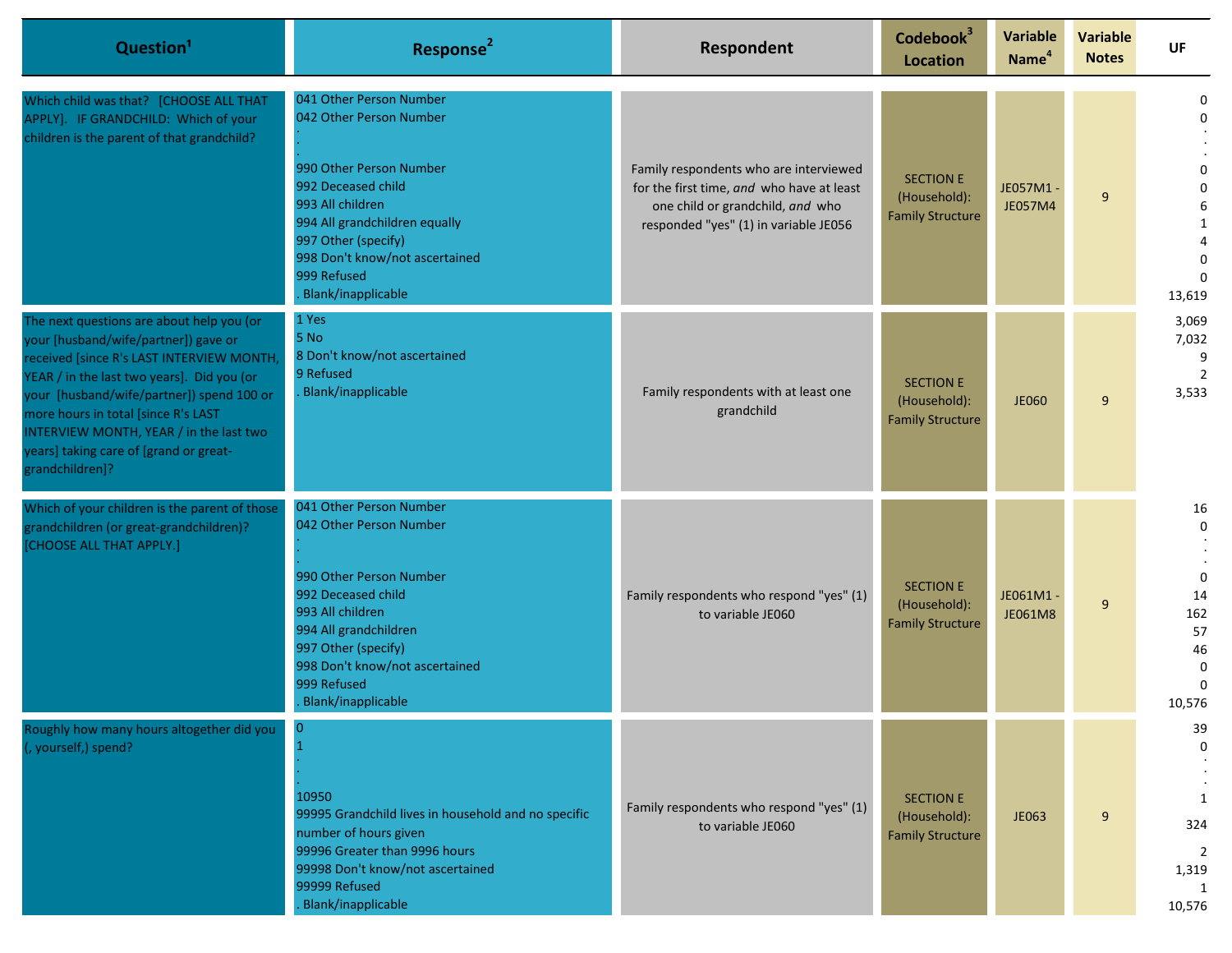| Question <sup>1</sup>                                                                                                                                                                | Response <sup>2</sup>                                                                                                                                                                                                                                                                                        | Respondent                                                                                                                                                                 | Codebook <sup>3</sup><br><b>Location</b>                    | <b>Variable</b><br>Name <sup>4</sup> | <b>Variable</b><br><b>Notes</b> | UF                                       |
|--------------------------------------------------------------------------------------------------------------------------------------------------------------------------------------|--------------------------------------------------------------------------------------------------------------------------------------------------------------------------------------------------------------------------------------------------------------------------------------------------------------|----------------------------------------------------------------------------------------------------------------------------------------------------------------------------|-------------------------------------------------------------|--------------------------------------|---------------------------------|------------------------------------------|
| (Unfolding sequence - minimum hours) Does<br>it amount to a total of less than<br>hours,<br>more than _____ hours, or what?<br>[BREAKPOINTS: 200, 500]                               | Value of breakpoint<br>200 Value of breakpoint<br>201 Value of breakpoint<br>500 Value of breakpoint<br>501 Value of breakpoint<br>Blank/inapplicable                                                                                                                                                        | Family respondents who respond "don't<br>know" (99998) or "refused" (99999) in<br>variable JE063                                                                           | <b>SECTION E</b><br>(Household):                            | <b>JE065</b>                         | 9                               | 374<br>122<br>291<br>93<br>430<br>12,335 |
| (Unfolding sequence - maximum hours) Does<br>it amount to a total of less than<br>hours,<br>more than _____ hours, or what?<br>[BREAKPOINTS: 200, 500]                               | 199 Value of breakpoint<br>200 Value of breakpoint<br>499 Value of breakpoint<br>500 Value of breakpoint<br>5000 Value of breakpoint<br>Blank/inapplicable                                                                                                                                                   |                                                                                                                                                                            |                                                             | <b>Family Structure</b>              | <b>JE066</b>                    | 9                                        |
| Roughly how many hours altogether did your<br>[husband/wife/partner] spend?                                                                                                          | 8840<br>9995 Grandchild lives in household and no specific<br>number of hours given<br>9998 Don't know/not ascertained<br>9999 Refused<br>Blank/inapplicable                                                                                                                                                 | Family respondents who respond "yes" (1)<br>to variable JE060 and who are either<br>currently married/partnered or whose<br>spouse/partner has died since previous<br>wave | <b>SECTION E</b><br>(Household):<br><b>Family Structure</b> | <b>JE068</b>                         | 9                               | 192<br>1<br>157<br>652<br>1<br>11,663    |
| (Unfolding sequence - minimum hours) Does<br>it amount to a total of less than<br>hours,<br>more than _____ hours, or what?<br>[BREAKPOINTS: 200, 500]                               | 0 Value of breakpoint<br>200 Value of breakpoint<br>201 Value of breakpoint<br>500 Value of breakpoint<br>Family respondents who respond "don't<br>501 Value of breakpoint<br>know" (99998) or "refused" (99999) in<br><b>SECTION E</b><br>Blank/inapplicable<br>variable JE068 and who are either currently | married/partnered or whose<br>spouse/partner has died since previous<br>wave                                                                                               | (Household):                                                | <b>JE070</b>                         | 9                               | 286<br>53<br>132<br>27<br>153<br>12,994  |
| (Unfolding sequence - maximum hours) Does<br>it amount to a total of less than<br>hours,<br>hours, or what?<br>more than<br>[BREAKPOINTS: 200, 500]                                  | 199 Value of breakpoint<br>200 Value of breakpoint<br>499 Value of breakpoint<br>500 Value of breakpoint<br>5000 Value of breakpoint<br>Blank/inapplicable                                                                                                                                                   |                                                                                                                                                                            | <b>Family Structure</b>                                     | JE071                                | 9                               | 245<br>53<br>127<br>27<br>199<br>12,994  |
| [Since R's LAST INTERVIEW MONTH, YEAR /<br>In the last two years], did you (or your<br>[husband/wife/partner]) give any of your<br>children (or grandchildren) a deed to a<br>house? | 1 Yes<br>5 No<br>8 Don't know/not ascertained<br>9 Refused<br>Blank/inapplicable                                                                                                                                                                                                                             | Family respondents with at least one<br>child/grandchild                                                                                                                   | <b>SECTION E</b><br>(Household):<br><b>Family Structure</b> | JE073                                | 9                               | 196<br>11,362<br>7<br>18<br>2,062        |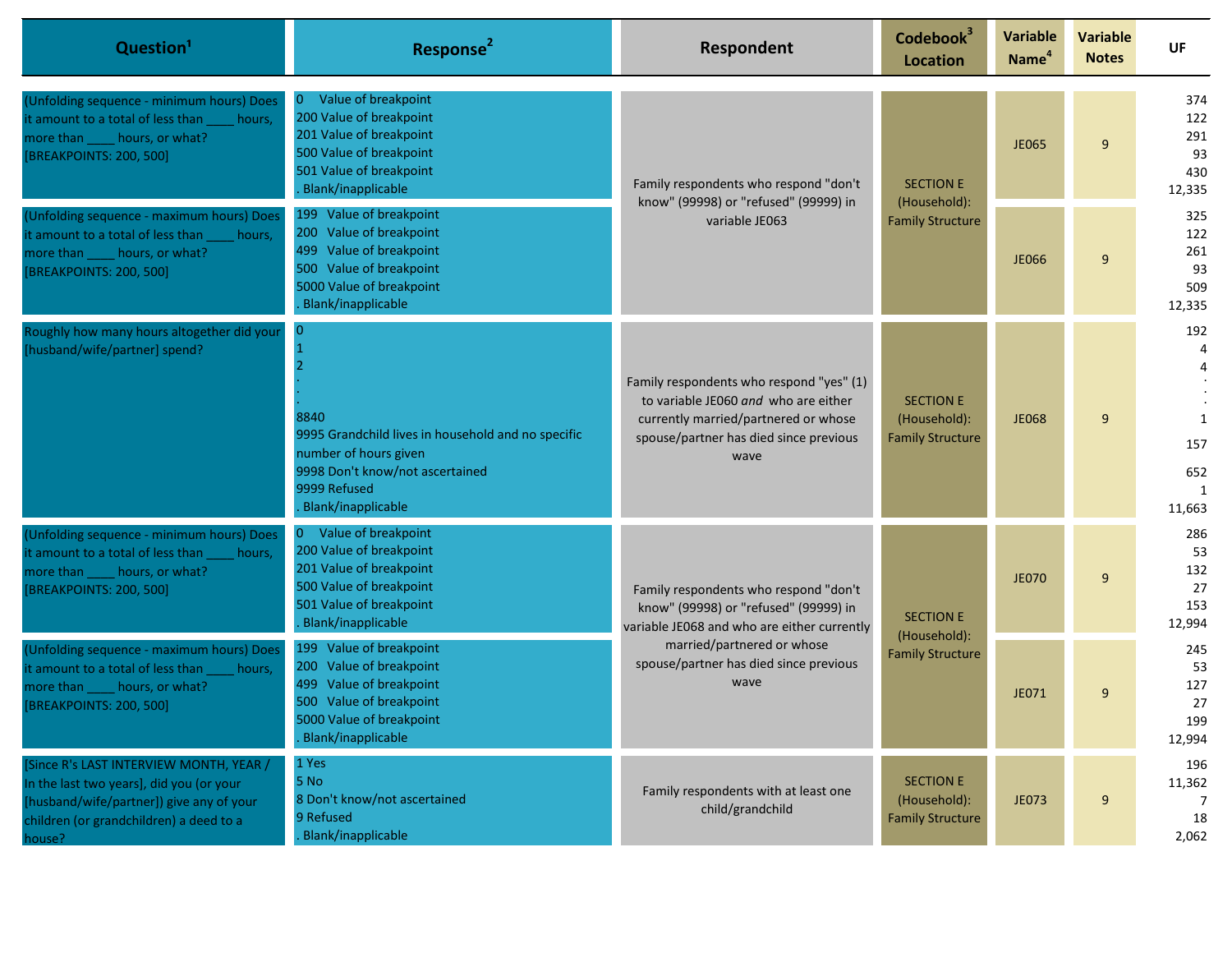| Question <sup>1</sup>                                                                                                                                                                                                                                                                                                                                                                                                                                                                                                                                                                                                                 | Response <sup>2</sup>                                                                                                                                                                                                 | Respondent                                                                                                                                                     | Codebook <sup>3</sup><br><b>Location</b>                                           | <b>Variable</b><br>Name <sup>4</sup> | <b>Variable</b><br><b>Notes</b> | <b>UF</b>                                   |
|---------------------------------------------------------------------------------------------------------------------------------------------------------------------------------------------------------------------------------------------------------------------------------------------------------------------------------------------------------------------------------------------------------------------------------------------------------------------------------------------------------------------------------------------------------------------------------------------------------------------------------------|-----------------------------------------------------------------------------------------------------------------------------------------------------------------------------------------------------------------------|----------------------------------------------------------------------------------------------------------------------------------------------------------------|------------------------------------------------------------------------------------|--------------------------------------|---------------------------------|---------------------------------------------|
| Which child was that? [CHOOSE ALL THAT<br>APPLY] IF GRANDCHILD: Which of your<br>children is the parent of that grandchild?                                                                                                                                                                                                                                                                                                                                                                                                                                                                                                           | 041 Other Person Number<br>042 Other Person Number<br>990 Other Person Number<br>992 Deceased child<br>993 All children<br>997 Other (specify)<br>998 Don't know/not ascertained<br>999 Refused<br>Blank/inapplicable | Family respondents who respond "yes" (1)<br>to variable JE073                                                                                                  | <b>SECTION E</b><br>(Household):<br><b>Family Structure</b>                        | JE074M1 -<br><b>JE074M6</b>          | 9                               | 6<br>32<br>3<br>$\Omega$<br>13,449          |
| Including help with education but not shared<br>housing or shared food (or any deed to a<br>house), [since R'S LAST INTERVIEW MONTH,<br>YEAR / in the last two years] did you (or your<br>[husband/wife/partner]) give financial help<br>totaling \$500 or more to [your child / any of<br>your children] (or grandchildren)?<br>(DEFINITION: BY FINANCIAL HELP WE MEAN<br>GIVING MONEY, HELPING PAY BILLS, OR<br><b>COVERING SPECIFIC TYPES OF COSTS SUCH</b><br>AS THOSE FOR MEDICAL CARE OR<br>INSURANCE, SCHOOLING, DOWN PAYMENT<br>FOR A HOME, RENT, ETC. THE FINANCIAL<br>HELP CAN BE CONSIDERED SUPPORT, A GIFT<br>OR A LOAN.) | 1 Yes<br>5 No<br>8 Don't know/not ascertained<br>9 Refused<br>Blank/inapplicable                                                                                                                                      | Family respondents with at least one<br>child/grandchild                                                                                                       | <b>SECTION E</b><br>(Household):<br><b>Family Structure</b>                        | <b>JE075</b>                         | 9                               | 4,658<br>7,623<br>41<br>40<br>1,283         |
| <b>TRANSFER-TO-CHILD LOOP</b><br><b>CONSTRUCTED - Counter child loop</b>                                                                                                                                                                                                                                                                                                                                                                                                                                                                                                                                                              | 1 First transfer mentioned<br>2 Second transfer mentioned<br>3 Third transfer mentioned<br>4 Fourth transfer mentioned<br>5 Fifth transfer mentioned<br>6 Sixth transfer mentioned<br>Blank/inapplicable              | Family respondents with at least one child<br>who respond "yes" (1) in variable JE075;<br>Separate record for each of the to-child/to-<br>grandchild transfers | <b>SECTION E</b><br>(Transfer-to-<br>Child-Level File):<br><b>Family Structure</b> | JTC_NDX                              | 13                              | 4,625<br>1,250<br>263<br>54<br>10<br>4<br>0 |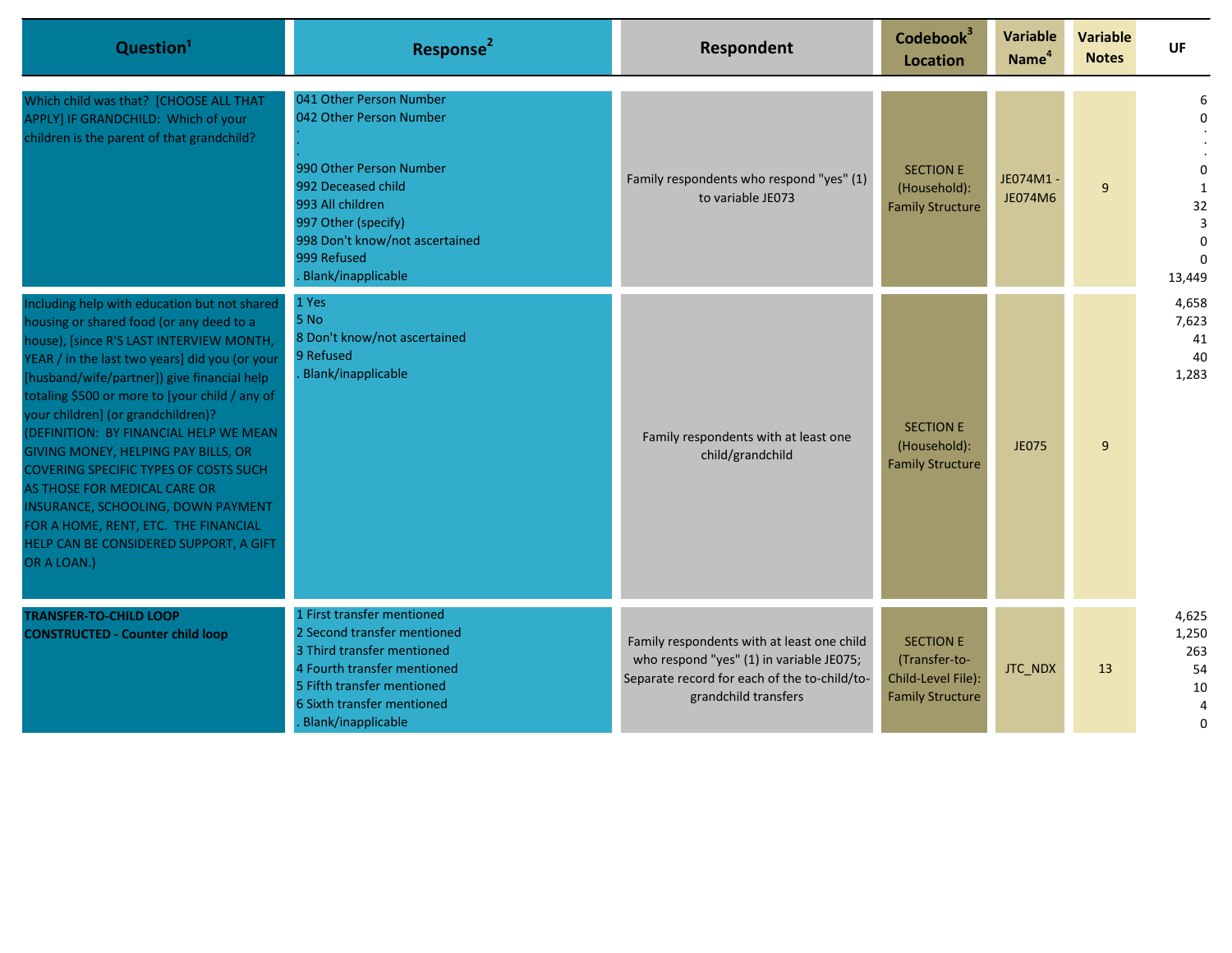| Question <sup>1</sup>                                                                                                                                                                                                                                                                                                    | Response <sup>2</sup>                                                                                                                                                                                                                                                                                        | Respondent                                                                                                                                                                                                                           | Codebook <sup>3</sup><br><b>Location</b>                                           | <b>Variable</b><br>Name <sup>4</sup> | <b>Variable</b><br><b>Notes</b> | <b>UF</b>                                                       |
|--------------------------------------------------------------------------------------------------------------------------------------------------------------------------------------------------------------------------------------------------------------------------------------------------------------------------|--------------------------------------------------------------------------------------------------------------------------------------------------------------------------------------------------------------------------------------------------------------------------------------------------------------|--------------------------------------------------------------------------------------------------------------------------------------------------------------------------------------------------------------------------------------|------------------------------------------------------------------------------------|--------------------------------------|---------------------------------|-----------------------------------------------------------------|
| <b>TRANSFER-TO-CHILD LOOP</b><br>To which child did you (or your<br>[husband/wife/partner]) give the (next)<br>largest amount? IF GRANDCHILD: Which of<br>your children is the parent of that<br>grandchild? [CHOOSE ALL THAT APPLY]                                                                                     | 041 Other Person Number<br>042 Other Person Number<br>990 Other Person Number<br>992 Deceased child<br>993 All children equally<br>994 All grandchildren equally<br>995 All children and grandchildren equally<br>997 Other (specify)<br>998 Don't know/not ascertained<br>999 Refused<br>Blank/inapplicable | Family respondents with at least one child<br>who respond "yes" (1) in variable JE075;<br>Separate record for each of the to-child/to-<br>grandchild transfers                                                                       | <b>SECTION E</b><br>(Transfer-to-<br>Child-Level File):<br><b>Family Structure</b> | JE076M1 -<br><b>JE076M8</b>          | 13                              | 36<br>2<br>-5<br>427<br>129<br>50<br>257<br>0<br>$\Omega$<br>15 |
| <b>TRANSFER-TO-CHILD LOOP</b><br>Did you give about the same amount to more<br>than one child (or grandchild)?                                                                                                                                                                                                           | 1 Yes<br>5 No<br>8 Don't know/not ascertained<br>9 Refused<br>Blank/inapplicable                                                                                                                                                                                                                             | Family respondents with at least one child<br>who respond "yes" (1) in variable JE075<br>and "don't know" in variable JE076;<br>Separate record for each of the to-child/to-<br>grandchild transfers                                 | <b>SECTION E</b><br>(Transfer-to-<br>Child-Level File):<br><b>Family Structure</b> | <b>JE078</b>                         | 13                              | 15<br>$\Omega$<br>6,191                                         |
| <b>TRANSFER-TO-CHILD LOOP</b><br>Which children? IF GRANDCHILD: Which of<br>your children is the parent of those<br>grandchildren?                                                                                                                                                                                       | 041 Other Person Number<br>042 Other Person Number<br>990 Other Person Number<br>992 Deceased child<br>993 All children equally<br>994 All grandchildren equally<br>995 All children and grandchildren equally<br>997 Other (specify)<br>998 Don't know/not ascertained<br>999 Refused<br>Blank/inapplicable | Family respondents with at least one child<br>who respond "yes" (1) in variable JE075<br>and "don't know" in variable JE076 and<br>"yes" in variable JE078; Separate record<br>for each of the to-child/to-grandchild<br>transfers   | <b>SECTION E</b><br>(Transfer-to-<br>Child-Level File):<br><b>Family Structure</b> | JE079M1 -<br>JE079M4                 | 13                              | 0<br>6,191                                                      |
| <b>TRANSFER-TO-CHILD LOOP</b><br>About how much did that amount to for<br>[that child / your deceased child / each child<br>/ each grandchild / each child and grandchild<br>/ CHILD NAME (RELATIONSHIP TO R) /<br>OTHER NAME (per JE077 & JE080)] [since R'S<br>LAST INTERVIEW MONTH, YEAR / in the last<br>two years]? | 0<br>650000<br>9999998 Don't know/not ascertained<br>9999999 Refused<br>Blank/inapplicable                                                                                                                                                                                                                   | Family respondents with at least one child<br>who respond "yes" (1) in variable JE075<br>and do not indicate giving equally to all<br>children/grandchildren; Separate record<br>for each of the to-child/to-grandchild<br>transfers | <b>SECTION E</b><br>(Transfer-to-<br>Child-Level File):<br><b>Family Structure</b> | <b>JE081</b>                         | 13                              | 1<br>1<br>1,194<br>104<br>15                                    |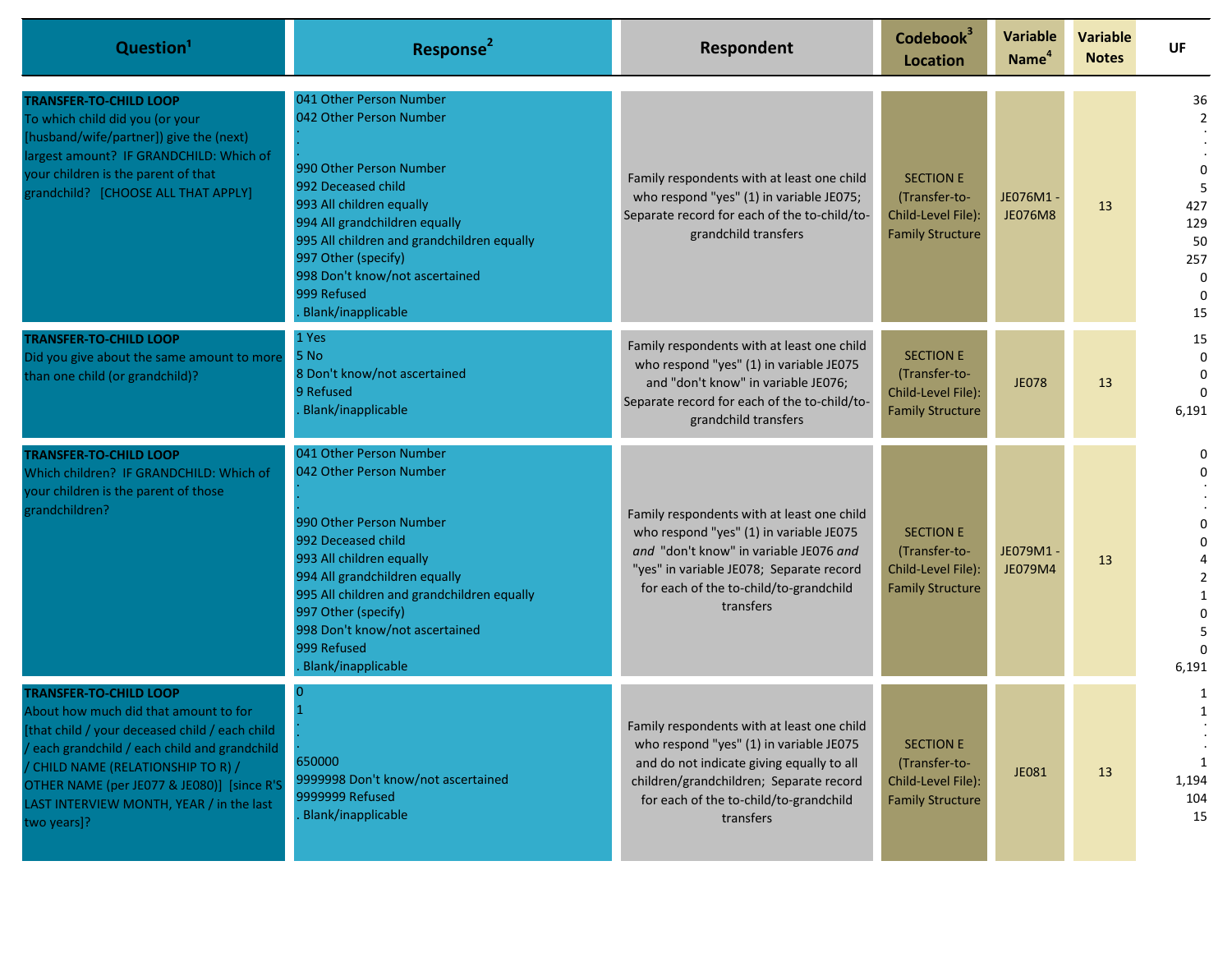| Question <sup>1</sup>                                                                                                                                                                                                                                                                                                                                                                                                                                                                                                             | Response <sup>2</sup>                                                                                                                                                                                                                               | Respondent                                                                                                                                                                                                                                                                                                                            | Codebook <sup>3</sup><br>Location                                                  | <b>Variable</b><br>Name <sup>4</sup> | <b>Variable</b><br><b>Notes</b> | <b>UF</b>                                            |                                                     |
|-----------------------------------------------------------------------------------------------------------------------------------------------------------------------------------------------------------------------------------------------------------------------------------------------------------------------------------------------------------------------------------------------------------------------------------------------------------------------------------------------------------------------------------|-----------------------------------------------------------------------------------------------------------------------------------------------------------------------------------------------------------------------------------------------------|---------------------------------------------------------------------------------------------------------------------------------------------------------------------------------------------------------------------------------------------------------------------------------------------------------------------------------------|------------------------------------------------------------------------------------|--------------------------------------|---------------------------------|------------------------------------------------------|-----------------------------------------------------|
| <b>TRANSFER-TO-CHILD LOOP</b><br>(Unfolding sequence - minimum amount) Did<br>it amount to a total of less than \$ _____, more<br>than \$ _____, or what? [BREAKPOINTS: 1000,<br>5000, 20000]                                                                                                                                                                                                                                                                                                                                     | Value of breakpoint<br><b>O</b><br>Value of breakpoint<br>1000<br>Value of breakpoint<br>1001<br>5000 Value of breakpoint<br>5001 Value of breakpoint<br>20000 Value of breakpoint<br>20001 Value of breakpoint<br>Blank/inapplicable               | Family respondents with at least one child<br>who respond "yes" (1) in variable JE075<br>and do not indicate giving equally to all<br>children/grandchildren and respond "don't<br>know" (9999998) or "refused" (9999999) in<br>variable JE081; Separate record for each of<br>the to-child/to-grandchild transfers                   |                                                                                    | <b>SECTION E</b><br>(Transfer-to-    | <b>JE083</b>                    | 13                                                   | 364<br>105<br>422<br>89<br>242<br>18<br>58<br>4,908 |
| <b>TRANSFER-TO-CHILD LOOP</b><br>(Unfolding sequence - maximum amount)<br>Did it amount to a total of less than \$<br>more than \$_____, or what? [BREAKPOINTS:<br>1000, 5000, 20000]                                                                                                                                                                                                                                                                                                                                             | 999<br>Value of breakpoint<br>Value of breakpoint<br>1000<br>Value of breakpoint<br>4999<br>Value of breakpoint<br>5000<br>19999 Value of breakpoint<br>20000 Value of breakpoint<br>99999996 Greater than maximum breakpoint<br>Blank/inapplicable |                                                                                                                                                                                                                                                                                                                                       | Child-Level File):<br><b>Family Structure</b>                                      | <b>JE084</b>                         | 13                              | 158<br>105<br>438<br>89<br>227<br>18<br>263<br>4,908 |                                                     |
| <b>TRANSFER-TO-CHILD LOOP</b><br>[Since R'S LAST INTERVIEW MONTH, YEAR /<br>in the last two years] did you (or your<br>[husband/wife/partner]) give financial help<br>totaling \$500 or more to any other child (or<br>grandchild)? (DEFINITION: BY FINANCIAL<br>HELP WE MEAN GIVING MONEY, HELPING<br>PAY BILLS, OR COVERING SPECIFIC TYPES OF<br>COSTS SUCH AS THOSE FOR MEDICAL CARE<br>OR INSURANCE, SCHOOLING, DOWN<br>PAYMENT FOR A HOME, RENT, ETC. THE<br>FINANCIAL HELP CAN BE CONSIDERED<br>SUPPORT, A GIFT OR A LOAN.) | 1 Yes<br>5 No<br>8 Don't know/not ascertained<br>9 Refused<br>Blank/inapplicable                                                                                                                                                                    | Family respondents with at least one child<br>who respond "yes" (1) in variable JE075<br>and who do not report giving to all<br>children/grandchildren equally and who<br>enter the transfer-to-child loop (this<br>question signifies continuation in loop);<br>Separate record for each of the to-child/to-<br>grandchild transfers | <b>SECTION E</b><br>(Transfer-to-<br>Child-Level File):<br><b>Family Structure</b> | <b>JE086</b>                         | 13                              | 1,581<br>4,615<br>10<br>0<br>$\mathbf 0$             |                                                     |
| [Since R's LAST INTERVIEW MONTH, YEAR /<br>In the last two years] did you (or your<br>[husband/wife/partner]) receive financial<br>help totaling \$500 or more from any of your<br>children (or grandchildren)? (DEFINITION:<br>BY FINANCIAL HELP WE MEAN GIVING<br>MONEY, HELPING PAY BILLS, OR COVERING<br>SPECIFIC TYPES OF COSTS SUCH AS THOSE<br>FOR MEDICAL CARE OR INSURANCE,<br>SCHOOLING, DOWN PAYMENT FOR A HOME,<br>RENT, ETC. THE FINANCIAL HELP CAN BE<br>CONSIDERED SUPPORT, A GIFT OR A LOAN.)                     | 1 Yes<br>5 No<br>8 Don't know/not ascertained<br>9 Refused<br>Blank/inapplicable                                                                                                                                                                    | Family respondents with at least one<br>child/grandchild                                                                                                                                                                                                                                                                              | <b>SECTION E</b><br>(Household):<br><b>Family Structure</b>                        | <b>JE087</b>                         | 9                               | 795<br>11,520<br>15<br>32<br>1,283                   |                                                     |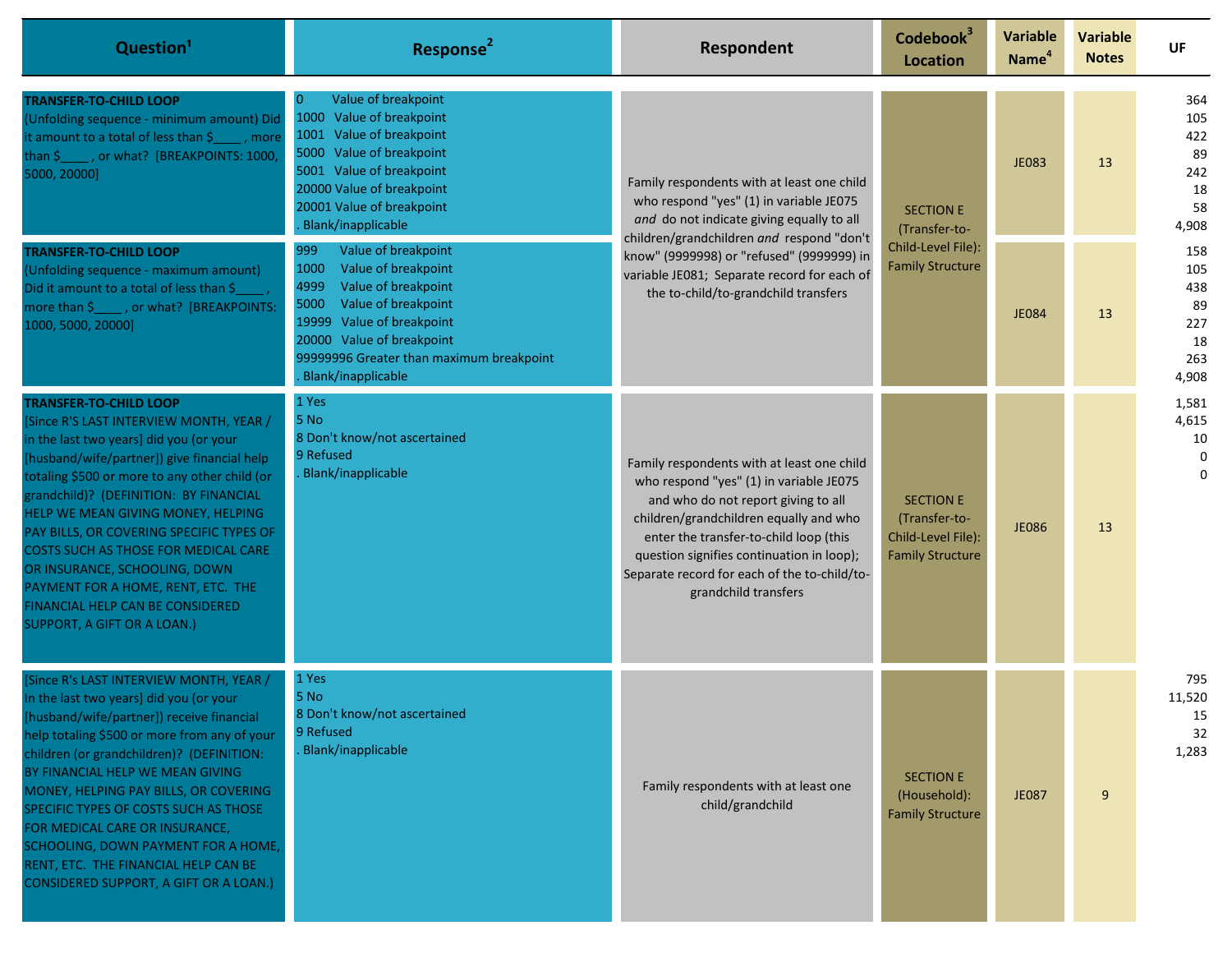| Question <sup>1</sup>                                                                                                                                                                       | Response <sup>2</sup>                                                                                                                                                                                                                                                                                        | <b>Respondent</b>                                                                                                                                                                                                                      | Codebook <sup>3</sup><br><b>Location</b>                                             | <b>Variable</b><br>Name <sup>4</sup> | <b>Variable</b><br><b>Notes</b> | UF                                                                                                              |
|---------------------------------------------------------------------------------------------------------------------------------------------------------------------------------------------|--------------------------------------------------------------------------------------------------------------------------------------------------------------------------------------------------------------------------------------------------------------------------------------------------------------|----------------------------------------------------------------------------------------------------------------------------------------------------------------------------------------------------------------------------------------|--------------------------------------------------------------------------------------|--------------------------------------|---------------------------------|-----------------------------------------------------------------------------------------------------------------|
| <b>TRANSFER-FROM-CHILD LOOP</b><br><b>CONSTRUCTED - Counter child loop</b>                                                                                                                  | 1 First transfer mentioned<br>2 Second transfer mentioned<br>3 Third transfer mentioned<br>4 Fourth transfer mentioned<br>5 Fifth transfer mentioned<br>Blank/inapplicable                                                                                                                                   | Family respondents with at least one child<br>who respond "yes" (1) in variable JE087;<br>Separate record for each of the from-<br>child/from-grandchild transfers                                                                     | <b>SECTION E</b><br>(Transfer-from-<br>Child-Level File):<br><b>Family Structure</b> | JFC_NDX                              | 14                              | 795<br>99<br>21<br>5<br>$\mathbf{1}$<br>$\Omega$                                                                |
| <b>TRANSFER-FROM-CHILD LOOP</b><br>Which child gave you the (next) largest<br>amount? IF GRANDCHILD: Which of your<br>children is the parent of that grandchild?<br>[CHOOSE ALL THAT APPLY] | 041 Other Person Number<br>042 Other Person Number<br>990 Other Person Number<br>992 Deceased child<br>993 All children equally<br>994 All grandchildren equally<br>995 All children and grandchildren equally<br>997 Other (specify)<br>998 Don't know/not ascertained<br>999 Refused<br>Blank/inapplicable | Family respondents with at least one child<br>who respond "yes" (1) in variable JE087;<br>Separate record for each of the from-<br>child/from-grandchild transfers                                                                     | <b>SECTION E</b><br>(Transfer-from-<br>Child-Level File):<br><b>Family Structure</b> | JE088M1-<br><b>JE088M6</b>           | 14                              | 28<br>$\mathbf{1}$<br>$\Omega$<br>$\Omega$<br>63<br>$\mathbf{1}$<br>$\overline{4}$<br>15<br>13<br>5<br>$\Omega$ |
| <b>TRANSFER-FROM-CHILD LOOP</b><br>Did more than one child give you about the<br>same amount?                                                                                               | 1 Yes<br>5 No<br>8 Don't know/not ascertained<br>9 Refused<br>Blank/inapplicable                                                                                                                                                                                                                             | Family respondents with at least one child<br>who respond "yes" (1) in variable JE087<br>and "don't know" in variable JE088;<br>Separate record for each of the from-<br>child/from-grandchild transfers                               | <b>SECTION E</b><br>(Transfer-from-<br>Child-Level File):<br><b>Family Structure</b> | <b>JE090</b>                         | 14                              | 8<br>1<br>$\Omega$<br>908                                                                                       |
| <b>TRANSFER-FROM-CHILD LOOP</b><br>Which children? IF GRANDCHILD: Which of<br>your children is the parent of those<br>grandchildren? [CHOOSE ALL THAT APPLY]                                | 041 Other Person Number<br>042 Other Person Number<br>990 Other Person Number<br>992 Deceased child<br>993 All children equally<br>994 All grandchildren equally<br>995 All children and grandchildren equally<br>997 Other (specify)<br>998 Don't know/not ascertained<br>999 Refused<br>Blank/inapplicable | Family respondents with at least one child<br>who respond "yes" (1) in variable JE087<br>and "don't know" in variable JE088 and<br>"yes" in variable JE090; Separate record<br>for each of the from-child/from-grandchild<br>transfers | <b>SECTION E</b><br>(Transfer-from-<br>Child-Level File):<br><b>Family Structure</b> | JE091M1-<br>JE091M4                  | 14                              | $\Omega$<br>$\Omega$<br>$\Omega$<br>$\Omega$<br>913                                                             |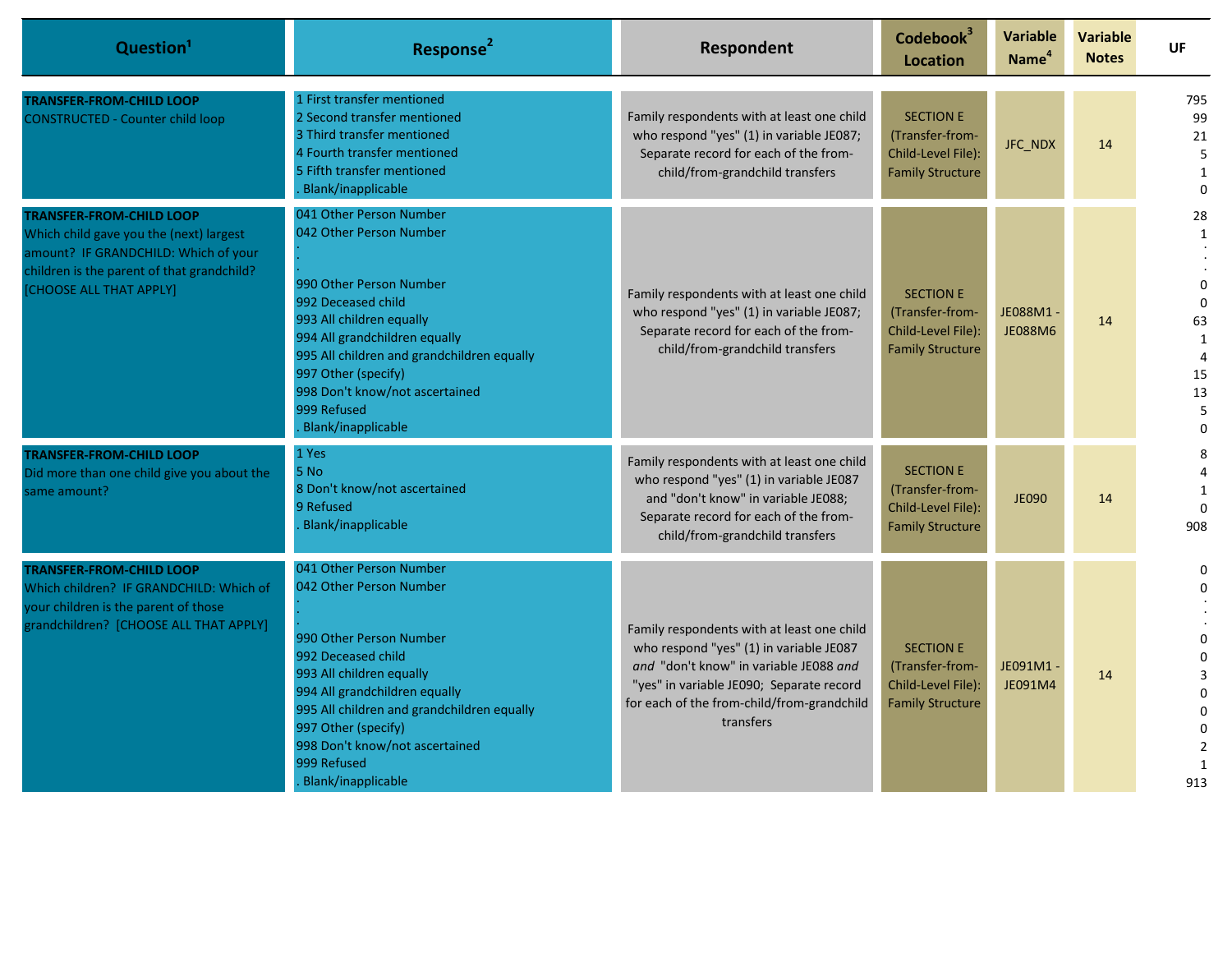| Question <sup>1</sup>                                                                                                                                                                                                                                                                                                      | Response <sup>2</sup>                                                                                                                                                                                                                                | Respondent                                                                                                                                                                                                                                                                                                      | Codebook <sup>3</sup><br>Location                                                    | <b>Variable</b><br>Name <sup>4</sup> | <b>Variable</b><br><b>Notes</b> | <b>UF</b>                                     |
|----------------------------------------------------------------------------------------------------------------------------------------------------------------------------------------------------------------------------------------------------------------------------------------------------------------------------|------------------------------------------------------------------------------------------------------------------------------------------------------------------------------------------------------------------------------------------------------|-----------------------------------------------------------------------------------------------------------------------------------------------------------------------------------------------------------------------------------------------------------------------------------------------------------------|--------------------------------------------------------------------------------------|--------------------------------------|---------------------------------|-----------------------------------------------|
| <b>TRANSFER-FROM-CHILD LOOP</b><br>About how much did that amount to from<br>(that child / your deceased child / each child<br>/ each grandchild / each child and grandchild)<br>/ CHILD NAME (RELATIONSHIP TO R) /<br>OTHER NAME (per E089 or E092) [since R'S<br>LAST INTERVIEW MONTH, YEAR / in the last<br>two years]? | 40000<br>99998 Don't know/not ascertained<br>99999 Refused<br>Blank/inapplicable                                                                                                                                                                     | Family respondents with at least one child<br>who respond "yes" (1) in variable JE087<br>and do not indicate giving equally to all<br>children/grandchildren; Separate record<br>for each of the from-child/from-grandchild<br>transfers                                                                        | <b>SECTION E</b><br>(Transfer-from-<br>Child-Level File):<br><b>Family Structure</b> | <b>JE093</b>                         | 14                              | 292<br>15<br>$\mathsf{R}$                     |
| <b>TRANSFER-FROM-CHILD LOOP</b><br>(Unfolding sequence - minimum amount) Did<br>it amount to a total of less than $\frac{5}{2}$ , more<br>than \$_____, or what? [BREAKPOINTS: 1000,<br>2000, 5000]                                                                                                                        | Value of breakpoint<br>1000 Value of breakpoint<br>1001 Value of breakpoint<br>2000 Value of breakpoint<br>2001 Value of breakpoint<br>5000 Value of breakpoint<br>5001 Value of breakpoint<br>Blank/inapplicable                                    | Family respondents with at least one child<br>who respond "yes" (1) in variable JE087<br>and do not indicate giving equally to all<br>children/grandchildren and respond "don't<br>know" (99998) or "refused" (99999) in<br>variable JE093; Separate record for each of<br>the to-child/to-grandchild transfers | <b>SECTION E</b><br>(Transfer-from-<br>Child-Level File):<br><b>Family Structure</b> | <b>JE095</b>                         | 14                              | 127<br>28<br>29<br>28<br>51<br>5<br>39<br>614 |
| <b>TRANSFER-FROM-CHILD LOOP</b><br>(Unfolding sequence - maximum amount)<br>Did it amount to a total of less than \$<br>more than \$______, or what? [BREAKPOINTS:<br>1000, 2000, 5000]                                                                                                                                    | Value of breakpoint<br>999<br>1000<br>Value of breakpoint<br>1999<br>Value of breakpoint<br>Value of breakpoint<br>2000<br>Value of breakpoint<br>4999<br>5000 Value of breakpoint<br>99999996 Greater than maximum breakpoint<br>Blank/inapplicable |                                                                                                                                                                                                                                                                                                                 |                                                                                      |                                      | <b>JE096</b>                    | 14                                            |
| <b>TRANSFER-FROM-CHILD LOOP</b><br>Do you think of it as income you can count<br>on in the future?                                                                                                                                                                                                                         | 1 Yes<br>5 No<br>8 Don't know/not ascertained<br>9 Refused<br>Blank/inapplicable                                                                                                                                                                     | Family respondents with at least one child<br>who respond "yes" (1) in variable JE087;<br>Separate record for each of the to-child/to-<br>grandchild transfers                                                                                                                                                  | <b>SECTION E</b><br>(Transfer-from-<br>Child-Level File):<br><b>Family Structure</b> | <b>JE098</b>                         | 14                              | 251<br>594<br>27<br>1<br>48                   |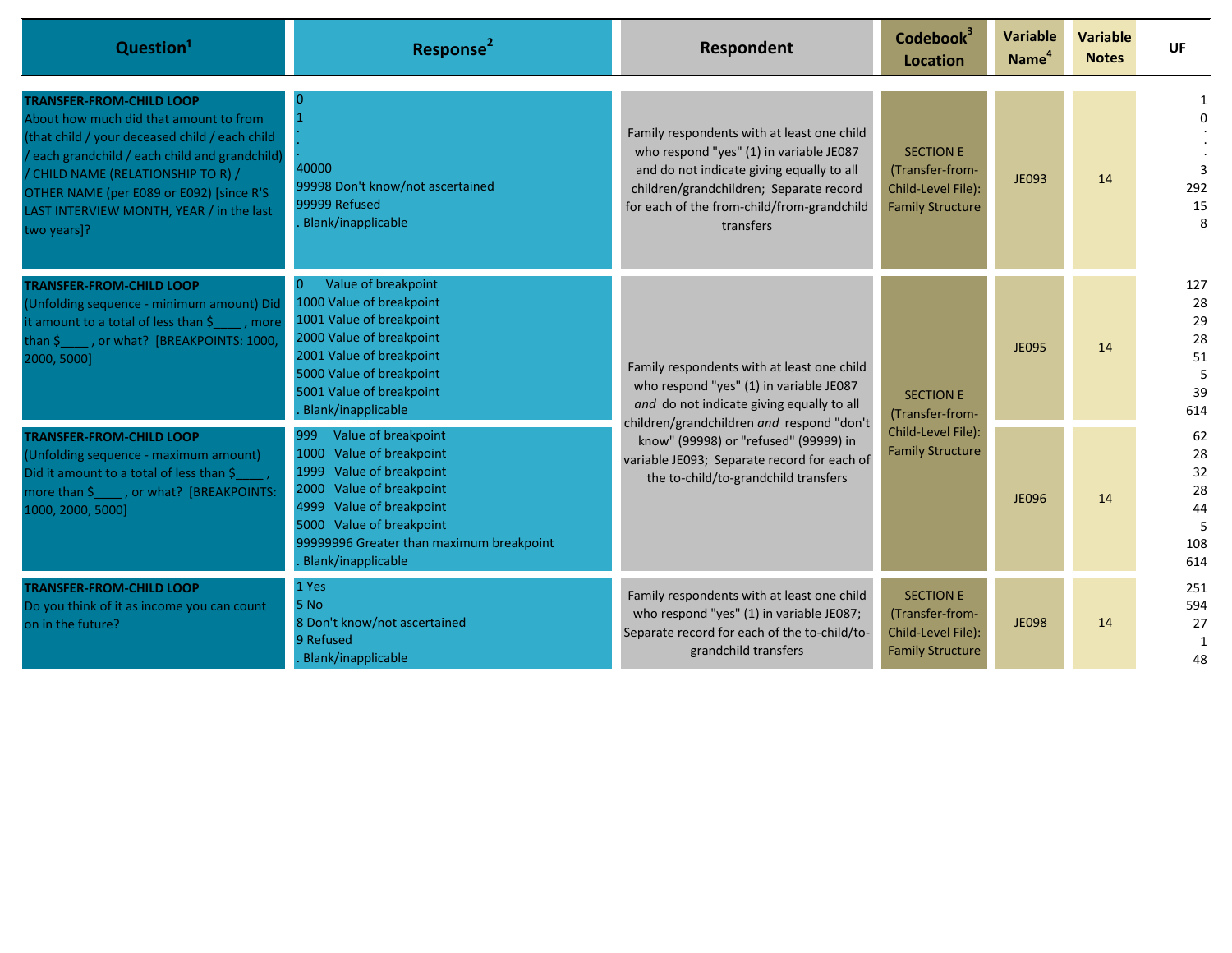| Question <sup>1</sup>                                                                                                                                                                                                                                                                                                                                                                                                                                                                                                                    | Response <sup>2</sup>                                                                     | Respondent                                                                                                                                                                                                                                                                                                                                    | Codebook <sup>3</sup><br>Location                                                    | <b>Variable</b><br>Name <sup>4</sup> | <b>Variable</b><br><b>Notes</b> | <b>UF</b>                                                     |
|------------------------------------------------------------------------------------------------------------------------------------------------------------------------------------------------------------------------------------------------------------------------------------------------------------------------------------------------------------------------------------------------------------------------------------------------------------------------------------------------------------------------------------------|-------------------------------------------------------------------------------------------|-----------------------------------------------------------------------------------------------------------------------------------------------------------------------------------------------------------------------------------------------------------------------------------------------------------------------------------------------|--------------------------------------------------------------------------------------|--------------------------------------|---------------------------------|---------------------------------------------------------------|
| TRANSFER-FROM-CHILD LOOP<br>[Since R's LAST INTERVIEW MONTH, YEAR /<br>In the last two years] did you (or your (late)<br>[husband/wife/partner]) receive financial<br>help totaling \$500 or more from any other<br>child (or grandchild)? (DEFINITION: BY<br>FINANCIAL HELP WE MEAN GIVING MONEY,<br>HELPING PAY BILLS, OR COVERING SPECIFIC<br>TYPES OF COSTS SUCH AS THOSE FOR<br>MEDICAL CARE OR INSURANCE, SCHOOLING,<br>DOWN PAYMENT FOR A HOME, RENT, ETC.<br>THE FINANCIAL HELP CAN BE CONSIDERED<br>SUPPORT, A GIFT OR A LOAN.) | 1 Yes<br><b>5 No</b><br>8 Don't know/not ascertained<br>9 Refused<br>Blank/inapplicable   | Family respondents with at least one child<br>who respond "yes" (1) in variable JE087<br>and who did not report receiving from all<br>children/grandchildren equally and enter<br>the transfer-from-child loop (this question<br>signifies continuation in loop); Separate<br>record for each of the from-child/from-<br>grandchild transfers | <b>SECTION E</b><br>(Transfer-from-<br>Child-Level File):<br><b>Family Structure</b> | <b>JE099</b>                         | 14                              | 126<br>791<br>$\overline{2}$<br>$\overline{2}$<br>$\mathbf 0$ |
| In LAST CALENDAR YEAR, were any children,<br>parents, or other relatives dependent on you<br>for more than half of their support?                                                                                                                                                                                                                                                                                                                                                                                                        | 1 Yes<br>5 No<br>8 Don't know/not ascertained<br>9 Refused<br>Blank/inapplicable          | All family respondents                                                                                                                                                                                                                                                                                                                        | <b>SECTION E</b><br>(Household):<br><b>Family Structure</b>                          | JE118                                | 9                               | 1,617<br>11,855<br>18<br>14<br>141                            |
| How many people was that?                                                                                                                                                                                                                                                                                                                                                                                                                                                                                                                | 15<br>98 Don't know/not ascertained<br>99 Refused<br>Blank/inapplicable                   | Family respondents who respond "yes" in<br>variable JE118                                                                                                                                                                                                                                                                                     | <b>SECTION E</b><br>(Household):<br><b>Family Structure</b>                          | JE119                                | 9                               | 938<br>409<br>1<br>1<br>$\mathbf{1}$<br>12,028                |
| Now I have some questions about your<br>parents. Is your mother still living?                                                                                                                                                                                                                                                                                                                                                                                                                                                            | 1 Yes<br><b>5 No</b><br>8 Don't know/not ascertained<br>9 Refused<br>. Blank/inapplicable | Respondents interviewed for the first time<br>or reinterviewed respondents who had a<br>living mother at the time of their previous<br>interview, and those for whom it is not<br>already known (JF205) that R's mother is<br>living with R                                                                                                   | <b>SECTION F</b><br>(Respondent):<br>Parents, Siblings,<br>and Transfers             | JF001                                |                                 | 4,322<br>2,081<br>19<br>$\mathbf{1}$<br>13,706                |
| About how old is she?                                                                                                                                                                                                                                                                                                                                                                                                                                                                                                                    | 48<br>49<br>102<br>998 Don't know/not ascertained<br>999 Refused<br>Blank/inapplicable    | Respondents interviewed for the first time<br>who either respond "yes" (1) to variable<br>JF001 or those for whom it is already<br>known that R's mother is living with R                                                                                                                                                                     | <b>SECTION F</b><br>(Respondent):<br>Parents, Siblings,<br>and Transfers             | JF002                                |                                 | 3<br>-1<br>19<br>$\mathbf{1}$<br>18,182                       |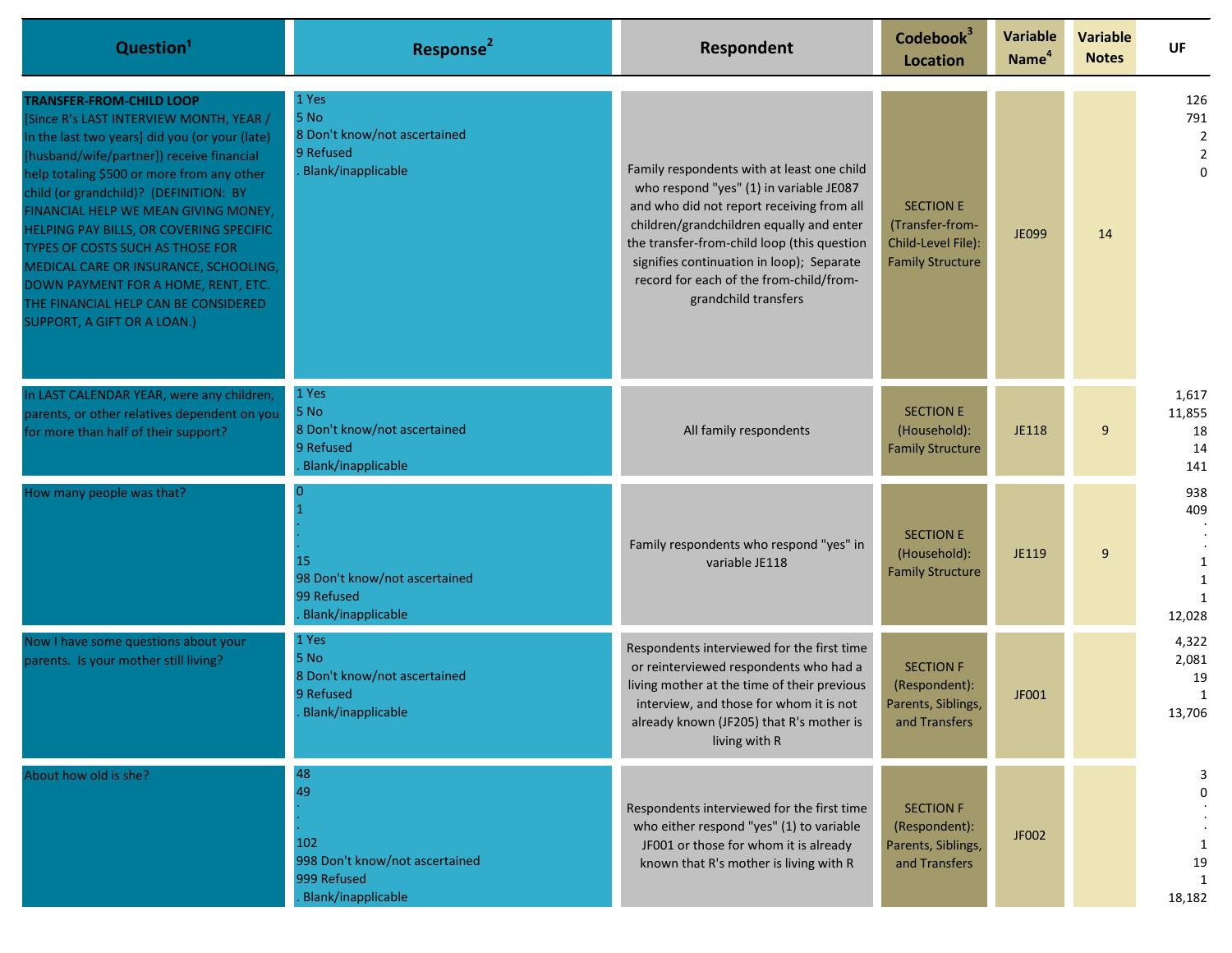| Question <sup>1</sup>                                                                                                                   | Response <sup>2</sup>                                                                                              | Respondent                                                                                                                                                                                                                                  | Codebook <sup>3</sup><br><b>Location</b>                                 | Variable<br>Name <sup>4</sup> | <b>Variable</b><br><b>Notes</b> | UF                                                                |
|-----------------------------------------------------------------------------------------------------------------------------------------|--------------------------------------------------------------------------------------------------------------------|---------------------------------------------------------------------------------------------------------------------------------------------------------------------------------------------------------------------------------------------|--------------------------------------------------------------------------|-------------------------------|---------------------------------|-------------------------------------------------------------------|
| About how old was she when she died?                                                                                                    | 16<br>17<br>106<br>998 Don't know/not ascertained<br>999 Refused<br><b>Blank/inapplicable</b>                      | Those who respond "no" (5) to variable<br>JF001                                                                                                                                                                                             | <b>SECTION F</b><br>(Respondent):<br>Parents, Siblings,<br>and Transfers | <b>JF006</b>                  |                                 | 1<br>$\Omega$<br>$\overline{2}$<br>43<br>$\Omega$<br>18,048       |
| In what month and year did she die?<br>MONTH:                                                                                           | 1 January<br>2 February<br>12 December<br>98 Don't know/not ascertained<br>99 Refused<br><b>Blank/inapplicable</b> | Those who respond "no" (5) to variable<br>JF001                                                                                                                                                                                             | <b>SECTION F</b><br>(Respondent):<br>Parents, Siblings,<br>and Transfers | JF007                         |                                 | 159<br>138<br>173<br>217<br>$\overline{2}$<br>18,048              |
| YEAR:                                                                                                                                   | 1903<br>1904<br>2005<br>9998 Don't know/not ascertained<br>9999 Refused<br><b>Blank/inapplicable</b>               |                                                                                                                                                                                                                                             |                                                                          |                               |                                 | <b>JF008</b>                                                      |
| IF DID NOT ASK R ABOUT MOTHER: Now I<br>have some questions about your parents.<br>ASK ALL RESPONDENTS: Is your father still<br>living? | 1 Yes<br>5 No<br>8 Don't know/not ascertained<br>9 Refused<br>Blank/inapplicable                                   | Respondents interviewed for the first time<br>or reinterviewed respondents who had a<br>living father at the time of their previous<br>interview, and those for whom it is not<br>already known (JF206) that R's father is<br>living with R | <b>SECTION F</b><br>(Respondent):<br>Parents, Siblings,<br>and Transfers | JF011                         |                                 | 1,951<br>2,642<br>57<br>$\Omega$<br>15,479                        |
| IF FATHER IS KNOWN TO BE LIVING WITH R:<br>Now I have some questions about your<br>father. ASK ALL RESPONDENTS: About how<br>old is he? | 55<br>56<br>95<br>998 Don't know/not ascertained<br>999 Refused<br>Blank/inapplicable                              | Respondents interviewed for the first time<br>who either respond "yes" (1) to variable<br>JF011 or those for whom it is already<br>known that R's father is living with R                                                                   | <b>SECTION F</b><br>(Respondent):<br>Parents, Siblings,<br>and Transfers | JF012                         |                                 | 1<br>$\mathbf{1}$<br>$\mathbf{1}$<br>16<br>$\mathbf{1}$<br>19,043 |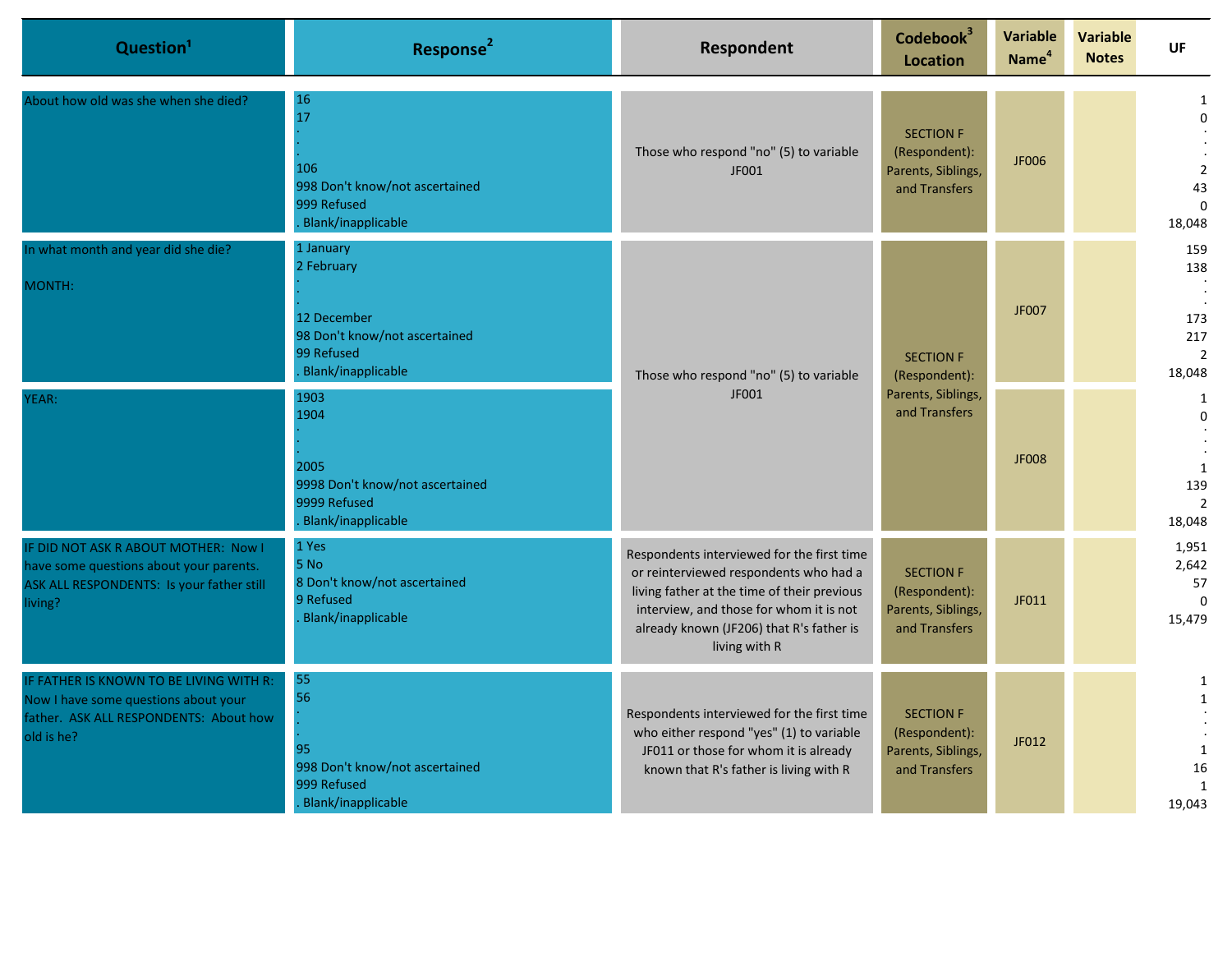| Question <sup>1</sup>                                                                                                         | Response <sup>2</sup>                                                                                                                                                                                                             | Respondent                                                                                                                                  | Codebook <sup>3</sup><br><b>Location</b>                                 | <b>Variable</b><br>Name <sup>4</sup> | <b>Variable</b><br><b>Notes</b> | UF                                                                      |
|-------------------------------------------------------------------------------------------------------------------------------|-----------------------------------------------------------------------------------------------------------------------------------------------------------------------------------------------------------------------------------|---------------------------------------------------------------------------------------------------------------------------------------------|--------------------------------------------------------------------------|--------------------------------------|---------------------------------|-------------------------------------------------------------------------|
| About how old was he when he died?                                                                                            | 12<br>13<br>110<br>998 Don't know/not ascertained<br>999 Refused<br>Blank/inapplicable                                                                                                                                            | Those who respond "no" (5) to variable<br>JF011                                                                                             | <b>SECTION F</b><br>(Respondent):<br>Parents, Siblings,<br>and Transfers | JF016                                |                                 | $\overline{2}$<br>$\mathbf 0$<br>1<br>146<br>1<br>17,487                |
| In what month and year did he die?<br>MONTH:                                                                                  | 1 January<br>2 February<br>12 December<br>98 Don't know/not ascertained<br>99 Refused<br><b>Blank/inapplicable</b>                                                                                                                | Those who respond "no" (5) to variable<br>JF011                                                                                             | <b>SECTION F</b><br>(Respondent):                                        | JF017                                |                                 | 197<br>187<br>204<br>444<br>17,487                                      |
| YEAR:                                                                                                                         | 1900<br>1901<br>2004<br>9998 Don't know/not ascertained<br>9999 Refused<br><b>Blank/inapplicable</b>                                                                                                                              |                                                                                                                                             | Parents, Siblings,<br>and Transfers                                      | JF018                                |                                 | 1<br>1<br>117<br>271<br>17,487                                          |
| Are your parents still married to each other?                                                                                 | 1 Yes<br><b>5 No</b><br>8 Don't know/not ascertained<br>9 Refused<br>Blank/inapplicable                                                                                                                                           | Respondents with both parents currently<br>living, who have not previously indicated<br>that their parents are not married to each<br>other | <b>SECTION F</b><br>(Respondent):<br>Parents, Siblings,<br>and Transfers | JF021                                |                                 | 979<br>258<br>$\mathbf 0$<br>$\Omega$<br>18,892                         |
| With whom do they live - with you, by<br>themselves, with another child, with other<br>relatives, in a nursing home, or what? | 1 With respondent<br>2 By themselves<br>3 With another child<br>4 With other relatives<br>5 In a nursing home<br>6 In a retirement center<br>7 Other (specify)<br>8 Don't know/not ascertained<br>9 Refused<br>Blank/inapplicable | Respondents with both parents currently<br>living together, and who respond "yes" (1)<br>in variable JF021                                  | <b>SECTION F</b><br>(Respondent):<br>Parents, Siblings,<br>and Transfers | JF027                                |                                 | 19<br>793<br>87<br>14<br>8<br>11<br>6<br>$\Omega$<br>$\Omega$<br>19,191 |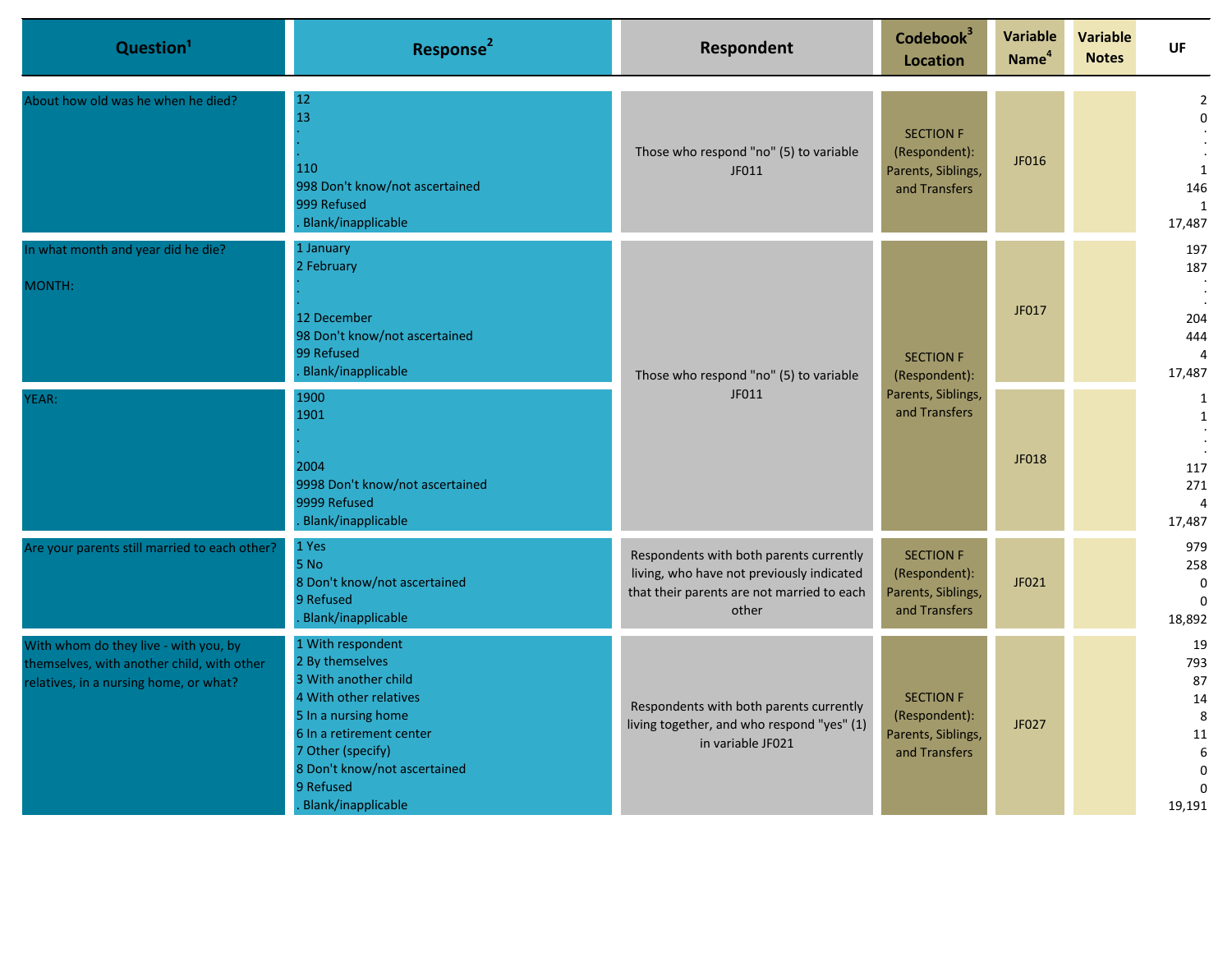| Question <sup>1</sup>                                                                                                     | Response <sup>2</sup>                                                                                                                                                                                                             | Respondent                                                                                                                     | Codebook <sup>3</sup><br><b>Location</b>                                 | Variable<br>Name <sup>4</sup> | <b>Variable</b><br><b>Notes</b> | UF                                             |                         |
|---------------------------------------------------------------------------------------------------------------------------|-----------------------------------------------------------------------------------------------------------------------------------------------------------------------------------------------------------------------------------|--------------------------------------------------------------------------------------------------------------------------------|--------------------------------------------------------------------------|-------------------------------|---------------------------------|------------------------------------------------|-------------------------|
| Did they move in with you, or did you move<br>in with them?                                                               | 1 Parents moved in with R<br>2 R moved in with parents<br>5 Parents have always lived with R<br>6 Both parents and R moved to be together<br>7 Other (specify)<br>8 Don't know/not ascertained<br>9 Refused<br>Blank/inapplicable | Respondents who indicate that their<br>parents live with them (1) in variable JF027                                            | <b>SECTION F</b><br>(Respondent):<br>Parents, Siblings,<br>and Transfers | JF030                         |                                 | 6<br>10<br>1<br>$\Omega$<br>$\Omega$<br>20,111 |                         |
| In what month and year did the move take<br>place?<br>MONTH:                                                              | 1 January<br>2 February<br>12 December<br>98 Don't know/not ascertained<br>99 Refused<br>Blank/inapplicable                                                                                                                       | Those who respond that either they or<br>their parents moved in variable JF030                                                 | <b>SECTION F</b>                                                         | (Respondent):                 | JF032                           |                                                | 1<br>$\Omega$<br>20,112 |
| YEAR:                                                                                                                     | 1967<br>1968<br>2004<br>9998 Don't know/not ascertained<br>9999 Refused<br>Blank/inapplicable                                                                                                                                     |                                                                                                                                | Parents, Siblings,<br>and Transfers                                      | JF033                         |                                 | 1<br>$\Omega$<br>$\overline{2}$<br>20,112      |                         |
| Would you say the move was made mainly to<br>help your parents out, to help you out, or<br>because it was helpful to all? | 1 Help parents<br>2 Help R<br>3 Helpful to all<br>8 Don't know/not ascertained<br>9 Refused<br>Blank/inapplicable                                                                                                                 | Those who respond that either they or<br>their parents moved in variable JF030                                                 | <b>SECTION F</b><br>(Respondent):<br>Parents, Siblings,<br>and Transfers | JF034                         |                                 | 6<br>$\overline{7}$<br>$\Omega$<br>20,112      |                         |
| Do your parents live within 10 miles of you?                                                                              | 1 Yes<br>5 No<br>8 Don't know/not ascertained<br>9 Refused<br>Blank/inapplicable                                                                                                                                                  | Those who respond "yes" (1) in variable<br>JF021, whose parents are living together,<br>and who do not live with their parents | <b>SECTION F</b><br>(Respondent):<br>Parents, Siblings,<br>and Transfers | JF035                         |                                 | 304<br>615<br>$\Omega$<br>19,210               |                         |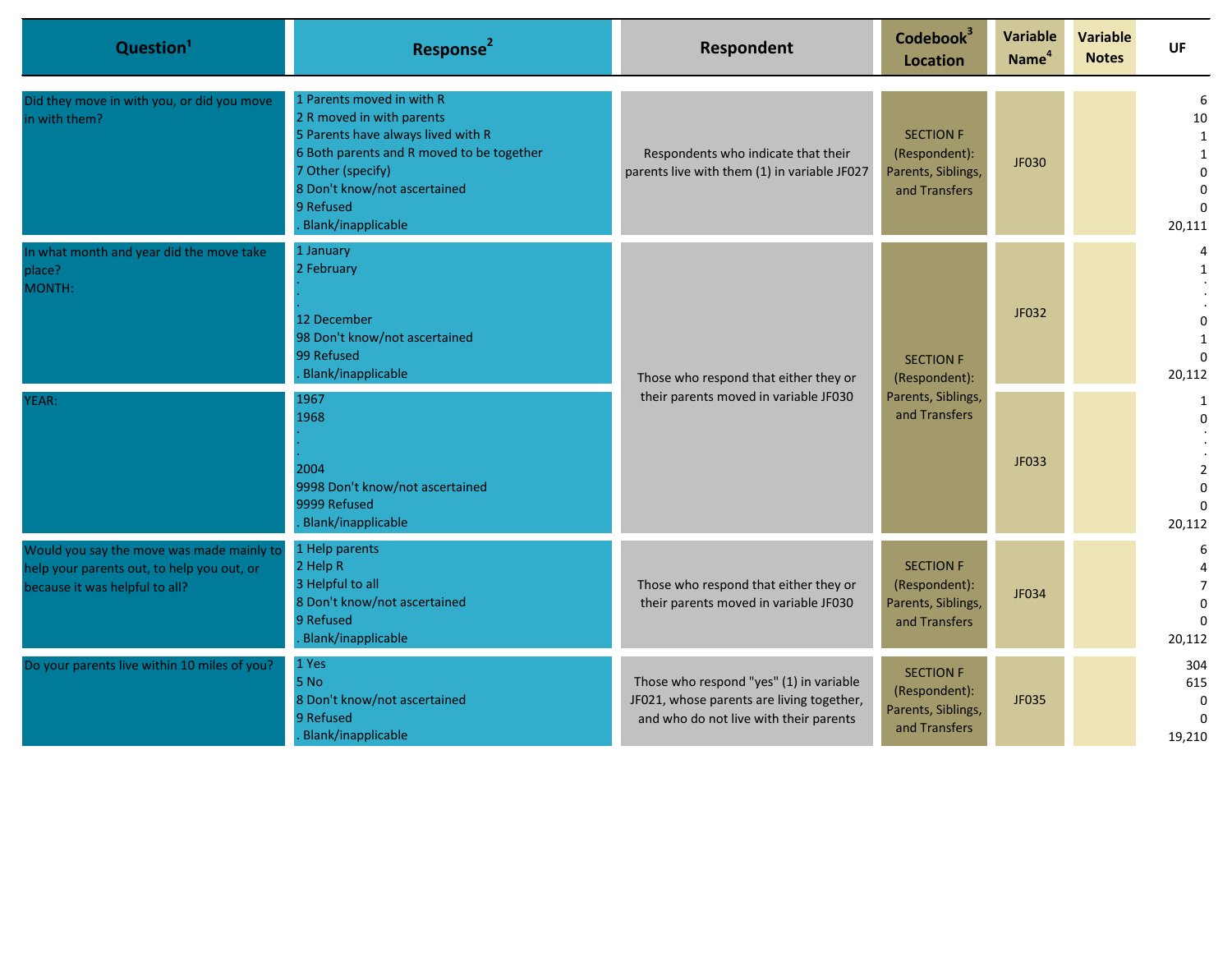| Question <sup>1</sup>                                                                                                                                                                                                          | Response <sup>2</sup>                                                                                                                                                                                                                                     | Respondent                                                                                                                 | Codebook <sup>3</sup><br><b>Location</b>                                 | <b>Variable</b><br>Name <sup>4</sup> | <b>Variable</b><br><b>Notes</b> | <b>UF</b>                                                                  |
|--------------------------------------------------------------------------------------------------------------------------------------------------------------------------------------------------------------------------------|-----------------------------------------------------------------------------------------------------------------------------------------------------------------------------------------------------------------------------------------------------------|----------------------------------------------------------------------------------------------------------------------------|--------------------------------------------------------------------------|--------------------------------------|---------------------------------|----------------------------------------------------------------------------|
| How often do you (or your<br>[husband/wife/partner]) have contact -<br>either in person or by phone or mail - with<br>them? [IF R ANSWERS "ALMOST NEVER" OR<br>"NEVER," ENTER 0 AT NUMBER OF TIMES]<br><b>NUMBER OF TIMES:</b> | $\Omega$<br>500<br>998 Don't know/not ascertained<br>999 Refused<br>Blank/inapplicable                                                                                                                                                                    | Respondents not coresiding with their<br>parents whose mother and father are still<br>living and are married to each other | <b>SECTION F</b><br>(Respondent):<br>Parents, Siblings,<br>and Transfers | JF038                                |                                 | 8<br>560<br>19,210                                                         |
| PER [frequency of contact per]:                                                                                                                                                                                                | 1 Day<br>2 Week<br>3 Every two weeks/bi-weekly<br>4 Month<br>5 Year<br>6 Almost never<br>7 Other (specify)<br>Blank/inapplicable                                                                                                                          |                                                                                                                            |                                                                          |                                      | JF039                           |                                                                            |
| With whom does your mother live - with you<br>by herself or with her husband only, with<br>another child, with other relatives, in a<br>nursing home, or what?                                                                 | 1 With respondent<br>2 By herself (or with her husband only)<br>3 With another child<br>4 With other relatives<br>5 In a nursing home<br>6 In a retirement center<br>7 Other (specify)<br>8 Don't know/not ascertained<br>9 Refused<br>Blank/inapplicable | Respondents who have a mother currently<br>living but who is not currently married to<br>the respondent's father           | <b>SECTION F</b><br>(Respondent):<br>Parents, Siblings,<br>and Transfers | JF043                                |                                 | 245<br>1,802<br>580<br>175<br>337<br>94<br>144<br>$\overline{4}$<br>16,745 |
| Did she move in with you, or did you move in<br>with her?                                                                                                                                                                      | 1 Mother moved in with R<br>2 R moved in with mother<br>5 Mother has always lived with R<br>6 Both mother and R moved to be together<br>7 Other (specify)<br>8 Don't know/not ascertained<br>9 Refused<br>Blank/inapplicable                              | Respondents who indicate that their<br>mother lives with them (1) in variable<br>JF043                                     | <b>SECTION F</b><br>(Respondent):<br>Parents, Siblings,<br>and Transfers | JF046                                |                                 | 72<br>50<br>8<br>6<br>$\Omega$<br>19,991                                   |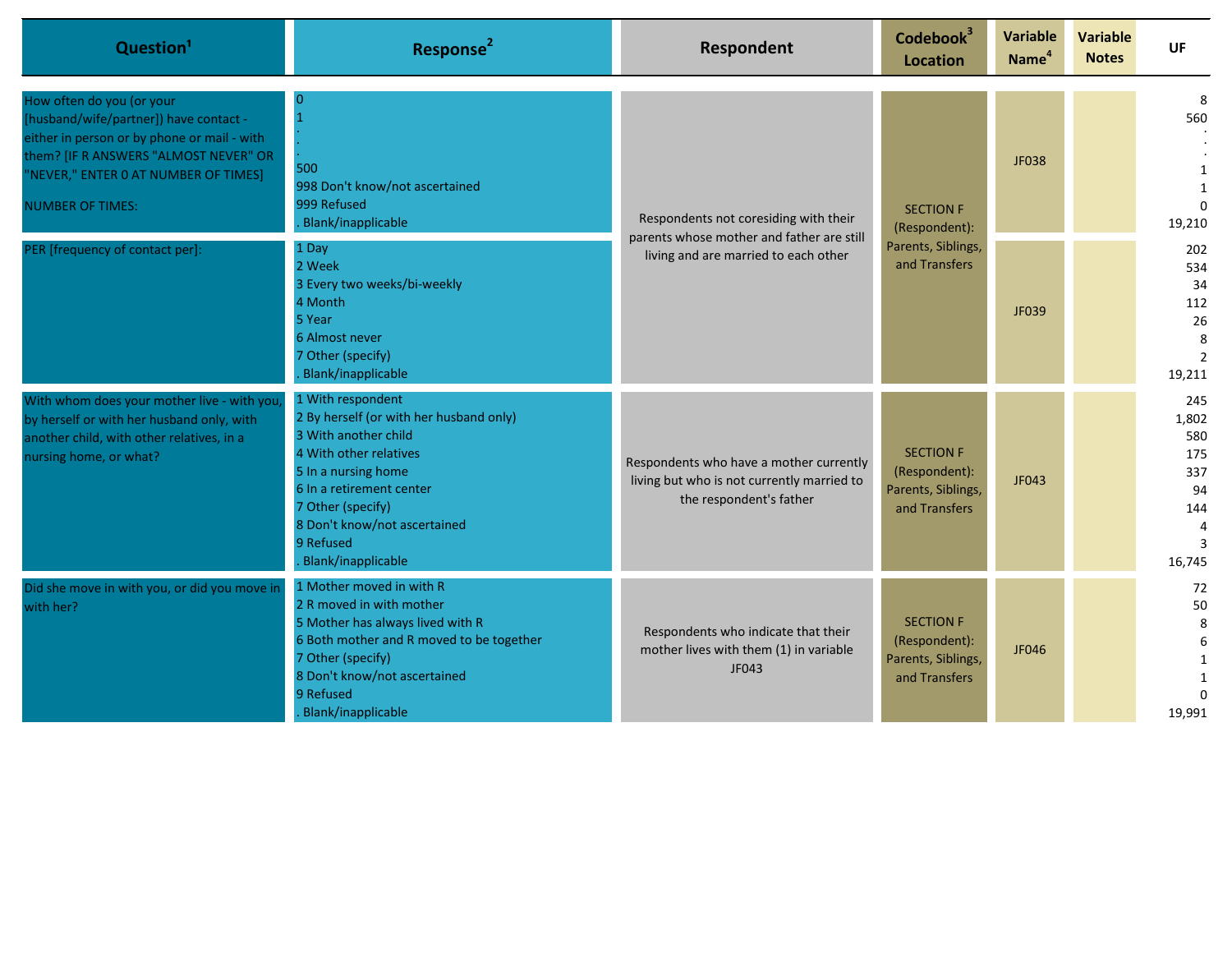| Question <sup>1</sup>                                                                                                                                                                                                                                                | Response <sup>2</sup>                                                                                                            | Respondent                                                                                                             | Codebook <sup>3</sup><br><b>Location</b>                                 | <b>Variable</b><br>Name <sup>4</sup> | <b>Variable</b><br><b>Notes</b> | UF                                                     |                                                          |
|----------------------------------------------------------------------------------------------------------------------------------------------------------------------------------------------------------------------------------------------------------------------|----------------------------------------------------------------------------------------------------------------------------------|------------------------------------------------------------------------------------------------------------------------|--------------------------------------------------------------------------|--------------------------------------|---------------------------------|--------------------------------------------------------|----------------------------------------------------------|
| In what month and year did the move take<br>place?<br>MONTH:                                                                                                                                                                                                         | 1 January<br>2 February<br>12 December<br>98 Don't know/not ascertained                                                          | Respondents who respond that either they<br>or their mother moved in variable JF046                                    |                                                                          | JF048                                |                                 | 11<br>5<br>14<br>15                                    |                                                          |
|                                                                                                                                                                                                                                                                      | 99 Refused<br>Blank/inapplicable                                                                                                 |                                                                                                                        |                                                                          |                                      |                                 | $\mathbf{1}$<br>19,999                                 |                                                          |
| YEAR:                                                                                                                                                                                                                                                                | 1951<br>1952                                                                                                                     |                                                                                                                        | <b>SECTION F</b><br>(Respondent):<br>Parents, Siblings,<br>and Transfers |                                      |                                 | 0<br>0                                                 |                                                          |
|                                                                                                                                                                                                                                                                      | 2004<br>9998 Don't know/not ascertained<br>9999 Refused<br>Blank/inapplicable                                                    |                                                                                                                        |                                                                          |                                      | JF049                           |                                                        | 21<br>8<br>19,999                                        |
| Would you say the move was made mainly to<br>help your mother out, to help you out, or<br>because it was helpful to all?                                                                                                                                             | 1 Help parent<br>2 Help R<br>3 Helpful to all<br>8 Don't know/not ascertained<br>9 Refused<br>Blank/inapplicable                 |                                                                                                                        |                                                                          |                                      | <b>JF050</b>                    |                                                        | 67<br>14<br>47<br>$\mathbf{1}$<br>$\mathbf{1}$<br>19,999 |
| Does your mother live within 10 miles of<br>you?                                                                                                                                                                                                                     | 1 Yes<br>5 No<br>8 Don't know/not ascertained<br>9 Refused<br>Blank/inapplicable                                                 | Respondents who have a living mother (not<br>currently married to the respondent's<br>father) not coresiding with them | <b>SECTION F</b><br>(Respondent):<br>Parents, Siblings,<br>and Transfers | JF051                                |                                 | 1,194<br>1,940<br>4<br>1<br>16,990                     |                                                          |
| How often do you (or your<br>[husband/wife/partner]) have contact --<br>either in person or by phone or mail -- with<br>your [mother and her husband / mother]?<br>IF R ANSWERS "ALMOST NEVER" OR<br>"NEVER," ENTER 0 AT NUMBER OF TIMES]<br><b>NUMBER OF TIMES:</b> | $\Omega$<br>$\mathbf{1}$<br>365<br>998 Don't know/not ascertained<br>999 Refused<br>Blank/inapplicable                           | Respondents who have a living mother (not<br>currently married to the respondent's<br>father) not coresiding with them | <b>SECTION F</b><br>(Respondent):<br>Parents, Siblings,<br>and Transfers | JF054                                |                                 |                                                        | 84<br>1,825<br>3<br>6<br>16,990                          |
| PER [frequency of contact per]:                                                                                                                                                                                                                                      | 1 Day<br>2 Week<br>3 Every two weeks/bi-weekly<br>4 Month<br>5 Year<br>6 Almost never<br>7 Other (specify)<br>Blank/inapplicable |                                                                                                                        |                                                                          | JF055                                |                                 | 745<br>1,596<br>99<br>412<br>171<br>84<br>23<br>16,999 |                                                          |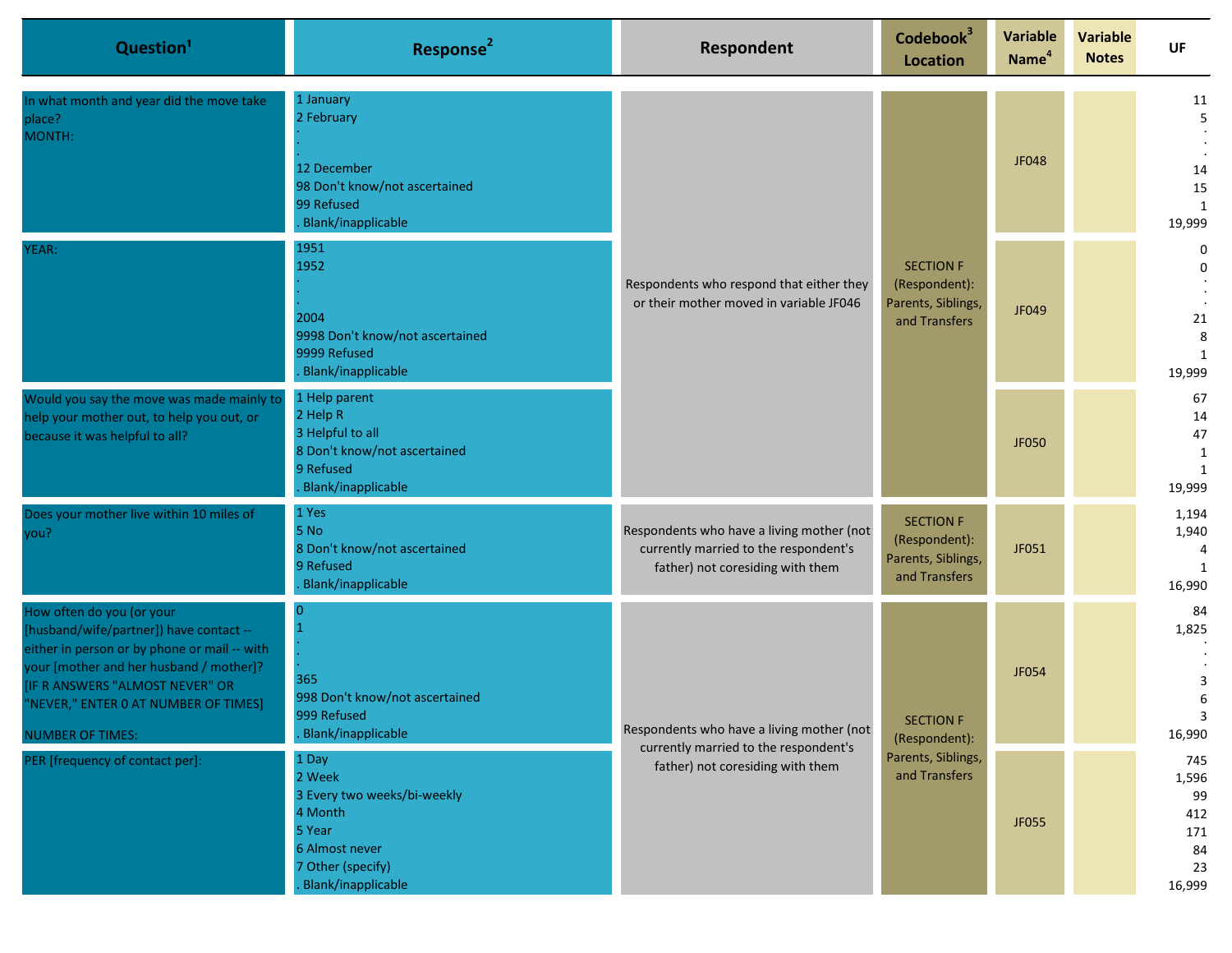| Question <sup>1</sup>                                                                                                                                        | Response <sup>2</sup>                                                                                                                                                                                                                                                                                                                                                                            | Respondent                                                                                                       | Codebook <sup>3</sup><br>Location                                        | <b>Variable</b><br>Name <sup>4</sup> | <b>Variable</b><br><b>Notes</b> | UF                                                                   |                                            |
|--------------------------------------------------------------------------------------------------------------------------------------------------------------|--------------------------------------------------------------------------------------------------------------------------------------------------------------------------------------------------------------------------------------------------------------------------------------------------------------------------------------------------------------------------------------------------|------------------------------------------------------------------------------------------------------------------|--------------------------------------------------------------------------|--------------------------------------|---------------------------------|----------------------------------------------------------------------|--------------------------------------------|
| With whom does your father live - with you,<br>by himself or with his wife only, with another<br>child, with other relatives, in a nursing home,<br>or what? | 1 With respondent<br>2 By himself (or with his wife only)<br>3 With another child<br>4 With other relatives<br>5 In a nursing home<br>6 In a retirement center; (including senior housing<br>complex, assisted care facility, adult foster care)<br>7 Other (specify); (including caregiver, companion or<br>roommate/tenant)<br>8 Don't know/not ascertained<br>9 Refused<br>Blank/inapplicable | Respondents who have a father currently<br>living but who is not currently married to<br>the respondent's mother | <b>SECTION F</b><br>(Respondent):<br>Parents, Siblings,<br>and Transfers | JF059                                |                                 | 33<br>686<br>108<br>39<br>72<br>27<br>12<br>36<br>$\Omega$<br>19,116 |                                            |
| Did he move in with you, or did you move in<br>with him?                                                                                                     | 1 Father moved in with R<br>2 R moved in with father<br>5 Father has always lived with R<br>6 Both father and R moved to be together<br>7 Other (specify)<br>8 Don't know/not ascertained<br>9 Refused<br>Blank/inapplicable                                                                                                                                                                     | Respondents who indicate that their father<br>lives with them (1) in variable JF059                              | <b>SECTION F</b><br>(Respondent):<br>Parents, Siblings,<br>and Transfers | JF062                                |                                 | 15<br>$\overline{7}$<br>1<br>20,104                                  |                                            |
| In what month and year did the move take<br>place?<br>MONTH:                                                                                                 | 1 January<br>2 February<br>12 December<br>98 Don't know/not ascertained<br>99 Refused<br>Blank/inapplicable<br>Those who respond that either they and/or<br>their father moved in variable JF062<br>1948<br>1949<br>2004<br>9998 Don't know/not ascertained<br>9999 Refused<br>Blank/inapplicable                                                                                                |                                                                                                                  |                                                                          | <b>SECTION F</b><br>(Respondent):    | JF064                           |                                                                      | $\overline{2}$<br>$\overline{2}$<br>20,105 |
| YEAR:                                                                                                                                                        |                                                                                                                                                                                                                                                                                                                                                                                                  |                                                                                                                  |                                                                          | Parents, Siblings,<br>and Transfers  | JF065                           |                                                                      | 0<br>U<br>U<br>$\mathbf 0$<br>20,105       |
| Would you say the move was made mainly to<br>help your father out, to help you out, or<br>because it was helpful to all?                                     | 1 Help parent<br>2 Help R<br>3 Helpful to all<br>8 Don't know/not ascertained<br>9 Refused<br>Blank/inapplicable                                                                                                                                                                                                                                                                                 | Those who respond that either they and/or<br>their father moved in variable JF062                                | <b>SECTION F</b><br>(Respondent):<br>Parents, Siblings,<br>and Transfers | JF066                                |                                 | 13<br>3<br>8<br>0<br>$\Omega$<br>20,105                              |                                            |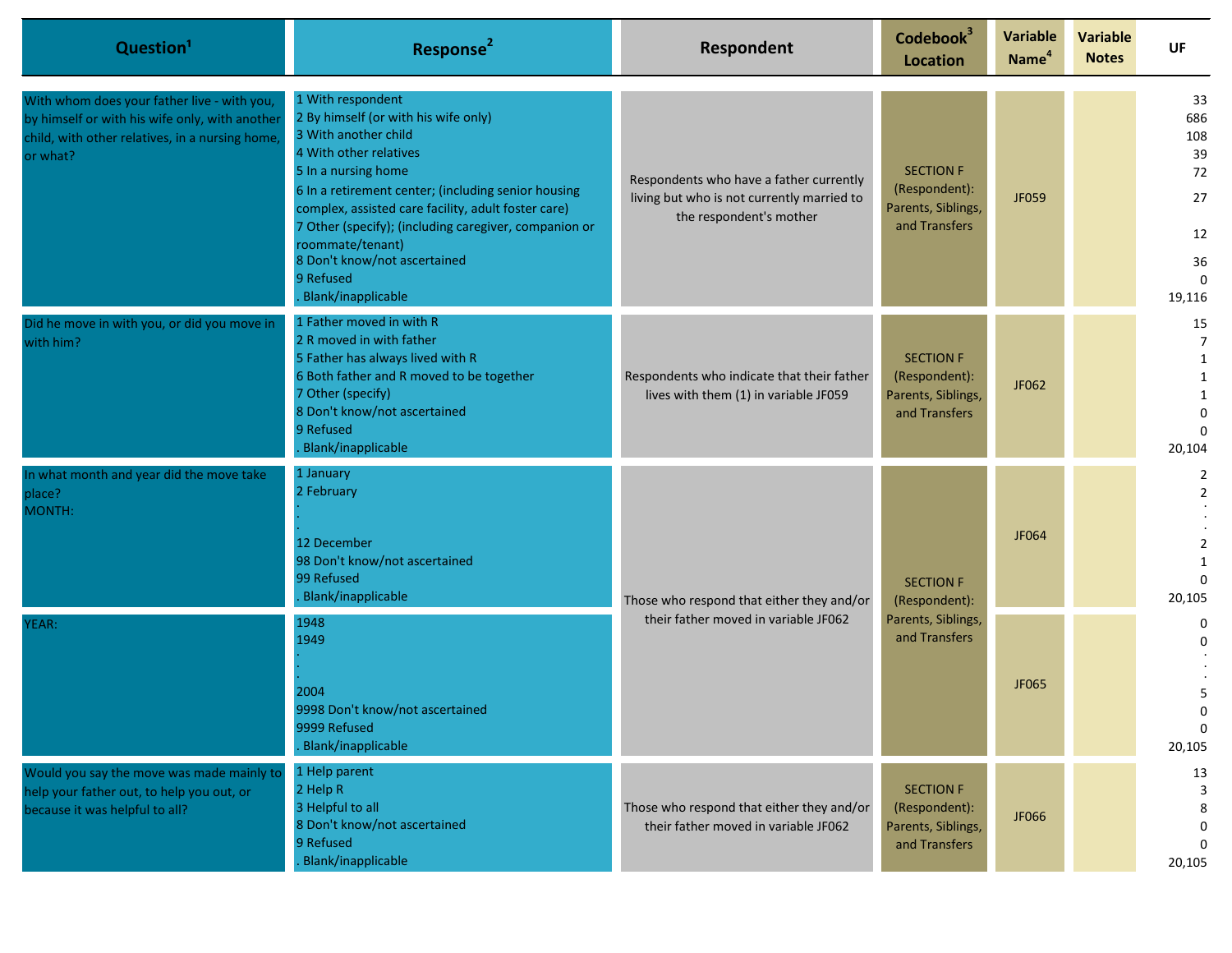| Question <sup>1</sup>                                                                                                                                                                                                                                                                                                                                                                                                                                                                                                                                                                                                                                                   | Response <sup>2</sup>                                                                                                            | <b>Respondent</b>                                                                                                | Codebook <sup>3</sup><br><b>Location</b>                                 | <b>Variable</b><br>Name <sup>4</sup> | <b>Variable</b><br><b>Notes</b> | <b>UF</b>                                                             |
|-------------------------------------------------------------------------------------------------------------------------------------------------------------------------------------------------------------------------------------------------------------------------------------------------------------------------------------------------------------------------------------------------------------------------------------------------------------------------------------------------------------------------------------------------------------------------------------------------------------------------------------------------------------------------|----------------------------------------------------------------------------------------------------------------------------------|------------------------------------------------------------------------------------------------------------------|--------------------------------------------------------------------------|--------------------------------------|---------------------------------|-----------------------------------------------------------------------|
| Does your father live within 10 miles of you?                                                                                                                                                                                                                                                                                                                                                                                                                                                                                                                                                                                                                           | 1 Yes<br>5 No<br>8 Don't know/not ascertained<br>9 Refused<br>Blank/inapplicable                                                 | Those who have a living father (not<br>currently married to the respondent's<br>mother) not coresiding with them | <b>SECTION F</b><br>(Respondent):<br>Parents, Siblings,<br>and Transfers | JF067                                |                                 | 260<br>699<br>16<br>$\mathbf 0$<br>19,154                             |
| How often do you (or your<br>[husband/wife/partner]) have contact --<br>either in person or by phone or mail -- with<br>your [father and his wife / father]? [IF R<br>ANSWERS "ALMOST NEVER" OR "NEVER,"<br><b>ENTER "0" AT NUMBER OF TIMES]</b><br><b>NUMBER OF TIMES:</b>                                                                                                                                                                                                                                                                                                                                                                                             | 0<br>365<br>998 Don't know/not ascertained<br>999 Refused<br>Blank/inapplicable                                                  | Those who have a living father (not<br>currently married to the respondent's<br>mother) not coresiding with them | <b>SECTION F</b><br>(Respondent):<br>Parents, Siblings,<br>and Transfers | JF070                                |                                 | 102<br>519<br>$\mathbf 1$<br>$\overline{2}$<br>$\mathbf{1}$<br>19,154 |
| PER [frequency of contact per]:                                                                                                                                                                                                                                                                                                                                                                                                                                                                                                                                                                                                                                         | 1 Day<br>2 Week<br>3 Every two weeks/bi-weekly<br>4 Month<br>5 Year<br>6 Almost never<br>7 Other (specify)<br>Blank/inapplicable |                                                                                                                  |                                                                          | JF071                                |                                 | 108<br>385<br>37<br>211<br>117<br>102<br>12<br>19,157                 |
| Now about help to and from parentsNot<br>counting any shared housing or shared food,<br>did you (or your [husband/wife/partner])<br>give financial help to your (deceased)<br>[parents / mother / mother (and/or her<br>husband) / father / father (and/or his wife)]<br>amounting to \$500 or more [since R's LAST<br>INTERVIEW MONTH, YEAR / in the last two<br>years]? (DEFINITION: BY FINANCIAL HELP<br>WE MEAN GIVING MONEY, HELPING PAY<br>BILLS, OR COVERING SPECIFIC TYPES OF<br>COSTS SUCH AS THOSE FOR MEDICAL CARE<br>OR INSURANCE, SCHOOLING, DOWN<br>PAYMENT FOR A HOME, RENT, ETC. THE<br>FINANCIAL HELP CAN BE CONSIDERED<br>SUPPORT, A GIFT OR A LOAN.) | 1 Yes<br>5 No<br>8 Don't know/not ascertained<br>9 Refused<br>Blank/inapplicable                                                 | Respondents with at least one living parent                                                                      | <b>SECTION F</b><br>(Respondent):<br>Parents, Siblings,<br>and Transfers | JF104                                |                                 | 977<br>4,882<br>9<br>14,255                                           |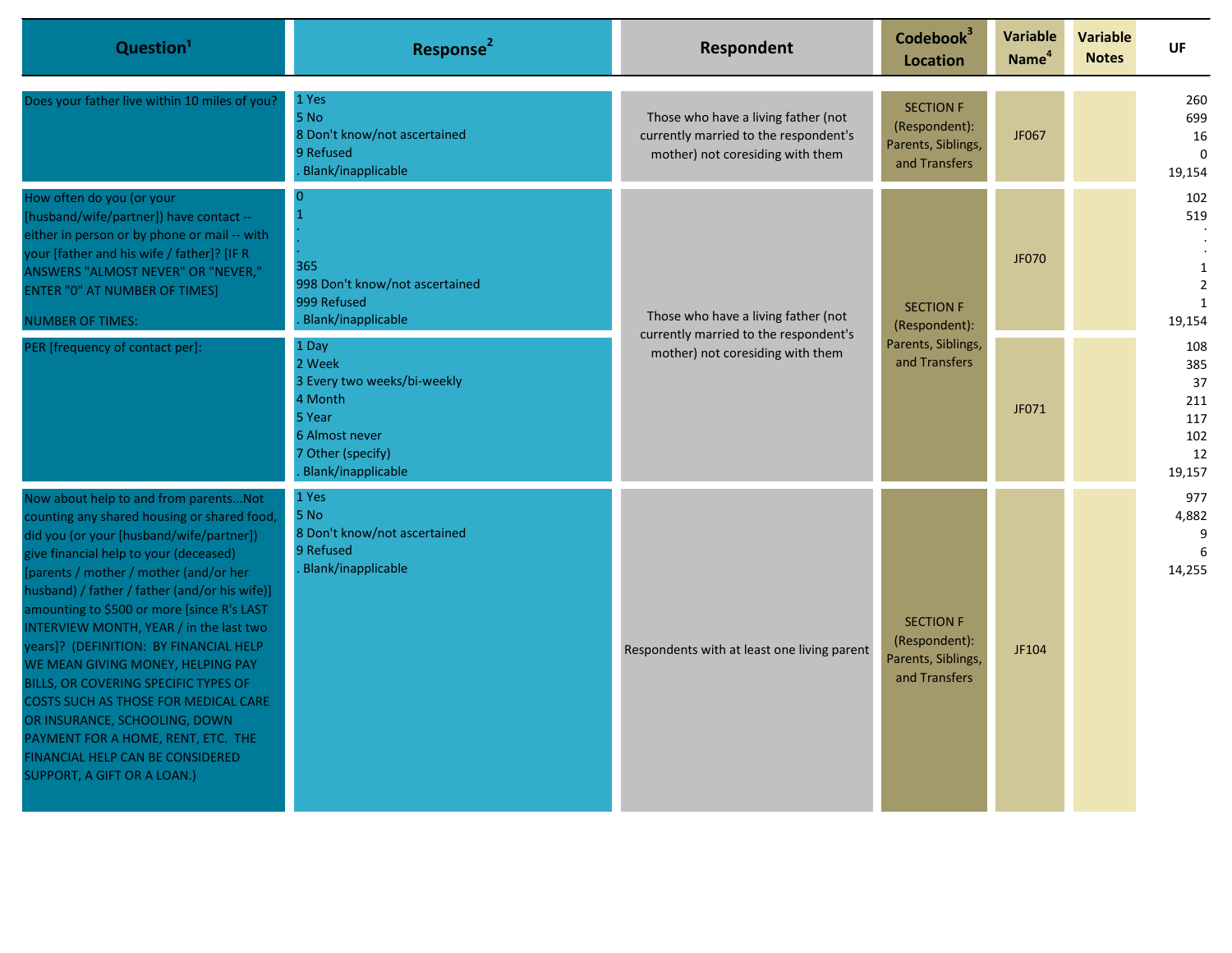| Question <sup>1</sup>                                                                                                                                                                                                                                                                                                                                                | Response <sup>2</sup>                                                                                                                                                                | Respondent                                                                                                                              | Codebook <sup>3</sup><br><b>Location</b>                                 | <b>Variable</b><br>Name <sup>4</sup> | <b>Variable</b><br><b>Notes</b> | <b>UF</b>                                                       |
|----------------------------------------------------------------------------------------------------------------------------------------------------------------------------------------------------------------------------------------------------------------------------------------------------------------------------------------------------------------------|--------------------------------------------------------------------------------------------------------------------------------------------------------------------------------------|-----------------------------------------------------------------------------------------------------------------------------------------|--------------------------------------------------------------------------|--------------------------------------|---------------------------------|-----------------------------------------------------------------|
| Who was helped? [CHOOSE ALL THAT<br>APPLY.]                                                                                                                                                                                                                                                                                                                          | 1 Mother (and/or her husband)<br>2 Father (and/or his wife)<br>3 Parents<br>8 Don't know/not ascertained<br>9 Refused<br><b>Blank/inapplicable</b>                                   | Those who respond "yes" (1) in variable<br>JF104                                                                                        | <b>SECTION F</b><br>(Respondent):<br>Parents, Siblings,<br>and Transfers | JF105M1-<br>JF105M2                  |                                 | 723<br>108<br>146<br>$\mathbf{0}$<br>$\Omega$<br>19,152         |
| FOR: YOUR [MOTHER / MOTHER (AND/OR<br>HER HUSBAND) / FATHER / FATHER (AND/OR<br>HIS WIFE) / PARENTS] About how much<br>money did that amount to altogether [since<br>R's LAST INTERVIEW MONTH, YEAR / in the<br>last two years]?                                                                                                                                     | 100<br>101<br>200000<br>999998 Don't know/not ascertained<br>999999 Refused<br><b>Blank/inapplicable</b>                                                                             | Those who respond "yes" (1) in variable<br>JF104                                                                                        | <b>SECTION F</b><br>(Respondent):<br>Parents, Siblings,<br>and Transfers | $JF107_1 -$<br>JF107_2               |                                 | 2<br>$\Omega$<br>1<br>212<br>11<br>19,152                       |
| (Unfolding sequence - minimum given) Did it<br>amount to less than \$ [1454], more than \$<br>or what? (BREAKPOINTS: \$1,000, \$5,000)                                                                                                                                                                                                                               | Value of breakpoint<br>$\overline{0}$<br>1000 Value of breakpoint<br>1001 Value of breakpoint<br>5000 Value of breakpoint<br>5001 Value of breakpoint<br><b>Blank/inapplicable</b>   | Those who respond "yes" (1) in variable<br>JF104 and who respond "don't know"<br>(999998) or "refused" (999999) in JF107_1 -<br>JF107_2 | <b>SECTION F</b><br>(Respondent):                                        | JF109 1-<br>JF109_2                  |                                 | 88<br>11<br>83<br>6<br>35<br>19,906                             |
| (Unfolding sequence - maximum given) Did it<br>amount to less than _____, more than ____,<br>or what? (BREAKPOINTS: \$1,000, \$5,000)                                                                                                                                                                                                                                | 999 Value of breakpoint<br>1000 Value of breakpoint<br>4999 Value of breakpoint<br>5000 Value of breakpoint<br>99999996 Greater than maximum breakpoint<br><b>Blank/inapplicable</b> |                                                                                                                                         | Parents, Siblings,<br>and Transfers                                      | JF110_1 -<br>JF110_2                 |                                 | 61<br>11<br>79<br>6<br>66<br>19,906                             |
| How about another kind of help: Did you (or<br>your (late) [husband/wife/partner]) spend a<br>total of 100 or more hours [since R's LAST<br>INTERVIEW MONTH, YEAR / in the last two<br>years] helping your (deceased) [parents /<br>mother (and/or her husband) / father<br>(and/or his wife)] with basic personal<br>activities like dressing, eating, and bathing? | 1 Yes<br>5 No<br>8 Don't know/not ascertained<br>9 Refused<br><b>Blank/inapplicable</b>                                                                                              | Respondents with at least one living parent                                                                                             | <b>SECTION F</b><br>(Respondent):<br>Parents, Siblings,<br>and Transfers | JF119                                |                                 | 668<br>5,193<br>8<br>14,256                                     |
| Who was helped? [CHOOSE ALL THAT<br>APPLY.]                                                                                                                                                                                                                                                                                                                          | 1 Mother<br>2 Father<br>4 Mother's husband<br>5 Father's wife<br>8 Don't know/not ascertained<br>9 Refused<br><b>Blank/inapplicable</b>                                              | Those who respond "yes" (1) in variable<br>JF119                                                                                        | <b>SECTION F</b><br>(Respondent):<br>Parents, Siblings,<br>and Transfers | JF120M1-<br>JF120M3                  |                                 | 557<br>109<br>$\overline{2}$<br>0<br>0<br>$\mathbf 0$<br>19,461 |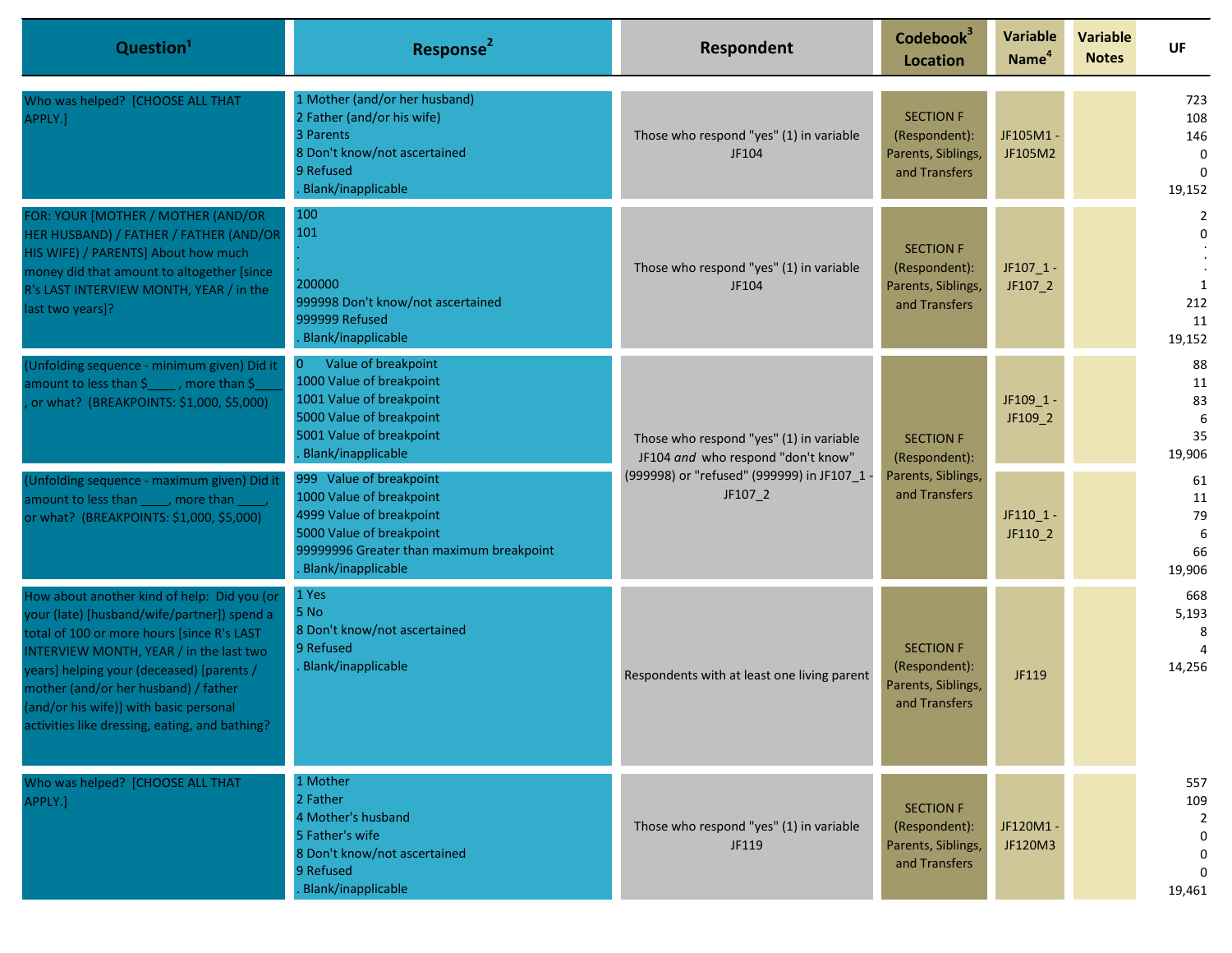| Question <sup>1</sup>                                                                                                                                                                                                                         | Response <sup>2</sup>                                                                                                                                                   | Respondent                                                                                                                        | Codebook <sup>3</sup><br><b>Location</b>                                 | Variable<br>Name <sup>4</sup>     | <b>Variable</b><br><b>Notes</b> | UF                                               |                                                  |
|-----------------------------------------------------------------------------------------------------------------------------------------------------------------------------------------------------------------------------------------------|-------------------------------------------------------------------------------------------------------------------------------------------------------------------------|-----------------------------------------------------------------------------------------------------------------------------------|--------------------------------------------------------------------------|-----------------------------------|---------------------------------|--------------------------------------------------|--------------------------------------------------|
| FOR: YOUR [MOTHER / FATHER / MOTHER'S<br>HUSBAND / FATHER'S WIFE] Roughly how<br>many hours did you yourself spend [since R's<br>LAST INTERVIEW MONTH, YEAR / in the last<br>two years] giving such assistance? [USE<br><b>ZERO FOR NONE]</b> | $\overline{0}$<br>9000<br>9998 Don't know/not ascertained<br>9999 Refused<br>Blank/inapplicable                                                                         | Those who respond "yes" (1) in variable<br>JF119                                                                                  | <b>SECTION F</b><br>(Respondent):<br>Parents, Siblings,<br>and Transfers | $JF122_1 -$<br>JF122_3            |                                 | 3<br>310<br>1<br>19,461                          |                                                  |
| (Unfolding sequence - minimum amount) Did<br>it amount to less than<br>hours, more than<br>hours, or what? (BREAKPOINTS: 200,<br>500)                                                                                                         | Value of breakpoint<br>$\overline{0}$<br>200 Value of breakpoint<br>201 Value of breakpoint<br>500 Value of breakpoint<br>501 Value of breakpoint<br>Blank/inapplicable | Those who respond "yes" (1) in variable<br>JF119 and respond "don't know" (9998) or<br>"refused" (9999) in JF122 1 - JF122 3      |                                                                          | <b>SECTION F</b><br>(Respondent): | $JF124_1 -$<br>JF124_3          |                                                  | 66<br>25<br>48<br>20<br>152<br>19,818            |
| (Unfolding sequence - maximum amount)<br>Did it amount to less than<br>hours, more<br>hours, or what? (BREAKPOINTS:<br>than I<br>200, 500)                                                                                                    | 199 Value of breakpoint<br>200 Value of breakpoint<br>499 Value of breakpoint<br>500 Value of breakpoint<br>5000 Value of breakpoint<br>Blank/inapplicable              |                                                                                                                                   | Parents, Siblings,<br>and Transfers                                      | $JF125_1 -$<br>JF125_3            |                                 | 51<br>25<br>43<br>20<br>172<br>19,818            |                                                  |
| FOR: YOUR [MOTHER / FATHER / MOTHER'S<br>HUSBAND / FATHER'S WIFE] Roughly how<br>many hours did your (late)<br>husband/wife/partner] spend giving such<br>assistance? [USE ZERO FOR NONE]                                                     | $\overline{0}$<br>5000<br>9998 Don't know/not ascertained<br>9999 Refused<br>Blank/inapplicable                                                                         | Those who respond "yes" (1) in variable<br>JF119 and who are currently married or<br>have been widowed since the previous<br>wave | <b>SECTION F</b><br>(Respondent):<br>Parents, Siblings,<br>and Transfers | $JF127_1 -$<br>JF127_3            |                                 | 170<br>1<br>1<br>131<br>$\Omega$<br>19,631       |                                                  |
| (Unfolding sequence - minimum amount) Did<br>it amount to less than<br>hours, more than<br>hours, or what? (BREAKPOINTS: 200,<br>500)                                                                                                         | $\overline{0}$<br>Value of breakpoint<br>200 Value of breakpoint<br>201 Value of breakpoint<br>500 Value of breakpoint<br>501 Value of breakpoint<br>Blank/inapplicable | Those who respond "yes" (1) in variable<br>JF119 and respond "don't know" (9998) or<br>"refused" (9999) in JF127 1 - JF127 3      |                                                                          | <b>SECTION F</b><br>(Respondent): | JF129_1 -<br>JF129_3            |                                                  | 59<br>10<br>18<br>$\overline{2}$<br>42<br>19,998 |
| (Unfolding sequence - maximum amount)<br>Did it amount to less than hours, more<br>hours, or what? (BREAKPOINTS:<br>:han :<br>200, 500)                                                                                                       | 199 Value of breakpoint<br>200 Value of breakpoint<br>499 Value of breakpoint<br>500 Value of breakpoint<br>5000 Value of breakpoint<br>Blank/inapplicable              |                                                                                                                                   | Parents, Siblings,<br>and Transfers                                      | JF130_1 -<br>JF130_3              |                                 | 46<br>10<br>16<br>$\overline{2}$<br>57<br>19,998 |                                                  |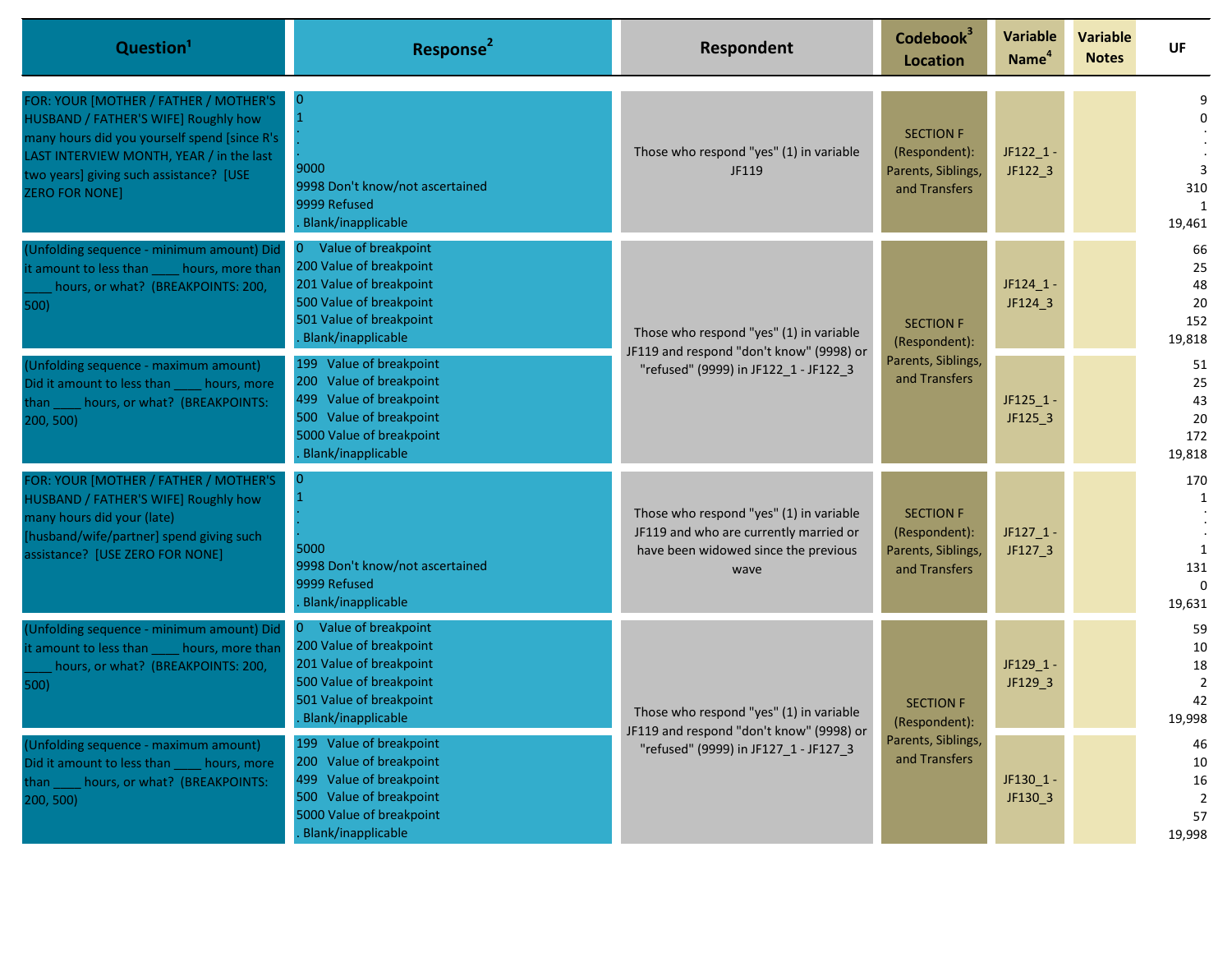| Question <sup>1</sup>                                                                                                                                                                                                                                                                                                                                             | Response <sup>2</sup>                                                                                                                                      | Respondent                                                                                                                        | Codebook <sup>3</sup><br><b>Location</b>                                 | <b>Variable</b><br>Name <sup>4</sup> | <b>Variable</b><br><b>Notes</b> | <b>UF</b>                                         |                                         |
|-------------------------------------------------------------------------------------------------------------------------------------------------------------------------------------------------------------------------------------------------------------------------------------------------------------------------------------------------------------------|------------------------------------------------------------------------------------------------------------------------------------------------------------|-----------------------------------------------------------------------------------------------------------------------------------|--------------------------------------------------------------------------|--------------------------------------|---------------------------------|---------------------------------------------------|-----------------------------------------|
| Did you (or your (late)<br>[husband/wife/partner]) spend a total of 100<br>or more hours [since R's LAST INTERVIEW<br>MONTH, YEAR / in the last two years] helping<br>your (deceased) [parents / mother / mother<br>(and/or her husband) / father / father<br>(and/or his wife)] with other things such as<br>household chores, errands, transportation,<br>etc.? | 1 Yes<br>5 No<br>8 Don't know/not ascertained<br>9 Refused<br>Blank/inapplicable                                                                           | Respondents with at least one living parent                                                                                       | <b>SECTION F</b><br>(Respondent):<br>Parents, Siblings,<br>and Transfers | JF139                                |                                 | 1,808<br>4,046<br>14<br>14,257                    |                                         |
| Who was helped? [CHOOSE ALL THAT<br>APPLY.]                                                                                                                                                                                                                                                                                                                       | 1 Mother (and/or her husband)<br>2 Father (and/or his wife)<br>3 Parents<br>8 Don't know/not ascertained<br>9 Refused<br>Blank/inapplicable                | Those who respond "yes" (1) in variable<br>JF139                                                                                  | <b>SECTION F</b><br>(Respondent):<br>Parents, Siblings,<br>and Transfers | JF140M1 -<br>JF140M2                 |                                 | 1,308<br>233<br>267<br>0<br>$\Omega$<br>18,321    |                                         |
| FOR: YOUR [MOTHER / MOTHER (AND/OR<br>HER HUSBAND) / FATHER / FATHER (AND/OR<br>HIS WIFE) / PARENTS] Roughly how many<br>hours did you yourself spend giving such<br>assistance? [USE ZERO FOR NONE]                                                                                                                                                              | $\overline{0}$<br>9000<br>9998 Don't know/not ascertained<br>9999 Refused<br>Blank/inapplicable                                                            | Those who respond "yes" (1) in variable<br>JF139                                                                                  | <b>SECTION F</b><br>(Respondent):<br>Parents, Siblings,<br>and Transfers | $JF142_1 -$<br>JF142_2               |                                 | 12<br>$\Omega$<br>$\overline{2}$<br>692<br>18,321 |                                         |
| (Unfolding sequence - minimum amount) Did<br>it amount to less than _____ hours, more than<br>hours, or what? (BREAKPOINTS: 200,<br>500)                                                                                                                                                                                                                          | 0 Value of breakpoint<br>200 Value of breakpoint<br>201 Value of breakpoint<br>500 Value of breakpoint<br>501 Value of breakpoint<br>Blank/inapplicable    | Those who respond "yes" (1) in variable<br>JF139 and respond "don't know" (9998) or<br>"refused" (9999) in JF142_1 - JF142_2      | <b>SECTION F</b>                                                         | (Respondent):                        | $JF144_1 -$<br>JF144_2          |                                                   | 245<br>88<br>134<br>43<br>186<br>19,433 |
| (Unfolding sequence - maximum amount)<br>Did it amount to less than<br>hours, more<br>than hours, or what? (BREAKPOINTS:<br>200, 500)                                                                                                                                                                                                                             | 199 Value of breakpoint<br>200 Value of breakpoint<br>499 Value of breakpoint<br>500 Value of breakpoint<br>5000 Value of breakpoint<br>Blank/inapplicable |                                                                                                                                   |                                                                          | Parents, Siblings,<br>and Transfers  | $JF145_1 -$<br>$JF145_2$        |                                                   | 195<br>88<br>124<br>43<br>246<br>19,433 |
| FOR: YOUR [MOTHER / MOTHER (AND/OR<br>HER HUSBAND) / FATHER / FATHER (AND/OR<br>HIS WIFE) / PARENTS] Roughly how many<br>hours did your (late) [husband/wife/partner]<br>spend giving such assistance? [USE ZERO<br><b>FOR NONE]</b>                                                                                                                              | 0<br>$\blacksquare$<br>2608<br>9998 Don't know/not ascertained<br>9999 Refused<br>Blank/inapplicable                                                       | Those who respond "yes" (1) in variable<br>JF139 and who are currently married or<br>have been widowed since the previous<br>wave | <b>SECTION F</b><br>(Respondent):<br>Parents, Siblings,<br>and Transfers | $JF147_1 -$<br>JF147_2               |                                 | 319<br>3<br>344<br>18,754                         |                                         |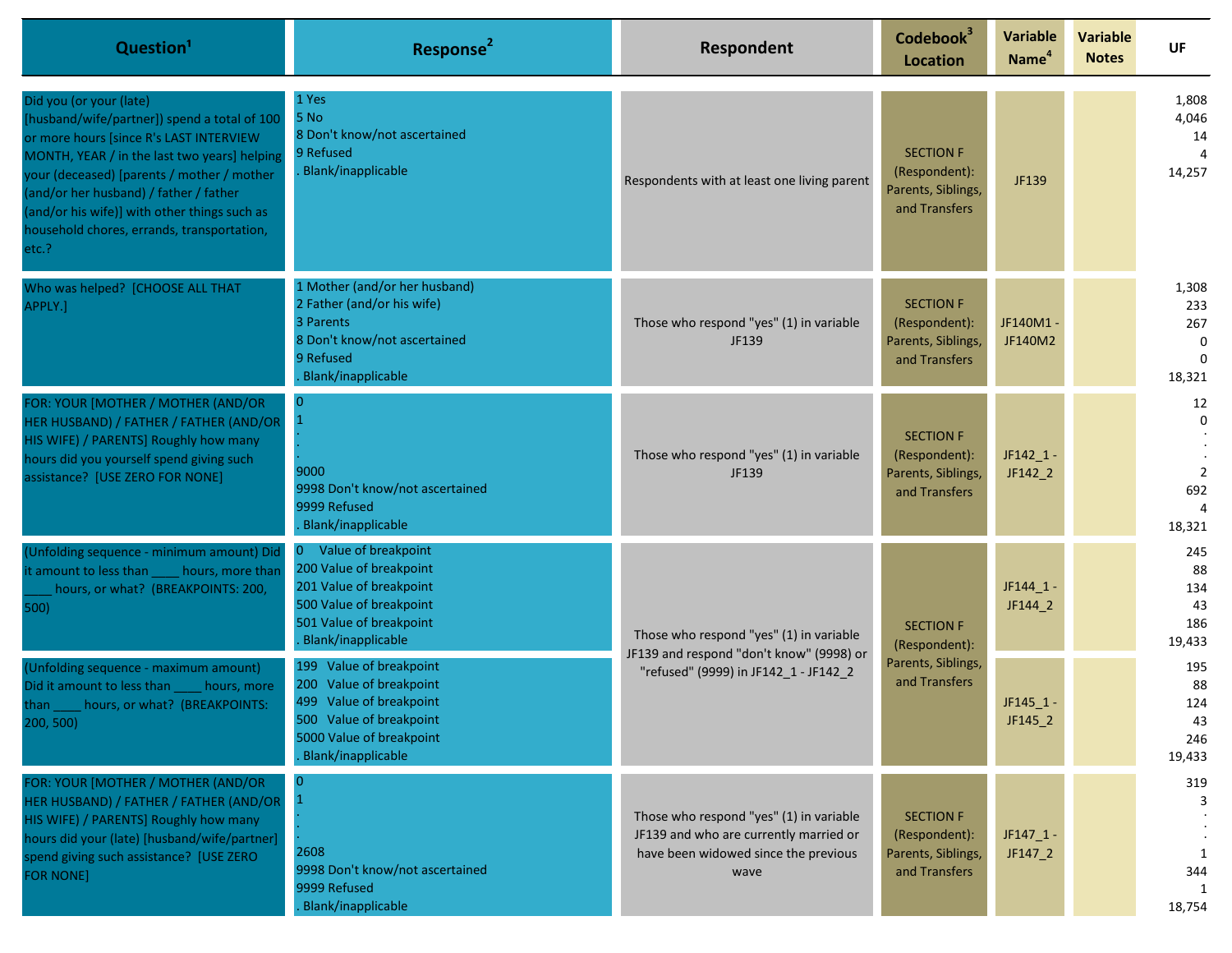| Question <sup>1</sup>                                                                                                                                                                                                                                                                                                                                                                                                                                                                                                                                                                                                                                                                 | Response <sup>2</sup>                                                                                                                                      | Respondent                                                                                                                   | Codebook <sup>3</sup><br>Location                                        | <b>Variable</b><br>Name <sup>4</sup> | <b>Variable</b><br><b>Notes</b> | UF                                          |                                      |
|---------------------------------------------------------------------------------------------------------------------------------------------------------------------------------------------------------------------------------------------------------------------------------------------------------------------------------------------------------------------------------------------------------------------------------------------------------------------------------------------------------------------------------------------------------------------------------------------------------------------------------------------------------------------------------------|------------------------------------------------------------------------------------------------------------------------------------------------------------|------------------------------------------------------------------------------------------------------------------------------|--------------------------------------------------------------------------|--------------------------------------|---------------------------------|---------------------------------------------|--------------------------------------|
| (Unfolding sequence - minimum amount) Did<br>it amount to less than<br>hours, more than<br>hours, or what? (BREAKPOINTS: 200,<br>500)                                                                                                                                                                                                                                                                                                                                                                                                                                                                                                                                                 | Value of breakpoint<br>0<br>200 Value of breakpoint<br>201 Value of breakpoint<br>500 Value of breakpoint<br>501 Value of breakpoint<br>Blank/inapplicable | Those who respond "yes" (1) in variable<br>JF139 and respond "don't know" (9998) or<br>"refused" (9999) in JF147_1 - JF147_2 | <b>SECTION F</b><br>(Respondent):                                        |                                      | JF149_1 -<br>JF149_2            |                                             | 236<br>26<br>29<br>8<br>46<br>19,784 |
| (Unfolding sequence - maximum amount)<br>Did it amount to less than<br>hours, more<br>hours, or what? (BREAKPOINTS:<br>than l<br>200, 500)                                                                                                                                                                                                                                                                                                                                                                                                                                                                                                                                            | 199 Value of breakpoint<br>200 Value of breakpoint<br>499 Value of breakpoint<br>500 Value of breakpoint<br>5000 Value of breakpoint<br>Blank/inapplicable |                                                                                                                              | Parents, Siblings,<br>and Transfers                                      | JF150_1 -<br>JF150_2                 |                                 | 198<br>26<br>26<br>8<br>87<br>19,784        |                                      |
| Not counting any shared housing or shared<br>food, did you (or your (late)<br>[husband/wife/partner]) receive from your<br>(deceased) [parents / mother / mother<br>(and/or her husband) / father / father<br>(and/or his wife)] any financial help<br>amounting to \$500 or more [since R's LAST<br>INTERVIEW MONTH, YEAR / in the last two<br>years]? [DO NOT INCLUDE INHERITANCE]<br>(DEFINITION: BY FINANCIAL HELP WE MEAN<br>GIVING MONEY, HELPING PAY BILLS, OR<br>COVERING SPECIFIC TYPES OF COSTS SUCH<br>AS THOSE FOR MEDICAL CARE OR<br>INSURANCE, SCHOOLING, DOWN PAYMENT<br>FOR A HOME, RENT, ETC. THE FINANCIAL<br>HELP CAN BE CONSIDERED SUPPORT, A GIFT<br>OR A LOAN.) | 1 Yes<br>5 No<br>8 Don't know/not ascertained<br>9 Refused<br>Blank/inapplicable                                                                           | Respondents with at least one living parent                                                                                  | <b>SECTION F</b><br>(Respondent):<br>Parents, Siblings,<br>and Transfers | JF152                                |                                 | 403<br>5,453<br>10<br>14,257                |                                      |
| Which of them gave you that? [CHOOSE ALL<br><b>THAT APPLY]</b>                                                                                                                                                                                                                                                                                                                                                                                                                                                                                                                                                                                                                        | 1 Mother (and/or her husband)<br>2 Father (and/or his wife)<br>3 Parents<br>8 Don't know/not ascertained<br>9 Refused<br>Blank/inapplicable                | Those who respond "yes" (1) in variable<br>JF152                                                                             | <b>SECTION F</b><br>(Respondent):<br>Parents, Siblings,<br>and Transfers | JF153M1-<br>JF153M2                  |                                 | 233<br>67<br>103<br>0<br>$\Omega$<br>19,726 |                                      |
| FOR: YOUR [MOTHER / MOTHER (AND/OR<br>HER HUSBAND) / FATHER / FATHER (AND/OR<br>HIS WIFE) / PARENTS] About how much<br>money did that amount to altogether?                                                                                                                                                                                                                                                                                                                                                                                                                                                                                                                           | $\mathbf{0}$<br>$\mathbf{1}$<br>450000<br>999998 Don't know/not ascertained<br>999999 Refused<br>Blank/inapplicable                                        | Those who respond "yes" (1) in variable<br>JF152                                                                             | <b>SECTION F</b><br>(Respondent):<br>Parents, Siblings,<br>and Transfers | $JF154_1 -$<br>JF154_2               |                                 | 1<br>0<br>1<br>56<br>23<br>19,726           |                                      |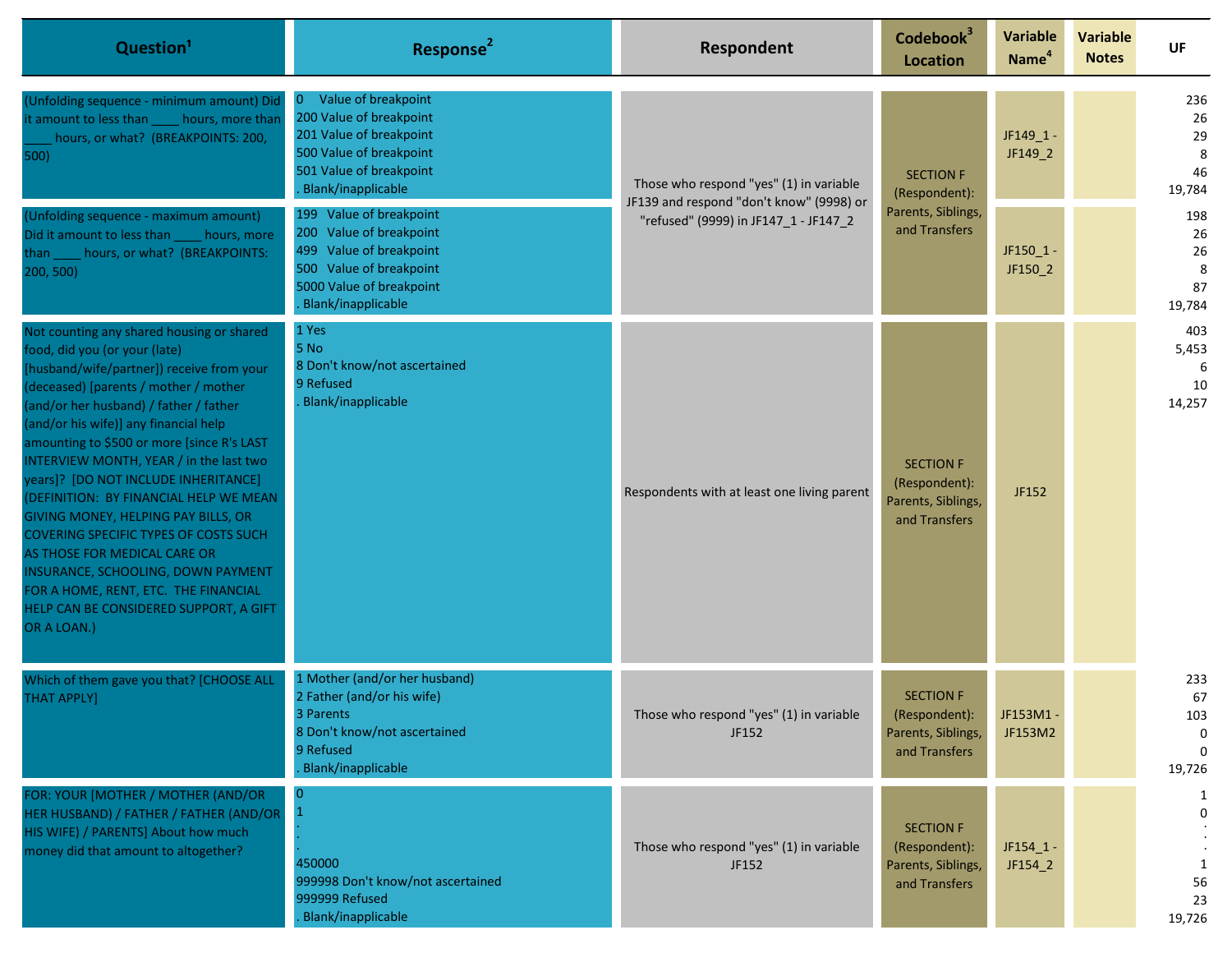| Question <sup>1</sup>                                                                                                                                                                                                                                                                                                                                                                                                                   | Response <sup>2</sup>                                                                                                                                                                                                                                                                                    | <b>Respondent</b>                                                                                                                       | Codebook <sup>3</sup><br><b>Location</b>                                      | <b>Variable</b><br>Name <sup>4</sup> | <b>Variable</b><br><b>Notes</b> | UF                                                                                                       |
|-----------------------------------------------------------------------------------------------------------------------------------------------------------------------------------------------------------------------------------------------------------------------------------------------------------------------------------------------------------------------------------------------------------------------------------------|----------------------------------------------------------------------------------------------------------------------------------------------------------------------------------------------------------------------------------------------------------------------------------------------------------|-----------------------------------------------------------------------------------------------------------------------------------------|-------------------------------------------------------------------------------|--------------------------------------|---------------------------------|----------------------------------------------------------------------------------------------------------|
| (Unfolding sequence - minimum amount) Did<br>it amount to less than $\frac{1}{2}$ , more than<br>_, or what? (BREAKPOINTS: \$1,000,<br>\$5,000)                                                                                                                                                                                                                                                                                         | Value of breakpoint<br>$\overline{0}$<br>1000 Value of breakpoint<br>1001 Value of breakpoint<br>5000 Value of breakpoint<br>5001 Value of breakpoint<br>Blank/inapplicable                                                                                                                              | Those who respond "yes" (1) in variable<br>JF152 and who respond "don't know"<br>(999998) or "refused" (999999) in JF154_1 -<br>JF154_2 | <b>SECTION F</b><br>(Respondent):                                             | JF156_1 -<br>JF156_2                 |                                 | 35<br>6<br>24<br>3<br>11<br>20,050                                                                       |
| (Unfolding sequence - maximum amount)<br>Did it amount to less than \$_____, more than<br>, or what? (BREAKPOINTS: \$1,000,<br>\$5,000)                                                                                                                                                                                                                                                                                                 | 999 Value of breakpoint<br>1000 Value of breakpoint<br>4999 Value of breakpoint<br>5000 Value of breakpoint<br>99999996 Greater than maximum breakpoint<br>Blank/inapplicable                                                                                                                            |                                                                                                                                         |                                                                               | Parents, Siblings,<br>and Transfers  | $JF157_1 -$<br>JF157_2          |                                                                                                          |
| IF R LIVES IN A NURSING FACILITY and DOES<br>NOT HAVE A HOME OUTSIDE THE FACILITY:<br>Do you have any relatives in or near the<br>facility where you are living? OTHERWISE:<br>(Besides the people living here with you,) Do<br>you have any relatives in your<br>neighborhood?                                                                                                                                                         | 1 Yes<br>5 No<br>8 Don't know/not ascertained<br>9 Refused<br>Blank/inapplicable                                                                                                                                                                                                                         | All respondents                                                                                                                         | <b>SECTION F</b><br>(Respondent):<br>Parents, Siblings,<br>and Transfers      | JF174                                |                                 | 5,914<br>14,201<br>4<br>$\overline{2}$<br>8                                                              |
| IF THIS IS THE FIRST TIME THROUGH THE ADL<br><b>HELPER LOOP:</b><br>Who most often helps you with [getting<br>across a room / dressing / bathing / eating /<br>getting (in/out of) bed / using the toilet]?<br>IF THIS IS THE SECOND OR LATER TIME<br>THROUGH THE ADL HELPER LOOP:<br>Who is that?<br>NOTE: INCLUDED IN THE QUESTION ABOVE,<br>ARE ANY ACTIVITIES WITH WHICH R<br>REPORTED RECEIVING HELP IN PRIOR<br><b>QUESTIONS.</b> | 010 Person number<br>011 Person number<br>082 Person number<br>083 New helper<br>084 New helper<br>095 New helper<br>096 Employee of institution<br>101 Other person number<br>102 Other person number<br>995 Other person number<br>998 Don't know/not ascertained<br>999 Refused<br>Blank/inapplicable | Those who report getting help with at least<br>one activity of daily living (ADL)                                                       | <b>SECTION G</b><br>(Respondent):<br>Functional<br>limitations and<br>helpers | JG032 1-<br>JG032_7                  |                                 | 260<br>20<br>$\pmb{0}$<br>$\mathbf{1}$<br>284<br>$\overline{0}$<br>362<br>58<br>17<br>$\Omega$<br>18,406 |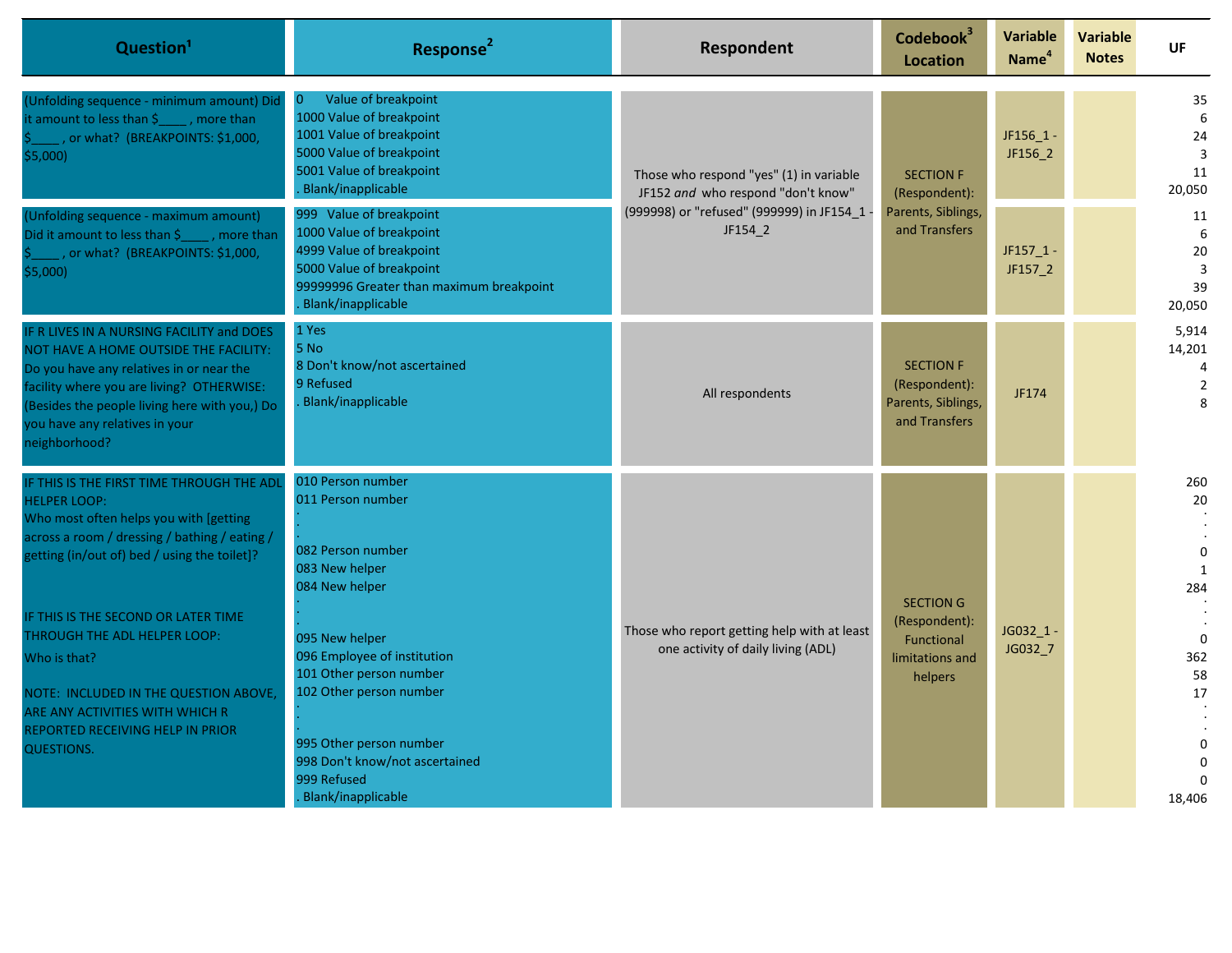| Question <sup>1</sup>                                                                                                                                                                     | Response <sup>2</sup>                                                                                                                                                                                                                                                                                                                                                                                                                                                                                                                                                                                                                                                                                                                                              | <b>Respondent</b>                                                                 | Codebook <sup>3</sup><br><b>Location</b>                                      | <b>Variable</b><br>Name <sup>4</sup> | Variable<br><b>Notes</b> | UF                                                                                                                                                                                                                                                                                                                                                                                            |
|-------------------------------------------------------------------------------------------------------------------------------------------------------------------------------------------|--------------------------------------------------------------------------------------------------------------------------------------------------------------------------------------------------------------------------------------------------------------------------------------------------------------------------------------------------------------------------------------------------------------------------------------------------------------------------------------------------------------------------------------------------------------------------------------------------------------------------------------------------------------------------------------------------------------------------------------------------------------------|-----------------------------------------------------------------------------------|-------------------------------------------------------------------------------|--------------------------------------|--------------------------|-----------------------------------------------------------------------------------------------------------------------------------------------------------------------------------------------------------------------------------------------------------------------------------------------------------------------------------------------------------------------------------------------|
| IF R {LIVES IN NURSING HOME}: What is that<br>person's relationship to you, or are they an<br>employee of the place you live?<br>OTHERWISE: What is that person's<br>relationship to you? | 2 Spouse/partner<br>3 Son<br>4 Stepson<br>5 Spouse/partner of daughter<br>6 Daughter<br>7 Stepdaughter<br>8 Spouse/partner of son<br>9 Grandchild<br>10 Father<br>11 Father of spouse/partner<br>12 Mother<br>13 Mother of spouse/partner<br>14 R's parents<br>15 Brother<br>16 Brother of spouse/partner<br>17 Sister<br>18 Sister of spouse/partner<br>19 Other relative<br>20 Other individual<br>21 Organization<br>22 Employee of institution<br>23 Paid helper<br>24 Professional<br>25 Professional (specify)<br>28 Unlisted child or child-in-law<br>29 Not proxy interview<br>30 Former step-child<br>31 Former child-in-law<br>32 Relationship unknown<br>33 Spouse/partner of grandchild<br>90 Unknown child<br>91 Unknown in-law<br>Blank/inapplicable | Those who report getting help with at least<br>one activity of daily living (ADL) | <b>SECTION G</b><br>(Respondent):<br>Functional<br>limitations and<br>helpers | JG033_1-<br>JG033_7                  |                          | 615<br>84<br>$\mathbf 0$<br>$\overline{4}$<br>259<br>$\overline{7}$<br>23<br>51<br>$\mathbf 0$<br>$\boldsymbol{0}$<br>8<br>$\pmb{0}$<br>$\pmb{0}$<br>$\overline{2}$<br>$\mathbf{1}$<br>$\boldsymbol{6}$<br>1<br>44<br>143<br>104<br>361<br>$\boldsymbol{0}$<br>$\boldsymbol{0}$<br>$\mathbf 0$<br>$\overline{4}$<br>0<br>$\pmb{0}$<br>$\pmb{0}$<br>$\mathbf 0$<br>1<br>$\mathbf{1}$<br>18,406 |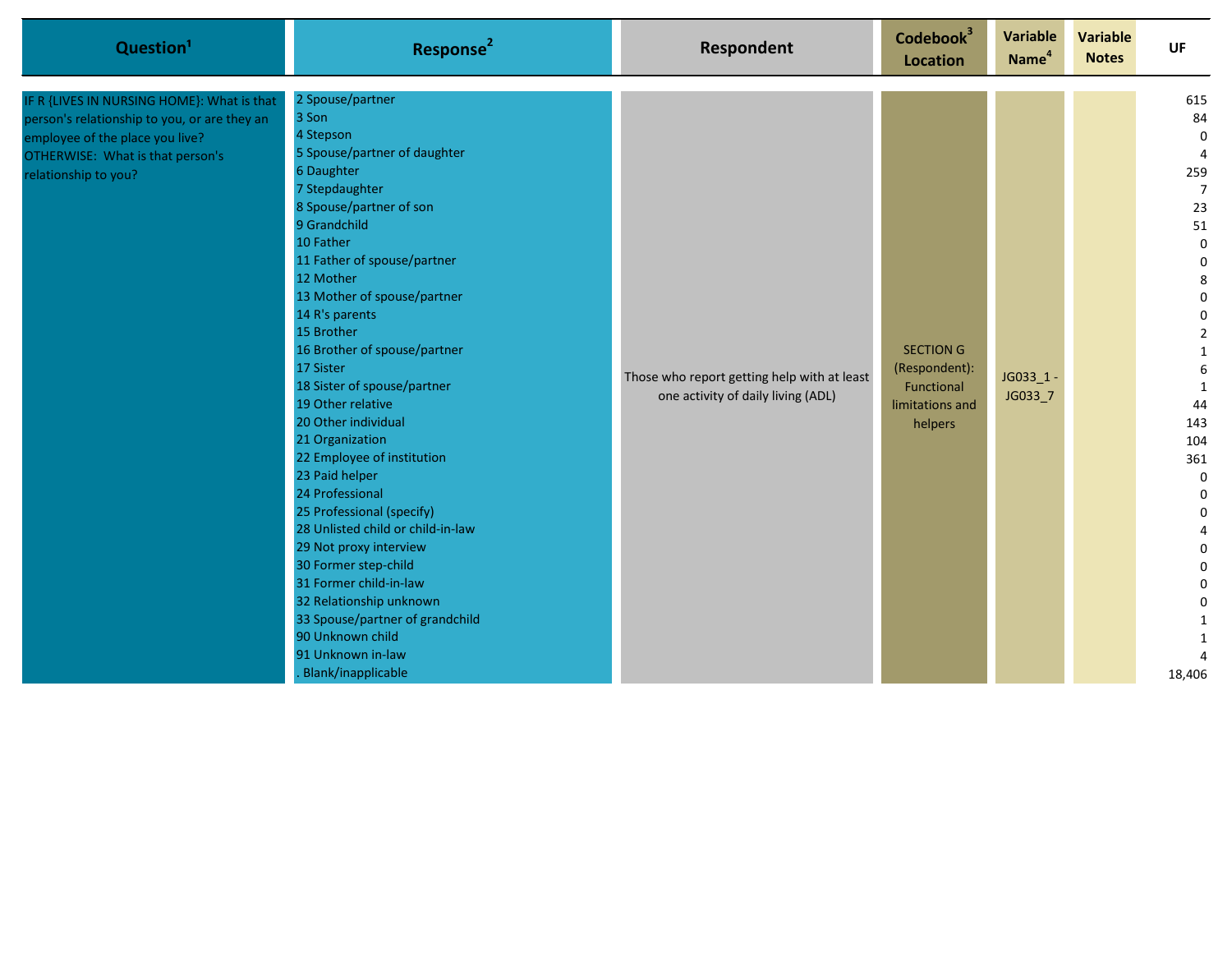| Question <sup>1</sup>                                                                                                                                                                                                                                                                                                                                                                                               | Response <sup>2</sup>                                                                                                                                                                                                                                                                         | Respondent                                                                                         | Codebook <sup>3</sup><br>Location                                      | Variable<br>Name <sup>"</sup> | Variable<br><b>Notes</b> | <b>UF</b>                                                                    |
|---------------------------------------------------------------------------------------------------------------------------------------------------------------------------------------------------------------------------------------------------------------------------------------------------------------------------------------------------------------------------------------------------------------------|-----------------------------------------------------------------------------------------------------------------------------------------------------------------------------------------------------------------------------------------------------------------------------------------------|----------------------------------------------------------------------------------------------------|------------------------------------------------------------------------|-------------------------------|--------------------------|------------------------------------------------------------------------------|
| IF THIS IS THE FIRST TIME THROUGH THE<br><b>IADL HELPER LOOP:</b><br>Who most often helps you [prepare meals, /<br>shop for groceries, / make telephone calls, /<br>take medications]?<br>IF THIS IS THE SECOND OR LATER TIME<br>THROUGH THE IADL HELPER LOOP:<br>Who is that?<br>NOTE: INCLUDED IN THE QUESTION ABOVE,<br>ARE ANY ACTIVITIES WITH WHICH R<br>REPORTED RECEIVING HELP IN PRIOR<br><b>QUESTIONS.</b> | 010 Person number<br>011 Person number<br>082 Person number<br>083 New helper<br>084 New helper<br>095 New helper<br>096 Employee of institution<br>101 Person number<br>102 Person number<br>995 Person number<br>998 Don't know/not ascertained<br>999 Refused<br><b>Blank/inapplicable</b> | Those who report getting help with at least<br>one instrumental activity of daily living<br>(IADL) | SECTION G<br>(Respondent):<br>Functional<br>limitations and<br>helpers | JG054_1 -<br>JG054 6          |                          | 337<br>17<br>0<br>0<br>300<br>$\mathbf{0}$<br>141<br>78<br>27<br>0<br>18,029 |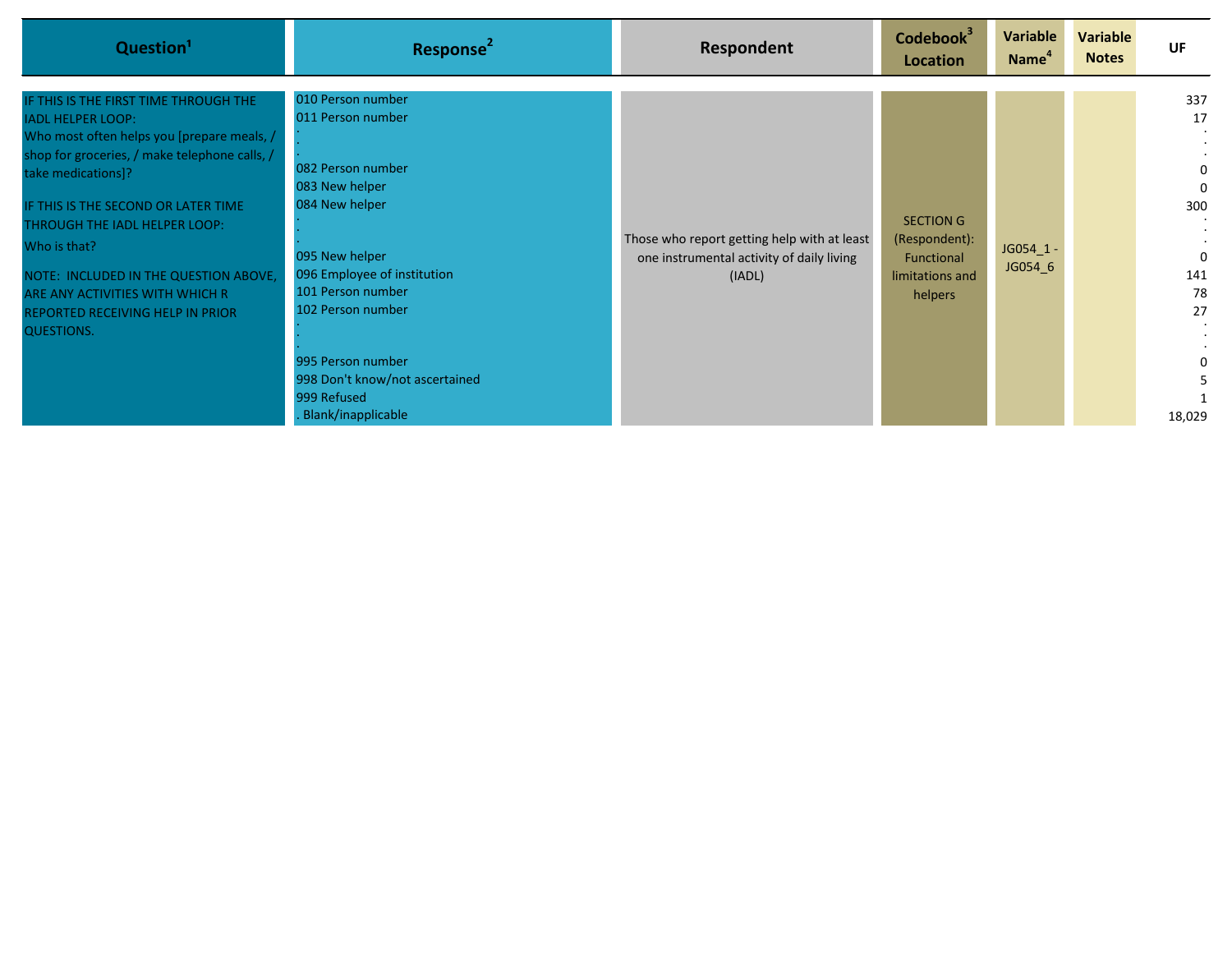| Question <sup>1</sup>                                                                                                                                                                     | Response <sup>2</sup>                                                                                                                                                                                                                                                                                                                                                                                                                                                                                                                                                                                                                                                                                                                                                                                                | <b>Respondent</b>                                                                                  | Codebook <sup>3</sup><br><b>Location</b>                                      | <b>Variable</b><br>Name <sup>4</sup> | Variable<br><b>Notes</b> | <b>UF</b>                                                                                                                                                                                                                                                                                                                                                           |
|-------------------------------------------------------------------------------------------------------------------------------------------------------------------------------------------|----------------------------------------------------------------------------------------------------------------------------------------------------------------------------------------------------------------------------------------------------------------------------------------------------------------------------------------------------------------------------------------------------------------------------------------------------------------------------------------------------------------------------------------------------------------------------------------------------------------------------------------------------------------------------------------------------------------------------------------------------------------------------------------------------------------------|----------------------------------------------------------------------------------------------------|-------------------------------------------------------------------------------|--------------------------------------|--------------------------|---------------------------------------------------------------------------------------------------------------------------------------------------------------------------------------------------------------------------------------------------------------------------------------------------------------------------------------------------------------------|
| IF R {LIVES IN NURSING HOME}: What is that<br>person's relationship to you, or are they an<br>employee of the place you live?<br>OTHERWISE: What is that person's<br>relationship to you? | 2 Spouse/partner<br>3 Son<br>4 Stepson<br>5 Spouse/partner of daughter<br>6 Daughter<br>7 Stepdaughter<br>8 Spouse/partner of son<br>9 Grandchild<br>10 Father<br>11 Father of spouse/partner<br>12 Mother<br>13 Mother of spouse/partner<br>14 R's parents<br>15 Brother<br>16 Brother of spouse/partner<br>17 Sister<br>18 Sister of spouse/partner<br>19 Other relative<br>20 Other individual<br>21 Organization<br>22 Employee of institution<br>23 Paid helper<br>24 Professional<br>25 Professional (specify)<br>26 Late spouse/partner<br>27 Ex-spouse/partner<br>28 Unlisted child or child-in-law<br>29 Not proxy interview<br>30 Former step-child<br>31 Former child-in-law<br>32 Relationship unknown<br>33 Spouse/partner of grandchild<br>90 Unknown child<br>91 Unknown in-law<br>Blank/inapplicable | Those who report getting help with at least<br>one instrumental activity of daily living<br>(IADL) | <b>SECTION G</b><br>(Respondent):<br>Functional<br>limitations and<br>helpers | JG055_1 -<br>JG055_6                 |                          | 796<br>160<br>5<br>5<br>475<br>$\boldsymbol{9}$<br>58<br>59<br>$\mathbf{1}$<br>$\mathbf 0$<br>$11\,$<br>$\pmb{0}$<br>$\mathbf 0$<br>$\boldsymbol{6}$<br>$\mathbf{1}$<br>15<br>$\overline{2}$<br>68<br>196<br>79<br>140<br>$\pmb{0}$<br>$\mathbf 0$<br>0<br>0<br>$\pmb{0}$<br>3<br>$\mathbf 0$<br>0<br>0<br>$\pmb{0}$<br>$\mathbf{1}$<br>3<br>$\mathbf{1}$<br>18,035 |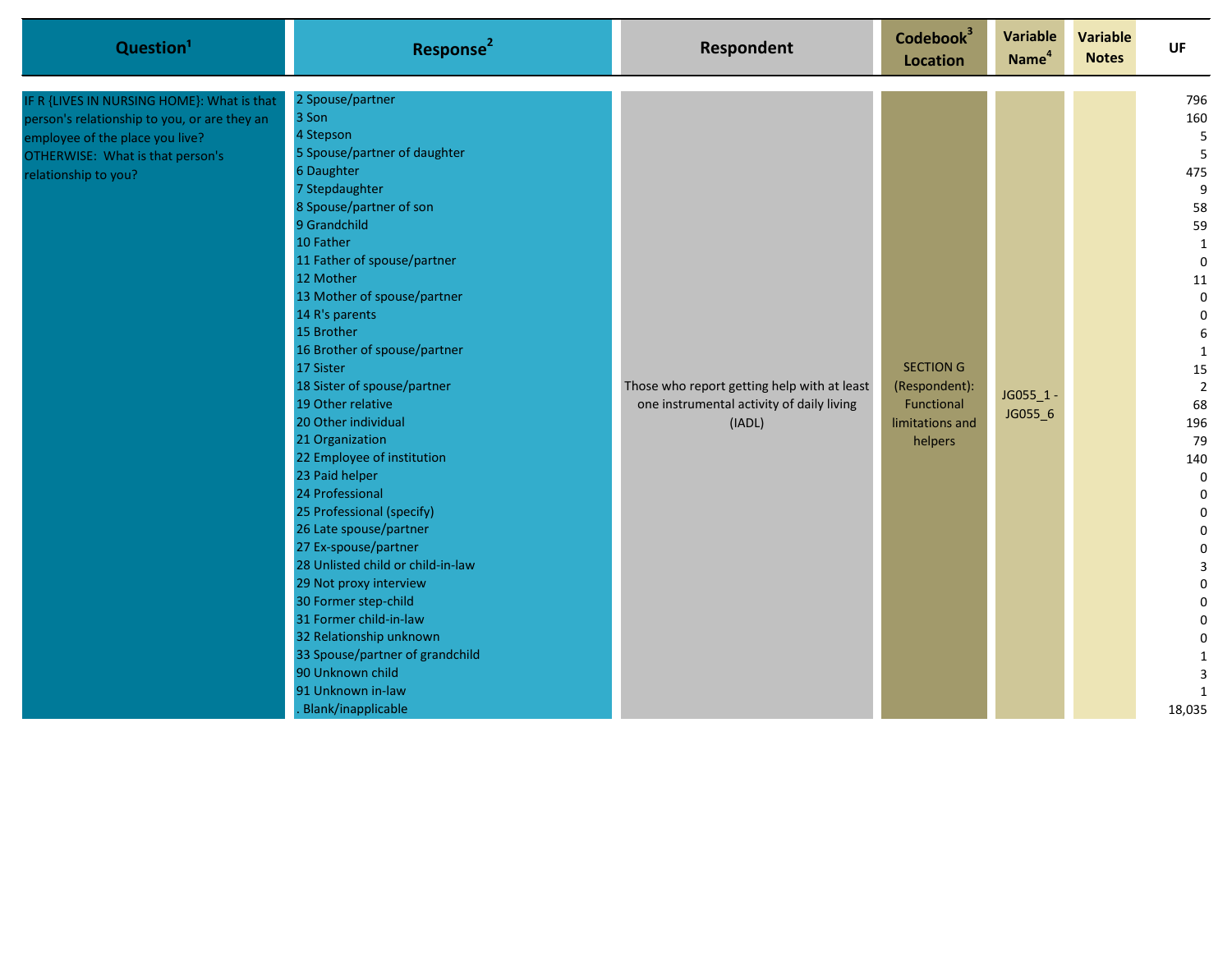| Question <sup>1</sup>                                                                                                                                                                                                                                                                                                                                      | Response <sup>2</sup>                                                                                                                                                                                                                                                                  | Respondent                                                                      | Codebook <sup>3</sup><br>Location                                             | Variable<br>Name <sup>4</sup> | <b>Variable</b><br><b>Notes</b> | UF                                                                           |
|------------------------------------------------------------------------------------------------------------------------------------------------------------------------------------------------------------------------------------------------------------------------------------------------------------------------------------------------------------|----------------------------------------------------------------------------------------------------------------------------------------------------------------------------------------------------------------------------------------------------------------------------------------|---------------------------------------------------------------------------------|-------------------------------------------------------------------------------|-------------------------------|---------------------------------|------------------------------------------------------------------------------|
| IF THIS IS THE FIRST TIME THROUGH THE<br><b>FINANCIAL HELPER LOOP:</b><br>Who most often helps you manage your<br>money?<br>IF THIS IS THE SECOND TIME THROUGH THE<br><b>IADL HELPER LOOP:</b><br>Who is that?<br>NOTE: INCLUDED IN THE QUESTION ABOVE,<br>ARE ANY ACTIVITIES WITH WHICH R<br><b>REPORTED RECEIVING HELP IN PRIOR</b><br><b>QUESTIONS.</b> | 010 Person number<br>011 Person number<br>082 Person number<br>083 New helper<br>084 New helper<br>095 New helper<br>096 Employee of institution<br>101 Person number<br>102 Person number<br>995 Person Number<br>998 Don't know/not ascertained<br>999 Refused<br>Blank/inapplicable | Those who report having difficulty or<br>getting help with managing their money | <b>SECTION G</b><br>(Respondent):<br>Functional<br>limitations and<br>helpers | JG062_1 -<br>JG062_2          |                                 | 174<br>6<br>0<br>74<br>$\Omega$<br>48<br>32<br>10<br>$\Omega$<br>0<br>18,979 |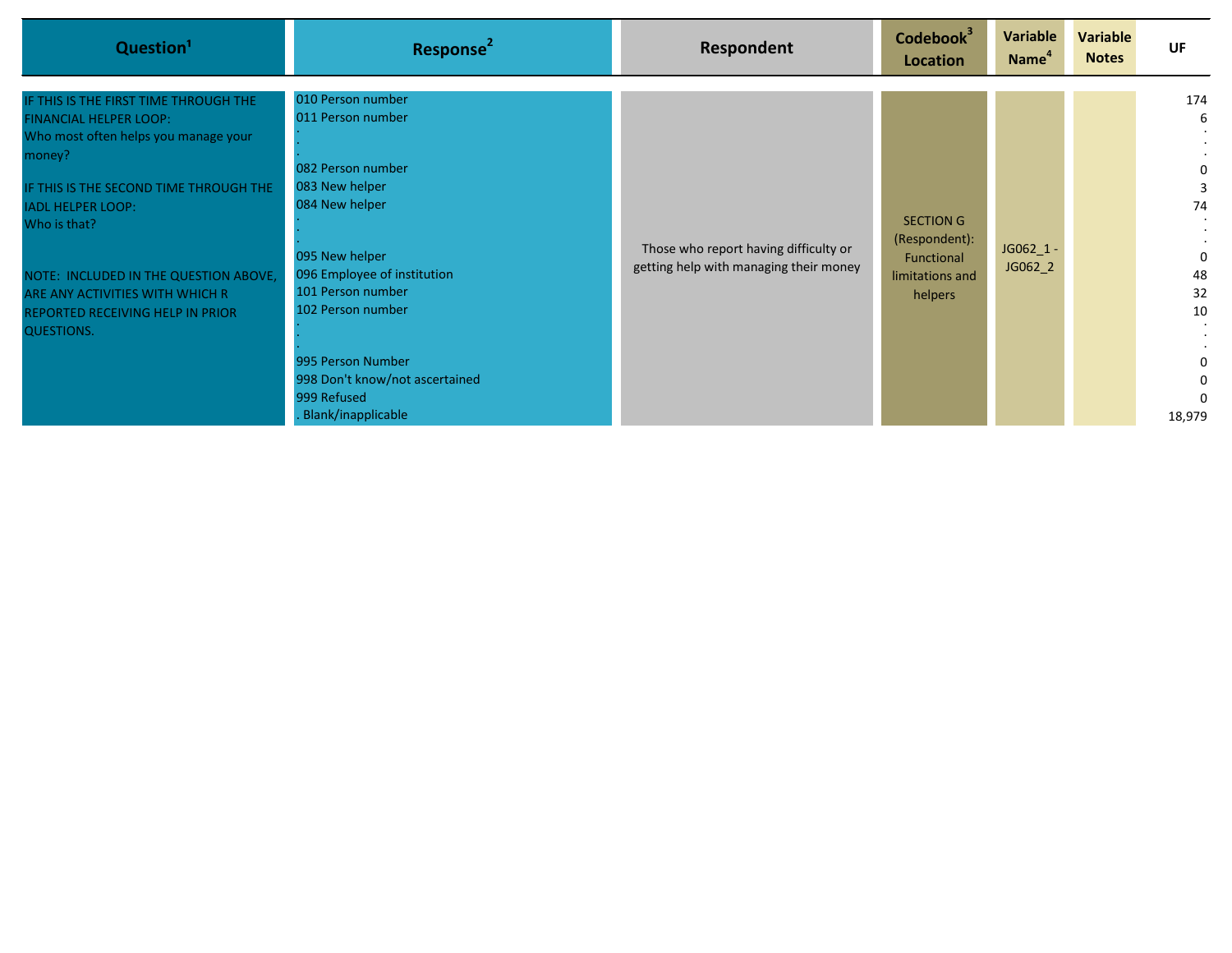| Question <sup>1</sup>                                                                                                                                                                     | Response <sup>2</sup>                                                                                                                                                                                                                                                                                                                                                                                                                                                                                                                                                                                                                                                                                                                                                                      | <b>Respondent</b>                                                               | Codebook <sup>3</sup><br>Location                                             | <b>Variable</b><br>Name <sup>4</sup> | Variable<br><b>Notes</b> | <b>UF</b>                                                                                                                                                                                                                                                                                                                                                  |
|-------------------------------------------------------------------------------------------------------------------------------------------------------------------------------------------|--------------------------------------------------------------------------------------------------------------------------------------------------------------------------------------------------------------------------------------------------------------------------------------------------------------------------------------------------------------------------------------------------------------------------------------------------------------------------------------------------------------------------------------------------------------------------------------------------------------------------------------------------------------------------------------------------------------------------------------------------------------------------------------------|---------------------------------------------------------------------------------|-------------------------------------------------------------------------------|--------------------------------------|--------------------------|------------------------------------------------------------------------------------------------------------------------------------------------------------------------------------------------------------------------------------------------------------------------------------------------------------------------------------------------------------|
| IF R {LIVES IN NURSING HOME}: What is that<br>person's relationship to you, or are they an<br>employee of the place you live?<br>OTHERWISE: What is that person's<br>relationship to you? | 2 Spouse/partner<br>3 Son<br>4 Stepson<br>5 Spouse/partner of daughter<br>6 Daughter<br>7 Stepdaughter<br>8 Spouse/partner of son<br>9 Grandchild<br>10 Father<br>11 Father of spouse/partner<br>12 Mother<br>13 Mother of spouse/partner<br>14 R's parents<br>15 Brother<br>16 Brother of spouse/partner<br>17 Sister<br>18 Sister of spouse/partner<br>19 Other relative<br>20 Other individual<br>21 Organization<br>22 Employee of institution<br>23 Paid helper<br>24 Professional<br>25 Professional (specify)<br>27 Ex-spouse/partner<br>28 Unlisted child or child-in-law<br>29 Not proxy interview<br>30 Former step-child<br>31 Former child-in-law<br>32 Relationship unknown<br>33 Spouse/partner of grandchild<br>90 Unknown child<br>91 Unknown in-law<br>Blank/inapplicable | Those who report having difficulty or<br>getting help with managing their money | <b>SECTION G</b><br>(Respondent):<br>Functional<br>limitations and<br>helpers | $JG063_1 -$<br>JG063_2               |                          | 356<br>181<br>$\overline{4}$<br>10<br>342<br>10<br>24<br>19<br>$\mathbf{1}$<br>$\pmb{0}$<br>$\overline{2}$<br>$\pmb{0}$<br>0<br>4<br>$\overline{2}$<br>8<br>$\mathbf{1}$<br>63<br>58<br>11<br>47<br>$\mathbf 0$<br>$\pmb{0}$<br>$\mathbf 0$<br>$\mathbf 2$<br>$\mathbf 2$<br>$\pmb{0}$<br>$\pmb{0}$<br>0<br>0<br>1<br>$\overline{2}$<br>$\Omega$<br>18,979 |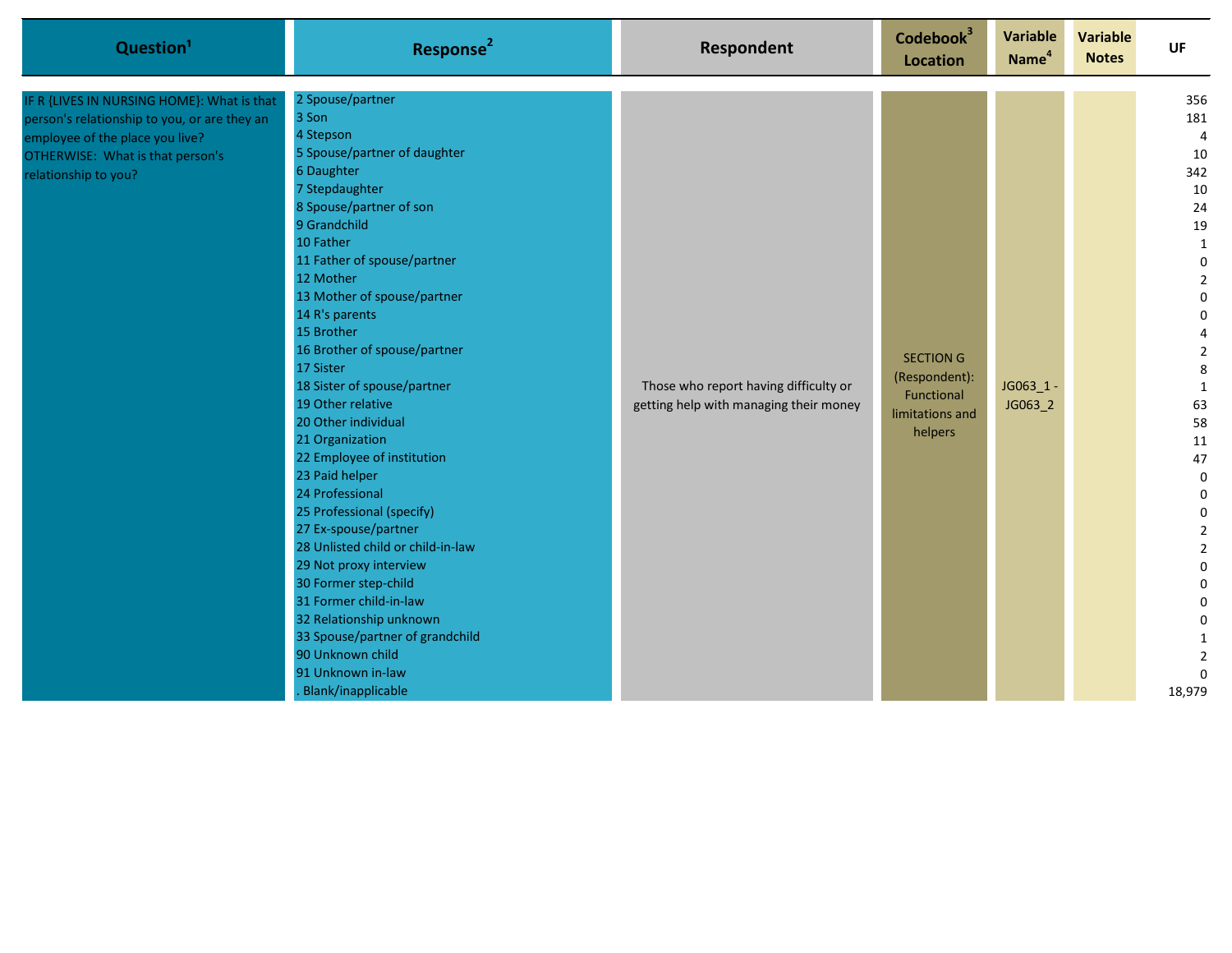| Question <sup>1</sup>                                                             | Response <sup>2</sup>                                                                                                                                                                                                                                         | <b>Respondent</b>                                                                                                | Codebook <sup>3</sup><br>Location                                                    | Variable<br>Name <sup>4</sup> | Variable<br><b>Notes</b> | UF                                                                   |
|-----------------------------------------------------------------------------------|---------------------------------------------------------------------------------------------------------------------------------------------------------------------------------------------------------------------------------------------------------------|------------------------------------------------------------------------------------------------------------------|--------------------------------------------------------------------------------------|-------------------------------|--------------------------|----------------------------------------------------------------------|
| <b>HELPER LOOP</b><br><b>CONSTRUCTED - Helper's Other Person</b><br><b>Number</b> | 010 Person identifier<br>011 Person identifier<br>082 Person identifier<br>083 New helper<br>084 New helper<br>095 New helper<br>096 Employee of institution<br>101 Person identifier<br>102 Person identifier<br>995 Person identifier<br>Blank/inapplicable | Those who report helpers at any point in<br>Section G; separate record for each helper<br>the respondent reports | <b>SECTION G</b><br>(Helper-level<br>File): Functional<br>limitations and<br>helpers | <b>OPN</b>                    | 12                       | 533<br>29<br>0<br>5<br>791<br>$\cdot$<br>405<br>193<br>102<br>0<br>0 |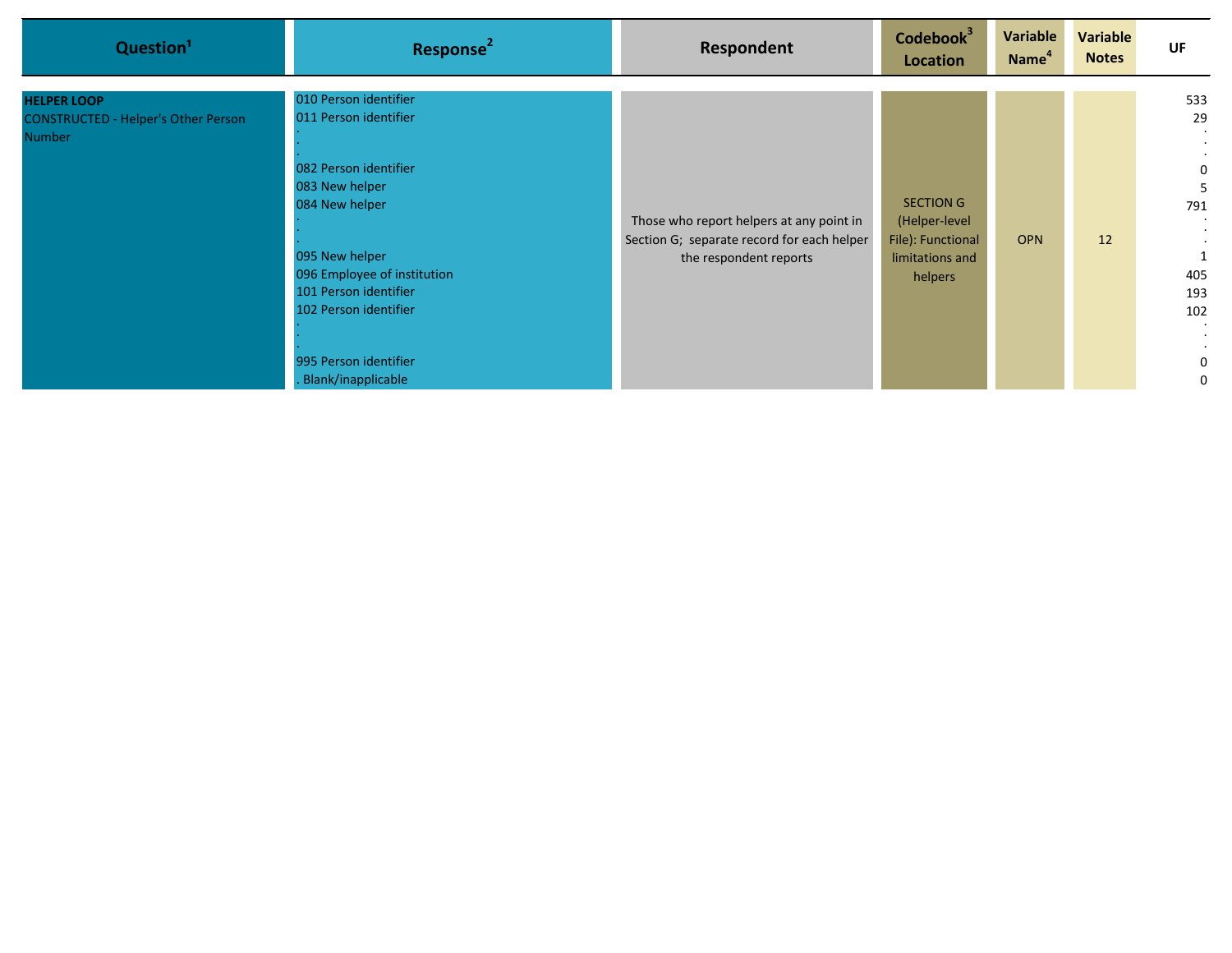| Question <sup>1</sup>                                          | Response <sup>2</sup>                                                                                                                                                                                                                                                                                                                                                                                                                                                                                                                                                                                                                                                                                                                                                                  | <b>Respondent</b>                                                                                                | Codebook <sup>3</sup><br>Location                                                    | Variable<br>Name <sup>4</sup> | <b>Variable</b><br><b>Notes</b> | <b>UF</b>                                                                                                                                                                                                                                                                                                                                                                                                    |
|----------------------------------------------------------------|----------------------------------------------------------------------------------------------------------------------------------------------------------------------------------------------------------------------------------------------------------------------------------------------------------------------------------------------------------------------------------------------------------------------------------------------------------------------------------------------------------------------------------------------------------------------------------------------------------------------------------------------------------------------------------------------------------------------------------------------------------------------------------------|------------------------------------------------------------------------------------------------------------------|--------------------------------------------------------------------------------------|-------------------------------|---------------------------------|--------------------------------------------------------------------------------------------------------------------------------------------------------------------------------------------------------------------------------------------------------------------------------------------------------------------------------------------------------------------------------------------------------------|
| <b>HELPER LOOP</b><br><b>CONSTRUCTED - Helper relationship</b> | 2 Spouse/partner<br>3 Son<br>4 Stepson<br>5 Spouse/partner of daughter<br>6 Daughter<br>7 Stepdaughter<br>8 Spouse/partner of son<br>9 Grandchild<br>10 Father<br>11 Father of spouse/partner<br>12 Mother<br>13 Mother of spouse/partner<br>14 R's parents<br>15 Brother<br>16 Brother of spouse/partner<br>17 Sister<br>18 Sister of spouse/partner<br>19 Other relative<br>20 Other individual<br>21 Organization<br>22 Employee of institution<br>23 Paid helper<br>24 Professional<br>25 Professional (specify)<br>27 Former spouse<br>28 Unlisted child or child-in-law<br>29 Not proxy interview<br>30 Former step-child<br>31 Former child-in-law<br>32 Relationship unknown<br>33 Spouse/partner of grandchild<br>90 Unknown child<br>91 Unknown in-law<br>Blank/inapplicable | Those who report helpers at any point in<br>Section G; separate record for each helper<br>the respondent reports | <b>SECTION G</b><br>(Helper-level<br>File): Functional<br>limitations and<br>helpers | <b>JG069</b>                  | 12                              | 1,241<br>579<br>16<br>71<br>1,108<br>27<br>162<br>288<br>$\mathbf 2$<br>$\pmb{0}$<br>17<br>$\mathbf{1}$<br>$\mathbf 0$<br>15<br>$\overline{a}$<br>$30\,$<br>$\overline{4}$<br>264<br>558<br>212<br>388<br>$\pmb{0}$<br>$\mathbf 0$<br>$\pmb{0}$<br>$\mathbf 2$<br>$22\,$<br>$\pmb{0}$<br>$\pmb{0}$<br>$\mathbf 1$<br>$\mathbf 2$<br>$\ensuremath{\mathsf{3}}$<br>$\overline{\mathbf{3}}$<br>6<br>$\mathbf 0$ |
| <b>HELPER LOOP</b><br><b>CONSTRUCTED - Who helped loop</b>     | 1 Person number<br>2 Person number<br>82 Person number<br>83 Helper not on list<br>84 Helper not on list<br>105 Helper not on list<br>Blank/inapplicable                                                                                                                                                                                                                                                                                                                                                                                                                                                                                                                                                                                                                               | Those who report helpers at any point in<br>Section G; separate record for each helper<br>the respondent reports | <b>SECTION G</b><br>(Helper-level<br>File): Functional<br>limitations and<br>helpers | JG066                         | 12                              | 605<br>621<br>$\boldsymbol{0}$<br>446<br>90<br>31<br>$\mathbf 0$                                                                                                                                                                                                                                                                                                                                             |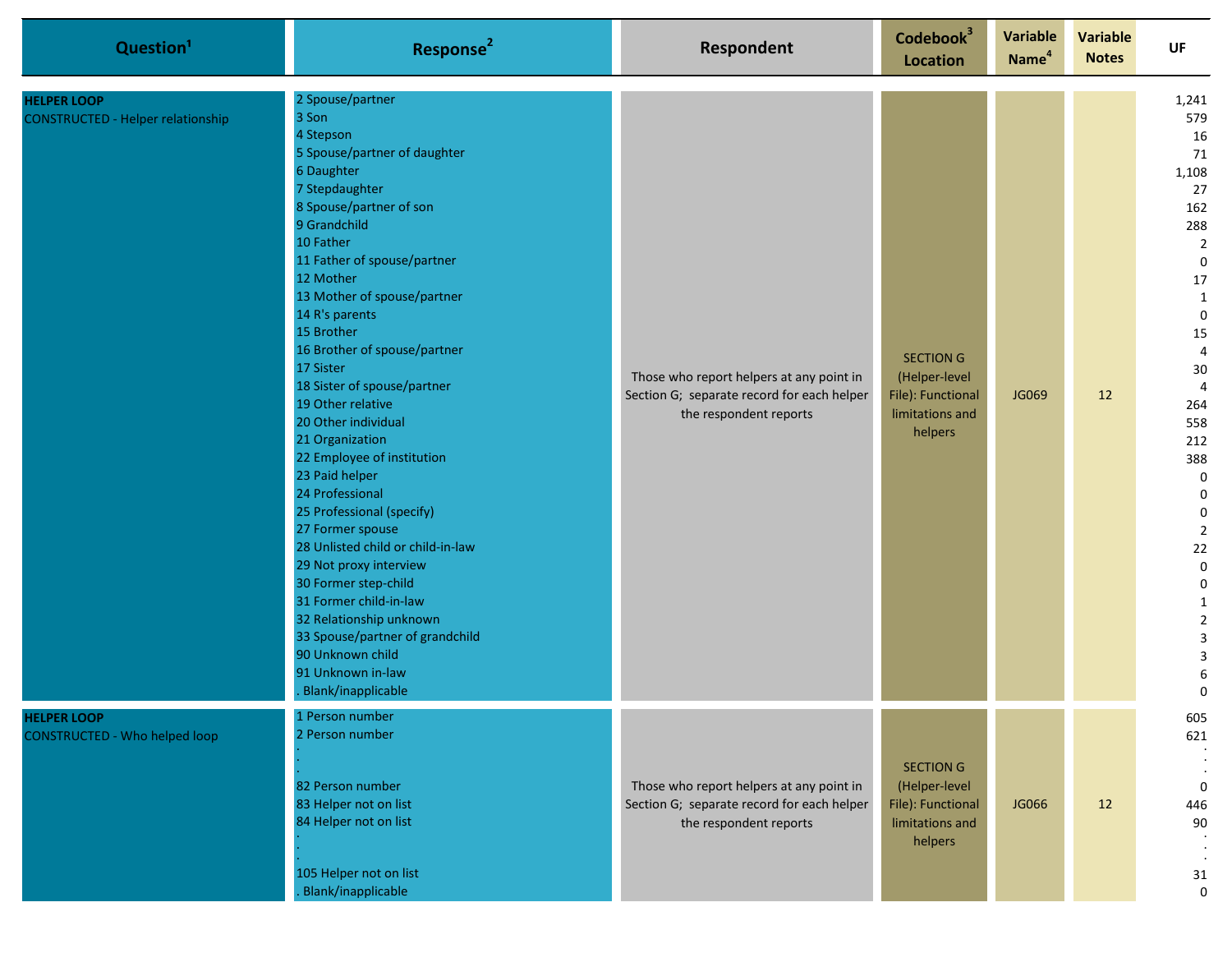| Question <sup>1</sup>                                                             | Response <sup>2</sup>                                                                                                                                                                                                         | Respondent                                                                                                  | Codebook <sup>3</sup><br><b>Location</b>                                             | Variable<br>Name <sup>4</sup> | <b>Variable</b><br><b>Notes</b> | UF                                                  |
|-----------------------------------------------------------------------------------|-------------------------------------------------------------------------------------------------------------------------------------------------------------------------------------------------------------------------------|-------------------------------------------------------------------------------------------------------------|--------------------------------------------------------------------------------------|-------------------------------|---------------------------------|-----------------------------------------------------|
| <b>HELPER LOOP</b><br><b>CONSTRUCTED - Index connection to the ADL</b><br>table   | 1 Helper named at JG032_1<br>2 Helper named at JG032 2<br>3 Helper named at JG032_3<br>4 Helper named at JG032 4<br>5 Helper named at JG032 5<br>6 Helper named at JG032_6<br>7 Helper named at JG032 7<br>Blank/inapplicable | Those who report ADL helper(s) in Section<br>G; separate record for each helper the<br>respondent reports   | <b>SECTION G</b><br>(Helper-level<br>File): Functional<br>limitations and<br>helpers | <b>JADLNDX</b>                | 12                              | 1,722<br>517<br>205<br>83<br>30<br>12<br>6<br>2,451 |
| <b>HELPER LOOP</b><br>CONSTRUCTED - Index connection to the<br><b>IADL</b> table  | 1 Helper named at JG054_1<br>2 Helper named at JG054 2<br>3 Helper named at JG054 3<br>4 Helper named at JG054 4<br>5 Helper named at JG054 5<br>6 Helper named at JG054 6<br>Blank/inapplicable                              | Those who report IADL helper(s) in Section<br>G; separate record for each helper the<br>respondent reports  | SECTION G<br>(Helper-level<br>File): Functional<br>limitations and<br>helpers        | <b>JIADLNDX</b>               | 12                              | 2,096<br>700<br>218<br>65<br>25<br>1,915            |
| <b>HELPER LOOP</b><br><b>CONSTRUCTED - Index connection to the</b><br>money table | 1 Helper named at JG062_1<br>2 Helper named at JG062 2<br>Blank/inapplicable                                                                                                                                                  | Those who report money helper(s) in<br>Section G; separate record for each helper<br>the respondent reports | <b>SECTION G</b><br>(Helper-level<br>File): Functional<br>limitations and<br>helpers | <b>JMNYNDX</b>                | 12                              | 1,150<br>141<br>3,735                               |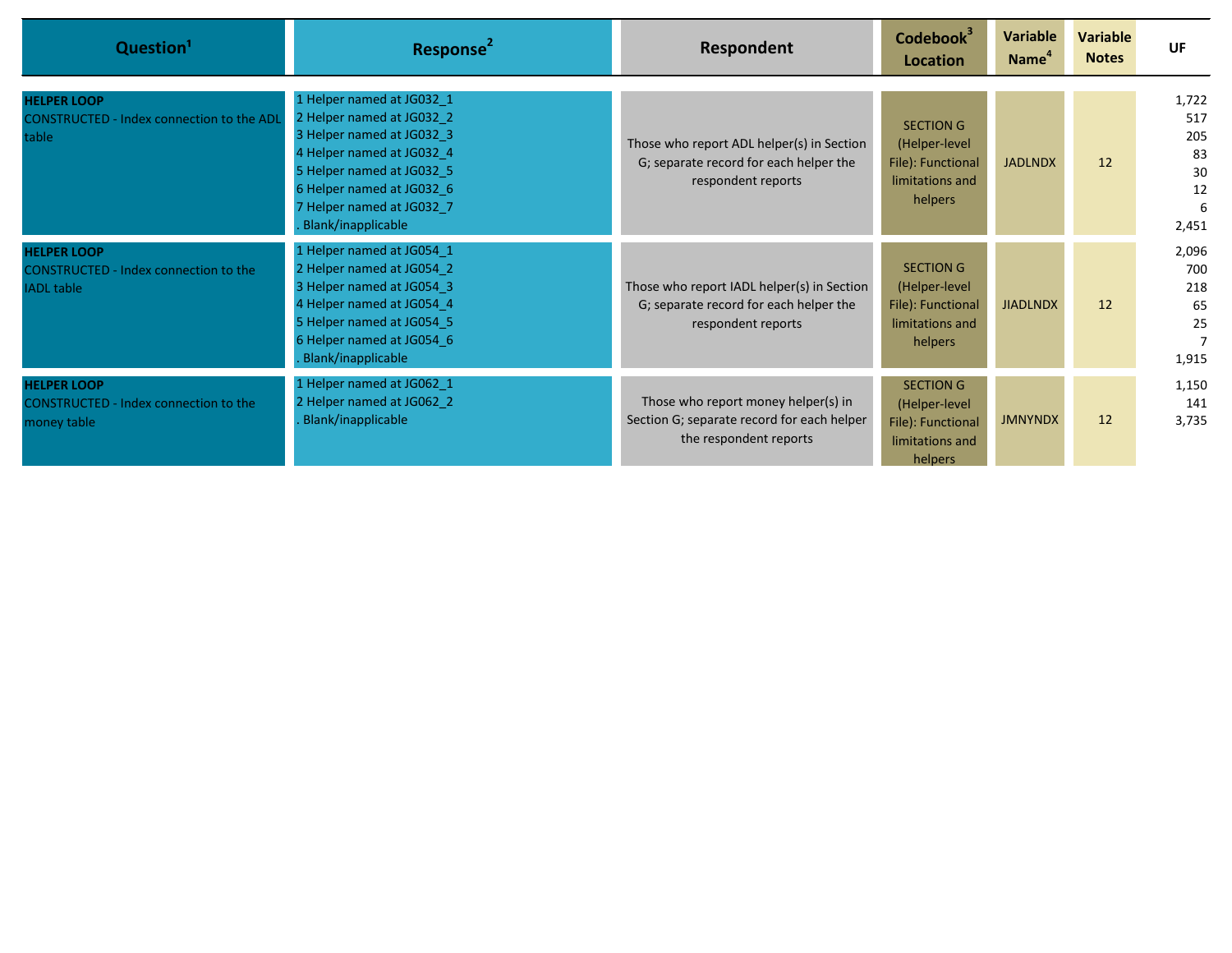| Question <sup>1</sup>                                                                                                                                                                                                                                                                                                                                                                                                                                                                                                                                                                                                                                                                                                                                                                                                                                                                                        | Response <sup>2</sup>                                                          | Respondent                                                                                                                                                                                                                                     | Codebook <sup>3</sup><br>Location                                                    | Variable<br>Name <sup>4</sup> | <b>Variable</b><br><b>Notes</b> | <b>UF</b>                                                           |
|--------------------------------------------------------------------------------------------------------------------------------------------------------------------------------------------------------------------------------------------------------------------------------------------------------------------------------------------------------------------------------------------------------------------------------------------------------------------------------------------------------------------------------------------------------------------------------------------------------------------------------------------------------------------------------------------------------------------------------------------------------------------------------------------------------------------------------------------------------------------------------------------------------------|--------------------------------------------------------------------------------|------------------------------------------------------------------------------------------------------------------------------------------------------------------------------------------------------------------------------------------------|--------------------------------------------------------------------------------------|-------------------------------|---------------------------------|---------------------------------------------------------------------|
| <b>HELPER LOOP</b><br>IF FIRST HELPER: HELPER INTRO: Let's think<br>for a moment about the help you receive<br>that we just talked about. (BEGINNING OF<br>E158Y5/G070 LOOP: QUESTIONS<br>E158Y5/G070 through E169/G083 ARE<br>REPEATED FOR UP TO 15 HELPERS ON THE<br>LIST. THE ORDER OF HELPERS ON THE LIST<br>AT E158 BEGINS WITH HELPERS WHO ARE<br>CHILDREN (-IN-LAW), IF ANY, THROUGH ALL<br>CHILD HELPERS, THEN NON-CHILD<br>HOUSEHOLD MEMBERS, NEXT SIBLINGS,<br>THEN PARENTS, THEN PERSONS WHO WERE<br>ADDED AT E83/G032 THROUGH E107/G062,<br>ABOVE, AND LASTLY R'S SPOUSE/PARTNER.)<br><b>ASK FOR ALL HELPERS:</b><br>[First/Next] the help from [HELPER NAME /<br>your [husband/wife/partner]]. During the<br>last month, on about how many days did<br>HELPER NAME help you?<br>[ENTER 0 IN "DAYS IN LAST MONTH" IF THE<br>PERSON DID NOT HELP IN THE LAST MONTH]<br><b>DAYS IN LAST MONTH:</b> | -0<br>31<br>98 Don't know/not ascertained<br>99 Refused<br>Blank/inapplicable  | Those who report helpers at any point in<br>Section G; separate record for each helper<br>the respondent reports (Note:<br>Respondents provide an answer for either<br>JG070 [days per month], JG071 [days per<br>week], or JG072 [every day]) | <b>SECTION G</b><br>(Helper-level<br>File): Functional<br>limitations and<br>helpers | JG070                         | 12                              | 329<br>312<br>346<br>112<br>$\overline{7}$<br>1,403                 |
| <b>HELPER LOOP</b><br><b>DAYS PER WEEK:</b>                                                                                                                                                                                                                                                                                                                                                                                                                                                                                                                                                                                                                                                                                                                                                                                                                                                                  | 8 Don't know/not ascertained<br>9 Refused<br>Blank/inapplicable                |                                                                                                                                                                                                                                                |                                                                                      | JG071                         | 12                              | 107<br>84<br>73<br>29<br>26<br>6<br>24<br>1<br>$\mathbf 0$<br>4,676 |
| <b>HELPER LOOP</b><br><b>EVERY DAY:</b>                                                                                                                                                                                                                                                                                                                                                                                                                                                                                                                                                                                                                                                                                                                                                                                                                                                                      | 1 Every day<br>8 Don't know/not ascertained<br>9 Refused<br>Blank/inapplicable |                                                                                                                                                                                                                                                |                                                                                      | JG072                         | 12                              | 658<br>2<br>$\mathbf{0}$<br>4,366                                   |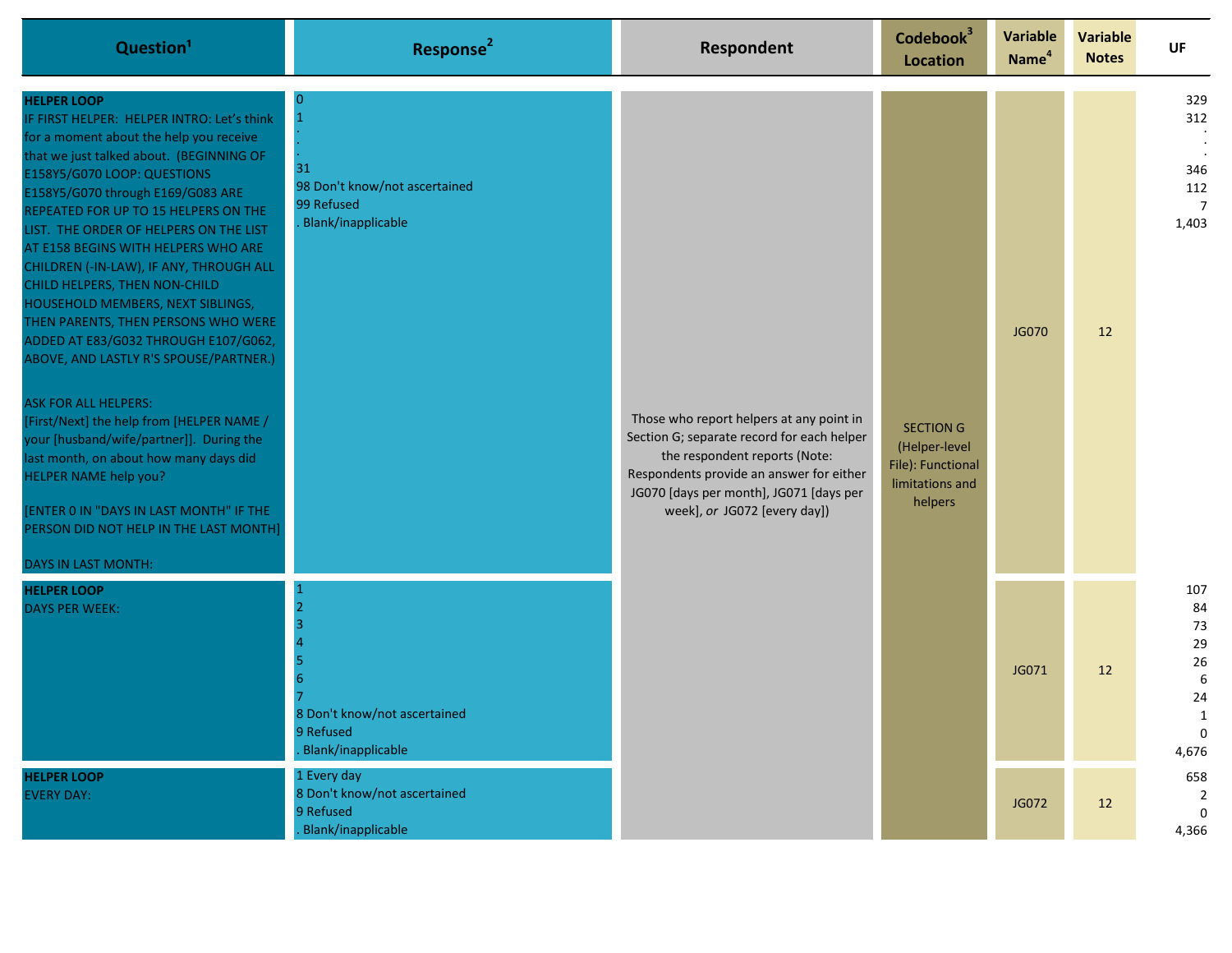| Question <sup>1</sup>                                                                                                                                                                                                                 | Response <sup>2</sup>                                                                                                                                                      | Respondent                                                                                                                                                                                                                          | Codebook <sup>3</sup><br>Location                                                    | <b>Variable</b><br>Name <sup>4</sup> | <b>Variable</b><br><b>Notes</b> | UF                                                                    |
|---------------------------------------------------------------------------------------------------------------------------------------------------------------------------------------------------------------------------------------|----------------------------------------------------------------------------------------------------------------------------------------------------------------------------|-------------------------------------------------------------------------------------------------------------------------------------------------------------------------------------------------------------------------------------|--------------------------------------------------------------------------------------|--------------------------------------|---------------------------------|-----------------------------------------------------------------------|
| <b>HELPER LOOP</b><br>On the days [HELPER NAME / your<br>[husband/wife/partner]] helps you, about<br>how many hours per day is that? [LESS THAN<br>AN HOUR = $1$ ]                                                                    | $\overline{2}$<br>24<br>98 Don't know/not ascertained<br>99 Refused<br>Blank/inapplicable                                                                                  | Those who report a helper who has<br>provided help in the past month; separate<br>record for each helper the respondent<br>reports                                                                                                  | <b>SECTION G</b><br>(Helper-level<br>File): Functional<br>limitations and<br>helpers | JG073                                | $12 \overline{ }$               | 1,436<br>808<br>230<br>266<br>8<br>722                                |
| <b>HELPER LOOP</b><br><b>AFFIRM SEX OF HELPER:</b><br>Is HELPER NAME male or female?<br>[ASK ONLY IF NECESSARY]                                                                                                                       | 1 Male<br>2 Female<br>3 Agency/Professional/Employee of institution<br>8 Don't know/not ascertained<br>9 Refused<br>Blank/inapplicable                                     | Those who report a helper who has<br>provided help in the past month who is not<br>their spouse/partner and whose helper's<br>sex has not been previously ascertained;<br>separate record for each helper the<br>respondent reports | <b>SECTION G</b><br>(Helper-level<br>File): Functional<br>limitations and<br>helpers | JG074                                | 12                              | 2,124<br>153<br>10<br>3<br>1,876                                      |
| <b>HELPER LOOP</b><br>IF GRANDCHILD: Which of your children is<br>the parent of that grandchild?                                                                                                                                      | 041 Other Person Number<br>042 Other Person Number<br>991 Other Person Number<br>992 Deceased child<br>998 Don't know/not ascertained<br>999 Refused<br>Blank/inapplicable | Those who report a grandchild helper who<br>has provided help in the past month;<br>separate record for each helper the<br>respondent reports                                                                                       | <b>SECTION G</b><br>(Helper-level<br>File): Functional<br>limitations and<br>helpers | <b>JG075</b>                         | 12                              | 11<br>$\mathbf{1}$<br>$\Omega$<br>16<br>$6\overline{6}$<br>1<br>4,757 |
| <b>HELPER LOOP</b><br>Is HELPER NAME paid to help you?                                                                                                                                                                                | 1 Yes<br>5 No<br>8 Don't know/not ascertained<br>9 Refused<br>Blank/inapplicable                                                                                           | Those who report a helper who has<br>provided help in the past month; separate<br>record for each helper the respondent<br>reports                                                                                                  | <b>SECTION G</b><br>(Helper-level<br>File): Functional<br>limitations and<br>helpers | JG076                                | 12                              | 550<br>2,591<br>12<br>$\overline{3}$<br>1,870                         |
| <b>HELPER LOOP</b><br>(Not counting expenses paid by (Medicaid /<br>STATE NAME FOR MEDICAID) or insurance)<br>about how much did you (and your<br>[husband/wife/partner]) end up paying<br>HELPER NAME for the last month?<br>AMOUNT: | $\Omega$<br>$\mathbf{1}$<br>15000<br>99998 Don't know/not ascertained<br>99999 Refused<br>Blank/inapplicable                                                               | Those who report a helper who has<br>provided help in the past month and who<br>respond "yes" (1) in variable JG076;<br>separate record for each helper the<br>respondent reports                                                   | <b>SECTION G</b><br>(Helper-level<br>File): Functional<br>limitations and<br>helpers | <b>JG078</b>                         | 12                              | 202<br>$\Omega$<br>1<br>83<br>24<br>4.476                             |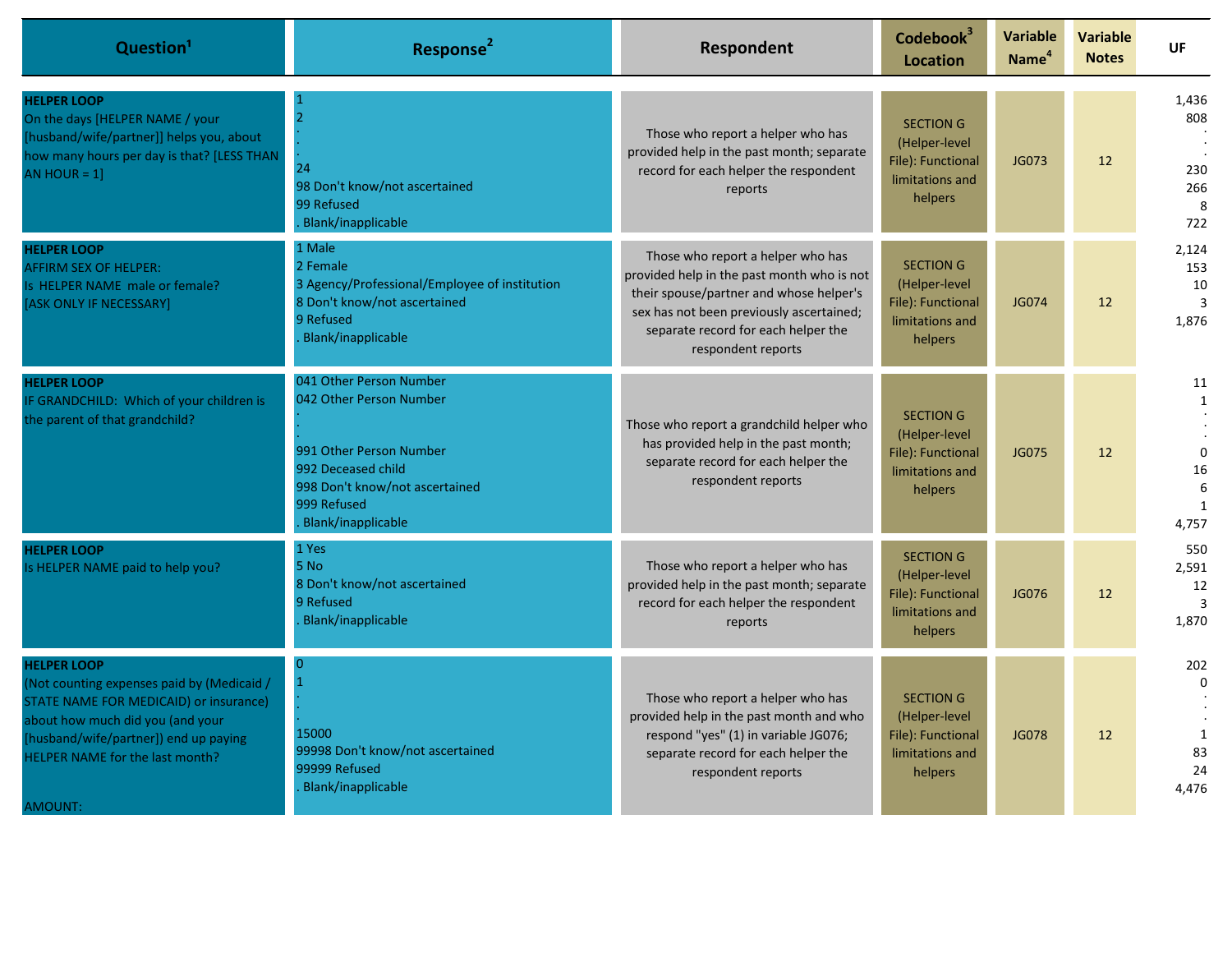| Question <sup>1</sup>                                                                                                                 | Response <sup>2</sup>                                                                                                                                                      | Respondent                                                                                                                                                                                                                                                                                                                                                         | Codebook <sup>3</sup><br><b>Location</b>                                             | <b>Variable</b><br>Name <sup>4</sup> | <b>Variable</b><br><b>Notes</b> | UF                                                                           |
|---------------------------------------------------------------------------------------------------------------------------------------|----------------------------------------------------------------------------------------------------------------------------------------------------------------------------|--------------------------------------------------------------------------------------------------------------------------------------------------------------------------------------------------------------------------------------------------------------------------------------------------------------------------------------------------------------------|--------------------------------------------------------------------------------------|--------------------------------------|---------------------------------|------------------------------------------------------------------------------|
| <b>HELPER LOOP</b><br>PER:                                                                                                            | 1 Month<br>2 Week<br>3 Day<br>5 Year<br>8 Don't know/not ascertained<br>9 Refused<br>Blank/inapplicable                                                                    | Those who report a helper who has<br>provided help in the past month and who<br>respond "yes" (1) in variable JG076 and<br>provide an amount greater than zero in<br>variable JG078; separate record for each<br>helper the respondent reports                                                                                                                     | <b>SECTION G</b><br>(Helper-level<br>File): Functional<br>limitations and<br>helpers | JG079                                | 12                              | 198<br>30<br>$11\,$<br>$\overline{2}$<br>$\mathbf 0$<br>$\mathbf 0$<br>4,785 |
| <b>HELPER LOOP</b><br>Did it amount to less than \$100 per month,<br>more than \$100 per month or what?                               | 1 Less than \$100 per month<br>3 About \$100 per month<br>5 More than \$100 per month<br>8 Don't know/not ascertained<br>9 Refused<br>Blank/inapplicable                   | Those who report a helper who has<br>provided help in the past month and who<br>respond "yes" (1) in variable JG076 and<br>answer "don't know" (99998) or "refused"<br>(99999) in variable JG078; separate record<br>for each helper the respondent reports                                                                                                        | <b>SECTION G</b><br>(Helper-level<br>File): Functional<br>limitations and<br>helpers | <b>JG080</b>                         | 12                              | 11<br>8<br>28<br>42<br>18<br>4,919                                           |
| <b>HELPER LOOP</b><br>Does any other person help you (and your<br>[husband/wife/partner]) pay this cost?                              | 1 Yes<br>5 No<br>8 Don't know/not ascertained<br>9 Refused<br>Blank/inapplicable                                                                                           | Those who report a helper who has<br>provided help in the past month and who<br>respond "yes" (1) in variable JG076 and<br>provide an amount greater than zero in<br>variable JG078; separate record for each<br>helper the respondent reports                                                                                                                     | <b>SECTION G</b><br>(Helper-level<br>File): Functional<br>limitations and<br>helpers | JG081                                | 12                              | 20<br>319<br>-6<br>$\overline{3}$<br>4,678                                   |
| <b>HELPER LOOP</b><br>Is that a (child or other) relative of yours (and<br>your [husband/wife/ partner]), or is that<br>someone else? | 1 Child/child-in-law/grandchild<br>2 Other relative<br>3 Someone else<br>8 Don't know/not ascertained<br>9 Refused<br>Blank/inapplicable                                   | Those who report a helper who has<br>provided help in the past month and who<br>respond "yes" (1) in variable JG076 and<br>provide an amount greater than zero in<br>variable JG078 and respond "yes" (1) in<br>variable JG081; separate record for each<br>helper the respondent reports                                                                          | <b>SECTION G</b><br>(Helper-level<br>File): Functional<br>limitations and<br>helpers | <b>JG082</b>                         | 12                              | 13<br>$\overline{2}$<br>5<br>$\Omega$<br>$\Omega$<br>5,006                   |
| <b>HELPER LOOP</b><br>Which child is that? IF GRANDCHILD: Which<br>of your children is the parent of that<br>grandchild?              | 041 Other person number<br>042 Other person number<br>991 Other person number<br>992 Deceased child<br>998 Don't know/not ascertained<br>999 Refused<br>Blank/inapplicable | Those who report a helper who has<br>provided help in the past month and who<br>respond "yes" (1) in variable JG076 and<br>provide an amount greater than zero in<br>variable JG078 and respond "yes" (1) in<br>variable JG081 and respond "child/child-in-<br>law/grandchild" (1) in variable JG082;<br>separate record for each helper the<br>respondent reports | <b>SECTION G</b><br>(Helper-level<br>File): Functional<br>limitations and<br>helpers | JG083                                | 12                              | 2<br>0<br>0<br>0<br>1<br>5,013                                               |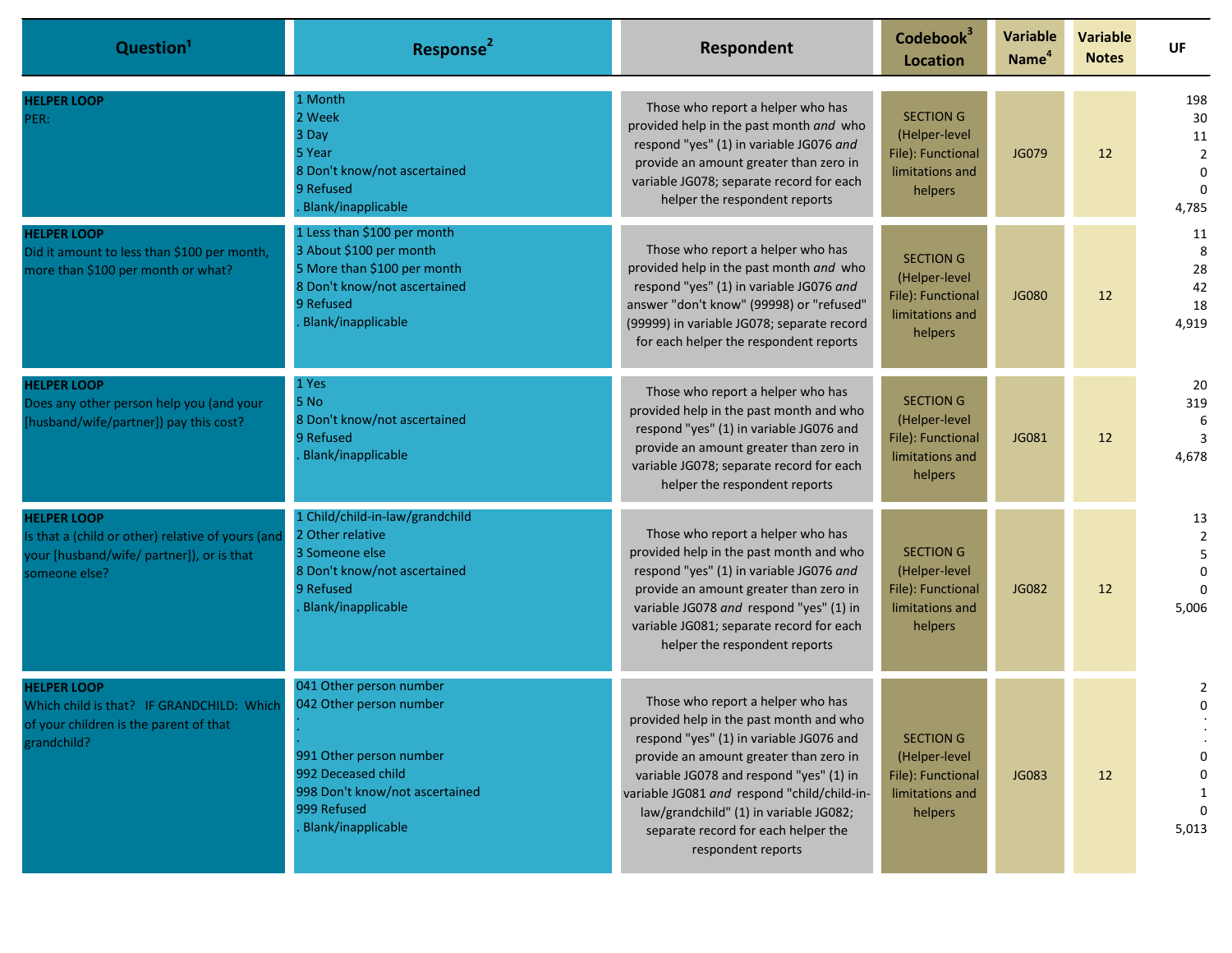| Question <sup>1</sup>                                                                                                                                                                                                                                           | Response <sup>2</sup>                                                                                                                                                                                                                                                                             | Respondent                                                                                                                                                                                                                         | Codebook <sup>3</sup><br><b>Location</b>                                      | Variable<br>Name <sup>4</sup> | <b>Variable</b><br><b>Notes</b> | <b>UF</b>                                                                          |
|-----------------------------------------------------------------------------------------------------------------------------------------------------------------------------------------------------------------------------------------------------------------|---------------------------------------------------------------------------------------------------------------------------------------------------------------------------------------------------------------------------------------------------------------------------------------------------|------------------------------------------------------------------------------------------------------------------------------------------------------------------------------------------------------------------------------------|-------------------------------------------------------------------------------|-------------------------------|---------------------------------|------------------------------------------------------------------------------------|
| Suppose in the future, you needed help with<br>basic personal care activities like eating or<br>dressing. Do you have relatives or friends<br>(besides your [husband/wife/partner]) who<br>would be willing and able to help you over a<br>long period of time? | 1 Yes<br>5 No<br>8 Don't know/not ascertained<br>9 Refused<br>Blank/inapplicable                                                                                                                                                                                                                  | Respondents who do not currently report<br>receiving help from someone other than a<br>spouse/partner                                                                                                                              | <b>SECTION G</b><br>(Respondent):<br>Functional<br>limitations and<br>helpers | JG097                         |                                 | 10,884<br>5,686<br>683<br>13<br>2,863                                              |
| What is the relationship to you of that<br>person or persons? [CHOOSE ALL THAT<br>APPLY]                                                                                                                                                                        | 1 Child/child-in-law<br>2 Grandchild<br>3 Other relative<br>4 Someone else<br>8 Don't know/not ascertained<br>9 Refused<br>Blank/inapplicable                                                                                                                                                     | Respondents who do not currently report<br>receiving help from someone other than a<br>spouse/partner and who respond "yes" in<br>variable JG097                                                                                   | <b>SECTION G</b><br>(Respondent):<br>Functional<br>limitations and<br>helpers | JG098M1 -<br>JG098M4          |                                 | 7,473<br>121<br>2,089<br>1,187<br>13<br>1<br>9,245                                 |
| Which (child is that / children are those)?<br>[CHOOSE ALL THAT APPLY]                                                                                                                                                                                          | 010 Person number<br>011 Person number<br>082 Person number<br>083 New helper<br>084 New helper<br>095 New helper<br>101 Person number<br>102 Person number<br>990 Person number<br>992 Deceased child<br>993 All children<br>998 Don't know/not ascertained<br>999 Refused<br>Blank/inapplicable | Respondents who do not currently report<br>receiving help from someone other than a<br>spouse/partner and who respond "yes" in<br>variable JG097 and who indicate a<br>child/child-in-law helper in variables<br>JG098M1 - JG098M4 | <b>SECTION G</b><br>(Respondent):<br>Functional<br>limitations and<br>helpers | JG099M1-<br>JG099M12          |                                 | 0<br>$\Omega$<br>1,276<br>488<br>$\Omega$<br>2,481<br>31<br>$\mathbf{1}$<br>12,508 |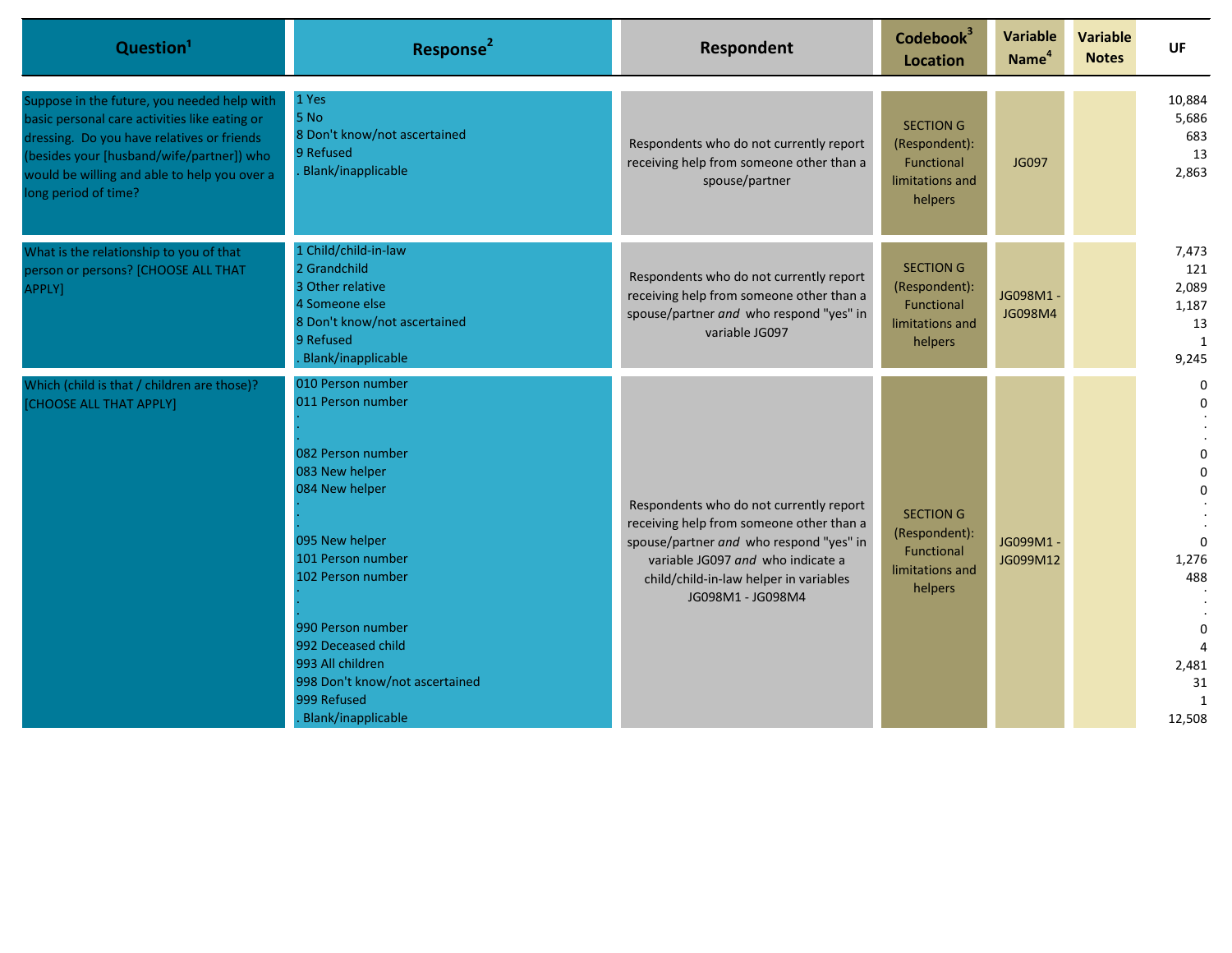| Question <sup>1</sup>                                                                                                                                                                                                                                                                            | Response <sup>2</sup>                                                                                                                                                                                                                                                                             | Respondent                                                                                                                                                                                                                      | Codebook <sup>3</sup><br>Location                                             | <b>Variable</b><br>Name <sup>4</sup> | <b>Variable</b><br><b>Notes</b> | <b>UF</b>                                                                                                         |
|--------------------------------------------------------------------------------------------------------------------------------------------------------------------------------------------------------------------------------------------------------------------------------------------------|---------------------------------------------------------------------------------------------------------------------------------------------------------------------------------------------------------------------------------------------------------------------------------------------------|---------------------------------------------------------------------------------------------------------------------------------------------------------------------------------------------------------------------------------|-------------------------------------------------------------------------------|--------------------------------------|---------------------------------|-------------------------------------------------------------------------------------------------------------------|
| IF ONE GRANDCHILD: (Which of your children<br>is the parent of that grandchild?) IF MORE<br>THAN ONE GRANDCHILD: (Which of your<br>children are the parents of those<br>grandchildren?) [CHOOSE ALL THAT APPLY]                                                                                  | 010 Person number<br>011 Person number<br>082 Person number<br>083 New helper<br>084 New helper<br>095 New helper<br>101 Person number<br>102 Person number<br>990 Person Number<br>992 Deceased child<br>993 All children<br>998 Don't know/not ascertained<br>999 Refused<br>Blank/inapplicable | Respondents who do not currently report<br>receiving help from someone other than a<br>spouse/partner and who respond "yes" in<br>variable JG097 and who indicate a<br>grandchild(ren) helper in variables<br>JG098M1 - JG098M4 | <b>SECTION G</b><br>(Respondent):<br>Functional<br>limitations and<br>helpers | JG100M1-<br>JG100M6                  |                                 | $\Omega$<br>$\Omega$<br>$\Omega$<br>$\mathbf 0$<br>58<br>30<br>$\mathbf 0$<br>13<br>82<br>1<br>$\Omega$<br>19,687 |
| Besides any costs covered by insurance, has<br>anyone helped you (and your<br>[husband/wife/partner]) pay for your health<br>care costs [since R's LAST INTERVIEW<br>MONTH, YEAR / in the last two years], or<br>helped you pay the cost of health insurance<br>or for long-term care insurance? | 1 Yes<br>5 No<br>8 Don't know<br>9 Refused<br>Blank/inapplicable                                                                                                                                                                                                                                  | All HRS respondents                                                                                                                                                                                                             | <b>SECTION N</b><br>(Respondent):<br><b>Health services</b><br>and insurance  | JN212                                |                                 | 438<br>19,636<br>20<br>13<br>22                                                                                   |
| Is that a (child or other) relative of yours (and<br>your [husband's/wife's/partner's]), or is that<br>someone else?                                                                                                                                                                             | 1 Child/child-in-law/grandchild<br>2 Other relative<br>3 Someone else<br>8 Don't know/not ascertained<br>9 Refused<br>Blank/inapplicable                                                                                                                                                          | Those who respond "yes" (1) in variable<br>JN212                                                                                                                                                                                | <b>SECTION N</b><br>(Respondent):<br><b>Health services</b><br>and insurance  | JN213                                |                                 | 242<br>72<br>123<br>1<br>$\Omega$<br>19,691                                                                       |
| Which child is that? [CHOOSE ALL THAT<br>APPLY] [ACCEPT MORE THAN ONE CHILD<br>ONLY AFTER PROBE:] Which child helps the<br>most? IF GRANDCHILD: Which of your<br>children is the parent of that grandchild?                                                                                      | 041 Other person number<br>042 Other person number<br>990 Other person number<br>992 Deceased child<br>993 All children equally<br>998 Don't know/not ascertained<br>999 Refused<br>Blank/inapplicable                                                                                            | Those who respond "child/child-in-<br>law/grandchild" (1) in variable JN213                                                                                                                                                     | <b>SECTION N</b><br>(Respondent):<br><b>Health services</b><br>and insurance  | JN214M1-<br>JN214M11                 |                                 | 8<br>$\mathbf 0$<br>0<br>0<br>40<br>0<br>$\Omega$<br>19,887                                                       |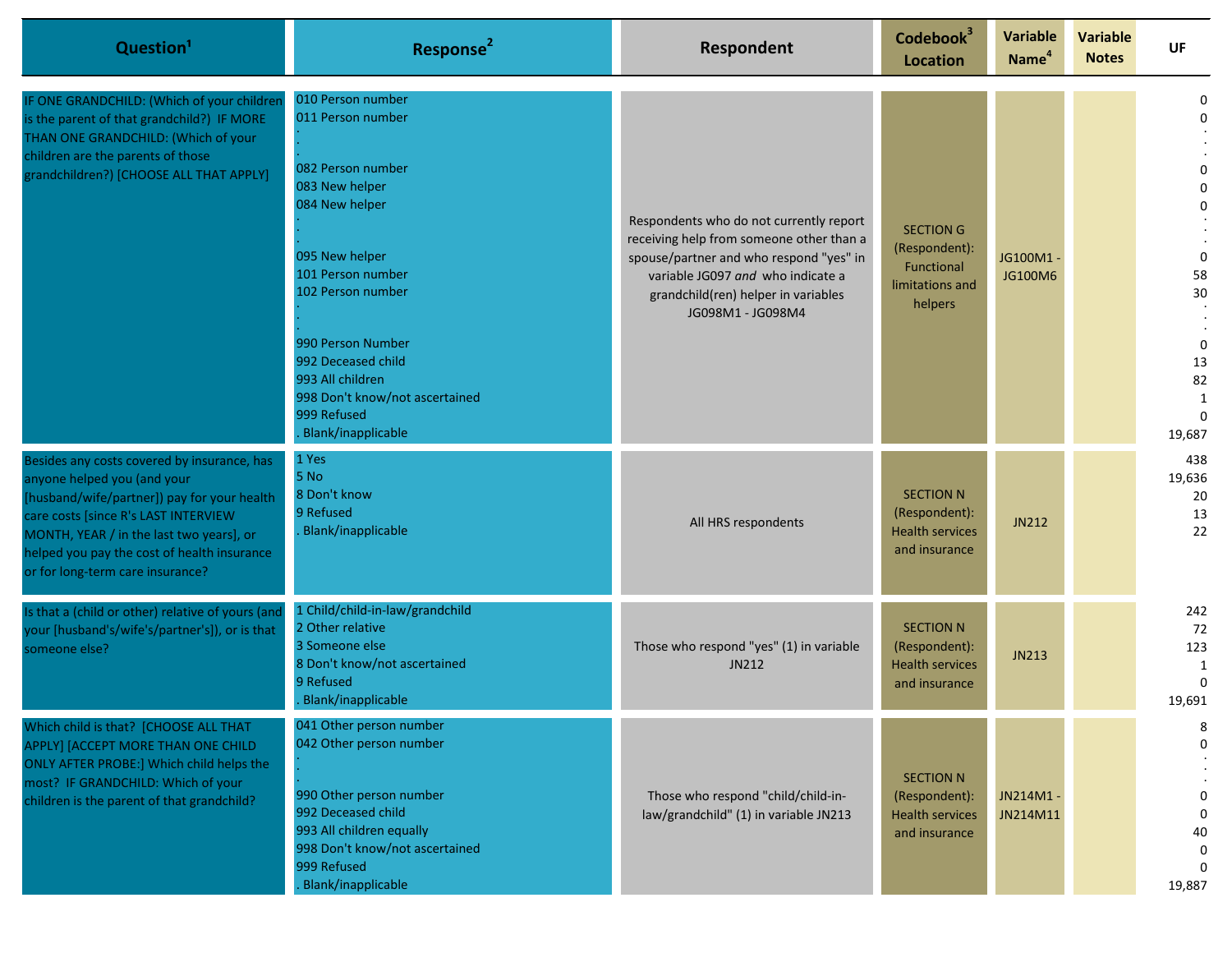| Question <sup>1</sup>                                                                                                                                                                                                                                                                                                                                                 | Response <sup>2</sup>                                                                                                                                                                                                                                                                                             | <b>Respondent</b>                                                                                                                   | Codebook <sup>3</sup><br><b>Location</b>                                     | <b>Variable</b><br>Name <sup>4</sup> | <b>Variable</b><br><b>Notes</b> | UF                                                                                   |
|-----------------------------------------------------------------------------------------------------------------------------------------------------------------------------------------------------------------------------------------------------------------------------------------------------------------------------------------------------------------------|-------------------------------------------------------------------------------------------------------------------------------------------------------------------------------------------------------------------------------------------------------------------------------------------------------------------|-------------------------------------------------------------------------------------------------------------------------------------|------------------------------------------------------------------------------|--------------------------------------|---------------------------------|--------------------------------------------------------------------------------------|
| Altogether, about how much money did that<br>help amount to?                                                                                                                                                                                                                                                                                                          | $\overline{0}$<br>100000<br>999998 Don't know/not ascertained<br>999999 Refused<br>Blank/inapplicable                                                                                                                                                                                                             | Those who respond "yes" (1) in variable<br>JN212                                                                                    | <b>SECTION N</b><br>(Respondent):<br><b>Health services</b><br>and insurance | <b>JN215</b>                         |                                 | $\Omega$<br>$\mathbf{1}$<br>187<br>3<br>19,697                                       |
| (Unfolding sequence - minimum amount) Did<br>it amount to less than $\sin$ , more than<br>, or what? (BREAKPOINTS: 500, 1000,<br>3000, 10000)                                                                                                                                                                                                                         | Value of breakpoint<br>$\overline{0}$<br>500<br>Value of breakpoint<br>501<br>Value of breakpoint<br>1000 Value of breakpoint<br>1001 Value of breakpoint<br>3000 Value of breakpoint<br>3001 Value of breakpoint<br>10000 Value of breakpoint<br>10001 Value of breakpoint<br>Blank/inapplicable                 | Those who respond "don't know" (999998)<br>or "refused" (999999) in variable JN215                                                  | <b>SECTION N</b><br>(Respondent):                                            | JN216                                |                                 | 92<br>$\overline{4}$<br>15<br>15<br>22<br>14<br>14<br>$\overline{2}$<br>12<br>19,939 |
| (Unfolding sequence - maximum amount)<br>Did it amount to less than \$_____, more than<br>, or what? (BREAKPOINTS: 500, 1000,<br>3000, 10000)                                                                                                                                                                                                                         | 499<br>Value of breakpoint<br>500<br>Value of breakpoint<br>999<br>Value of breakpoint<br>Value of breakpoint<br>1000<br>2999<br>Value of breakpoint<br>3000<br>Value of breakpoint<br>Value of breakpoint<br>9999<br>10000 Value of breakpoint<br>99999996 Greater than maximum breakpoint<br>Blank/inapplicable |                                                                                                                                     | <b>Health services</b><br>and insurance                                      | JN217                                |                                 | 35<br>$\overline{4}$<br>22<br>15<br>18<br>14<br>13<br>$\overline{2}$<br>67<br>19,939 |
| (Using a number from 0 - 100) What are the<br>chances that you (and your<br>[husband/wife/partner]) will give financial<br>help totaling \$5,000 or more to grown<br>children, relatives or friends over the next<br>ten years? [INCLUDE COLLEGE TUITION<br>PAYMENT BUT NOT SHARED HOUSING OR<br>FOOD.] [00 - ABSOLUTELY NO CHANCE; 100<br><b>ABSOLUTELY CERTAIN]</b> | $\bf{0}$<br>$\mathbf{1}$<br>100<br>998 Don't know/not ascertained<br>999 Refused<br><b>Blank/inapplicable</b>                                                                                                                                                                                                     | Those who do not respond "don't know" or<br>"refused" to initial probability questions<br>(JP009) and who are not a proxy interview | <b>SECTION P</b><br>(Respondent):<br>Expectations                            | JP030                                |                                 | 6,949<br>53<br>2,139<br>288<br>76<br>2,133                                           |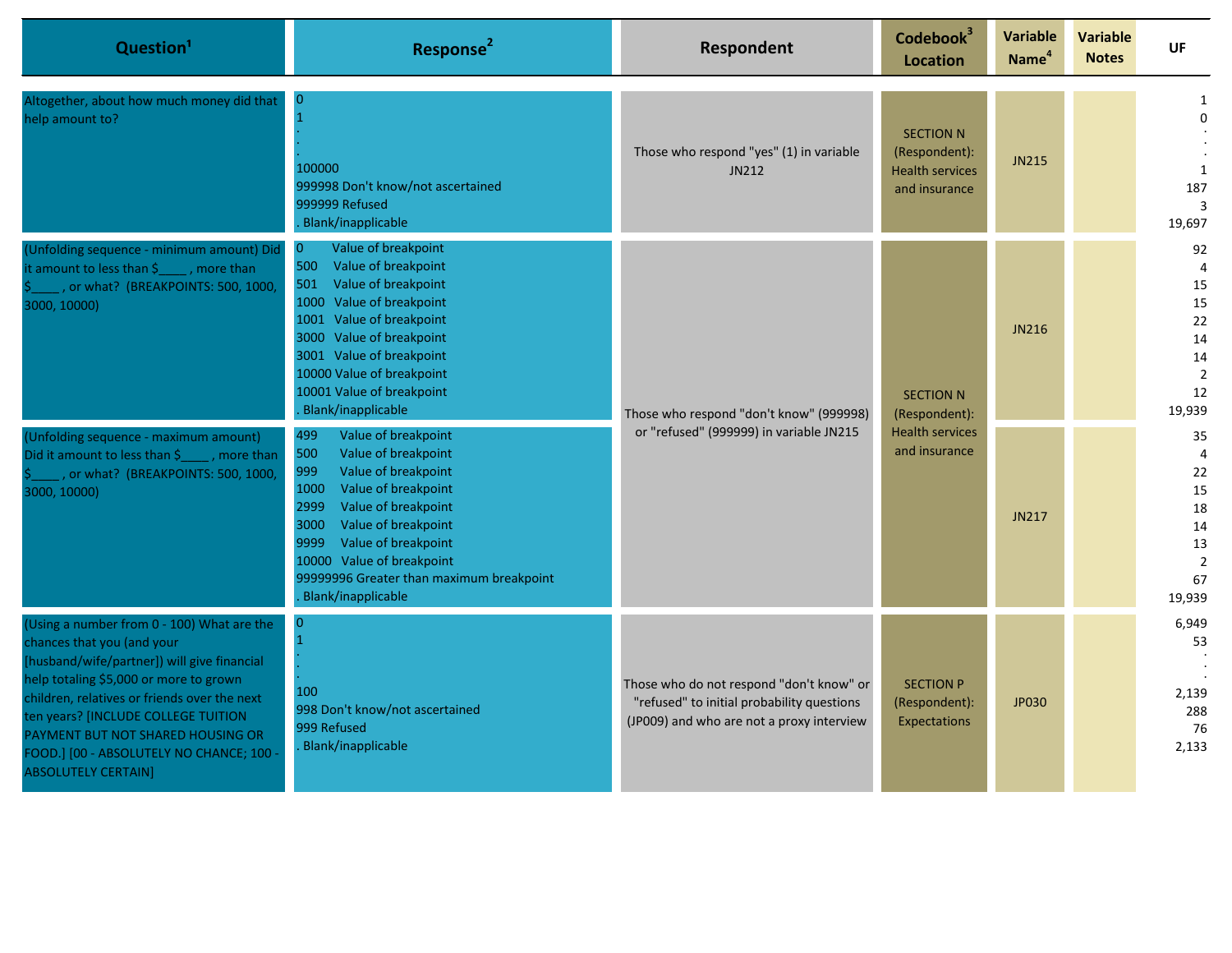| Question <sup>1</sup>                                                                                                                                                                                                                                                                                                                 | Response <sup>2</sup>                                                                                    | Respondent                                                                                                                                                                                                                                            | Codebook <sup>3</sup><br><b>Location</b>          | <b>Variable</b><br>Name <sup>4</sup> | <b>Variable</b><br><b>Notes</b> | UF                                         |
|---------------------------------------------------------------------------------------------------------------------------------------------------------------------------------------------------------------------------------------------------------------------------------------------------------------------------------------|----------------------------------------------------------------------------------------------------------|-------------------------------------------------------------------------------------------------------------------------------------------------------------------------------------------------------------------------------------------------------|---------------------------------------------------|--------------------------------------|---------------------------------|--------------------------------------------|
| What are the chances that you (and your<br>[husband/wife/partner]) will give financial<br>help totaling \$1,000 or more to grown<br>children, relatives or friends over the next<br>ten years? [INCLUDE COLLEGE TUITION<br>PAYMENT BUT NOT SHARED HOUSING OR<br>FOOD.] [00 - ABSOLUTELY NO CHANCE; 100<br><b>ABSOLUTELY CERTAIN]</b>  | $\Omega$<br>$\overline{1}$<br>100<br>998 Don't know/not ascertained<br>999 Refused<br>Blank/inapplicable | Those who do not respond "don't know" or<br>"refused" to initial probability questions<br>(JP009) and who indicate 30 percent or less<br>in variable JP030 and who are not a proxy<br>interview                                                       | <b>SECTION P</b><br>(Respondent):<br>Expectations | JP071                                |                                 | 5,632<br>47<br>413<br>58<br>8<br>9,276     |
| What are the chances that you (and your<br>[husband/wife/partner]) will give financial<br>help totaling \$10,000 or more to grown<br>children, relatives or friends over the next<br>ten years? [INCLUDE COLLEGE TUITION<br>PAYMENT BUT NOT SHARED HOUSING OR<br>FOOD.] [00 - ABSOLUTELY NO CHANCE; 100<br><b>ABSOLUTELY CERTAIN]</b> | $\Omega$<br>$\overline{1}$<br>100<br>998 Don't know/not ascertained<br>999 Refused<br>Blank/inapplicable | Those who do not respond "don't know" or<br>"refused" to initial probability questions<br>(JP009) and who indicate greater than 30<br>percent in variable JP030 and who are not<br>a proxy interview                                                  | <b>SECTION P</b><br>(Respondent):<br>Expectations | JP072                                |                                 | 939<br>1,305<br>62<br>18<br>13,350         |
| What are the chances that you (and your<br>[husband/wife/partner]) will give financial<br>help totaling \$20,000 or more to grown<br>children, relatives or friends over the next<br>ten years? [INCLUDE COLLEGE TUITION<br>PAYMENT BUT NOT SHARED HOUSING OR<br>FOOD.] [00 - ABSOLUTELY NO CHANCE; 100<br><b>ABSOLUTELY CERTAIN]</b> | $\Omega$<br>$\mathbf{1}$<br>100<br>998 Don't know/not ascertained<br>999 Refused<br>Blank/inapplicable   | Those who do not respond "don't know" or<br>"refused" to initial probability questions<br>(JP009) and indicate a value greater than<br>zero (and do not indicate "don't know" or<br>"refused") in variable JP072 and who are<br>not a proxy interview | <b>SECTION P</b><br>(Respondent):<br>Expectations | JP073                                |                                 | 1,240<br>29<br>727<br>39<br>11<br>14,369   |
| What are the chances that you (and your<br>[husband/wife/partner]) will receive financial<br>help totaling \$5,000 or more from your<br>children, relatives or friends over the next<br>ten years? [00 - ABSOLUTELY NO CHANCE;<br>100 - ABSOLUTELY CERTAIN]                                                                           | $\Omega$<br>$\mathbf{1}$<br>100<br>998 Don't know/not ascertained<br>999 Refused<br>Blank/inapplicable   | Those who do not respond "don't know" or<br>"refused" to three initial probability<br>questions (JP009) and who are not a proxy<br>interview                                                                                                          | <b>SECTION P</b><br>(Respondent):<br>Expectations | JP031                                |                                 | 11,899<br>144<br>316<br>308<br>71<br>2,133 |
| What are the chances that you (and your<br>[husband/wife/partner]) will receive financial<br>help totaling \$2,500 or more from your<br>children, relatives or friends over the next<br>ten years? [00 - ABSOLUTELY NO CHANCE;<br>100 - ABSOLUTELY CERTAIN]                                                                           | 100<br>998 Don't know/not ascertained<br>999 Refused<br>Blank/inapplicable                               | Those who do not respond "don't know" or<br>"refused" to initial probability questions<br>(JP009) and who indicate 30 percent or less<br>in variable JP031 and who are not a proxy<br>interview                                                       | <b>SECTION P</b><br>(Respondent):<br>Expectations | JP074                                |                                 | 11,542<br>135<br>65<br>50<br>4,252         |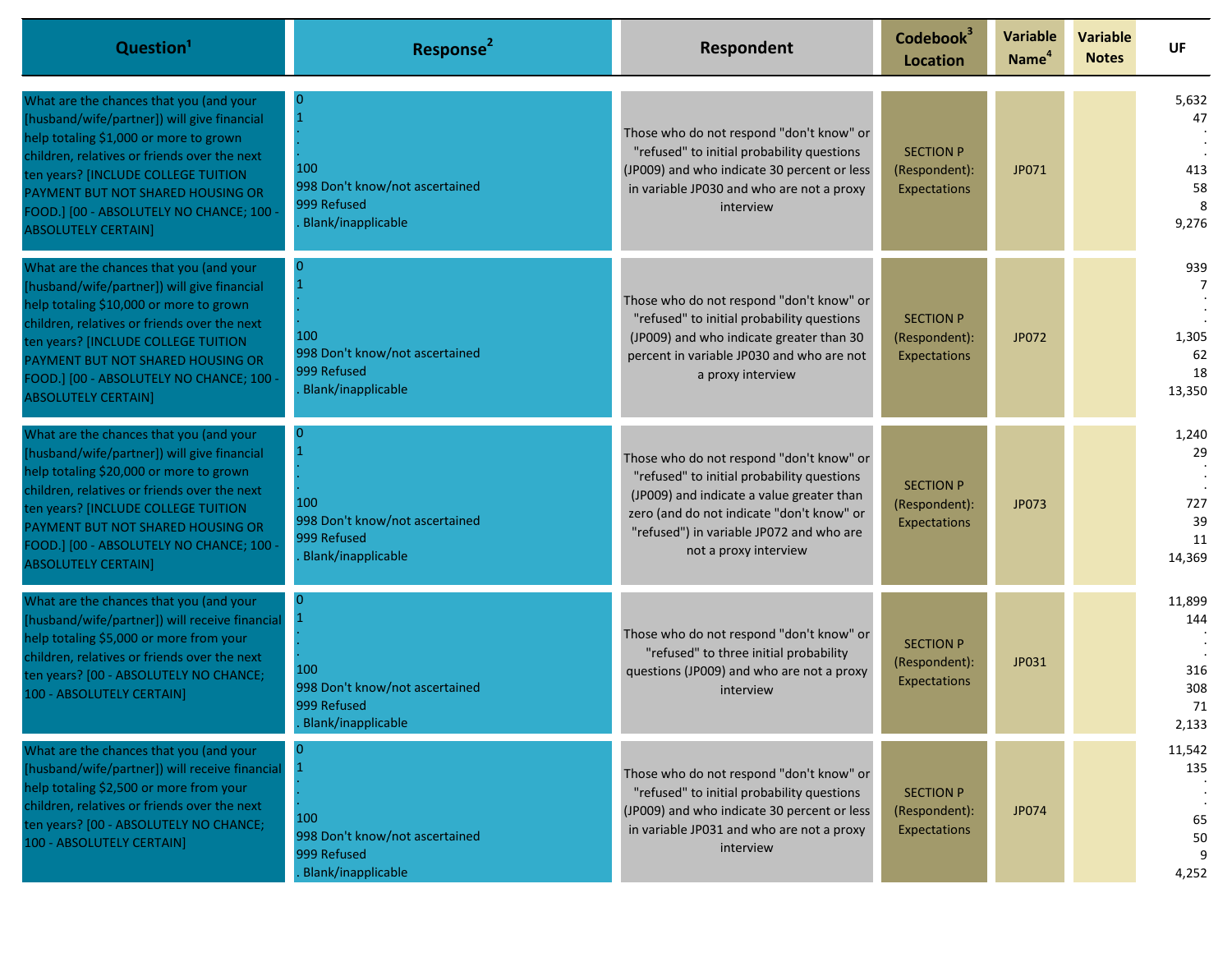| Question <sup>1</sup>                                                                                                                                                                                                                                       | Response <sup>2</sup>                                                                                                                                                                                                                                | <b>Respondent</b>                                                                                                                                                                                                                          | Codebook <sup>3</sup><br><b>Location</b>                                       | Variable<br>Name <sup>4</sup> | <b>Variable</b><br><b>Notes</b> | UF                                                                                 |
|-------------------------------------------------------------------------------------------------------------------------------------------------------------------------------------------------------------------------------------------------------------|------------------------------------------------------------------------------------------------------------------------------------------------------------------------------------------------------------------------------------------------------|--------------------------------------------------------------------------------------------------------------------------------------------------------------------------------------------------------------------------------------------|--------------------------------------------------------------------------------|-------------------------------|---------------------------------|------------------------------------------------------------------------------------|
| What are the chances that you (and your<br>[husband/wife/partner]) will receive financial<br>help totaling \$1,000 or more from your<br>children, relatives or friends over the next<br>ten years? [00 - ABSOLUTELY NO CHANCE;<br>100 - ABSOLUTELY CERTAIN] | $\Omega$<br>100<br>998 Don't know/not ascertained<br>999 Refused<br>Blank/inapplicable                                                                                                                                                               | Those who do not respond "don't know" or<br>"refused" to three initial probability<br>questions (JP009) and who indicate less<br>than 100 percent in variable JP074 and<br>who are not a proxy interview                                   | <b>SECTION P</b><br>(Respondent):<br>Expectations                              | <b>JP075</b>                  |                                 | 10,787<br>119<br>172<br>39<br>1<br>4,376                                           |
| What are the chances that you (and your<br>[husband/wife/partner]) will receive financial<br>help totaling \$10,000 from your children,<br>relatives or friends over the next ten years?<br>[00 - ABSOLUTELY NO CHANCE; 100 -<br><b>ABSOLUTELY CERTAIN]</b> | 100<br>998 Don't know/not ascertained<br>999 Refused<br>Blank/inapplicable                                                                                                                                                                           | Those who do not respond "don't know" or<br>"refused" to initial probability questions<br>(JP009) and who indicate greater than 30<br>percent in variable JP031 and who are not<br>a proxy interview                                       | <b>SECTION P</b><br>(Respondent):<br><b>Expectations</b>                       | JP076                         |                                 | 396<br>$\overline{2}$<br>188<br>24<br>1<br>18,389                                  |
| Do you, or does someone else, receive the<br>benefits of the assets you have put into a<br>trust? [IF NOT CLEAR, ASK]: What is their<br>relationship to you? [CHOOSE ALL THAT<br>APPLY]                                                                     | 1 Respondent<br>2 Spouse/partner<br>3 Child/child-in-law/grandchild<br>4 Other relative<br>5 Someone else<br>8 Don't know/not ascertained<br>9 Refused<br>Blank/inapplicable                                                                         | Financial respondents who report having<br>assets and who report putting assets into a<br>trust (variable JQ464)                                                                                                                           | <b>SECTION Q</b><br>(Household):<br>Assets and<br>income                       | JQ465M1-<br>JQ465M5           | 10                              | 737<br>150<br>306<br>28<br>26<br>30<br>8<br>12,360                                 |
| Which child is that? [CHOOSE ALL THAT<br>APPLY] IF GRANDCHILD: Which of your<br>children is the parent of that grandchild?                                                                                                                                  | 041 Other Person Number<br>042 Other Person Number<br>990 Other Person Number<br>992 Deceased child<br>993 All children equally<br>996 All children - "equally" not mentioned<br>998 Don't know/not ascertained<br>999 Refused<br>Blank/inapplicable | Financial respondents who report having<br>assets and who report putting assets into a<br>trust (variable JQ464) and who report a<br>child/child-in-law/grandchild as receiving<br>benefits of the trust in variables JQ465M1 -<br>JQ465M5 | SECTION Q<br>(Household):<br>Assets and<br>income                              | JQ466M1-<br>JQ466M6           | 10                              | $\overline{7}$<br>1<br>$\Omega$<br>$\Omega$<br>180<br>53<br>$\mathbf{1}$<br>13,240 |
| Have you made provisions in your [will / will<br>or trust / trust] for any family members other<br>than your [husband/wife/partner]?                                                                                                                        | 1 Yes<br>5 No<br>8 Don't know<br>9 Refused<br>Blank/inapplicable                                                                                                                                                                                     | Respondents who report currently having a<br>will that is written and witnessed (variable<br>JT001)                                                                                                                                        | <b>SECTION T</b><br>(Respondent):<br><b>Wills and Life</b><br><b>Insurance</b> | JT002                         |                                 | 9,536<br>1,179<br>44<br>26<br>9.344                                                |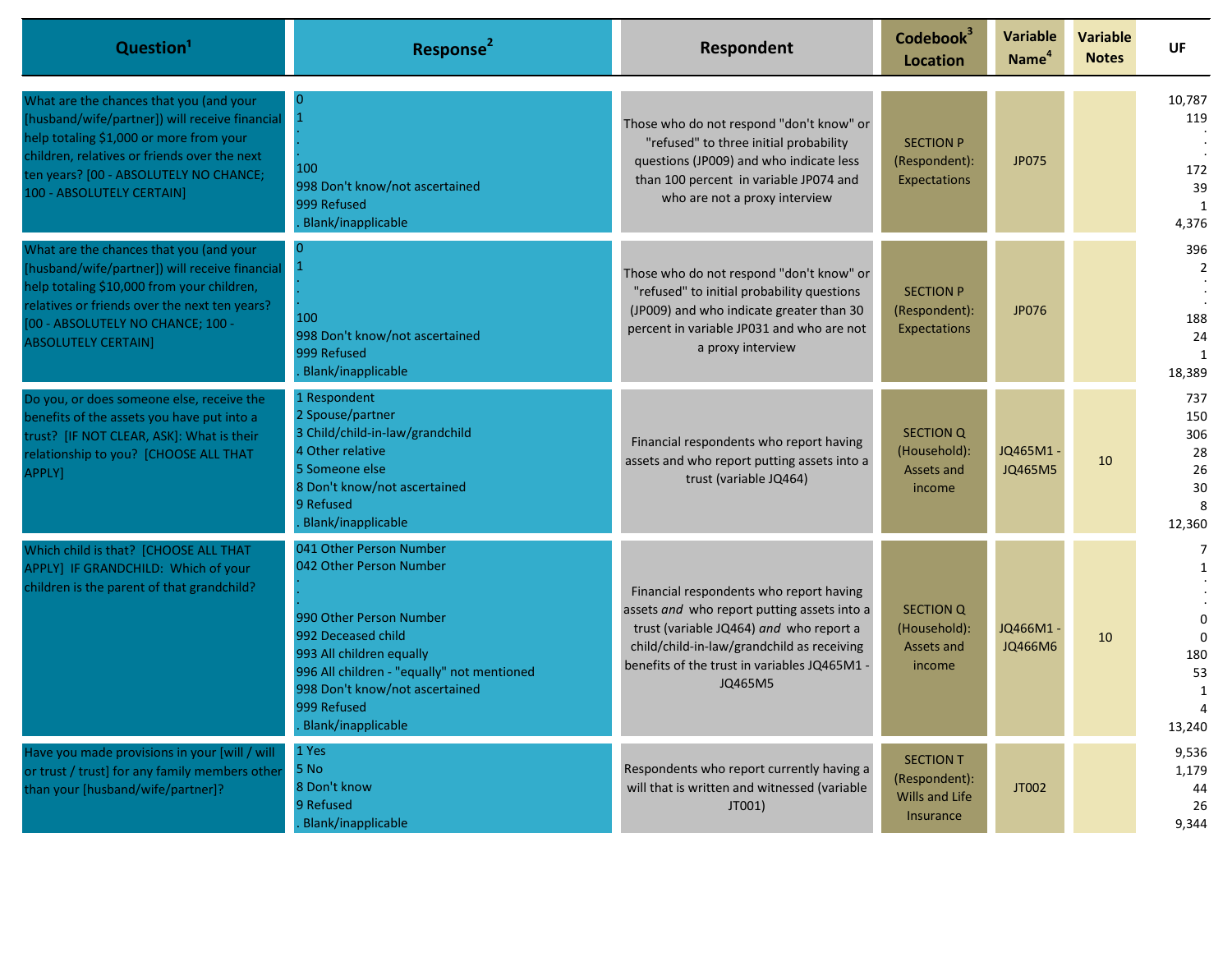| Question <sup>1</sup>                                                               | Response <sup>2</sup>                                                                                                                                                                                                          | Respondent                                                                                                                                                                                                                                                                                                                         | Codebook <sup>3</sup><br><b>Location</b>                                       | <b>Variable</b><br>Name <sup>4</sup> | <b>Variable</b><br><b>Notes</b> | UF                                                     |
|-------------------------------------------------------------------------------------|--------------------------------------------------------------------------------------------------------------------------------------------------------------------------------------------------------------------------------|------------------------------------------------------------------------------------------------------------------------------------------------------------------------------------------------------------------------------------------------------------------------------------------------------------------------------------|--------------------------------------------------------------------------------|--------------------------------------|---------------------------------|--------------------------------------------------------|
| Does that include any child or step-child?                                          | 1 Yes<br>5 No<br>8 Don't know/not ascertained<br>9 Refused<br>Blank/inapplicable                                                                                                                                               | Respondents who report currently having a<br>will that is written and witnessed (variable<br>JT001) and respond "yes" in variable JT002<br>and who have at least one child/step-child                                                                                                                                              | <b>SECTION T</b><br>(Respondent):<br><b>Wills and Life</b><br>Insurance        | JT003                                |                                 | 8,739<br>239<br>11,144                                 |
| Which child is that? [CHOOSE ALL THAT<br>APPLY]                                     | 041 Other Person Number<br>042 Other Person Number<br>990 Other Person Number<br>993 All children equally<br>996 All children - "equally" not mentioned<br>998 Don't know/not ascertained<br>999 Refused<br>Blank/inapplicable | Respondents who report currently having a<br>will that is written and witnessed (variable<br>JT001) and respond "yes" in variable JT002<br>and who have at least one child/step-child<br>and who respond "yes" in variable JT003                                                                                                   | <b>SECTION T</b><br>(Respondent):<br><b>Wills and Life</b><br><b>Insurance</b> | JT004M1 -<br>JT004M11                |                                 | 51<br>$\Omega$<br>3,882<br>2,260<br>18<br>31<br>11,390 |
| Does that document provide for all your<br>children about equally?                  | 1 Yes<br>5 No<br>8 Don't know/not ascertained<br>9 Refused<br>Blank/inapplicable                                                                                                                                               | Respondents who report currently having a<br>will that is written and witnessed (variable<br>JT001) and who respond "yes" in variable<br>JT002 and who do not previously indicate<br>"all children equally" (38) in variables<br>JT004M01 - JT004M11, and who indicate<br>two or more children in variables<br>JT004M01 - JT004M11 | <b>SECTION T</b><br>(Respondent):<br><b>Wills and Life</b><br><b>Insurance</b> | JT005                                |                                 | 2,979<br>372<br>9<br>16,765                            |
| Does that document include any grandchild<br>directly?                              | 1 Yes<br>2 Only through their parents (volunteered)<br>5 No<br>8 Don't know/not ascertained<br>9 Refused<br>Blank/inapplicable                                                                                                 | Respondents who report currently having a<br>will that is written and witnessed (variable<br>JT001) and respond "yes" in variable JT002<br>and who have at least one grandchild                                                                                                                                                    | <b>SECTION T</b><br>(Respondent):<br><b>Wills and Life</b><br><b>Insurance</b> | JT006                                |                                 | 781<br>170<br>3,885<br>22<br>16<br>15,255              |
| Which of your children is the parent of that<br>grandchild? [CHOOSE ALL THAT APPLY] | 041 Other Person Number<br>042 Other Person Number<br>990 Other Person Number<br>992 Deceased child<br>993 All children<br>998 Don't know/not ascertained<br>999 Refused<br>Blank/inapplicable                                 | Respondents who report currently having a<br>will that is written and witnessed (variable<br>JT001) and who respond "yes" in variable<br>JT002 and who have at least one<br>grandchild and who respond "yes" in<br>variable JT006                                                                                                  | <b>SECTION T</b><br>(Respondent):<br>Wills and Life<br>Insurance               | JT007M1-<br>JT007M6                  |                                 | 6<br>0<br>$\Omega$<br>31<br>285<br>0<br>19,178         |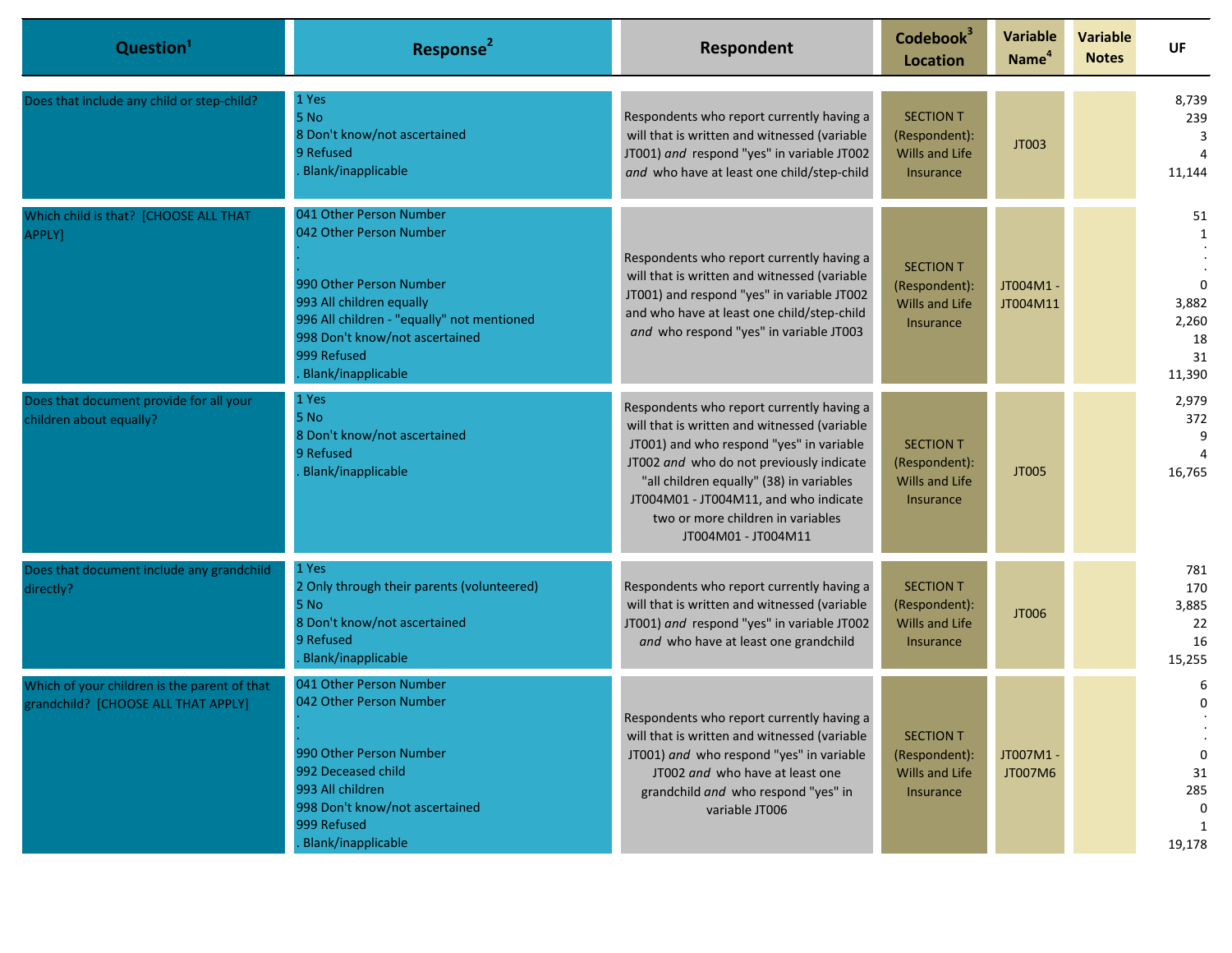| Question <sup>1</sup>                                                    | Response <sup>2</sup>                                                                                                                                                                                                                                                                                  | Respondent                                                                                                                                                                   | Codebook <sup>3</sup><br>Location                                        | Variable<br><b>Name</b> | <b>Variable</b><br><b>Notes</b> | <b>UF</b>                                       |
|--------------------------------------------------------------------------|--------------------------------------------------------------------------------------------------------------------------------------------------------------------------------------------------------------------------------------------------------------------------------------------------------|------------------------------------------------------------------------------------------------------------------------------------------------------------------------------|--------------------------------------------------------------------------|-------------------------|---------------------------------|-------------------------------------------------|
| <b>CONSTRUCTED - Family member index</b><br>[household member/child]     | 1 Household member/child index number<br>2 Household member/child index number<br>95 Household member/child index number                                                                                                                                                                               | Family respondents with children or<br>household members other than<br>spouse/partner; Separate record for each<br>of the respondent's children and each<br>household member | <b>SECTION PR</b><br>(Household<br>Member and<br>Child File):<br>Preload | <b>JX054_MC</b>         | 11                              | 213<br>376<br>0                                 |
| <b>CONSTRUCTED - Residency status - updated</b>                          | 1 Resident<br>2 Away - institution: the person is temporarily away (in                                                                                                                                                                                                                                 |                                                                                                                                                                              |                                                                          |                         |                                 | 8,111                                           |
|                                                                          | school, jail, rehab, etc.) and does not have any other<br>permanent address                                                                                                                                                                                                                            |                                                                                                                                                                              |                                                                          |                         |                                 | 180                                             |
|                                                                          | 3 Away - other: the person is temporarily away (for<br>another reason, such as traveling) and does not have<br>any other permanent address<br>4 Died<br>5 Nonresident<br>6 Have no contact<br>7 Person does not belong in this grid<br>8 Don't know/not ascertained<br>9 Refused<br>Blank/inapplicable | Family respondents with children or<br>household members other than<br>spouse/partner; Separate record for each<br>of the respondent's children and each<br>household member | <b>SECTION PR</b><br>(Household<br>Member and<br>Child File):<br>Preload | <b>JX056 MC</b>         | <sup>11</sup>                   | 88<br>1,701<br>65,345<br>789<br>66              |
| CONSTRUCTED - Sex of individual - updated<br>[household member or child] | 1 Male<br>2 Female<br>8 Don't know/not ascertained<br>9 Refused<br>Blank/inapplicable                                                                                                                                                                                                                  | Family respondents with children or<br>household members other than<br>spouse/partner; Separate record for each<br>of the respondent's children and each<br>household member | <b>SECTION PR</b><br>(Household<br>Member and<br>Child File):<br>Preload | <b>JX060 MC</b>         | <sup>11</sup>                   | 38,239<br>37,802<br>$\Omega$<br>$\Omega$<br>243 |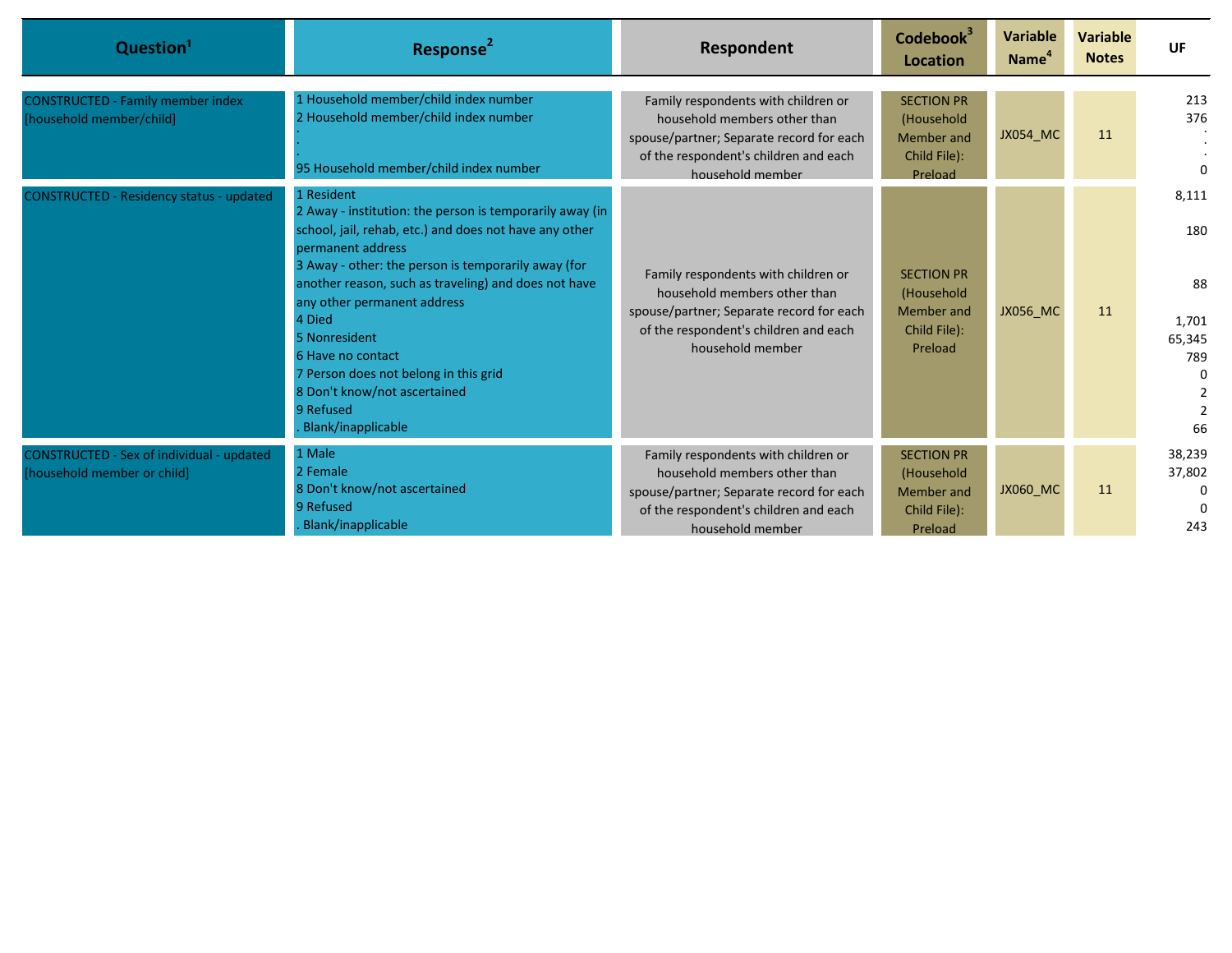| Question <sup>1</sup>                               | Response <sup>2</sup>                                                                                                                                                                                                                                                                                                                                                                                                                                                                                                                                                                                                                                                                                                                                                                                                                                               | Respondent                                                                                                                                                                   | Codebook <sup>3</sup><br><b>Location</b>                                 | <b>Variable</b><br>Name <sup>4</sup> | <b>Variable</b><br><b>Notes</b> | UF                                                                                                                                                                                                                                                                                                                                                  |
|-----------------------------------------------------|---------------------------------------------------------------------------------------------------------------------------------------------------------------------------------------------------------------------------------------------------------------------------------------------------------------------------------------------------------------------------------------------------------------------------------------------------------------------------------------------------------------------------------------------------------------------------------------------------------------------------------------------------------------------------------------------------------------------------------------------------------------------------------------------------------------------------------------------------------------------|------------------------------------------------------------------------------------------------------------------------------------------------------------------------------|--------------------------------------------------------------------------|--------------------------------------|---------------------------------|-----------------------------------------------------------------------------------------------------------------------------------------------------------------------------------------------------------------------------------------------------------------------------------------------------------------------------------------------------|
| CONSTRUCTED - Relationship to respondent<br>updated | 2 Spouse/partner<br>3 Son<br>4 Stepson<br>5 Spouse/partner of daughter<br>6 Daughter<br>7 Stepdaughter<br>8 Spouse/partner of son<br>9 Grandchild<br>10 Father<br>11 Father of spouse/partner<br>12 Mother<br>13 Mother of spouse/partner<br>14 R's parents<br>15 Brother<br>16 Brother of spouse/partner<br>17 Sister<br>18 Sister of spouse/partner<br>19 Other relative<br>20 Other individual<br>21 Organization<br>22 Employee of institution<br>23 Paid helper<br>24 Professional<br>25 Professional (specify)<br>26 Late spouse/partner<br>27 Ex-spouse/partner<br>28 Unlisted child or child-in-law<br>29 Not proxy interview<br>30 Former step-child<br>31 Former child-in-law<br>32 Relationship unknown<br>33 Spouse/partner of grandchild<br>90 Unknown child<br>91 Unknown-in-law<br>98 Don't know/not ascertained<br>99 Refused<br>Blank/inapplicable | Family respondents with children or<br>household members other than<br>spouse/partner; Separate record for each<br>of the respondent's children and each<br>household member | <b>SECTION PR</b><br>(Household<br>Member and<br>Child File):<br>Preload | JX061_MC                             | 11                              | 1<br>18,389<br>3,358<br>13,164<br>18,046<br>3,169<br>13,241<br>1,955<br>57<br>15<br>317<br>85<br>$\pmb{0}$<br>346<br>98<br>296<br>93<br>456<br>650<br>$\pmb{0}$<br>$\overline{0}$<br>$\Omega$<br>$\mathbf{1}$<br>$\pmb{0}$<br>436<br>147<br>$\pmb{0}$<br>$\boldsymbol{0}$<br>11<br>1,630<br>11<br>36<br>196<br>23<br>$\pmb{0}$<br>$\mathbf 0$<br>57 |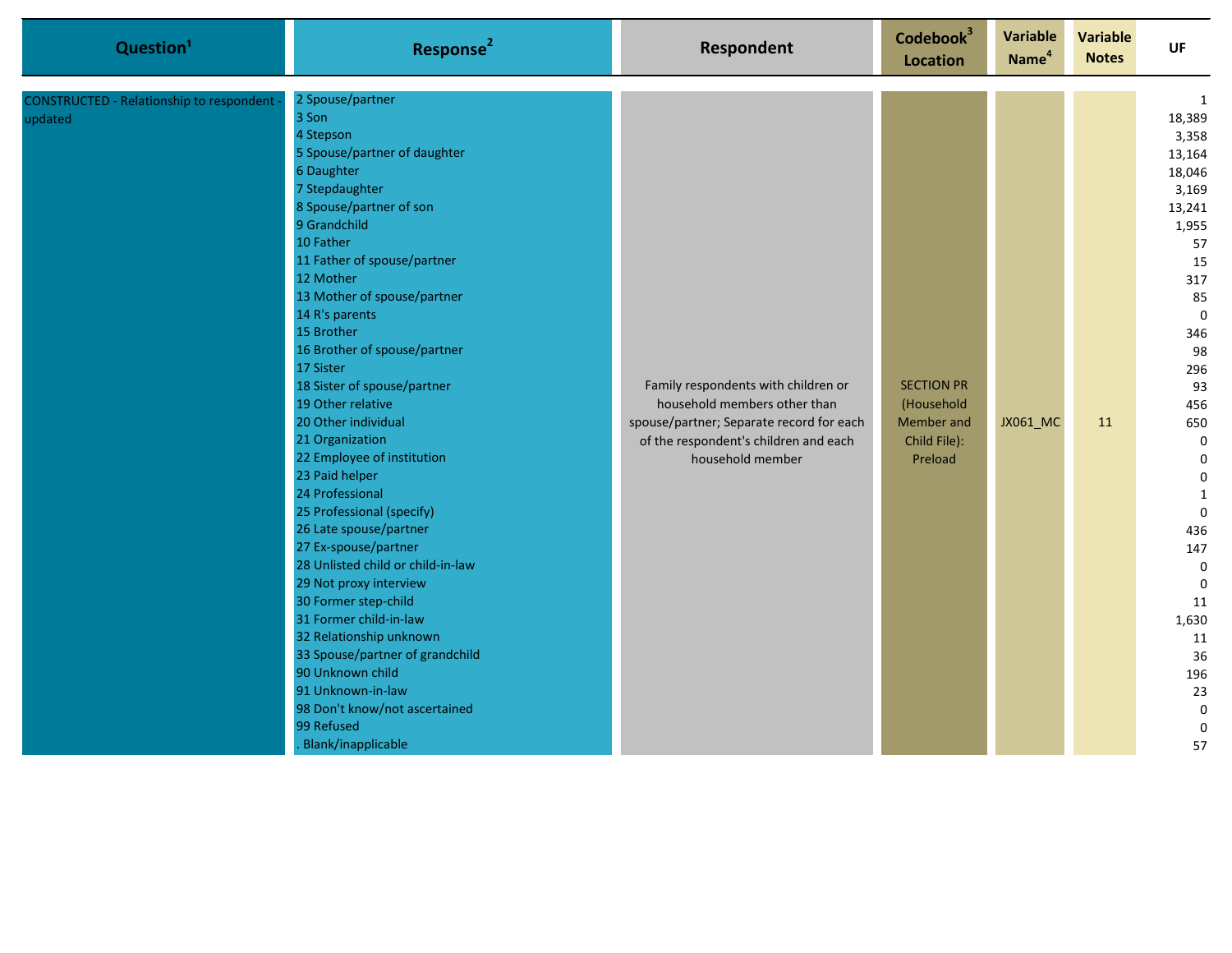| Question <sup>1</sup>                                                                               | Response <sup>2</sup>                                                                                                                                                                                                                                                                                                                                                                                                                                                                                                                                                                                                                                                                                                                                                                                                                                                         | <b>Respondent</b>                                                                                                                                                            | Codebook <sup>3</sup><br><b>Location</b>                                 | <b>Variable</b><br>Name <sup>4</sup> | <b>Variable</b><br><b>Notes</b> | <b>UF</b>                                                                                                                                                                                                                                                                                                                                           |
|-----------------------------------------------------------------------------------------------------|-------------------------------------------------------------------------------------------------------------------------------------------------------------------------------------------------------------------------------------------------------------------------------------------------------------------------------------------------------------------------------------------------------------------------------------------------------------------------------------------------------------------------------------------------------------------------------------------------------------------------------------------------------------------------------------------------------------------------------------------------------------------------------------------------------------------------------------------------------------------------------|------------------------------------------------------------------------------------------------------------------------------------------------------------------------------|--------------------------------------------------------------------------|--------------------------------------|---------------------------------|-----------------------------------------------------------------------------------------------------------------------------------------------------------------------------------------------------------------------------------------------------------------------------------------------------------------------------------------------------|
| CONSTRUCTED - Relationship of household<br>member/child to respondent's<br>spouse/partner - updated | 1 Self<br>2 Spouse/partner<br>3 Son<br>4 Stepson<br>5 Spouse/partner of daughter<br>6 Daughter<br>7 Stepdaughter<br>8 Spouse/partner of son<br>9 Grandchild<br>10 Father<br>11 Father of spouse/partner<br>12 Mother<br>13 Mother of spouse/partner<br>14 R's parents<br>15 Brother<br>16 Brother of spouse/partner<br>17 Sister<br>18 Sister of spouse/partner<br>19 Other relative<br>20 Other individual<br>21 Organization<br>22 Employee of institution<br>23 Paid helper<br>24 Professional<br>25 Professional (specify)<br>26 Late spouse/partner<br>27 Ex-spouse/partner<br>28 Unlisted child or child-in-law<br>29 Not proxy interview<br>30 Former step-child<br>31 Former child-in-law<br>32 Relationship unknown<br>33 Spouse/partner of grandchild<br>90 Unknown child<br>91 Unknown-in-law<br>98 Don't know/not ascertained<br>99 Refused<br>Blank/inapplicable | Family respondents with children or<br>household members other than<br>spouse/partner; Separate record for each<br>of the respondent's children and each<br>household member | <b>SECTION PR</b><br>(Household<br>Member and<br>Child File):<br>Preload | JX063_MC                             | 11                              | 12<br>$\mathbf 0$<br>9,299<br>1,823<br>7,046<br>9,141<br>1,713<br>6,902<br>695<br>16<br>26<br>84<br>113<br>$\mathbf 0$<br>97<br>109<br>85<br>62<br>175<br>485<br>$\mathbf 0$<br>$\pmb{0}$<br>0<br>$\mathbf{1}$<br>0<br>$\mathbf 0$<br>0<br>9<br>$\mathbf 0$<br>$\overline{4}$<br>263<br>89<br>13<br>212<br>209<br>$\mathbf 0$<br>$\Omega$<br>37,601 |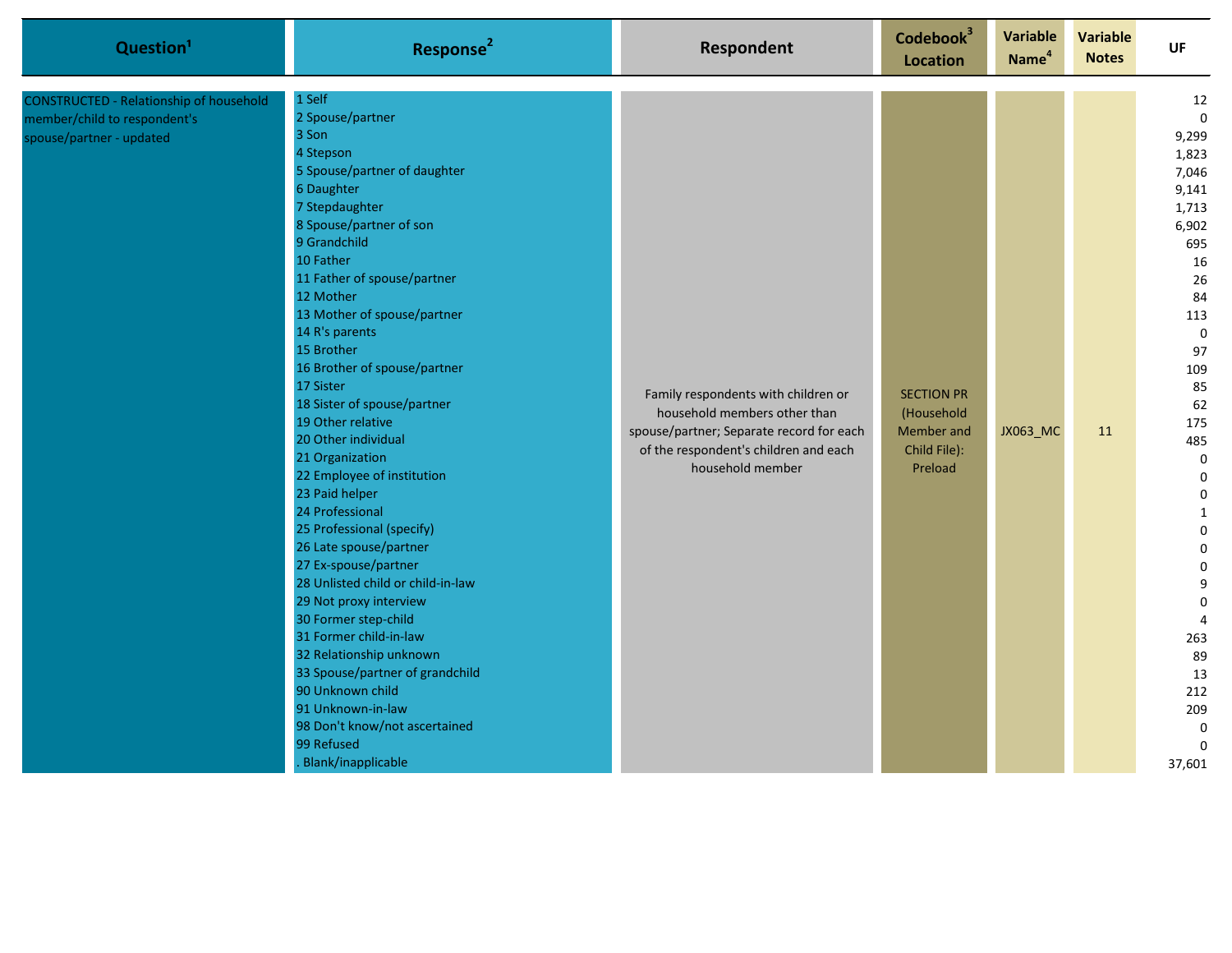| Question <sup>1</sup>                                                                        | Response <sup>2</sup>                                                                                       | Respondent                                                                                                                                        | Codebook <sup>3</sup><br>Location                                        | Variable<br>Name <sup>"</sup> | <b>Variable</b><br><b>Notes</b> | UF                                       |
|----------------------------------------------------------------------------------------------|-------------------------------------------------------------------------------------------------------------|---------------------------------------------------------------------------------------------------------------------------------------------------|--------------------------------------------------------------------------|-------------------------------|---------------------------------|------------------------------------------|
| <b>CONSTRUCTED - Month household</b><br>member/child moved in, moved out, or died<br>updated | 1 January<br>2 February<br>12 December<br>98 Don't know/not ascertained<br>99 Refused<br>Blank/inapplicable | Family respondents with children or<br>household members other than<br>spouse/partner, and who had a household<br>member/child enter or leave the | <b>SECTION PR</b><br>(Household<br>Member and<br>Child File):<br>Preload | JX072_MC                      | 11                              | 560<br>394<br>413<br>20<br>337<br>70,051 |
| <b>CONSTRUCTED - Year household</b><br>member/child moved in, moved out, or died<br>updated  | 1950<br>1951<br>2005<br>9998 Don't know/not ascertained<br>9999 Refused<br>Blank/inapplicable               | household or die; Separate record for each<br>of the respondent's children and each<br>household member                                           | <b>SECTION PR</b><br>(Household<br>Member and<br>Child File):<br>Preload | <b>JX073 MC</b>               | 11                              | 4<br>20<br>134<br>69,749                 |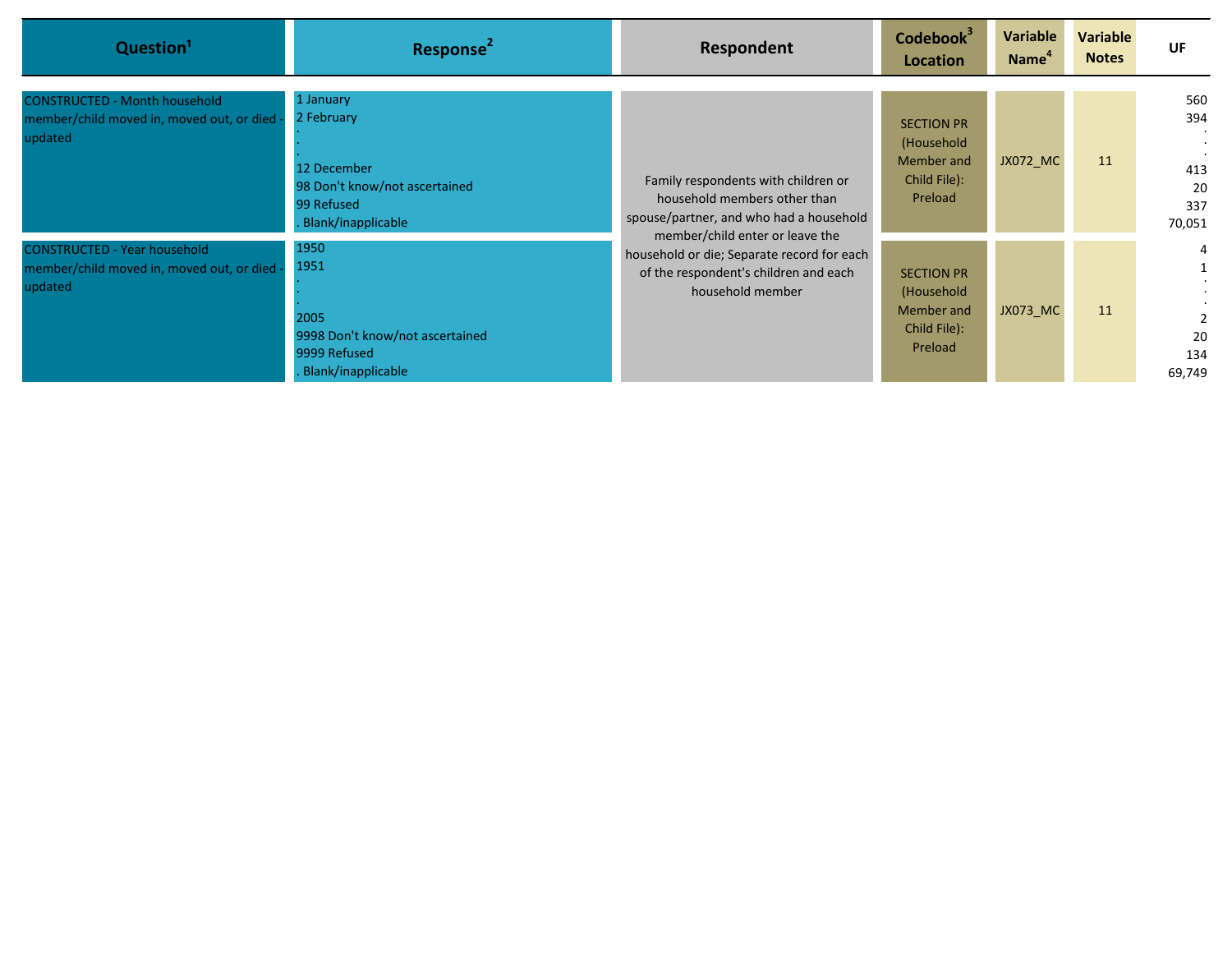| Question <sup>1</sup>                                                                                                                                                                                                                                                                                            | Response <sup>2</sup>                                                                                                                                                                                                                                                                                                                                                                                                                                                                                                                                                                                                                                                                                                                                                                                  | Respondent                                                                                                                                                                                                                                                             | Codebook <sup>3</sup><br><b>Location</b>                                         | <b>Variable</b><br>Name <sup>4</sup> | <b>Variable</b><br><b>Notes</b> | UF                                                                                                                                                                                                                                                                                                                                     |
|------------------------------------------------------------------------------------------------------------------------------------------------------------------------------------------------------------------------------------------------------------------------------------------------------------------|--------------------------------------------------------------------------------------------------------------------------------------------------------------------------------------------------------------------------------------------------------------------------------------------------------------------------------------------------------------------------------------------------------------------------------------------------------------------------------------------------------------------------------------------------------------------------------------------------------------------------------------------------------------------------------------------------------------------------------------------------------------------------------------------------------|------------------------------------------------------------------------------------------------------------------------------------------------------------------------------------------------------------------------------------------------------------------------|----------------------------------------------------------------------------------|--------------------------------------|---------------------------------|----------------------------------------------------------------------------------------------------------------------------------------------------------------------------------------------------------------------------------------------------------------------------------------------------------------------------------------|
| <b>CONSTRUCTED - Child/Household member's</b><br>relationship to the family respondent                                                                                                                                                                                                                           | 1 Self<br>2 Spouse/partner<br>3 Son<br>4 Stepson<br>5 Spouse/partner of daughter<br>6 Daughter<br>7 Stepdaughter<br>8 Spouse/partner of son<br>9 Grandchild<br>10 Father<br>11 Father of spouse/partner<br>12 Mother<br>13 Mother of spouse/partner<br>14 R's parents<br>15 Brother<br>16 Brother of spouse/partner<br>17 Sister<br>18 Sister of spouse/partner<br>19 Other relative<br>20 Other individual<br>21 Organization<br>22 Employee of institution<br>23 Paid helper<br>24 Professional<br>25 Professional (specify)<br>26 Late spouse/partner<br>28 Unlisted child or child-in-law<br>29 Not proxy interview<br>30 Former step-child<br>31 Former child-in-law<br>32 Relationship unknown<br>33 Spouse/partner of grandchild<br>90 Unknown child<br>91 Unknown-in-law<br>Blank/inapplicable | Family respondents with children or<br>household members other than<br>spouse/partner; Separate record for each<br>of the respondent's children and each<br>household member                                                                                           | <b>SECTION E</b><br>(Household<br>Member and<br>Child File): Family<br>structure | <b>JEX061</b>                        | 11                              | $\Omega$<br>$\Omega$<br>17,712<br>3,100<br>12,916<br>17,589<br>2,956<br>13,004<br>3<br>$\Omega$<br>$\Omega$<br>$\Omega$<br>$\Omega$<br>$\Omega$<br>0<br>$\overline{7}$<br>18<br>$\mathbf 0$<br>$\Omega$<br>$\Omega$<br>$\Omega$<br>$\Omega$<br>$\Omega$<br>$\Omega$<br>$\mathbf 0$<br>8<br>1,351<br>3<br>$\mathbf 0$<br>33<br>10<br>85 |
| IF THIS IS {THE FIRST PASS THROUGH THE<br>LOOP ASKING ABOUT A CHILD or THE FIRST<br>PASS ASKING ABOUT A NON-CHILD<br><b>HOUSEHOLD MEMBER}:</b><br>Let's talk about CHILD/HOUSEHOLD<br><b>MEMBER NAME.</b><br><b>ASK ALL RESPONDENTS:</b><br>About how old is CHILD/HOUSEHOLD<br>MEMBER NAME (RELATIONSHIP TO R)? | 111<br>998 Don't know/not ascertained<br>999 Refused<br>Blank/inapplicable                                                                                                                                                                                                                                                                                                                                                                                                                                                                                                                                                                                                                                                                                                                             | Family respondents with children or<br>household members other than<br>spouse/partner; Separate record for each<br>of the respondent's children and each<br>household member; age only reported at<br>first interview or when new<br>child/household member is present | <b>SECTION E</b><br>(Household<br>Member and<br>Child File): Family<br>structure | <b>JE027</b>                         | 11                              | 22<br>21<br>2<br>1,611<br>76<br>195                                                                                                                                                                                                                                                                                                    |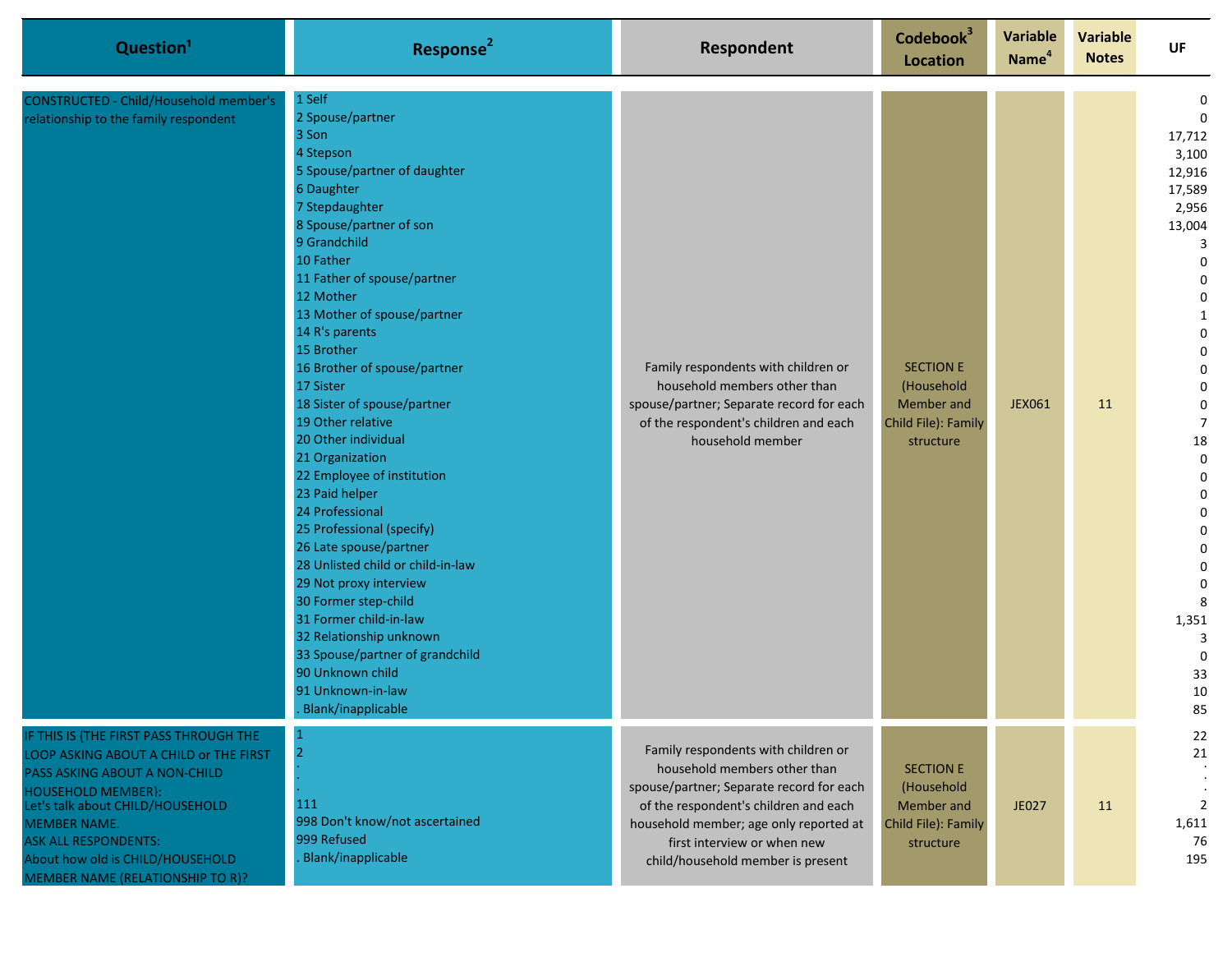| Question <sup>1</sup>                                                                                                                                                                                                                                                                                                                                                                                                                                  | Response <sup>2</sup>                                                                                                                             | Respondent                                                                                                                                                                                          | Codebook <sup>3</sup><br>Location                                                | <b>Variable</b><br>Name <sup>4</sup> | <b>Variable</b><br><b>Notes</b>              | UF                                                                                        |    |                                         |
|--------------------------------------------------------------------------------------------------------------------------------------------------------------------------------------------------------------------------------------------------------------------------------------------------------------------------------------------------------------------------------------------------------------------------------------------------------|---------------------------------------------------------------------------------------------------------------------------------------------------|-----------------------------------------------------------------------------------------------------------------------------------------------------------------------------------------------------|----------------------------------------------------------------------------------|--------------------------------------|----------------------------------------------|-------------------------------------------------------------------------------------------|----|-----------------------------------------|
| IF R WAS NOT ASKED {JE027 nor JE028}<br>$({\text{JE027 and JE028}} = EMPTY)$ and THIS IS<br><b>{THE FIRST PASS THROUGH THE LOOP</b><br>ASKING ABOUT A CHILD or THE FIRST PASS<br><b>ASKING ABOUT A NON-CHILD HOUSEHOLD</b><br>MEMBER}:<br>Let's talk about CHILD/HOUSEHOLD<br><b>MEMBER NAME.</b><br><b>ASK ALL RESPONDENTS:</b><br>Does CHILD/HOUSEHOLD MEMBER NAME<br>(RELATIONSHIP TO R) contribute financially<br>to the running of the household? | 1 Yes<br>5 No<br>8 Don't know/not ascertained<br>9 Refused<br>. Blank/inapplicable                                                                | Family respondents with children or<br>household members other than<br>spouse/partner who are 18 or older;<br>Separate record for each of the<br>respondent's children and each household<br>member | <b>SECTION E</b><br>(Household<br>Member and<br>Child File): Family<br>structure | <b>JE030</b>                         | 11                                           | 2,284<br>2,048<br>34<br>27<br>64,403                                                      |    |                                         |
| In the past 12 months, how often have you<br>(or your [husband/wife/partner]) had<br>contact - either in person or by phone, mail<br>or e-mail - with CHILD NAME (RELATIONSHIP<br>TO R) (and CHILD'S SPOUSE NAME)? [IF R<br>ANSWERS "NEVER," ENTER "0" AT NUMBER<br>OF TIMES.]<br><b>NUMBER OF TIMES:</b>                                                                                                                                              | 900<br>998 Don't know/not ascertained<br>999 Refused<br><b>Blank/inapplicable</b>                                                                 | Family respondents with non-resident<br>children/household members who are not<br>in-laws (married to the respondent's child);<br>Separate record for each of the<br>respondent's children          |                                                                                  |                                      | <b>SECTION E</b><br>(Household<br>Member and | JE032                                                                                     | 11 | 1,873<br>20,036<br>299<br>101<br>32,188 |
| PER [frequency of contact per]:                                                                                                                                                                                                                                                                                                                                                                                                                        | 1 Day<br>2 Week<br>3 Every two weeks<br>4 Month<br>5 Year<br>7 Other (specify)<br>8 Don't know/not ascertained<br>9 Refused<br>Blank/inapplicable |                                                                                                                                                                                                     | Child File): Family<br>structure                                                 | JE033                                | 11                                           | 7,671<br>15,728<br>1,117<br>5,483<br>4,093<br>241<br>$\overline{2}$<br>$\Omega$<br>34,461 |    |                                         |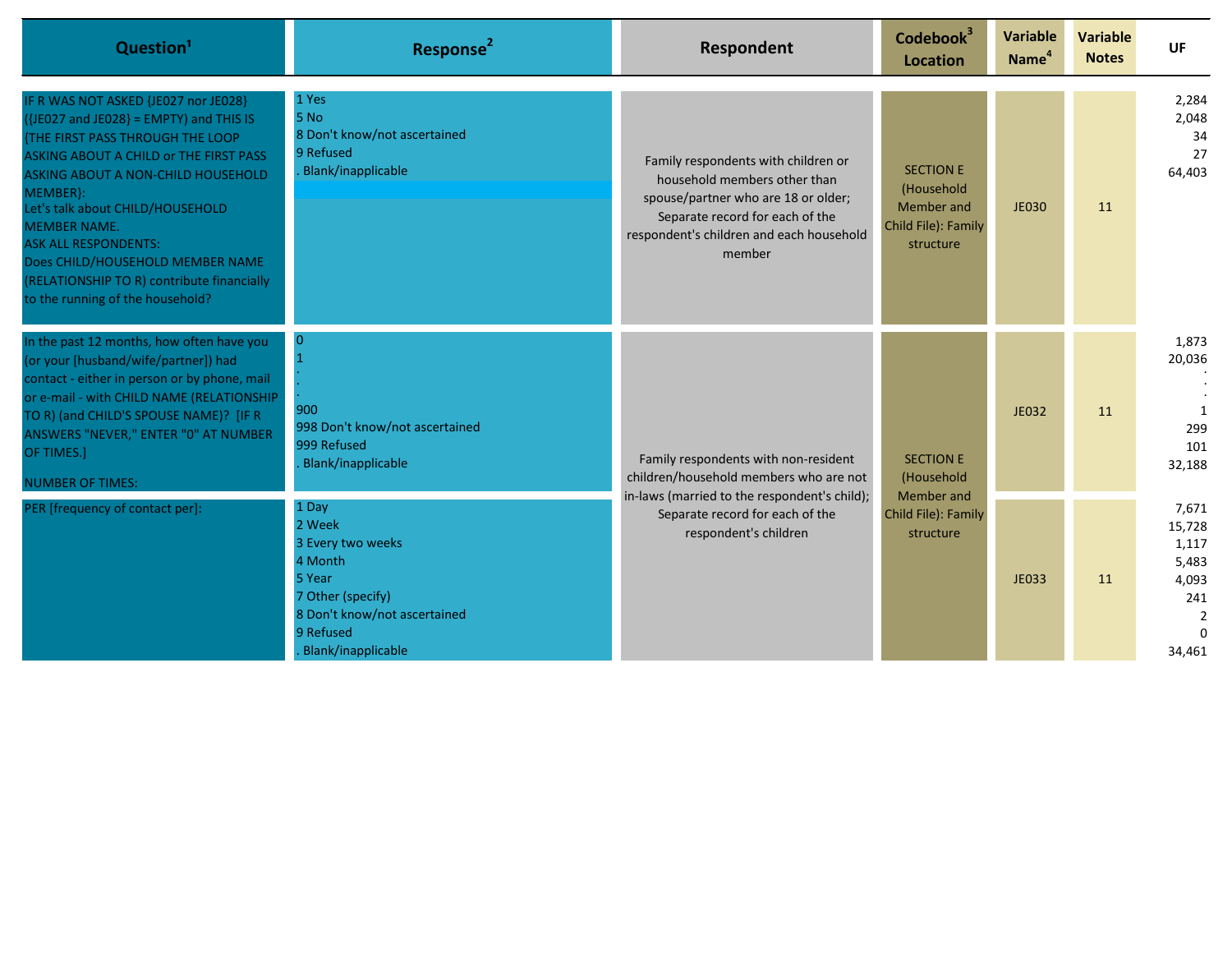| Question <sup>1</sup>                                                                                                                                                                                                                                                                                                                                                                                                                                                                                                                                                                                                                           | Response <sup>2</sup>                                                                                                                                                                                                                                                                                  | Respondent                                                                                                                                                                                                                                                                                                                                   | Codebook <sup>3</sup><br>Location                                                | <b>Variable</b><br>Name <sup>4</sup> | <b>Variable</b><br><b>Notes</b> | <b>UF</b>                                                                        |
|-------------------------------------------------------------------------------------------------------------------------------------------------------------------------------------------------------------------------------------------------------------------------------------------------------------------------------------------------------------------------------------------------------------------------------------------------------------------------------------------------------------------------------------------------------------------------------------------------------------------------------------------------|--------------------------------------------------------------------------------------------------------------------------------------------------------------------------------------------------------------------------------------------------------------------------------------------------------|----------------------------------------------------------------------------------------------------------------------------------------------------------------------------------------------------------------------------------------------------------------------------------------------------------------------------------------------|----------------------------------------------------------------------------------|--------------------------------------|---------------------------------|----------------------------------------------------------------------------------|
| Did.<br>IF CHILD IS COUPLED and BOTH ARE {LIVING<br>AND IN CONTACT} and BOTH ARE<br>RESIDENTS: [CHILD NAME (RELATIONSHIP<br>TO R) and CHILD'S SPOUSE NAME]<br>IF ONLY CHILD'S SPOUSE IS {LIVING and IN<br>CONTACT} or {IF BOTH ARE {LIVING and IN<br>CONTACT} and ONLY CHILD'S SPOUSE IS<br>RESIDENT}: [CHILD'S SPOUSE NAME]<br>IF THIS IS A HOUSEHOLD MEMBER or IF<br>CHILD IS NOT COUPLED or {IF CHILD IS<br>COUPLED and ONLY CHILD IS RESIDENT}:<br><b>[CHILD/HOUSEHOLD MEMBER NAME</b><br>(RELATIONSHIP TO R)]<br>move into your home or did you move in<br>with [them/him/her]?                                                            | 1 Child/Household member (and spouse) moved in<br>2 R moved in<br>5 Child/Household member (and spouse) has always<br>lived with R<br>6 Both child/household member (and spouse) and R<br>moved to be together<br>7 Other (specify)<br>8 Don't know/not ascertained<br>9 Refused<br>Blank/inapplicable | Family respondents with resident children<br>or household members (other than<br>spouse/partner, parent, or parent-in-law)<br>who were not residents in a previous wave;<br>Separate record for each of the<br>respondent's children and each household<br>member                                                                            | <b>SECTION E</b><br>(Household<br>Member and<br>Child File): Family<br>structure | JE035                                | 11                              | 743<br>173<br>599<br>26<br>148<br>10<br>$\overline{2}$<br>67,095                 |
| Would you say the move was made mainly to<br>help<br>IF CHILD IS COUPLED and BOTH ARE {LIVING<br>and IN CONTACT} and BOTH ARE RESIDENTS:<br>[CHILD NAME (RELATIONSHIP TO R) and<br><b>CHILD'S SPOUSE NAME]</b><br>IF ONLY CHILD'S SPOUSE IS {LIVING and IN<br>CONTACT} or {IF BOTH ARE LIVING and IN<br>CONTACT} and ONLY CHILD'S SPOUSE IS<br>RESIDENT}: [CHILD'S SPOUSE NAME]<br>IF THIS IS A HOUSEHOLD MEMBER or IF<br>CHILD IS NOT COUPLED or {IF CHILD IS<br>COUPLED and ONLY CHILD IS RESIDENT}:<br>[CHILD/HOUSEHOLD MEMBER NAME<br>(RELATIONSHIP TO R)]<br>out, to help you out, or because it would be<br>helpful to (both/all) of you? | 1 Help child/household member (and spouse)<br>2 Help R (and/or spouse)<br>3 Help both<br>4 Neither<br>8 Don't know/not ascertained<br>9 Refused<br>Blank/inapplicable                                                                                                                                  | Family respondents with resident children<br>or household members (other than<br>spouse/partner, parent, or parent-in-law)<br>who were not residents in a previous wave<br>and who indicate the child or the<br>respondent moved in variable JE035;<br>Separate record for each of the<br>respondent's children and each household<br>member | <b>SECTION E</b><br>(Household<br>Member and<br>Child File): Family<br>structure | JE037                                | 11                              | 501<br>152<br>312<br>116<br>$\overline{7}$<br>$\overline{\phantom{a}}$<br>67,706 |
| Consider all the costs associated with the<br>education beyond high school that CHILD<br>NAME (RELATIONSHIP TO R) received. Did<br>you (or your [husband/wife/partner]) pay<br>none, some or most of those costs?                                                                                                                                                                                                                                                                                                                                                                                                                               | 1 None<br>2 Some<br>3 Most or all<br>8 Don't know/not ascertained<br>9 Refused<br>Blank/inapplicable                                                                                                                                                                                                   | Family respondents with children who have<br>received 13 or more years of school;<br>Separate record for each of the<br>respondent's children/household member                                                                                                                                                                               | <b>SECTION E</b><br>(Household<br>Member and<br>Child File): Family<br>structure | <b>JE045</b>                         | 11                              | 1,542<br>1,762<br>1,393<br>44<br>64,052                                          |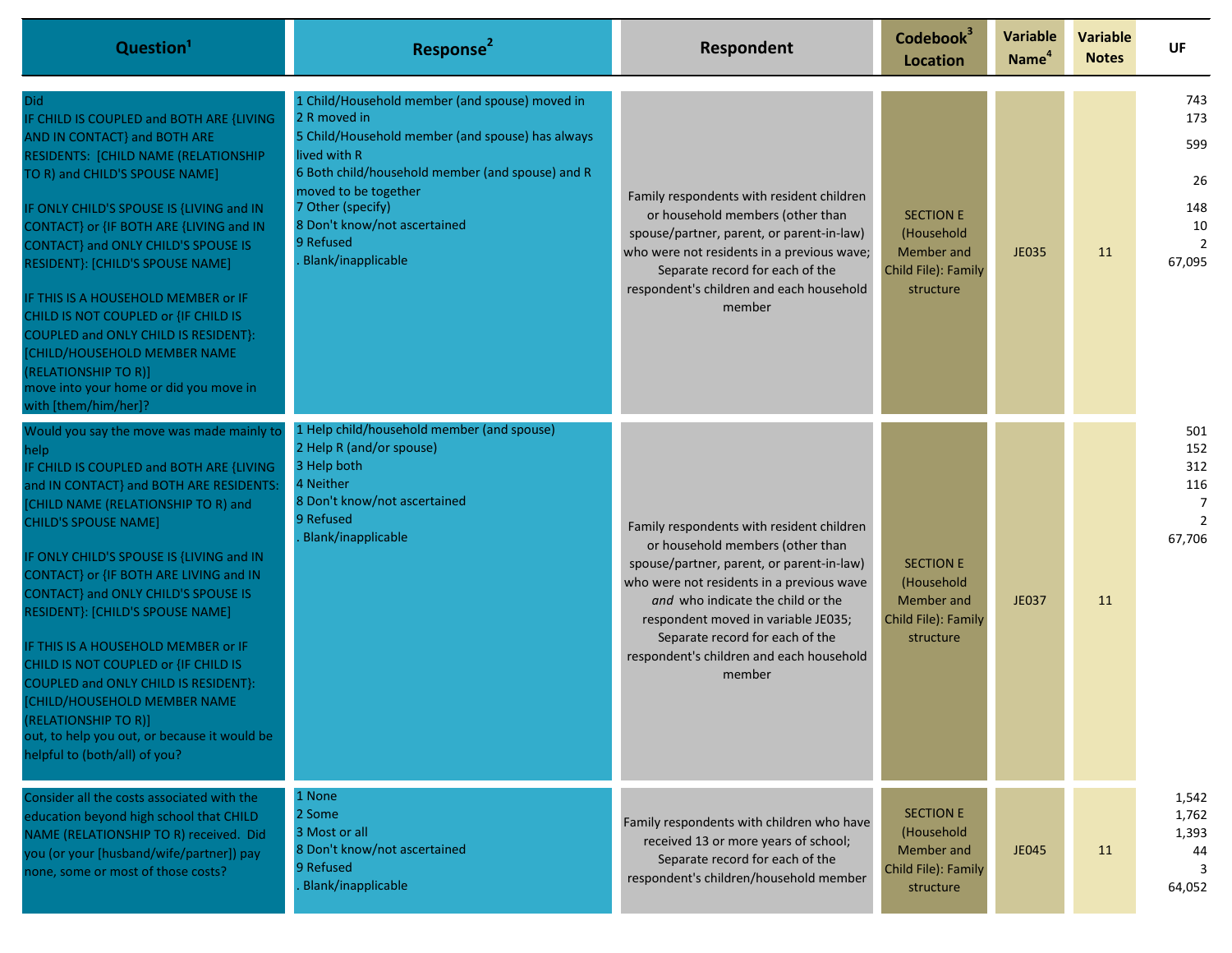| Question <sup>1</sup>                                                                                                                                                                                                                                                                                                                                                                                                                                                                                                                                                                       | Response <sup>2</sup>                                                                                                                                                      | Respondent                                                                                                                                             | Codebook <sup>3</sup><br><b>Location</b>            | <b>Variable</b><br>Name <sup>4</sup> | <b>Variable</b><br><b>Notes</b> | <b>UF</b>                                       |
|---------------------------------------------------------------------------------------------------------------------------------------------------------------------------------------------------------------------------------------------------------------------------------------------------------------------------------------------------------------------------------------------------------------------------------------------------------------------------------------------------------------------------------------------------------------------------------------------|----------------------------------------------------------------------------------------------------------------------------------------------------------------------------|--------------------------------------------------------------------------------------------------------------------------------------------------------|-----------------------------------------------------|--------------------------------------|---------------------------------|-------------------------------------------------|
| Please remind me, do you have any<br>biological children? [IF R HAS ONLY ADOPTED<br><b>CHILDREN, ENTER 'NO']</b>                                                                                                                                                                                                                                                                                                                                                                                                                                                                            | 1 Yes, R has at least 1 biological child<br>5 No, R does not have any biological children<br>8 Don't know/not ascertained<br>9 Refused<br>Blank/inapplicable               | Respondents selected to be part of a<br>subsample for the 2004 wave modules                                                                            | <b>SECTION V</b><br>(Respondent):<br><b>Modules</b> | JV401                                | 6                               | 1,079<br>76<br>1<br>$\Omega$<br>18,973          |
| We are interested in special efforts that<br>parents put forth when they have children<br>with special problems or needs. Did you<br>make exceptional efforts to care for any of<br>your children before they turned 15 due to<br>health or developmental issues? That is, did<br>you or your spouse or partner reduce the<br>number of hours you worked for at least a<br>month, stop working all together, increase<br>the hours you worked to pay for special care<br>or help, or move to be near a special school,<br>hospital, or specialist? [DO NOT COUNT<br><b>MATERNITY LEAVE]</b> | 1 Yes<br>5 No<br>8 Don't know/not ascertained<br>9 Refused<br>Blank/inapplicable                                                                                           | Respondents selected to be part of a<br>subsample for the 2004 wave modules and<br>who have had children                                               | <b>SECTION V</b><br>(Respondent):<br><b>Modules</b> | <b>JV408</b>                         | 6                               | 101<br>977<br>$\Omega$<br>19,050                |
| Which child did you care for in this way? [IF<br>MORE THAN ONE CHILD MENTIONED, ASK<br>WHICH ONE NEEDED R'S SPECIAL EFFORTS<br>THE MOST.]                                                                                                                                                                                                                                                                                                                                                                                                                                                   | 041 Other Person Number<br>042 Other Person Number<br>990 Other Person Number<br>992 Deceased child<br>998 Don't know/not ascertained<br>999 Refused<br>Blank/inapplicable | Respondents selected to be part of a<br>subsample for the 2004 wave modules who<br>respond "yes" (1) in variable JV408                                 | <b>SECTION V</b><br>(Respondent):<br><b>Modules</b> | JV425                                | 6                               | 0<br>$\Omega$<br>$\Omega$<br>$\Omega$<br>20,033 |
| Do you have a stronger bond with this child<br>than any of your other children?                                                                                                                                                                                                                                                                                                                                                                                                                                                                                                             | 1 Yes<br>5 No<br>6 Not applicable; R does not have any other kids<br>8 Don't know/not ascertained<br>9 Refused<br>Blank/inapplicable                                       | Respondents selected to be part of a<br>subsample for the 2004 wave modules who<br>respond "yes" (1) in variable JV408                                 | <b>SECTION V</b><br>(Respondent):<br><b>Modules</b> | JV410                                | 6                               | 35<br>47<br>8<br>$\Omega$<br>0<br>20,039        |
| Compared to your other children, do you<br>think that this child feels a stronger<br>obligation to help you because of the<br>sacrifices you or your spouse or partner<br>made to care for (him/her) when (he/she)<br>was younger?                                                                                                                                                                                                                                                                                                                                                          | 1 Yes<br>5 No<br>8 Don't know/not ascertained<br>9 Refused<br><b>Blank/inapplicable</b>                                                                                    | Respondents selected to be part of a<br>subsample for the 2004 wave modules who<br>respond "yes" (1) in variable JV408 and<br>have more than one child | <b>SECTION V</b><br>(Respondent):<br><b>Modules</b> | JV411                                | 6                               | 27<br>54<br>1<br>20,047                         |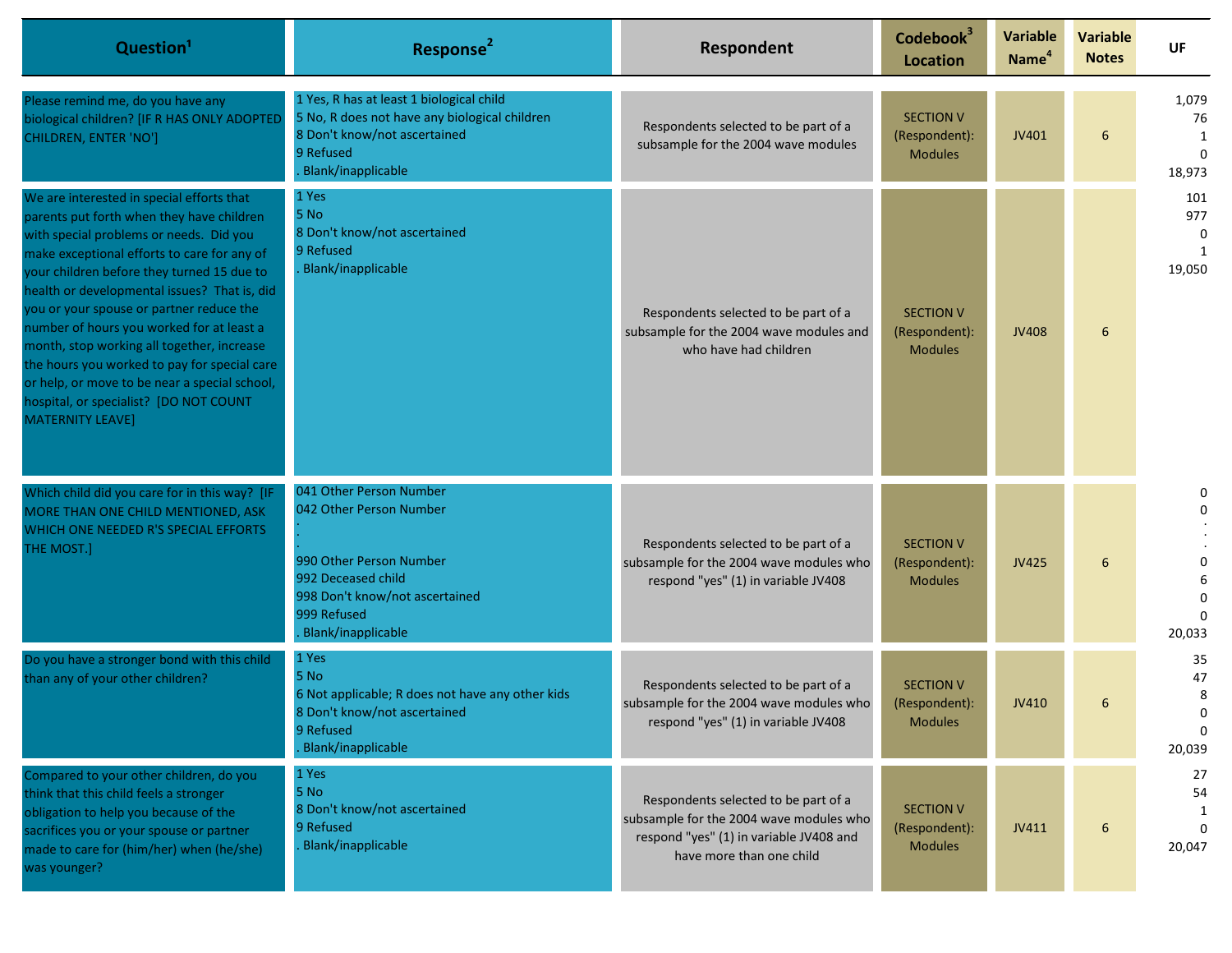| Question <sup>1</sup>                                                                                                                                                                                                                                                     | Response <sup>2</sup>                                                                                                                                                        | Respondent                                                                                                                                                                                                | Codebook <sup>3</sup><br><b>Location</b>            | <b>Variable</b><br>Name <sup>4</sup> | <b>Variable</b><br><b>Notes</b> | <b>UF</b>                                                      |
|---------------------------------------------------------------------------------------------------------------------------------------------------------------------------------------------------------------------------------------------------------------------------|------------------------------------------------------------------------------------------------------------------------------------------------------------------------------|-----------------------------------------------------------------------------------------------------------------------------------------------------------------------------------------------------------|-----------------------------------------------------|--------------------------------------|---------------------------------|----------------------------------------------------------------|
| Does this child help you more than any of<br>your other children?                                                                                                                                                                                                         | 1 Yes<br>5 No<br>8 Don't know/not ascertained<br>9 Refused<br>Blank/inapplicable                                                                                             | Respondents selected to be part of a<br>subsample for the 2004 wave modules who<br>respond "yes" (1) in variable JV408 and<br>have more than one child                                                    | <b>SECTION V</b><br>(Respondent):<br><b>Modules</b> | JV412                                | 6                               | 17<br>65<br>0<br>$\Omega$<br>20,047                            |
| Do you regularly interact more with this child<br>than with any of your other children?                                                                                                                                                                                   | 1 Yes<br>5 No<br>8 Don't know/not ascertained<br>9 Refused<br>Blank/inapplicable                                                                                             | Respondents selected to be part of a<br>subsample for the 2004 wave modules who<br>respond "yes" (1) in variable JV408 and<br>have more than one child                                                    | <b>SECTION V</b><br>(Respondent):<br><b>Modules</b> | JV413                                | 6                               | 35<br>47<br>$\Omega$<br>20,047                                 |
| We are interested in how families share<br>resources. Imagine that you are given<br>\$10,000 and that you could not spend it on<br>yourself [or your husband/wife/partner], nor<br>could you save it or divide it up. To whom<br>are you most likely to give this amount? | 1 Child<br>2 Grandchild<br>3 Parent/parent-in-law<br>4 Other relative<br>5 Friend<br>6 Charity<br>7 Other<br>8 Don't know/not ascertained<br>9 Refused<br>Blank/inapplicable | Respondents selected to be part of a<br>subsample for the 2004 wave modules                                                                                                                               | <b>SECTION V</b><br>(Respondent):<br><b>Modules</b> | JV414                                | 6                               | 728<br>93<br>37<br>91<br>17<br>146<br>82<br>31<br>13<br>18,891 |
| IF THIS IS A CHILD (V414=CHILD):<br>Which child?<br>IF THIS IS A GRANDCHILD<br>(V414=GRANDCHILD):                                                                                                                                                                         | 041 Other Person Number<br>042 Other Person Number<br>990 Other Person Number<br>998 Don't know/not ascertained<br>999 Refused<br>Blank/inapplicable                         | Respondents selected to be part of a<br>subsample for the 2004 wave modules and<br>who indicate "child" (1) or "grandchild" (2)<br>in variable V414                                                       | <b>SECTION V</b><br>(Respondent):<br><b>Modules</b> | JV426                                | 6                               | 5.<br>0<br>19,379                                              |
| Assume that you expect some sort of<br>repayment or special consideration for your<br>generosity. Would this obligation be<br>satisfied if instead of financial help, your<br>RELATIONSHIP SELECTED AT JV414 cared for<br>you when you were ill?                          | 1 Yes<br>5 No<br>8 Don't know/not ascertained<br>9 Refused<br>Blank/inapplicable                                                                                             | Respondents selected to be part of a<br>subsample for the 2004 wave modules and<br>who indicate "child" (1), "grandchild" (2),<br>"parent" (3), "other relative" (4), or<br>"friend" (5) in variable V414 | <b>SECTION V</b><br>(Respondent):<br><b>Modules</b> | JV416                                | 6                               | 766<br>157<br>32<br>11<br>19,163                               |
| Would this obligation be satisfied if instead<br>of financial help, your RELATIONSHIP<br>SELECTED AT V414 choose to live with or<br>nearby you?                                                                                                                           | 1 Yes<br>5 No<br>8 Don't know/not ascertained<br>9 Refused<br>Blank/inapplicable                                                                                             | Respondents selected to be part of a<br>subsample for the 2004 wave modules and<br>who indicate "child" (1), "grandchild" (2),<br>"parent" (3), "other relative" (4), or<br>"friend" (5) in variable V414 | <b>SECTION V</b><br>(Respondent):<br><b>Modules</b> | JV417                                | 6                               | 719<br>192<br>44<br>11<br>19,163                               |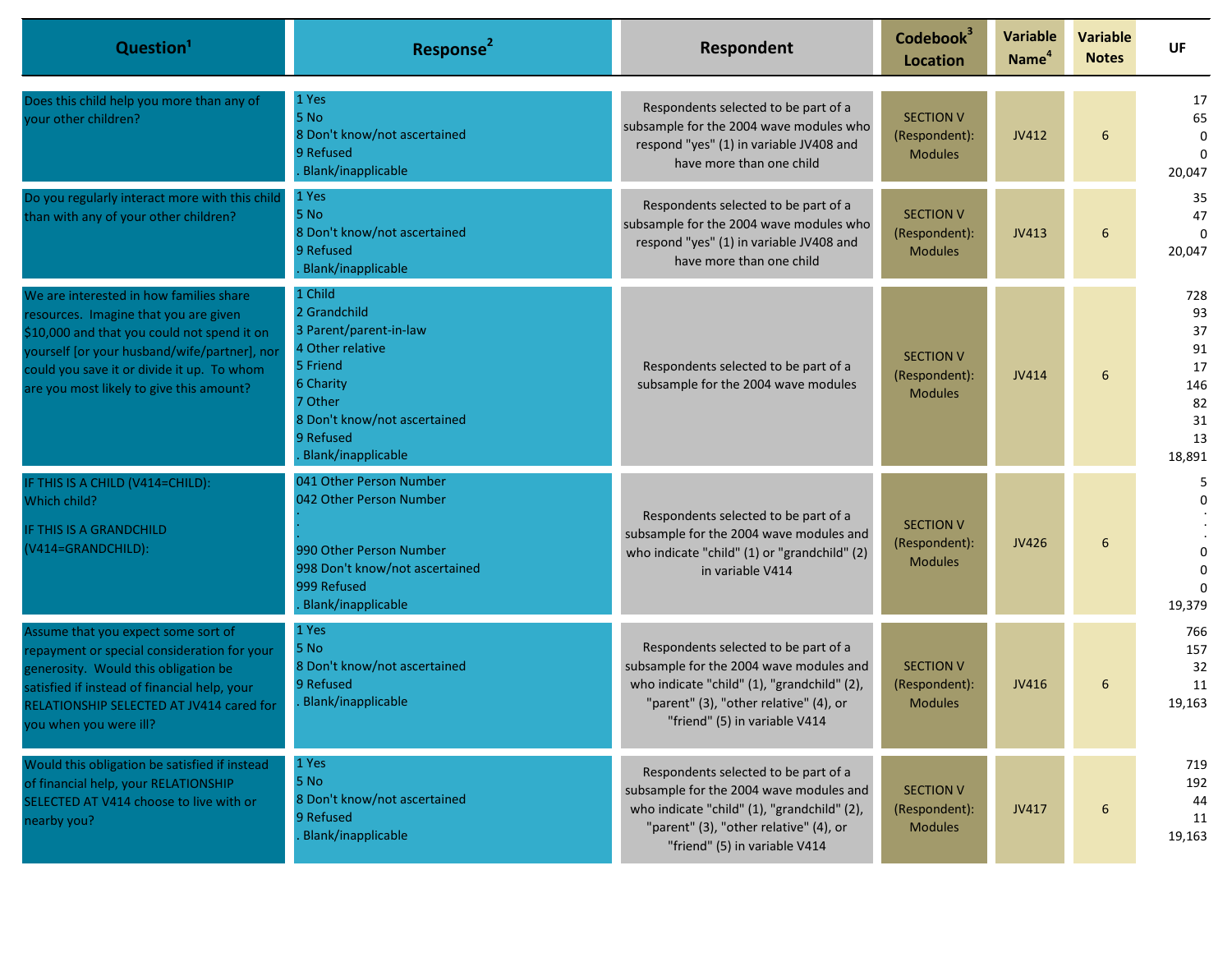| Question <sup>1</sup>                                                                                                                                                                                           | Response <sup>2</sup>                                                            | Respondent                                                                                                                                                                                                | Codebook <sup>3</sup><br><b>Location</b>                            | <b>Variable</b><br>Name <sup>4</sup> | <b>Variable</b><br><b>Notes</b> | <b>UF</b>                             |
|-----------------------------------------------------------------------------------------------------------------------------------------------------------------------------------------------------------------|----------------------------------------------------------------------------------|-----------------------------------------------------------------------------------------------------------------------------------------------------------------------------------------------------------|---------------------------------------------------------------------|--------------------------------------|---------------------------------|---------------------------------------|
| Would this obligation be satisfied if your<br>RELATIONSHIP SELECTED AT V414 gave the<br>same amount to some other family member<br>who needed financial help in the future?                                     | 1 Yes<br>5 No<br>8 Don't know/not ascertained<br>9 Refused<br>Blank/inapplicable | Respondents selected to be part of a<br>subsample for the 2004 wave modules and<br>who indicate "child" (1), "grandchild" (2),<br>"parent" (3), "other relative" (4), or<br>"friend" (5) in variable V414 | <b>SECTION V</b><br>(Respondent):<br><b>Modules</b>                 | JV418                                | 6                               | 782<br>134<br>39<br>11<br>19,163      |
| Would this obligation be satisfied if your<br>RELATIONSHIP SELECTED AT V414 gave the<br>same amount to a charity?                                                                                               | 1 Yes<br>5 No<br>8 Don't know/not ascertained<br>9 Refused<br>Blank/inapplicable | Respondents selected to be part of a<br>subsample for the 2004 wave modules and<br>who indicate "child" (1), "grandchild" (2),<br>"parent" (3), "other relative" (4), or<br>"friend" (5) in variable V414 | <b>SECTION V</b><br>(Respondent):<br><b>Modules</b>                 | JV419                                | 6                               | 617<br>292<br>41<br>16<br>19,163      |
| Would this obligation be satisfied if your<br>RELATIONSHIP SELECTED AT V414 gave the<br>same amount to someone else without<br>consulting with you first?                                                       | 1 Yes<br>5 No<br>8 Don't know/not ascertained<br>9 Refused<br>Blank/inapplicable | Respondents selected to be part of a<br>subsample for the 2004 wave modules and<br>who indicate "child" (1), "grandchild" (2),<br>"parent" (3), "other relative" (4), or<br>"friend" (5) in variable V414 | <b>SECTION V</b><br>(Respondent):<br><b>Modules</b>                 | JV420                                | 6                               | 479<br>433<br>39<br>15<br>19,163      |
| Do you have any children?                                                                                                                                                                                       | 1 Yes<br>5 No<br>Blank/inapplicable                                              | Respondents who were selected to<br>complete the psychosocial leave-behind<br>questionnaire for the 2004 wave                                                                                             | <b>SECTION LB</b><br>(Respondent):<br>Leave-Behind<br>Questionnaire | <b>JLB510</b>                        | $\overline{7}$                  | 2,825<br>284<br>17,020                |
| THINKING ABOUT ALL OF YOUR LIVING<br>CHILDREN, PLEASE CHECK THE ANSWER<br>WHICH BEST SHOWS HOW YOU FEEL ABOUT<br><b>EACH STATEMENT.</b><br>How much do they really understand the way<br>you feel about things? | 1 A lot<br>2 Some<br>3 A little<br>4 Not at all<br>Blank/inapplicable            | Respondents who have at least one child<br>and who were selected to complete the<br>psychosocial leave-behind questionnaire<br>for the 2004 wave                                                          | <b>SECTION LB</b><br>(Respondent):<br>Leave-Behind                  | <b>JLB511A</b>                       | 7 <sup>7</sup>                  | 1,265<br>1,171<br>364<br>86<br>17,243 |
| How much can you rely on them if you have<br>a serious problem?                                                                                                                                                 | 1 A lot<br>2 Some<br>3 A little<br>4 Not at all<br>Blank/inapplicable            |                                                                                                                                                                                                           |                                                                     | <b>JLB511B</b>                       | $\overline{7}$                  | 1,899<br>638<br>241<br>120<br>17,231  |
| How much can you open up to them if you<br>need to talk about your worries?                                                                                                                                     | 1 A lot<br>2 Some<br>3 A little<br>4 Not at all<br>Blank/inapplicable            |                                                                                                                                                                                                           | Questionnaire                                                       | <b>JLB511C</b>                       | $\overline{7}$                  | 1,345<br>966<br>420<br>159<br>17,239  |
| How much do they criticize you?                                                                                                                                                                                 | 1 A lot<br>2 Some<br>3 A little<br>4 Not at all<br>Blank/inapplicable            |                                                                                                                                                                                                           |                                                                     | <b>JLB511D</b>                       | 7 <sup>1</sup>                  | 96<br>505<br>1,084<br>1,186<br>17,258 |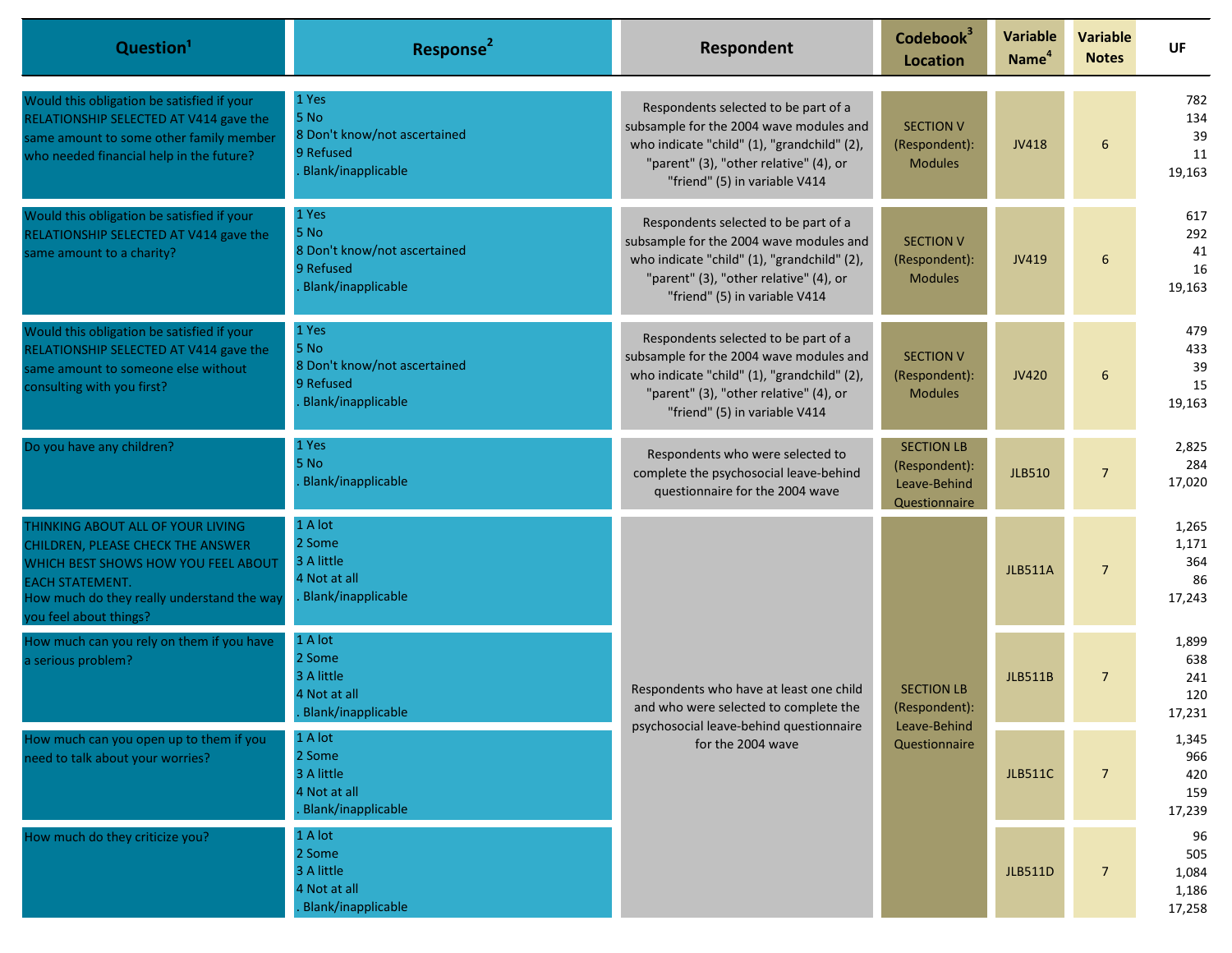| Question <sup>1</sup>                                                                                                                                                                   | Response <sup>2</sup>                                                                                                                                                                       | Respondent                                                                                                                                       | Codebook <sup>3</sup><br><b>Location</b>                            | <b>Variable</b><br>Name <sup>4</sup> | <b>Variable</b><br><b>Notes</b> | <b>UF</b>                                         |                                                  |                                      |
|-----------------------------------------------------------------------------------------------------------------------------------------------------------------------------------------|---------------------------------------------------------------------------------------------------------------------------------------------------------------------------------------------|--------------------------------------------------------------------------------------------------------------------------------------------------|---------------------------------------------------------------------|--------------------------------------|---------------------------------|---------------------------------------------------|--------------------------------------------------|--------------------------------------|
| How much do they let you down when you<br>are counting on them?                                                                                                                         | 1 A lot<br>2 Some<br>3 A little<br>4 Not at all<br>Blank/inapplicable                                                                                                                       | Respondents who have at least one child<br>and who were selected to complete the<br>psychosocial leave-behind questionnaire<br>for the 2004 wave | <b>SECTION LB</b><br>(Respondent):<br>Leave-Behind<br>Questionnaire |                                      |                                 | <b>JLB511E</b>                                    | $\overline{7}$                                   | 136<br>474<br>854<br>1,405<br>17,260 |
| How much do they get on your nerves?                                                                                                                                                    | 1 A lot<br>2 Some<br>3 A little<br>4 Not at all<br>Blank/inapplicable                                                                                                                       |                                                                                                                                                  |                                                                     | <b>JLB511F</b>                       | 7 <sup>2</sup>                  | 88<br>425<br>1,189<br>1,179<br>17,248             |                                                  |                                      |
| ON AVERAGE, HOW OFTEN DO YOU DO<br>EACH OF THE FOLLOWING WITH ANY OF<br>YOUR CHILDREN, NOT COUNTING ANY WHO<br>LIVE WITH YOU?<br>Meet up (include both arranged and chance<br>meetings) | 1 Three or more times a week<br>2 Once or twice a week<br>3 Once or twice a month<br>4 Every few months<br>5 Once or twice a year<br>6 Less than once a year or never<br>Blank/inapplicable | Respondents who have at least one child<br>and who were selected to complete the<br>psychosocial leave-behind questionnaire<br>for the 2004 wave | <b>SECTION LB</b><br>(Respondent):<br>Leave-Behind<br>Questionnaire |                                      | <b>JLB512A</b>                  | 7 <sup>7</sup>                                    | 539<br>787<br>637<br>395<br>235<br>164<br>17,372 |                                      |
| Speak on the phone                                                                                                                                                                      | 1 Three or more times a week<br>2 Once or twice a week<br>3 Once or twice a month<br>4 Every few months<br>5 Once or twice a year<br>6 Less than once a year or never<br>Blank/inapplicable |                                                                                                                                                  |                                                                     | <b>JLB512B</b>                       | $\overline{7}$                  | 1,212<br>1,010<br>407<br>98<br>24<br>47<br>17,331 |                                                  |                                      |
| Write or email                                                                                                                                                                          | 1 Three or more times a week<br>2 Once or twice a week<br>3 Once or twice a month<br>4 Every few months<br>5 Once or twice a year<br>6 Less than once a year or never<br>Blank/inapplicable |                                                                                                                                                  |                                                                     | <b>JLB512C</b>                       | 7 <sup>1</sup>                  | 200<br>337<br>399<br>281<br>254<br>998<br>17,660  |                                                  |                                      |
| How many of your children would you say<br>vou have a close relationship with? (Please<br>write a number on the line.)                                                                  | $\overline{0}$<br>$\overline{1}$<br>13<br><b>Blank/inapplicable</b>                                                                                                                         | Respondents who have at least one child<br>and who were selected to complete the<br>psychosocial leave-behind questionnaire<br>for the 2004 wave | <b>SECTION LB</b><br>(Respondent):<br>Leave-Behind<br>Questionnaire | <b>JLB513</b>                        | $\overline{7}$                  | 90<br>581<br>$\overline{2}$<br>17,302             |                                                  |                                      |
| Do you have any other immediate family, for<br>example, any brothers or sisters, parents,<br>cousins, or grandchildren?                                                                 | 1 Yes<br>5 No<br>Blank/inapplicable                                                                                                                                                         | Respondents who were selected to<br>complete the psychosocial leave-behind<br>questionnaire for the 2004 wave                                    | <b>SECTION LB</b><br>(Respondent):<br>Leave-Behind<br>Questionnaire | <b>JLB514</b>                        | 7 <sup>1</sup>                  | 2,936<br>184<br>17,009                            |                                                  |                                      |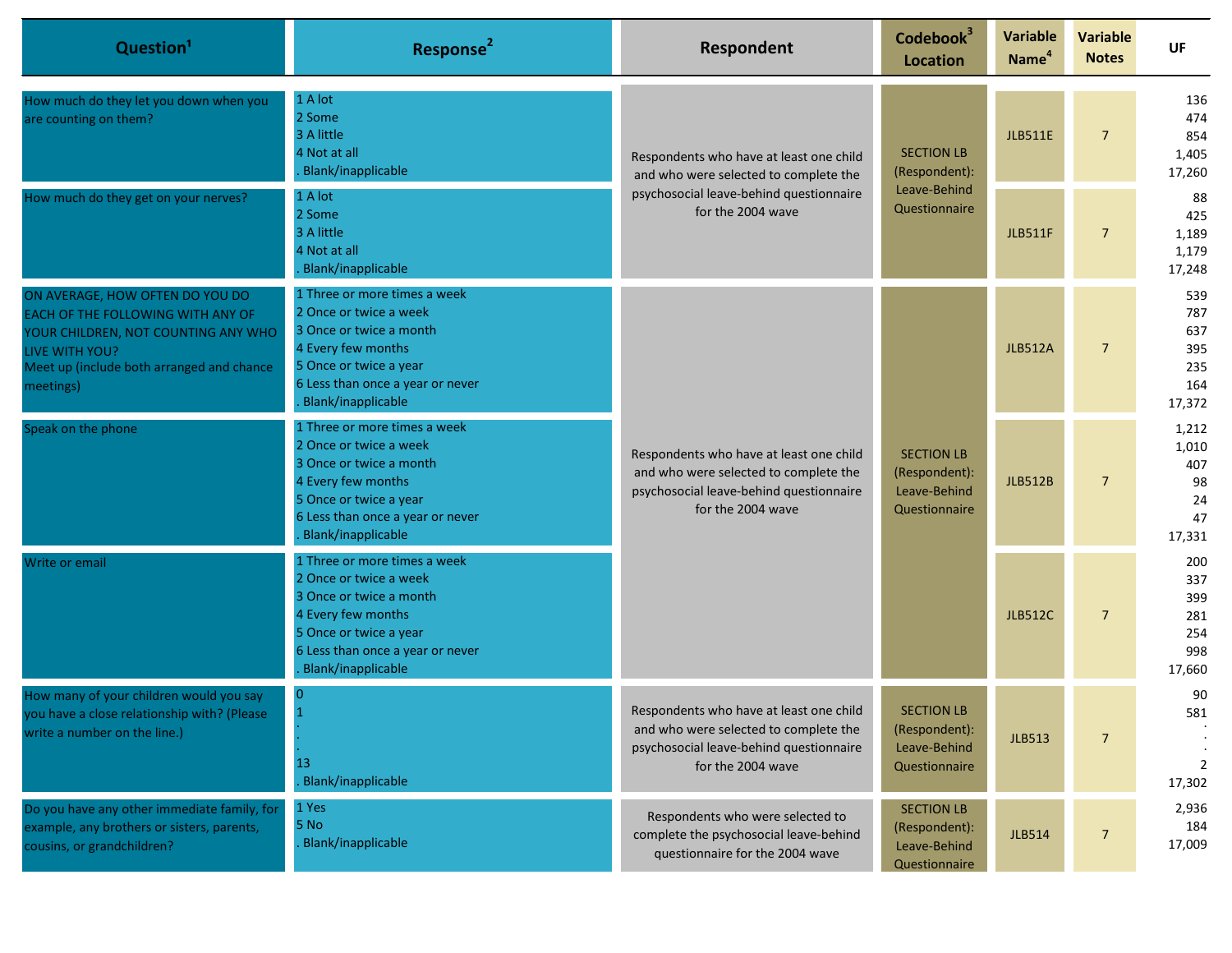| Question <sup>1</sup>                                                                                                                                                                                                                      | Response <sup>2</sup>                                                 | <b>Respondent</b>                                                                                                                                           | Codebook <sup>3</sup><br><b>Location</b>                            | Variable<br>Name <sup>4</sup> | <b>Variable</b><br><b>Notes</b> | UF                                     |
|--------------------------------------------------------------------------------------------------------------------------------------------------------------------------------------------------------------------------------------------|-----------------------------------------------------------------------|-------------------------------------------------------------------------------------------------------------------------------------------------------------|---------------------------------------------------------------------|-------------------------------|---------------------------------|----------------------------------------|
| WE WOULD NOW LIKE TO ASK YOU SOME<br><b>QUESTIONS ABOUT YOUR IMMEDIATE</b><br>FAMILY. PLEASE CHECK THE ANSWER<br>WHICH SHOWS HOW YOU FEEL ABOUT EACH<br>STATEMENT.<br>How much do they really understand the way<br>you feel about things? | 1 A lot<br>2 Some<br>3 A little<br>4 Not at all<br>Blank/inapplicable | Respondents who were selected to<br>complete the psychosocial leave-behind<br>questionnaire for the 2004 wave and who<br>reply "yes" (1) in variable JLB514 | <b>SECTION LB</b><br>(Respondent):<br>Leave-Behind<br>Questionnaire | <b>JLB515A</b>                | 7 <sup>7</sup>                  | 903<br>1,292<br>606<br>224<br>17,104   |
| How much can you rely on them if you have<br>a serious problem?                                                                                                                                                                            | 1 A lot<br>2 Some<br>3 A little<br>4 Not at all<br>Blank/inapplicable |                                                                                                                                                             |                                                                     | <b>JLB515B</b>                | 7 <sup>7</sup>                  | 1,439<br>859<br>459<br>274<br>17,098   |
| How much can you open up to them if you<br>need to talk about your worries?                                                                                                                                                                | 1 A lot<br>2 Some<br>3 A little<br>4 Not at all<br>Blank/inapplicable |                                                                                                                                                             |                                                                     | <b>JLB515C</b>                | $\overline{7}$                  | 1,079<br>990<br>622<br>329<br>17,109   |
| How much do they criticize you?                                                                                                                                                                                                            | 1 A lot<br>2 Some<br>3 A little<br>4 Not at all<br>Blank/inapplicable |                                                                                                                                                             |                                                                     | <b>JLB515D</b>                | $\overline{7}$                  | 123<br>465<br>1,023<br>1,353<br>17,165 |
| How much do they let you down when you<br>are counting on them?                                                                                                                                                                            | 1 A lot<br>2 Some<br>3 A little<br>4 Not at all<br>Blank/inapplicable |                                                                                                                                                             |                                                                     | <b>JLB515E</b>                | 7 <sup>7</sup>                  | 168<br>444<br>843<br>1,516<br>17,158   |
| How much do they get on your nerves?                                                                                                                                                                                                       | 1 A lot<br>2 Some<br>3 A little<br>4 Not at all<br>Blank/inapplicable |                                                                                                                                                             |                                                                     | <b>JLB515F</b>                | $7\overline{ }$                 | 118<br>457<br>1,180<br>1,251<br>17,123 |